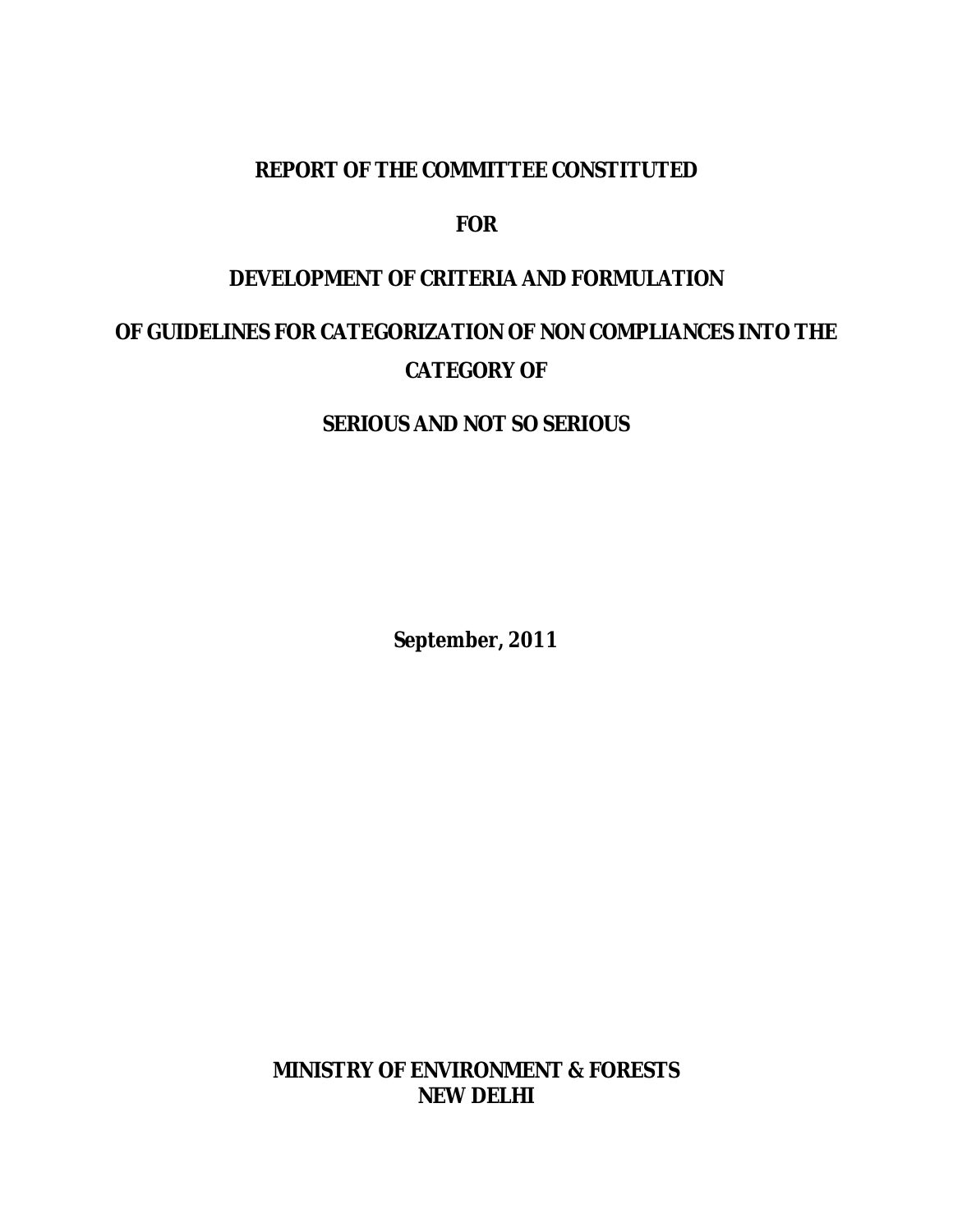### **Table of contents**

| <b>S. No.</b> | Subject                                                                                                         | Page<br>No.    |
|---------------|-----------------------------------------------------------------------------------------------------------------|----------------|
| 1             | Background                                                                                                      | 1              |
| 2             | Categorization of the Environmental Clearance (EC) conditions                                                   | $\overline{2}$ |
| 3             | Non compliance of EC conditions as per provisions in EP Act                                                     | $\overline{2}$ |
| 4             | Suggested guidelines for categorization of conditions as serious and not so<br>serious                          | 4              |
| 5             | categories of non-compliance of EC Condition as Serious and Not So Serious                                      | $\overline{7}$ |
| 6             | Suggestions                                                                                                     | 8              |
| 7             | Recommendation                                                                                                  | 10             |
| 8             | Categorizations of conditions stipulated for projects in environmental<br>clearance letters<br>(Annexure I-XXV) | 13             |
| 9             | Office orders constituting the Committee and extension of its tenure<br>Appendix-I                              | 89             |
| 10            | Minutes of the 1st Meeting held on 24-06-2011<br>(Appendix-II)                                                  | 92             |
| 11            | Minutes of the 2 <sup>nd</sup> Meeting held on 20-07-2011<br>(Appendix-III)                                     | 97             |
| 12            | Minutes of the 3rd Meeting held on 08-08-2011<br>(Appendix-IV)                                                  | 99             |
| 13            | Minutes of the 4th Meeting held on 08-09-2011<br>(Appendix-V)                                                   | 101            |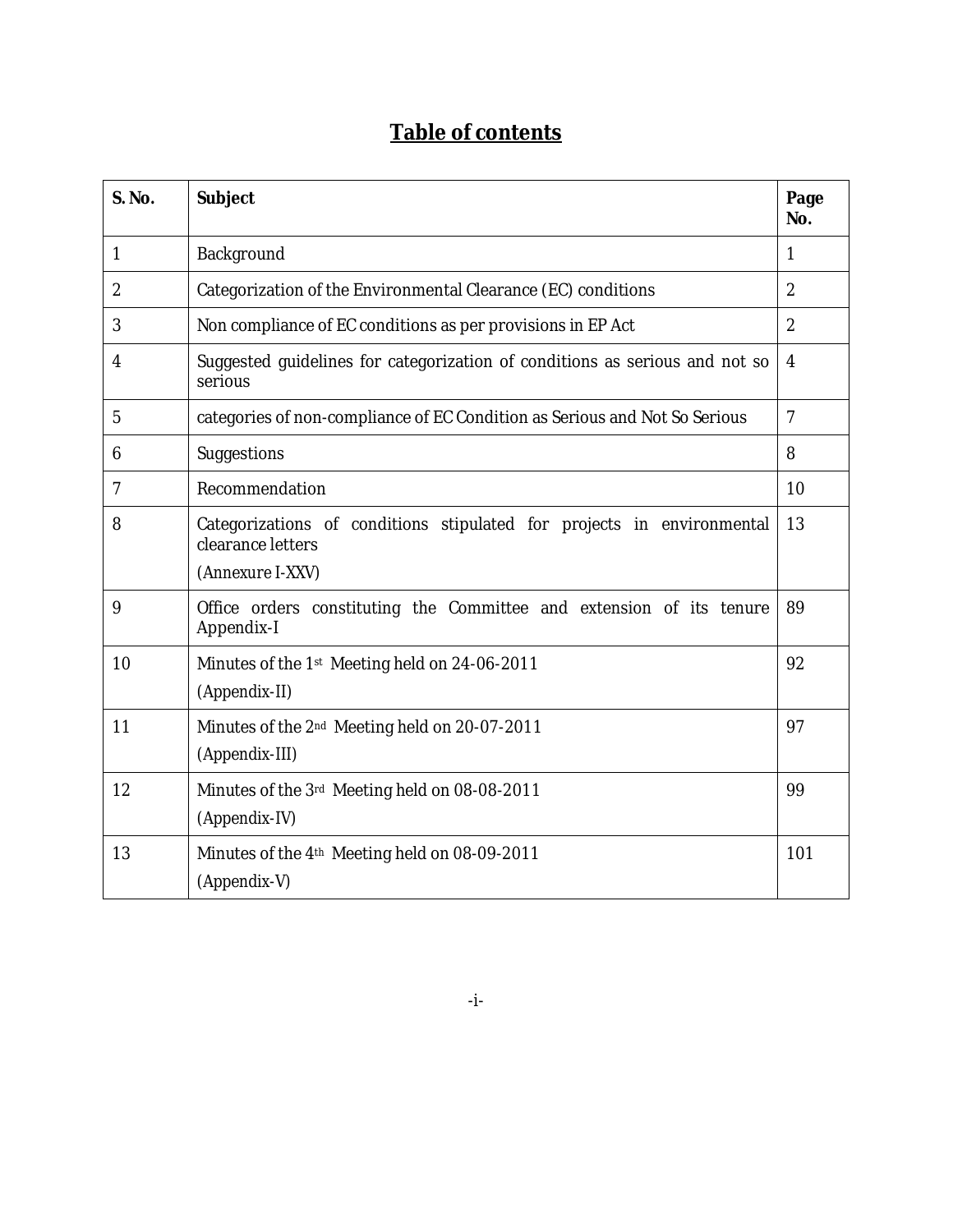#### Foreword

As per EIA Notification 2006, Ministry of Environment & Forests (MoEF) and State Environmental Impact Assessment Authority (SEIAA) are granting Environmental Clearances (EC) to various developmental projects. The proper and effective implementation of EC Conditions are necessary to achieve the desired environmental quality specially to meet ambient air quality standards, ambient water quality criteria, ambient noise quality as notified under Water (P&CP) Act, 1974, Air (P&CP) Act, 1981 and Environment (P) Act, 1986. To provide suggestions for an effective monitoring mechanism for various projects that are accorded clearances, MoEF had earlier constituted an expert committee under the Chairmanship of Shri J.M. Mauskar, Special Secretary, MoEF, New Delhi. One of the recommendations of Mauskar Committee was to constitute a committee to develop criteria and formulation of guidelines for categorization of non-compliances of EC Conditions into the categories of serious and not so serious.

I am extremely grateful to MoEF for giving me the responsibility to chair the committee on "Development of Criteria and Formulation of Guidelines for Categorization of Non Compliances into the Category of Serious and Not So Serious" consisting of various senior officials of Regional Offices of MoEF and representatives of CPCB. Based on deliberations in four meetings and analysis of more than 200 EC letters issued to various sectors by MoEF / SEIAA, the committee has formulated the criteria to categorize non compliance of EC conditions as serious and not so serious category. Committee has also suggested action to be taken by implementing agency in case of non compliance of EC Conditions. I am thankful to committee members especially Dr. A.B. Harpanahalli, Dr. K.K. Garg and Dr. R.S. Kori (CPCB), for their valuable inputs and suggestions during the meetings. The feedback received from Dr. N.L.N.S. Prasad. Dr. A.K. Mehrotra, Mr. Surendra Kumar, Dr. C. Kaliyaperumal, Shri S. Kerketta and Dr. S.C. Katiyar who were invited during committee meetings, helped us to review clearance letters from all the Regional Offices for formulation of guidelines for the report. Special appreciation is due to Dr. V.P. Upadhyay, Member Secretary of the committee for his untiring effort to collect the EC letters and analysis of the conditions to develop the criteria and preparation of the draft report. It is due to sincere effort and hard work of Dr. Upadhyay, we are able to complete the work in shortest possible time.

I am personally thankful to Shri J.M. Mauskar, Special Secretary, MoEF for his guidance, encouragement and support to complete the task. Thanks are also due to Dr. S.K. Aggarwal and Dr. M.T. Karuppiah for their supports during our four meeting in MoEF.

I hope that this report would be useful to all implementation agencies that are responsible to implement the EC Conditions in various states to improve the environmental quality in India.

 $5 - 10 - 11$ 

(Dr. B. Sengupta) Chairman of the Committee & Former Member Secretary, CPCB

 $-i$ i-

Dated: October 3, 2011

 $0<sub>1</sub>$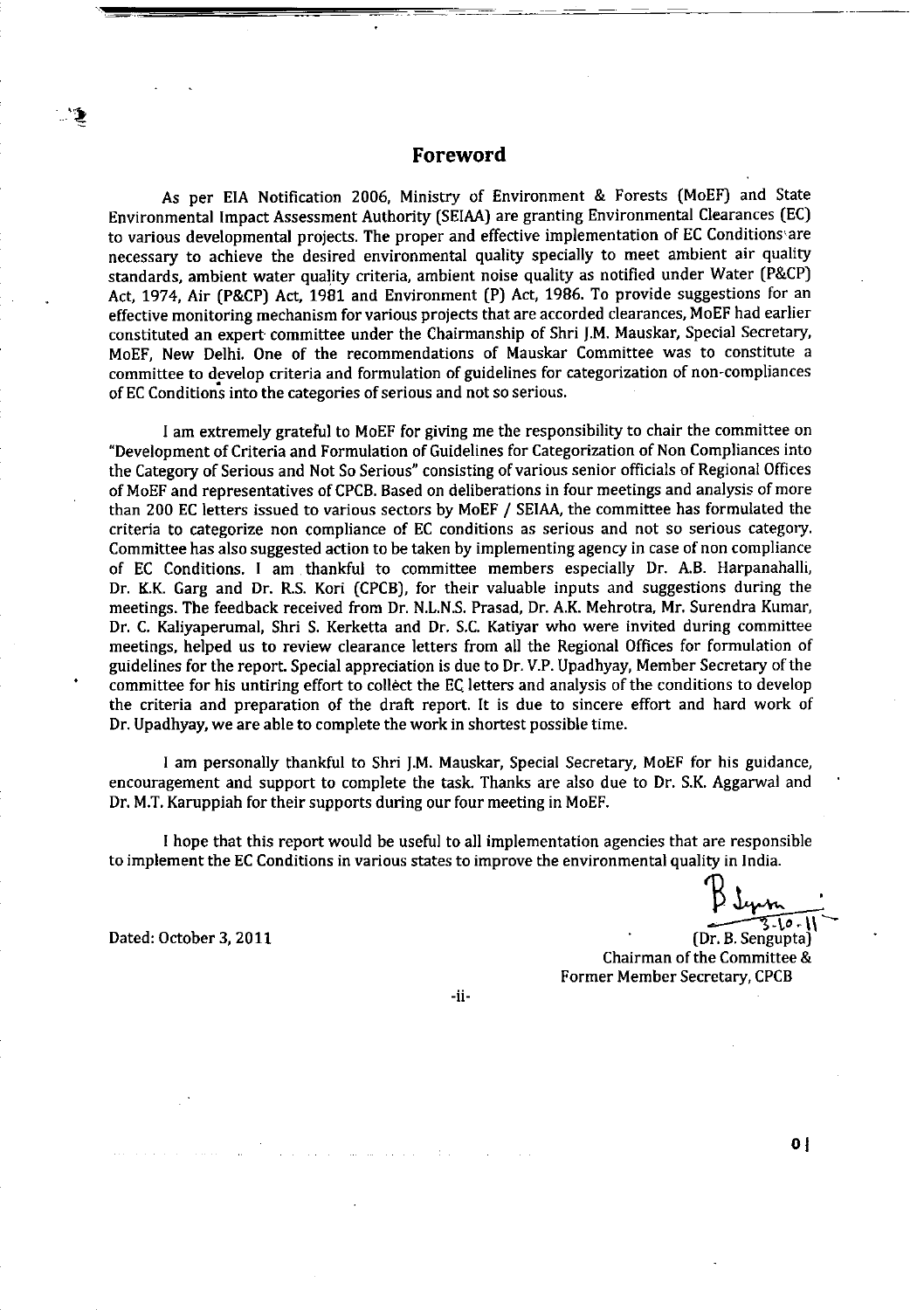#### **1.0 Background**

The Ministry of Environment and Forests constituted a committee under the Chairmanship of Shri J. M. Mauskar, Special Secretary to Government of India vide Office Order No.J-11013/30/2009-IA.II (I) (Pt.) dated 14th December, 2009 to examine the issues relating to monitoring of projects. The mandate of the committee was as follows:

- (i) To examine the existing monitoring procedures/methodology adopted under EIA and CRZ Notifications.
- (ii) To provide suggestions for an effective monitoring mechanism for various projects that are accorded clearance.
- (iii) To provide suggestions for the monitoring mechanisms to bring in quantitative analysis of the parameters listed in the environmental clearance (EC) letter.
- (iv) To provide suggestions for use of information technology for effective monitoring at Ministry/State level, Regional Office level and at the level of industrial unit.

The above committee submitted its report in January, 2011 and recommended various actions for more effective monitoring and to achieve intended goals. One of the recommendations was to constitute a committee under the Chairmanship of Dr. B. Sengupta, Former Member Secretary, CPCB with representatives from Regional Offices of MoEF and CPCB to develop a criteria and formulate guidelines for categorization of non compliances into the category of serious and not so serious. Government of India, after accepting the report, constituted a committee under the Chairmanship of Dr. B. Sengupta, along with four members vide Order No.J-11013/30/2009-IA.II (I) dated 19th May, 2011 (Appendix-I) with following terms of reference of the committee:

(i) To develop a criteria and formulate guidelines for categorization of non compliances of the conditions stipulated while granting environmental clearance into the category of 'serious' and 'not so serious'.

The committee held detailed discussions on the subject during its 4 meetings held on 24.06.2011, 20.07.2011, 08.08.2011 and 08.09.2011, respectively. The scientists working in the Regional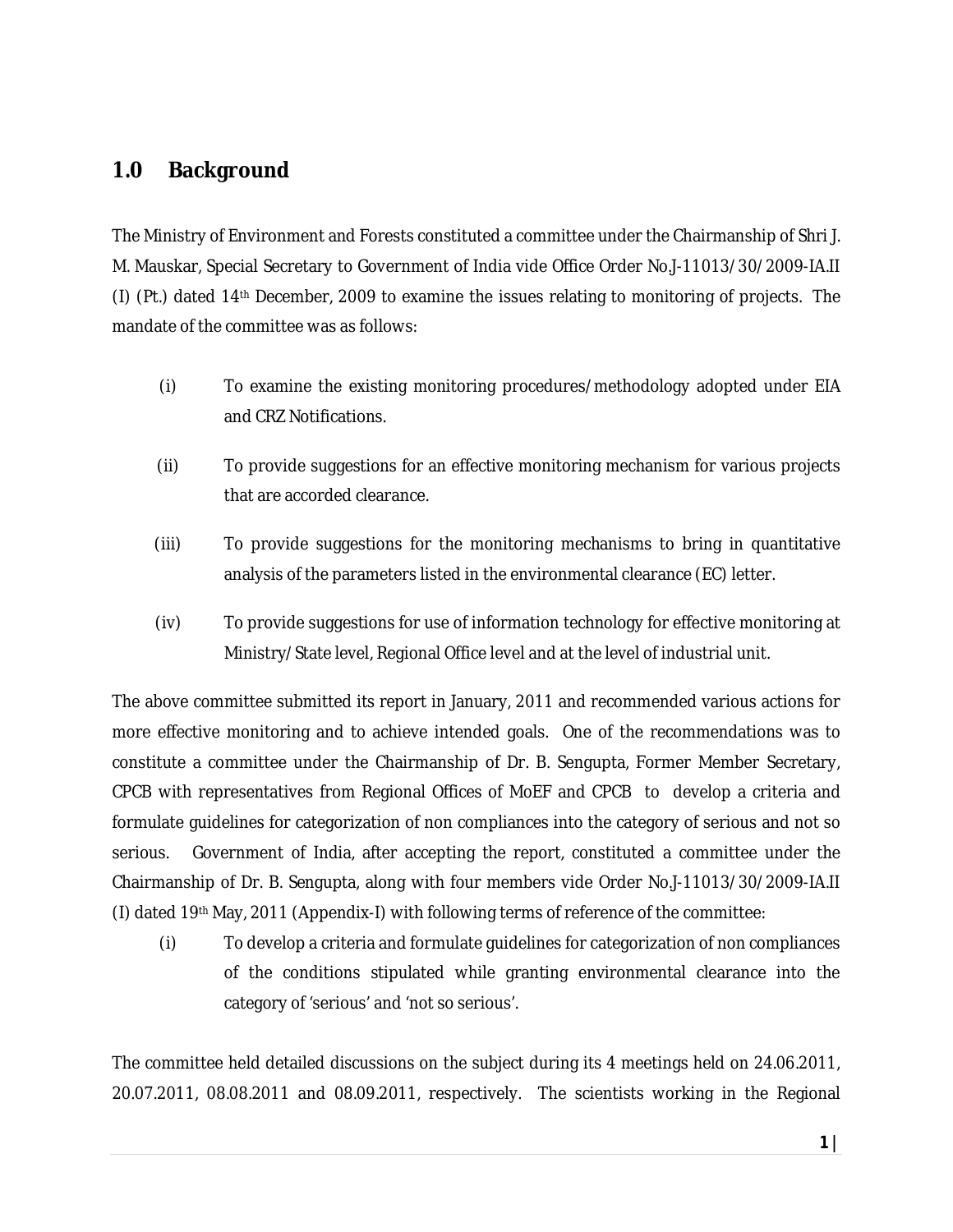Offices in addition to the members of the committee were also involved in the discussions and to assist the committee in developing the criteria and formulating the guidelines.

### **2.0 Categorization of the Environmental Clearance (EC) conditions**

The Ministry of Environment and Forests while according environmental clearance generally stipulates two types of conditions viz., 'Specific Conditions' and 'General Conditions' in all categories of projects which are covered under EIA Notification, 2006 or Coastal Regulation Zone Notification, 2011. Whereas, there are changes in the Specific Conditions from one category of project to other, the General Conditions by and large remain the same. Therefore, the committee decided to categorise general conditions across all projects and specific conditions sector wise. The sectors selected for the categorization were the same in line of Environmental Appraisal Committees constituted for appraisal of projects for environmental clearance. The categorisation details are available in the report as Annexure from Annexure-I to Annexure-XXV. Several clearance letters in a particular sector from all the six Regional Offices of the Ministry were reviewed and conditions screened for categorisation into "Serious" and "Not So Serious".

### **3.0 Non compliance of EC conditions as per provisions in EP Act**

The Section 5 of Environment (Protection) Act 1986 gives power to central Government (Ministry of Environment and Forests) to deal with non compliance of EC conditions and other violations of EC conditions as follows: -

#### **Power to give directions**

Notwithstanding anything contained in any other law but subject to the provisions of this Act, the Central Government may1, in the exercise of its powers and performance of its functions under this Act, issue directions in writing to any person, officer or any authority and such person, officer or authority shall be bound to comply with such directions<sup>2</sup>

Explanation – For the avoidance of doubts, it is hereby declared that the power to issue directions under this section includes the power to direct—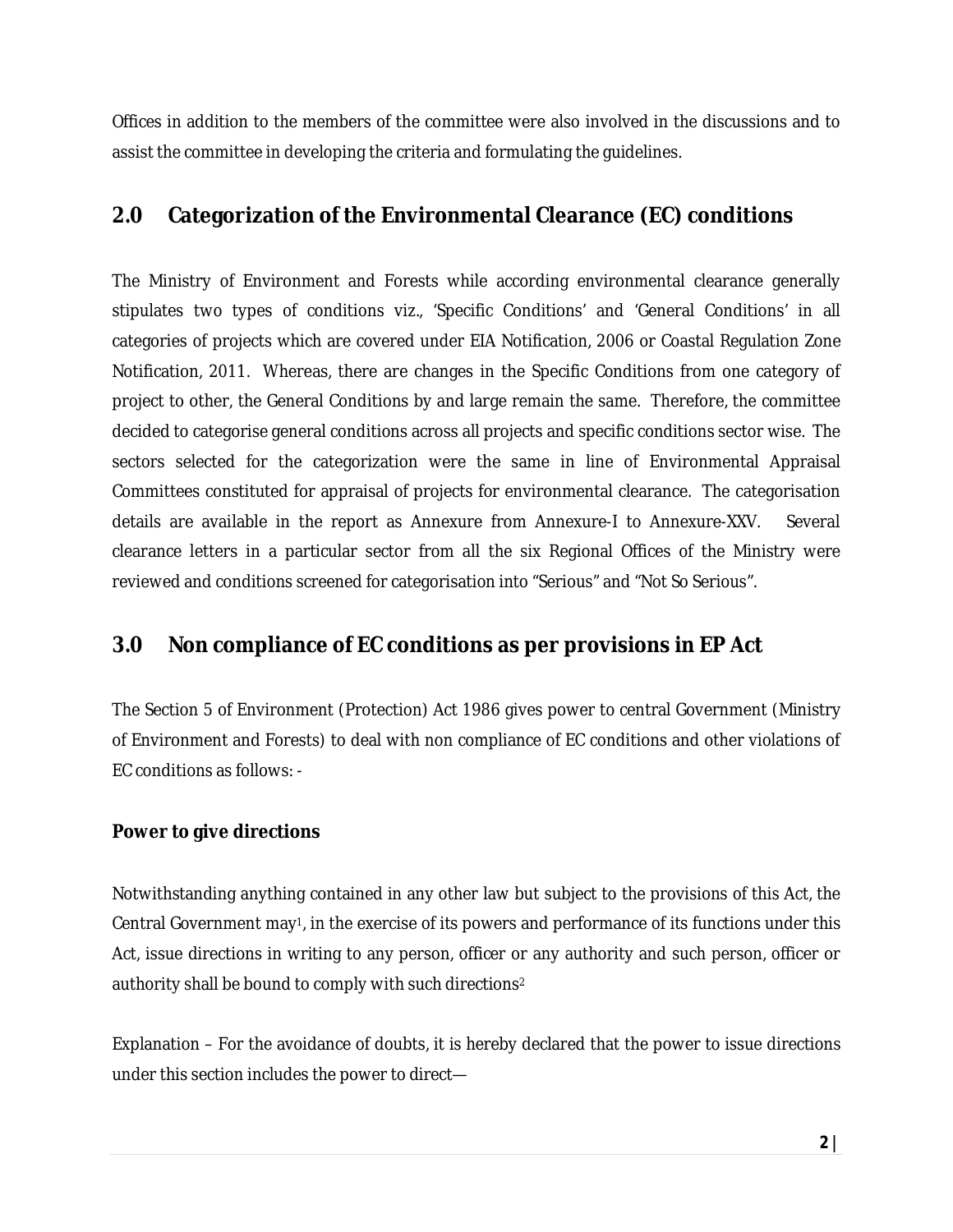- a) The closure, prohibition or regulation of any industry, operation or process; or
- b) Stoppage or regulation of the supply of electricity or water or any other service.

**<sup>1</sup> The central government has delegated the powers vested in it under section 5 of the Act to the State Governments of Andhra Pradesh, Assam, Bihar, Haryana, Himachal Pradesh, Karnataka, Kerala, Madhya Pradesh, Mizoram Orissa, Rajasthan, Sikkim and Tamil Nadu subject to the condition that the Central Government may revoke such delegation of Powers in respect of all or any one or more of the State Government or may itself invoke the provisions of section 5 of the Act, if in the opinion of the Central Government such a course of action is necessary in public interest, (Notification No. S.O. 152(E) dated 10-2-88 published in Gazette No 54 of the same date). These Powers have been delegated to the following State Governments also on the same terms: Meghalaya, Punjab and Uttar Pradesh vide Notification No. S.O.389(E) dated 14-4-88 published in the Gazette No. 205 dated 14-4-88; Maharashtra vide Notification No. S.O 488(E) dated 17-5-88 published in the Gazette No. 255 dated 17-5- 88; Goa and Jammu & Kashmir vide Notification No. S.O. 881 (E) dated 22-9-88; published in the Gazette No. 749 dated 22-9-88 West Bengal Manipur vide Notification N. S.O. 408(E) dated 6-6-89; published in the Gazette No. 319 dated 6-6-89; Tripura vide Notification No. S.O. 479(E) dated 25-7-91 published in the Gazette No. 414 dated 25-7-91.**

**<sup>2</sup> For issuing directions see Rule 4 of Environment (Protection) Rules, 1986.**

In case of any serious violation Central Government or any other agency to whom power under section 5 is delegated may take action as per section 5 of E (P) Act by giving show cause notice to the project proponent. However, in case of serious violation where immediate danger to public health is anticipated (for example : - release of toxic gas emission to environment, release to toxic chemicals to water bodies etc.), Central Government or other agency to whom section 5 power is delegated, may issue direct closure order to the polluter. The following guidelines are suggested to deal with non compliance of EC conditions as per E (P) Act.

| S.No.          | <b>Nature of Violation</b>                   | Action by MoEF or other agency to          |
|----------------|----------------------------------------------|--------------------------------------------|
|                |                                              | whom Section 5 power is delegated          |
| $\mathbf{1}$ . | Non-compliance of EC conditions and due to   | Direct closure using Section 5 of E(P) Act |
|                | that immediate threat to public life and     |                                            |
|                | property is anticipated (serious violation)  |                                            |
| 2.             | Non-compliance of EC conditions and due to   | Giving notice under Section 5 of E(P) Act. |
|                | same, public life, properties and vegetation | Decision on the basis of reply received    |
|                | will be affected.                            | from industry by Competent Authority       |
|                |                                              | within stipulated time                     |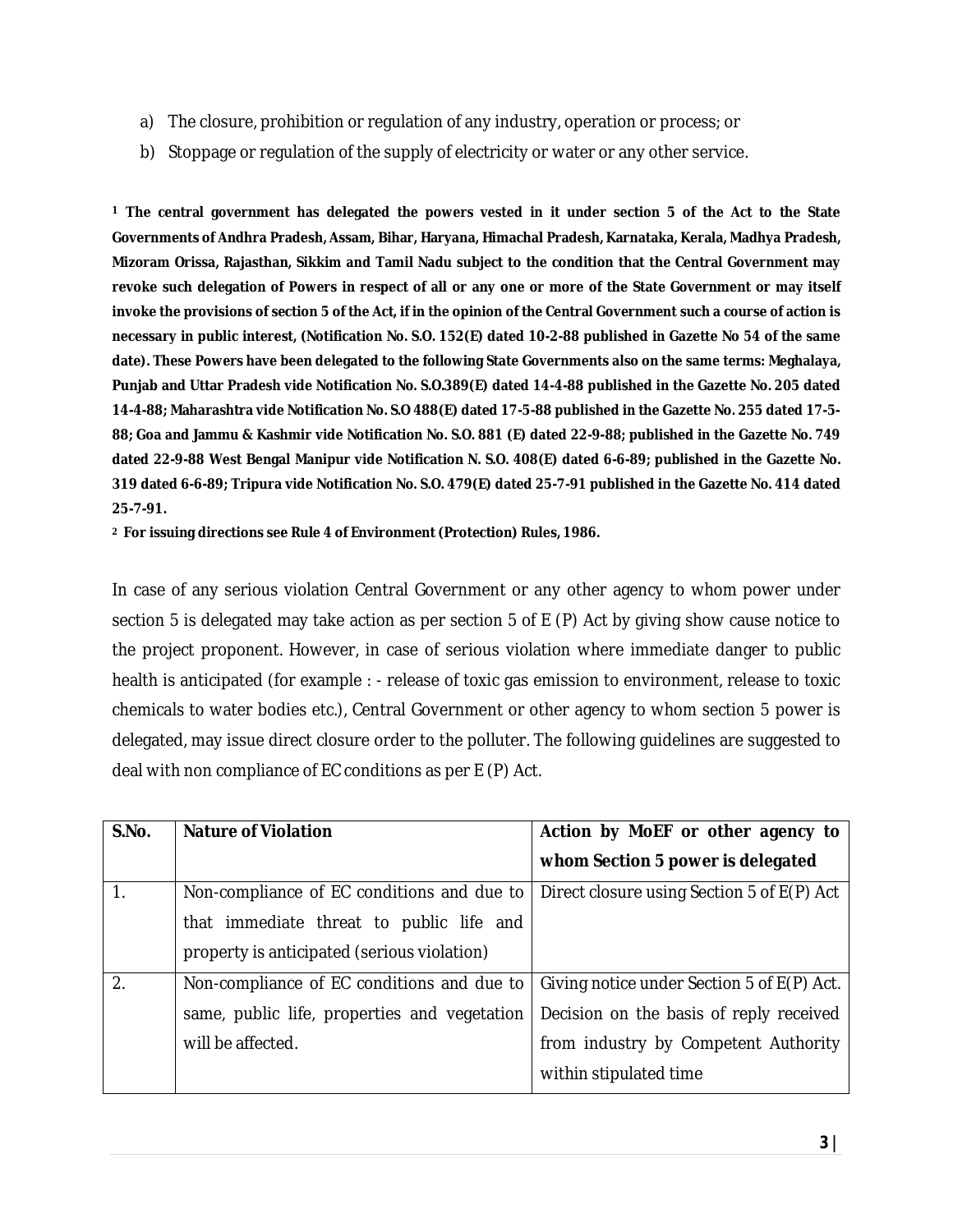| $\overline{3}$ | Non-compliance of EC conditions (not so   Direction to SPCB under |  |                                         |    | Section |
|----------------|-------------------------------------------------------------------|--|-----------------------------------------|----|---------|
|                | serious in nature)                                                |  | 18(1)(b) to take action as per Water /  |    |         |
|                |                                                                   |  | Air Act                                 |    |         |
|                |                                                                   |  |                                         | Or |         |
|                |                                                                   |  | Writing letter to project proponent for |    |         |
|                |                                                                   |  | compliance and repeated failure to      |    |         |
|                |                                                                   |  | comply will be considered as serious    |    |         |
|                |                                                                   |  | violation.                              |    |         |

## **4.0 Suggested guidelines for categorization of conditions as serious and not so serious**

Following guidelines after detail deliberation in the committee are suggested for making categorisation of stipulated conditions in to the two categories and the conditions stipulated in projects have been categorised following these guidelines which are placed in the report from **Annexure-I** to **Annexure-XXV**:

- 1. The Environmental Appraisal puts great emphasis on adoption of efficient pollution control and pollution abetment technologies, adoption of clean technologies, waste minimization technologies etc. by the developmental projects. Therefore, various conditions are stipulated for adoption of such technologies as EC condition. The committee has decided to categorise all such conditions into **"Serious Category"** where equipments stipulated for pollution abetment and control have not been installed.
- 2. The Ministry of Environment and Forests has notified general as well as industry specific environmental standards which are required to be complied by the developmental projects. Strict compliance to these standards are stipulated while according environmental clearance. As these are statutory provisions, the committee has decided to recommend all such conditions to be categorised into **"Serious Category"** in case the same is not complied.
- 3. Fly ash utilization by coal based thermal power plant is very important for proper environmental management in and around thermal power plants. MoEF has made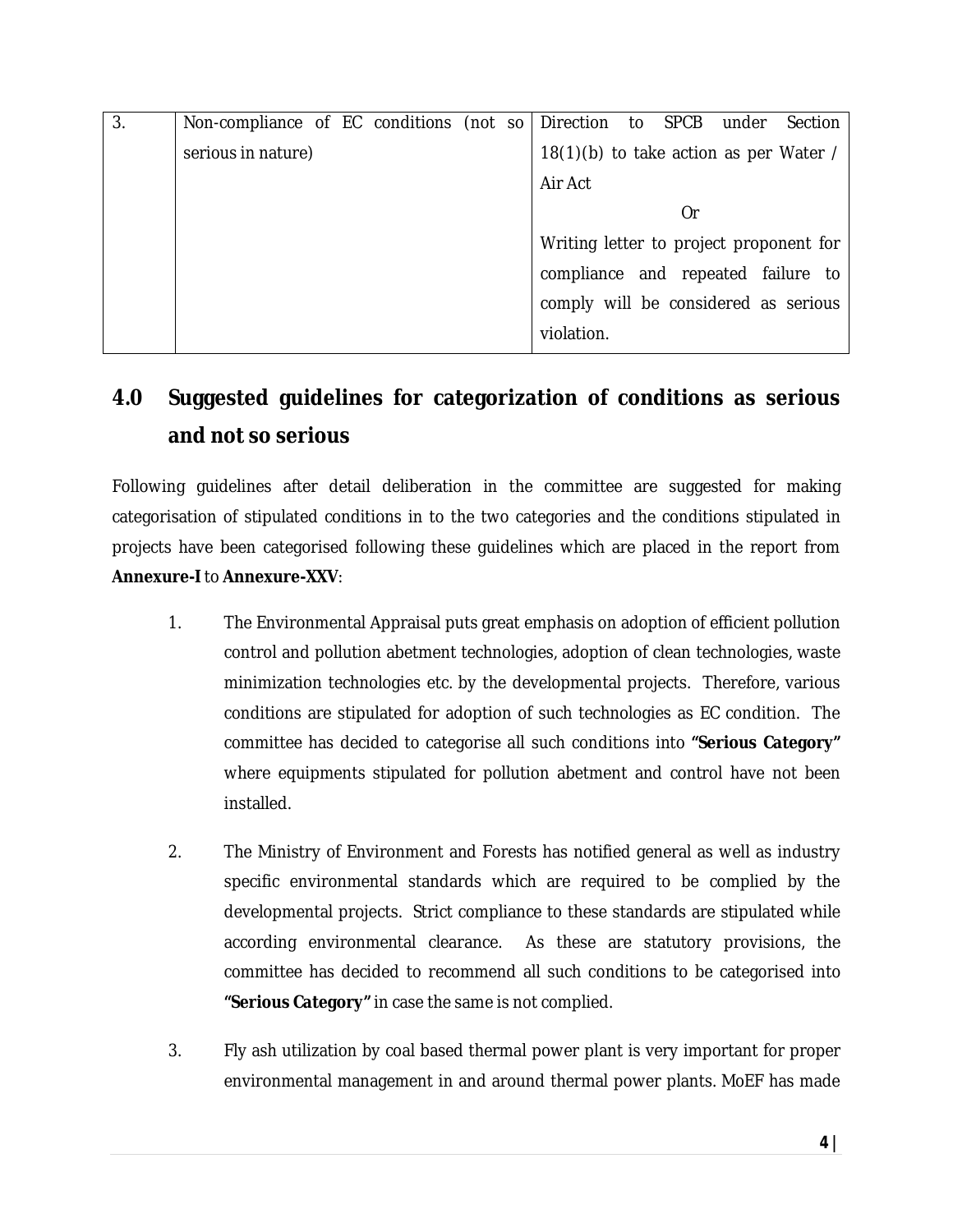Rules on Fly ash utilization under E(P) Act, 1986. As such any violation of Fly Ash Management Rules is considered as "serious violation".

- 4. There are various stipulations in the clearance letter which need to be actually implemented by the state authorities. The conditions relating to implementation of Rehabilitation and Resettlement (R&R) provisions, Catchment Area Treatment (CAT), Command Area Development (CAD), Compensatory Afforestation (CA), Regional Environmental Management Plan (REMP), Wildlife Management Plan and peripheral development programmes for example fall in this category. Such conditions are to be categorised as "serious" in case of non compliance. It is suggested that the stipulations for such type of conditions may be suitably modified and implementation responsibility of the concerned authority may be explicitly mentioned in clearance letter.
- 5. The non-compliance to conditions for developing Environmental Management Cell and Environmental Laboratory may be categorised as "Serious" as it has direct linkage with performance and management of environmental safeguards. However, the committee suggests that in case a project is able to outsource its environmental monitoring work to a environmental laboratory recognized under provisions of Environment (Protection) Act, 1986, and also having NABL accreditation, such cases should not be grouped in "Serious Category".
- 6. The conditions relating to developing certain percentage of area under greenbelt also need to be reformed. Whereas, no greenbelt development will fall in "serious" non compliance category, the avenue plantation, block plantation and scattered plantations may serve the purpose of development of greenery for ecological benefit. If the stipulated limit of area under plantation/greenbelt is complied without achieving the greenbelt around the plant as stipulated, such cases of non compliances may be categorised as "not so serious".
- 7. All process/operation related conditions are to be categorised as "Serious' in case of non compliance.
- 8. Non compliance to all such stipulations for carrying out studies on ecology, wildlife and pollution management will be considered as "Serious".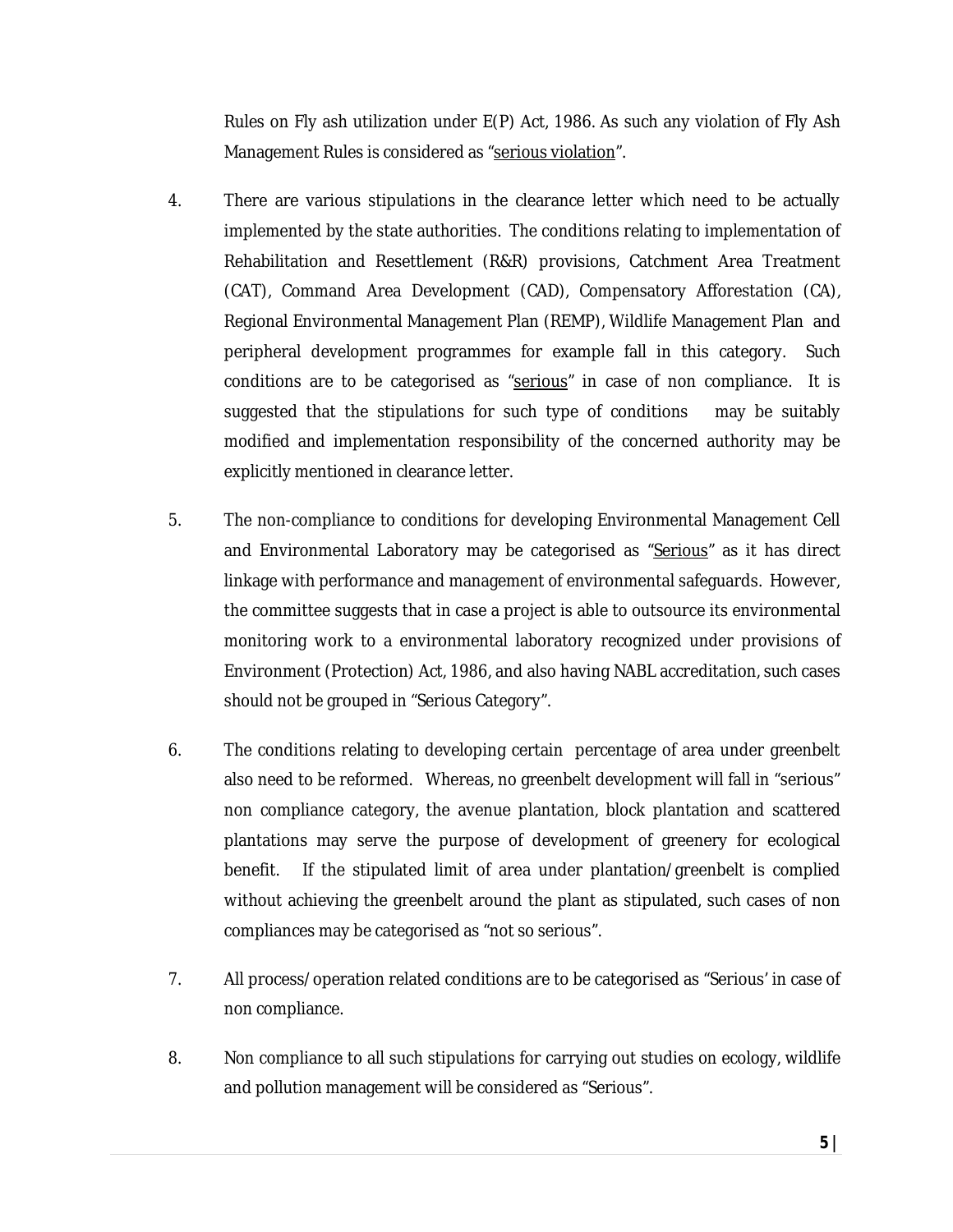#### **4.1 Categorization of other conditions**

The committee has also discussed about the impact of categorization of some significant conditions having greater environmental impact in the long run and has decided to recommend guideline in such cases as follows:

"The Non-compliances categorized as 'Not So Serious' will become 'Serious' when the particular condition remained 'Non Complied' during submission of Second Six Monthly report after receiving environmental clearance".

While reviewing the environmental clearance letters, it was observed by the committee members that there are some very specific conditions concerning a particular category/site/region. Such conditions have not been categorised into "Serious" and "Not So Serious" and reflected in the reports given in Annexures. For such conditions an uniform guideline has been recommended as follows:

"All such conditions stipulated concerning specific environmental parameter in a particular project in a specific area have been categorized as 'Serious' in case of non-compliance". Such conditions should be assigned greater value in terms of environmental significance.

The committee observed that in addition to stipulated conditions, the Ministry of Environment and Forests also stipulates additional safeguards by issuing orders and guidelines in the form of Circulars, Office Orders or Office Memorandum, which need to be implemented by the projects for enhancing the compliance level in respective projects. Such conditions will also be categorised as "Serious" in case of non-compliance. These type of conditions have also not been reflected in the Annexure where conditions of various sectors of projects have been enumerated and categorised in above two categories.

The members while deliberating on the non compliance issues observed that there are ambiguities in certain conditions stipulated in the clearance letters. It was decided to cover this aspect also and provide suggestions for modifying/changing the conditions so that the conditions are easily classified as "Serious" and "Not so serious" and are practical for monitoring and implementation.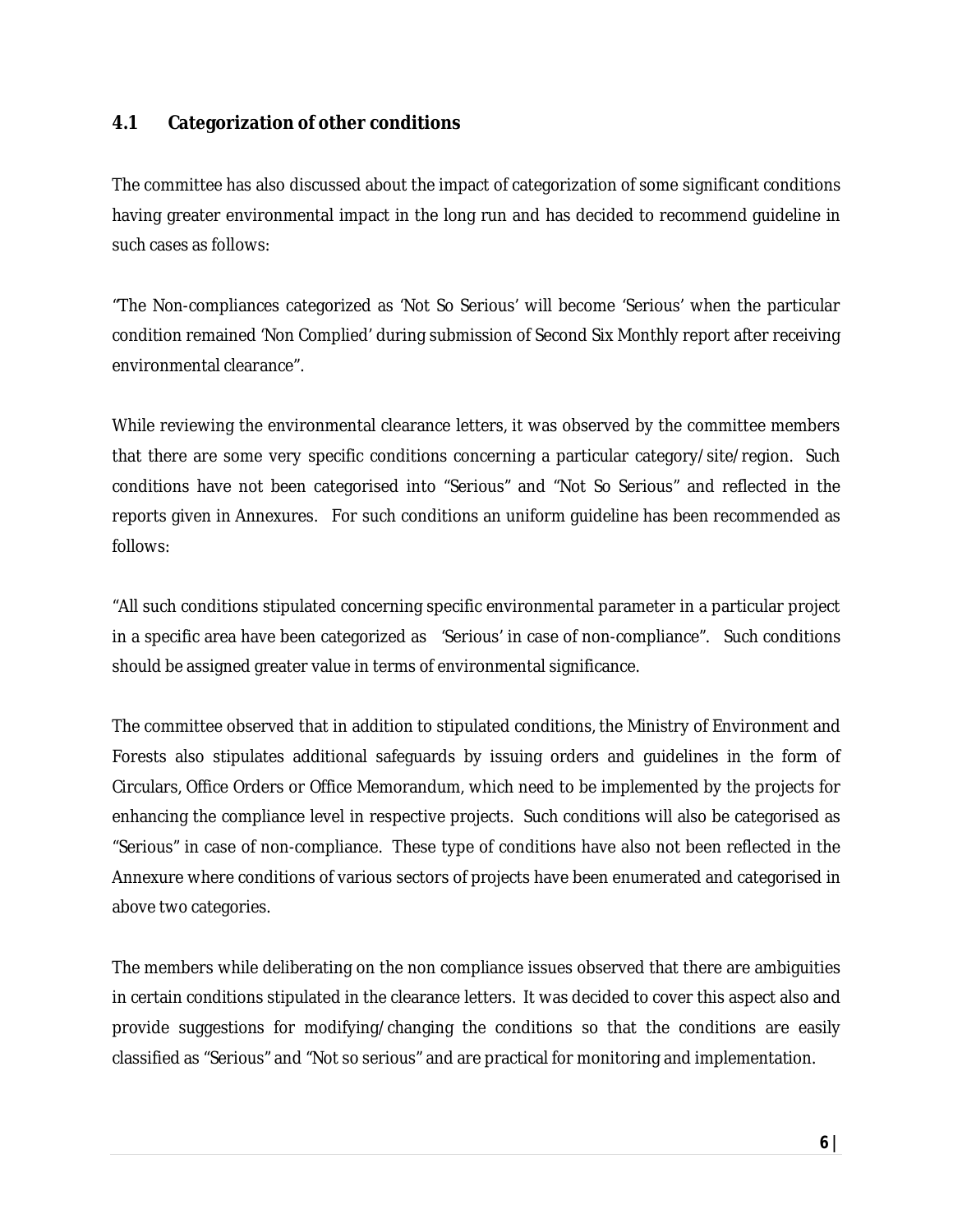# **5.0 Categories of non-compliance of EC Condition as Serious and Not So Serious**

The sector-wise specific conditions given in EC letter by MoEF were deliberated by committee and based upon guidelines suggested above, the conditions have been categorized in case of noncompliance as serious and not so serious. For different categories of project sector as per EIA Notification, 2006 the categorization is given as follows (**Annexure – I to Annexure – XXV**)

| S.No.            | <b>Sector</b>                                          | <b>Categorization in case of</b> |
|------------------|--------------------------------------------------------|----------------------------------|
|                  |                                                        | non-compliance                   |
| 1 <sub>1</sub>   | Mining of minerals                                     | Annexure-I                       |
| $\overline{2}$ . | Offshore and Onshore oil and gas exploration,          | Annexure - II                    |
|                  | development and production                             |                                  |
| 3.               | River Valley Project                                   | Annexure - III                   |
| 4.               | Nuclear Power Project                                  | Annexure - IV                    |
| 5.               | Metallurgical Industry (ferrous and non ferrous)       | Annexure - V                     |
| 6.               | Aluminum Industry                                      | Annexure - V-A                   |
| 7 <sub>1</sub>   | Copper Industry                                        | Annexure - V-B                   |
| 8.               | <b>Cement Plants</b>                                   | Annexure - VI                    |
| 9.               | Petroleum oil refineries                               | Annexure - VII                   |
| 10.              | Coke oven plants                                       | Annexure - VIII                  |
| 11.              | Asbestos milling and Asbestos based products           | Annexure - IX                    |
| 12.              | Chlor Alkali industry                                  | Annexure - X                     |
| 13.              | Leather / skin / hide processing industry              | Annexure - XI                    |
| 14.              | <b>Chemical fertilizer</b>                             | Annexure - XII                   |
| 15.              | Pesticide industry                                     | Annexure - XIII                  |
| 16.              | Synthetic organic chemical industry (dye and dye       | Annexure - XIV                   |
|                  | intermediates, Bulk drug and Pharmaceuticals industry) |                                  |
| 17.              | Distilleries & Sugar Industry                          | Annexure - XV                    |
| 18.              | Paint industry                                         | Annexure - XVI                   |
| 19.              | Pulp and paper industry                                | Annexure - XVII                  |
| 20.              | Airports                                               | Annexure - XVII                  |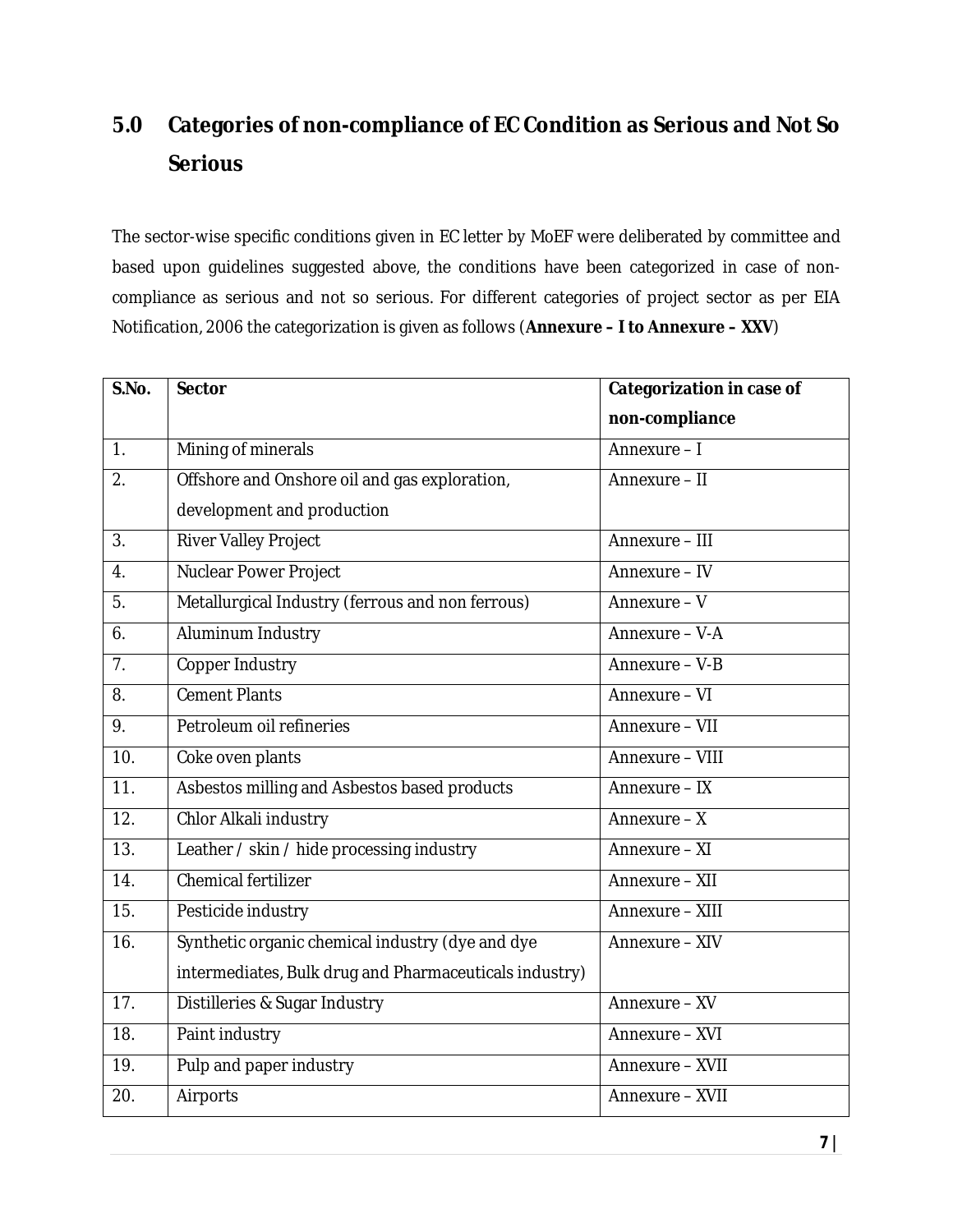| 21. | <b>TSDF</b>                        | Annexure – XIX   |
|-----|------------------------------------|------------------|
| 22. | Ports and harbour                  | Annexure - XX    |
| 23. | Highways                           | Annexure - XXI   |
| 24. | <b>CFTPS</b>                       | Annexure – XXII  |
| 25. | Building and construction projects | Annexure – XXIII |
| 26. | <b>Thermal Power Plants</b>        | Annexure - XXIV  |
| 27. | <b>General Conditions</b>          | Annexure - XXV   |

#### **6.0 Suggestions**

The committee deliberated on the following issues and opined that these suggestions may be submitted to MoEF for consideration while granting Environmental Clearance in future to development projects:

- 1. In case of ambient air quality monitoring to be done by project proponent at post commissioning stage, the parameters to be monitored, number of stations to be maintained, guidelines for location of monitoring stations etc. should be clearly mentioned in the EC letter.
- 2. Ambient air quality monitoring in critically polluted areas / severely polluted areas may preferably be done by concern State Pollution Control Board / Committees or independent approved agencies of SPCBs / CPCB.
- 3. Regarding continuous source (stack) emission monitoring, the parameters to be monitored stackwise and frequency of monitoring to be clearly mentioned in EC letter.
- 4. Regarding treated effluent monitoring, the number of sampling stations and parameters to be monitored should be mentioned in EC letter.
- 5. The effluent standard / emission standard to be met by project proponent by installing effluent treatment plant/ air pollution control equipment, should be clearly mentioned in the EC letter. In case the industry to meet Zero Effluent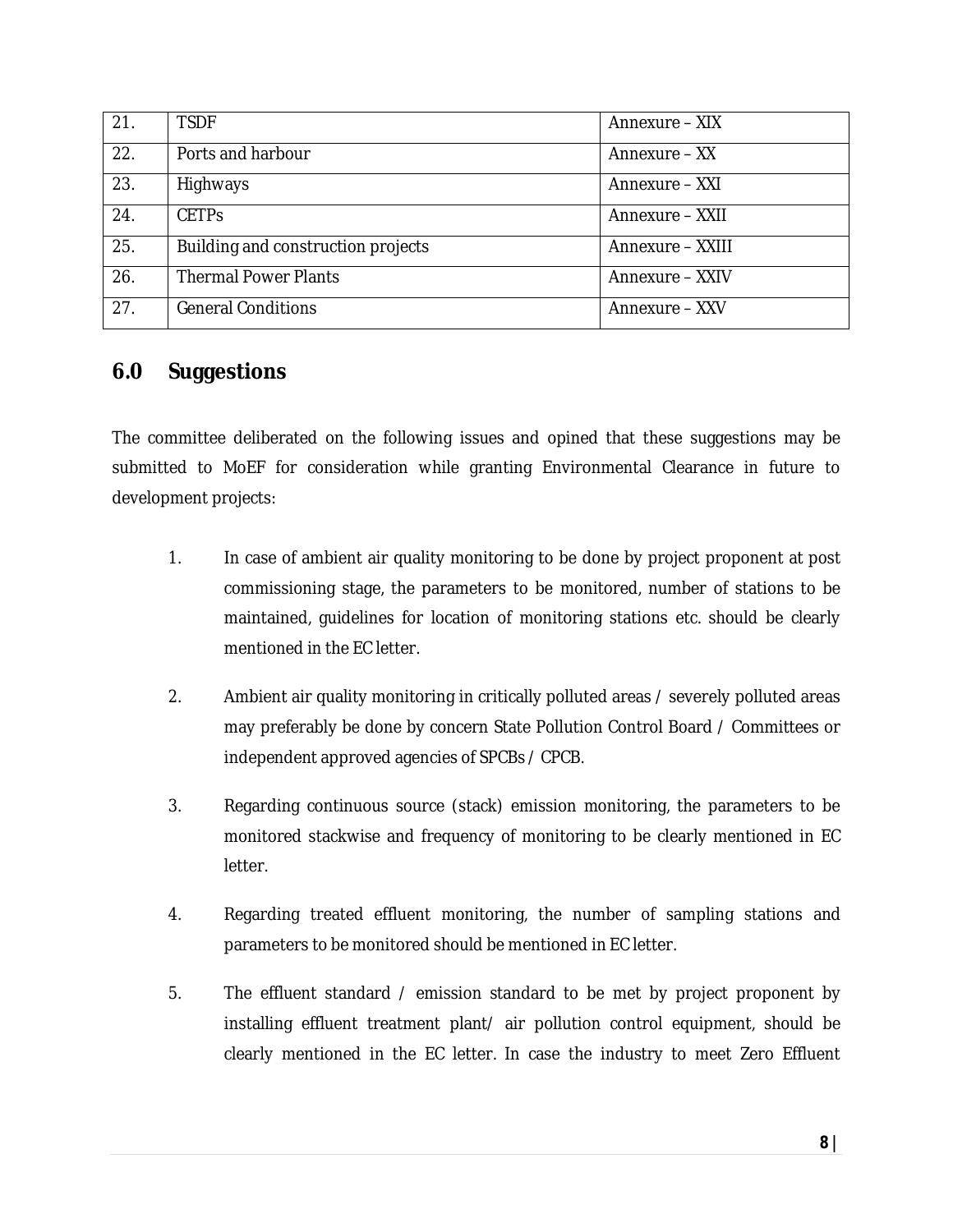Discharge, the guidelines to achieve zero effluent discharge should be mentioned in EC letter.

- 6. Occupational health parameters to be monitored by project proponent should be clearly mentioned.
- 7. The conditions like eco development, community development, peripheral development and socio-economic development stipulated in clearance letters are very subjective in nature. It is suggested that village/area specific quantified targets should be stipulated which will be easy to monitor.
- 8. The condition relating to news paper advertisement within 7 days of issue of clearance letter is most of the time violated. It is suggested that the condition may be changed to "Within 15 days of the receipt of the clearance letter".
- 9. There are sometimes same conditions stipulated under "Specific Conditions" as well as "General Conditions". Such repetitions should be avoided.
- 10. CREP stipulations should not be made part of EC conditions as these are not statutory in nature and are only the guidelines.
- 11. There is need for reengineering of several environmental clearance conditions. It is suggested that the EAC may consider following points for making conditions more explicit and practical for implementation:
	- (a) During appraisal of EIA reports and projects, a review of latest clean process technology, pollution prevention technology, waste minimization technology, its efficiency and availability may be discussed and condition for adoption of best technology may be considered for recommendation in EC letter.
	- (b) The stipulations not directly concerning the provisions of E(P) Act, 1986 may not be stipulated. Such conditions are otherwise covered and implemented by other regulatory authorities.
	- (c) Explicit conditions like methods of reclamation in case of mining as per area need, name of institutions which can be approached for specific study as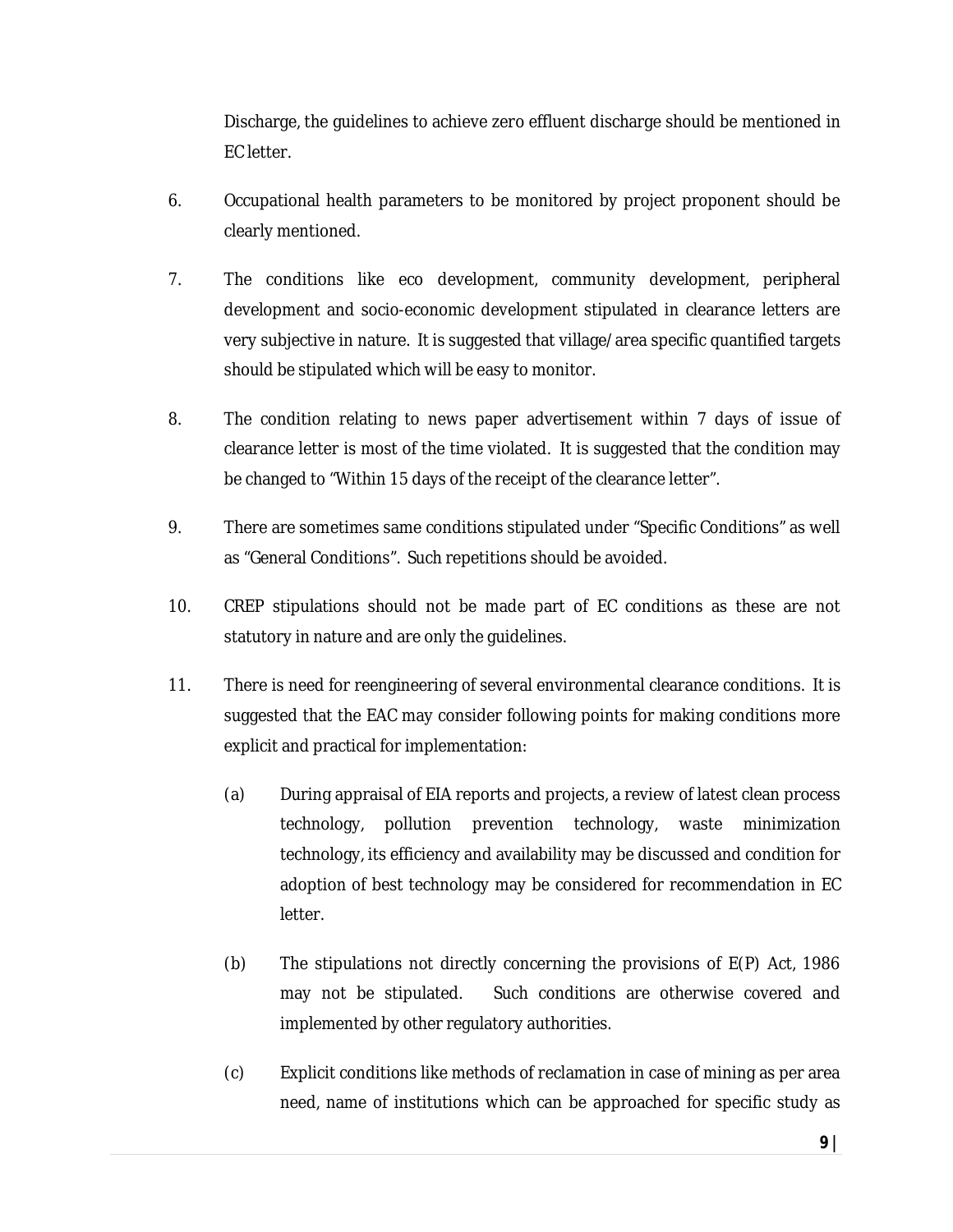stipulated in the clearance letter and responsibility of state authorities for conditions to be implemented by them may be stipulated in the clearance letter.

- 12. In case industry generates hazardous waste (landfill waste / incinerable waste), the mode of disposal to be mentioned in EC letter.
- 13. In case of industry proposed to be established or existing industry proposed for expansion is located in 43 critically polluted areas (CPAs) or 44 severely polluted areas (SPAs) then regional carrying capacity based environmental clearance may be considered by MoEF.
- 14. The guideline / TOR to conduct regional carrying capacity / assimilative capacity study may be prepared by MoEF through an expert committee.

#### **7.0 Recommendation**

- 1. Considering the importance of effective post project monitoring to improve the environmental quality, the mechanism suggested in Mauskar Committee Report on post project monitoring to be implemented in a time bound manner.
- 2. In case of coal based Thermal Power Plant, the condition to implement coal beneficiation regulation to be stipulated in EC letter.
- 3. In case of thermal power plant, requirement of flue gas de-sulphurization (FGD) system and space for FGD to be stipulated in EC letter. SO2 emission standard for thermal power plant may be developed by CPCB and notified by MoEF under E(P) Act urgently.
- 4. In case of cement plant, use of hazardous waste (having high calorific value) to be used as partial fuel in cement kiln to be stipulated as EC condition.
- 5. To promote the use of fly ash generated from thermal power station, cement plant may be asked to use dry fly ash for making fly ash pozzolona cement. This may be put as EC condition for cement plant.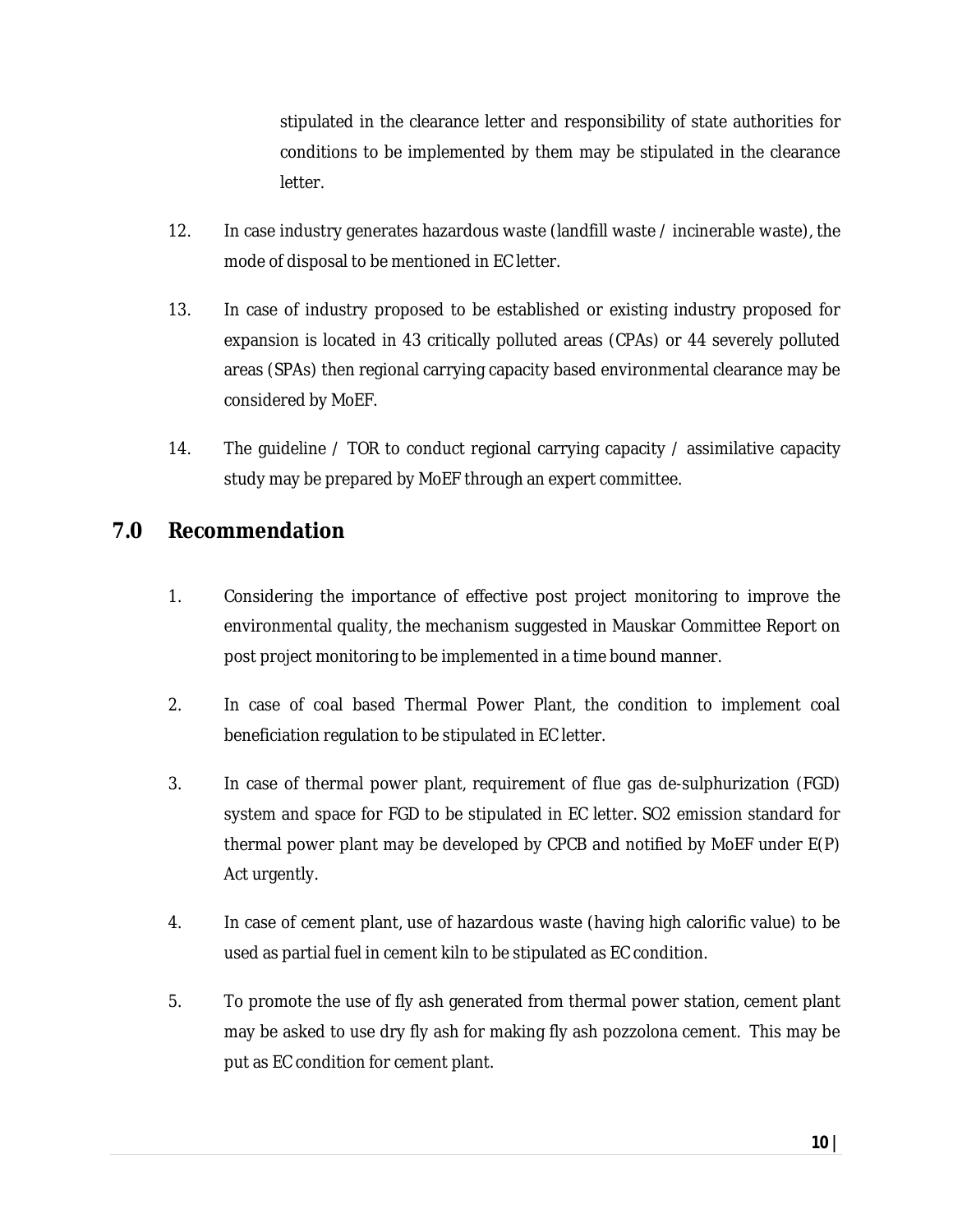- 6. In case of oil refinery, the specific condition to be given to meet the fugitive emission standard for HC, VOC etc. as given in GSR 186(E) notified vide amendment dated 18th March, 2008 under E(P) Rules, 1986.
- 7. In case of sponge iron plant, the condition of fluidized bed combustion (FBC) boiler for char management and waste heat recovery boiler (WHRB) for kiln emission should be clearly mentioned as EC condition for large sponge iron plant (>200 TPD). In case of small unit, common char based FBC boiler for char management should be stipulated as EC condition.
- 8. In case of integrated iron and steel plant, condition of coke oven emission control as per EPA notification (PLL, PLD, Benzo(a)pyrene standard etc.) should be given as EC condition.
- 9. Specific condition for effective utilization of steel melting shop (SMS) slag to be given in case of iron and steel plant EC letter.
- 10. In case of aluminum plant, the secondary emission monitoring and control of fluoride in pot room emission to be stipulated as EC condition.
- 11. In case of non-ferrous metallurgical industry (zinc/lead plant), the disposal of jerosite, lead slag etc. to be clearly mentioned in EC letter.
- 12. In case of large building project, the condition for installation of decentralized waste water treatment, recycling of treated waste water and reuse, energy efficient lightening system, DG set emission control etc. to be clearly stipulated as EC condition.
- 13. In case of coal washery project / coal beneficiation project / mineral beneficiation projects, the reject management guidelines should be clearly stipulated as EC condition.
- 14. For chemical industry (drug and pharmaceutical, pesticide etc.) condition to install full fledge solvent recovery plant should be given to reduce emission of VOC and other solvents.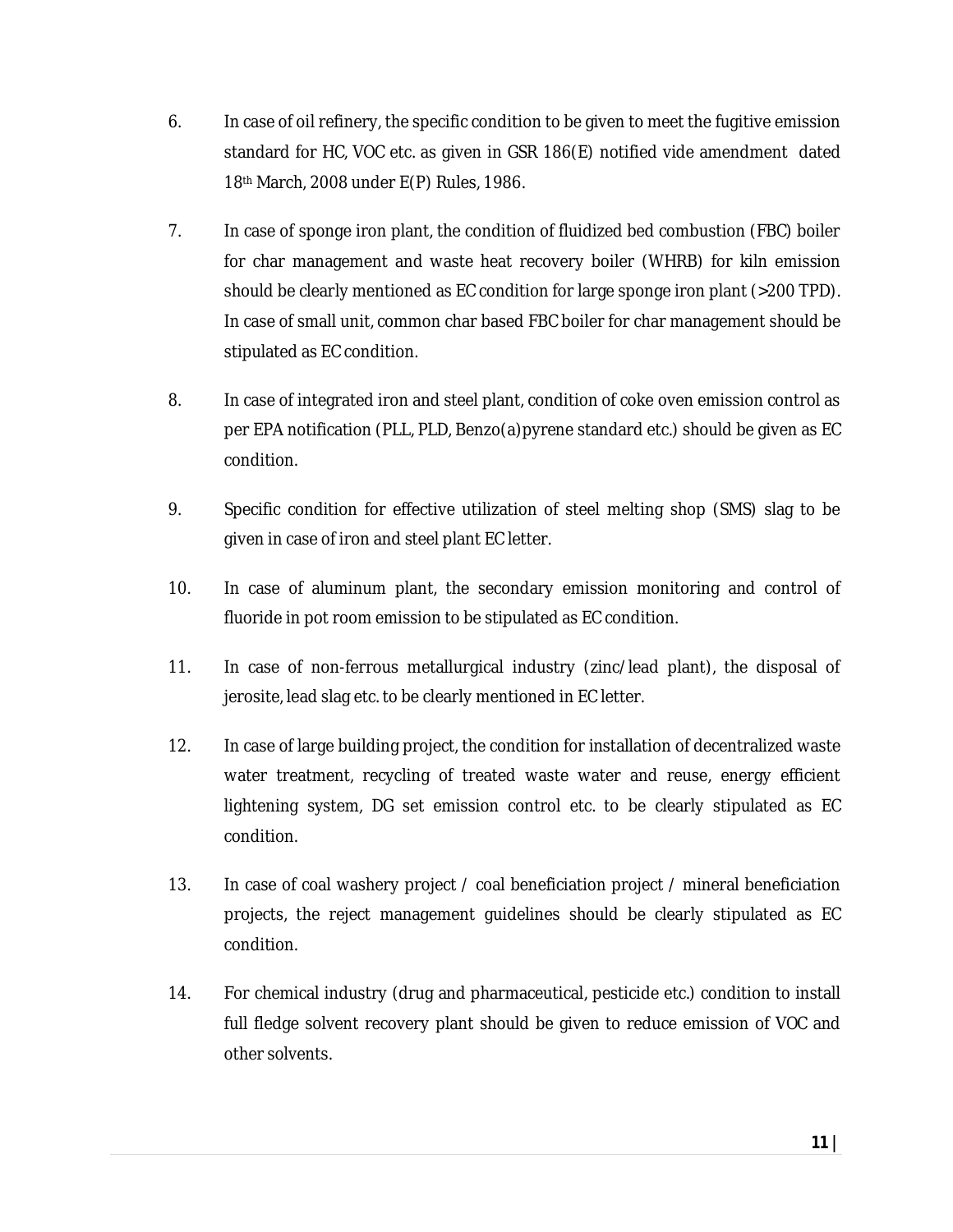- 15. For asbestos industry, condition to monitor asbestos fibre in particulate matter at workzone area and stack emission / vent emission should be given as EC condition.
- 16. In case of lead industry, the measurement of lead level in blood of workers working in lead plant through reputed national institute should be stipulated.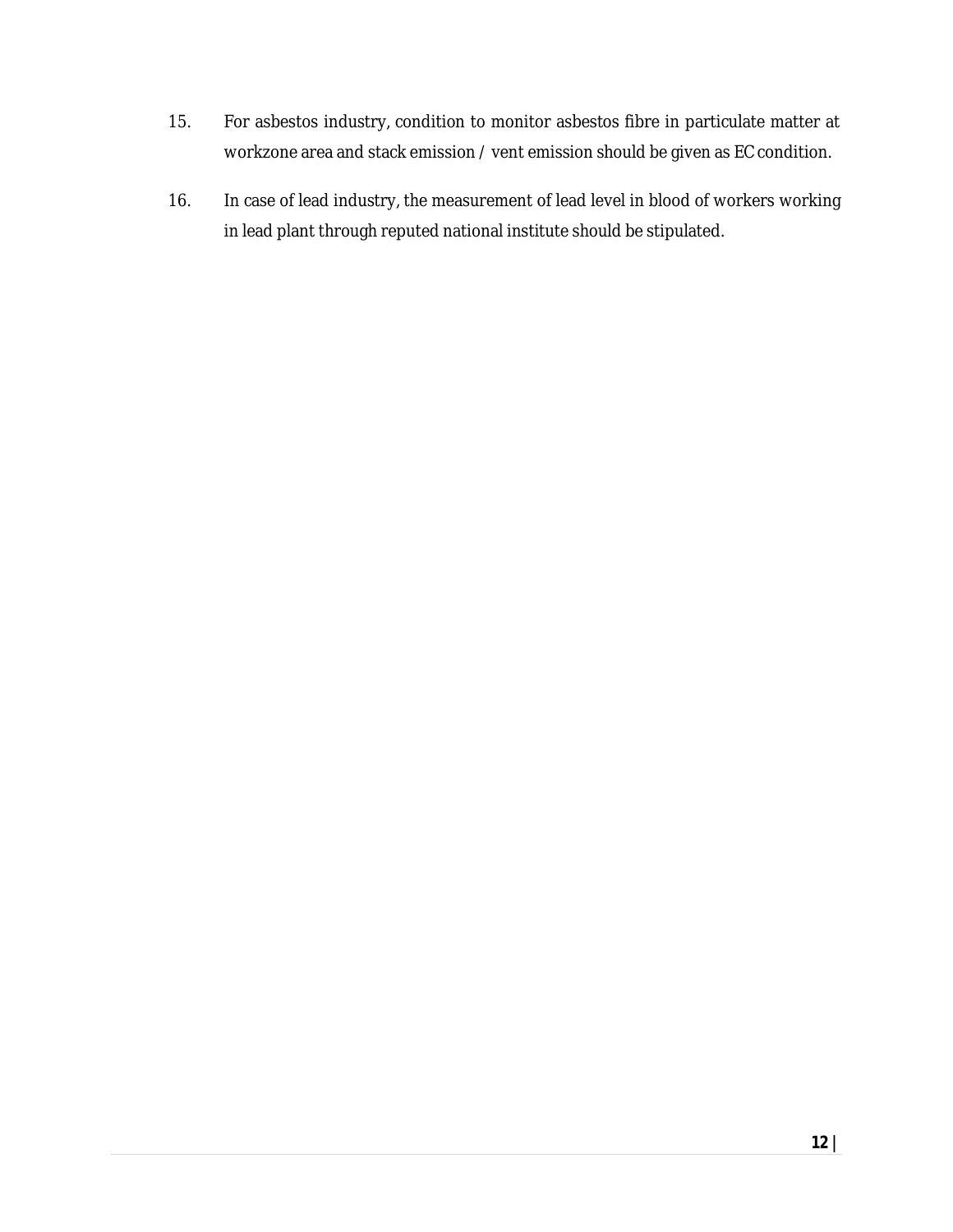### **Annexure-I**

## **Mining of minerals**

| SI. | <b>EC Conditions</b>                                                                                                                                                                                                                                                                                                                                                                                                                                                                       |                   | Non compliance of EC |
|-----|--------------------------------------------------------------------------------------------------------------------------------------------------------------------------------------------------------------------------------------------------------------------------------------------------------------------------------------------------------------------------------------------------------------------------------------------------------------------------------------------|-------------------|----------------------|
| No. |                                                                                                                                                                                                                                                                                                                                                                                                                                                                                            | <b>Conditions</b> |                      |
|     |                                                                                                                                                                                                                                                                                                                                                                                                                                                                                            | <b>Serious</b>    | Not so               |
| 1.  | The mining operations shall be restricted to above ground<br>water table and it should not intersect groundwater table. In<br>case of working below ground water table, prior approval of<br>the Ministry of Environment and Forests and the Central<br>Ground Water Authority shall be obtained. Rainwater<br>harvesting measures and artificial recharge for augmentation<br>of groundwater resource should be taken up in consultation<br>with the Regional Central Ground Water Board. | ✓                 | serious              |
| 2.  | Crushers at the CHP shall be operated with high efficiency bag<br>filters. Water sprinkling system shall be provided to check<br>fugitive emissions from crushing operations, conveyor system,<br>haulage roads, loading and unloading areas including transfer<br>points. These should be properly maintained and operated.                                                                                                                                                               | ✓                 |                      |
| 3.  | The mineral transportation outside the lease shall be carried<br>out through piped conveyor system/ through covered trucks<br>only and the vehicles carrying the mineral shall not be<br>overloaded.                                                                                                                                                                                                                                                                                       | ✓                 |                      |
| 4.  | The quality of effluent finally discharged into the main water<br>course should conform to the standards prescribed under GSR<br>919 (E), dated 12.9.88. A clarifloculator along with vortex<br>thickener has to be set up to take care of the fines in the<br>effluent before its discharge.                                                                                                                                                                                              | ✓                 |                      |
| 5.  | The decanted water from the tailing dam of coal washery shall<br>be re-circulated and there should be zero discharge from the<br>tailing dam. Acid mine water, if any, shall be neutralized and<br>reused within the plant.                                                                                                                                                                                                                                                                | ✓                 |                      |
| 6.  | Land oustees and land losers/affected people, if any, shall be<br>compensated and rehabilitated as per the National Policy on<br>Resettlement and Rehabilitation of Project Affected Families.                                                                                                                                                                                                                                                                                             | ✓                 |                      |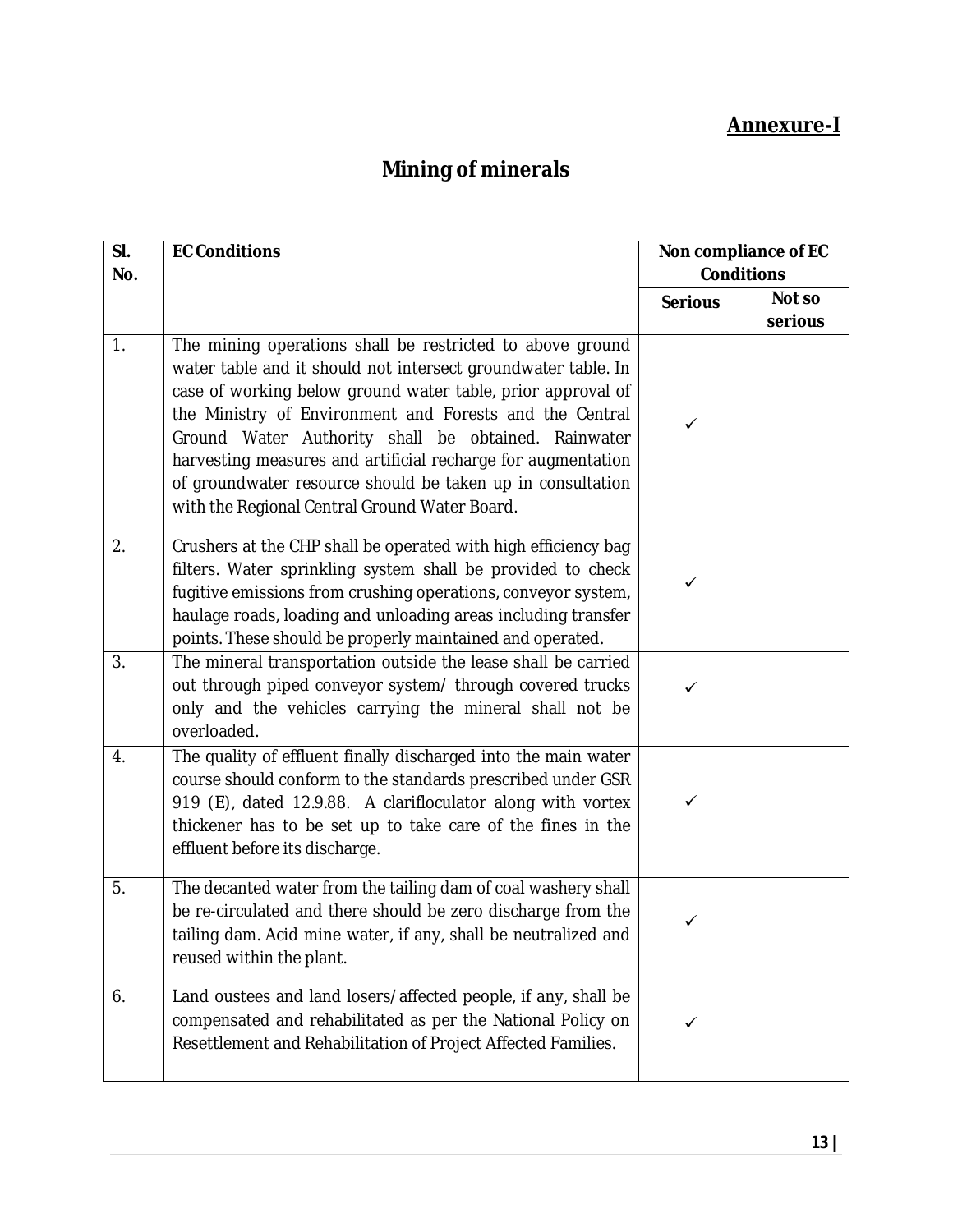| $\overline{7}$ . | Action plan for the mining, management of over burden<br>(removal, storage, disposal etc.), reclamation of the mined out<br>area and mine closure shall be submitted to the Ministry and<br>its Regional Office. A final Mine Closure Plan along with details<br>of Corpus Fund shall be submitted to the Ministry of<br>Environment & Forests 5 years in advance of final mine<br>closure for approval.                                                                                                                                                | ✓ |              |
|------------------|---------------------------------------------------------------------------------------------------------------------------------------------------------------------------------------------------------------------------------------------------------------------------------------------------------------------------------------------------------------------------------------------------------------------------------------------------------------------------------------------------------------------------------------------------------|---|--------------|
| 8.               | Garland/ surface drains (size, gradient and length) should be<br>constructed to divert the surface water from the ML and from<br>low lying areas. Sump capacity should be designed keeping<br>50% safety margin over an above the peak sudden rainfall and<br>maximum discharge in the area adjoining the mine sites. Sump<br>capacity should also provide adequate retention period to<br>allow proper settling of silt material. Sufficient number of<br>pumps of adequate capacity shall be deployed to pump out<br>mine water during peak rainfall. | ✓ |              |
| 9.               | Appropriate mitigative measures shall be taken to prevent<br>pollution of the river water/nullah located close by the mines.                                                                                                                                                                                                                                                                                                                                                                                                                            |   | $\checkmark$ |
| 10.              | Beneficiation of the ore shall not be carried out without<br>obtaining prior environmental clearance.                                                                                                                                                                                                                                                                                                                                                                                                                                                   | ✓ |              |
| 11.              | Blasting operation shall be carried out only during the<br>daytime. Controlled blasting should be practiced with use of<br>delay detonators. The mitigative measures for control of<br>ground vibrations and to arrest fly rocks and boulders should<br>be implemented.                                                                                                                                                                                                                                                                                 |   | ✓            |
| 12.              | The over burden generated shall be stacked at earmarked<br>dump site(s) only and it should not be kept active for long<br>period of time. The maximum height of the dump shall not<br>exceed 35m, in two terraces of 20m and 15m each, so that the<br>overall slope of dump should not exceed 28 degree. The OB<br>dump should be scientifically vegetated with suitable native<br>species to prevent erosion and surface run off.                                                                                                                      | ✓ |              |
| 13.              | Drills shall be wet operated. Roads shall be metal topped and<br>mechanical sweepers shall be regularly deployed to clear the<br>dust off the main approach and mineral transportation roads.<br>Water sprinkling (fixed and mist type, mobile) shall be<br>regularly done along the main haul roads. Plantation would be<br>developed along the sides of roads.                                                                                                                                                                                        |   | ✓            |
| 14.              | The existing over burden (OB) and the likely to be generated<br>over burden during the course of mining shall be re-handled<br>and backfilled. There shall be no external over burden dumps.<br>The backfilled area shall be afforested. Monitoring and                                                                                                                                                                                                                                                                                                 |   |              |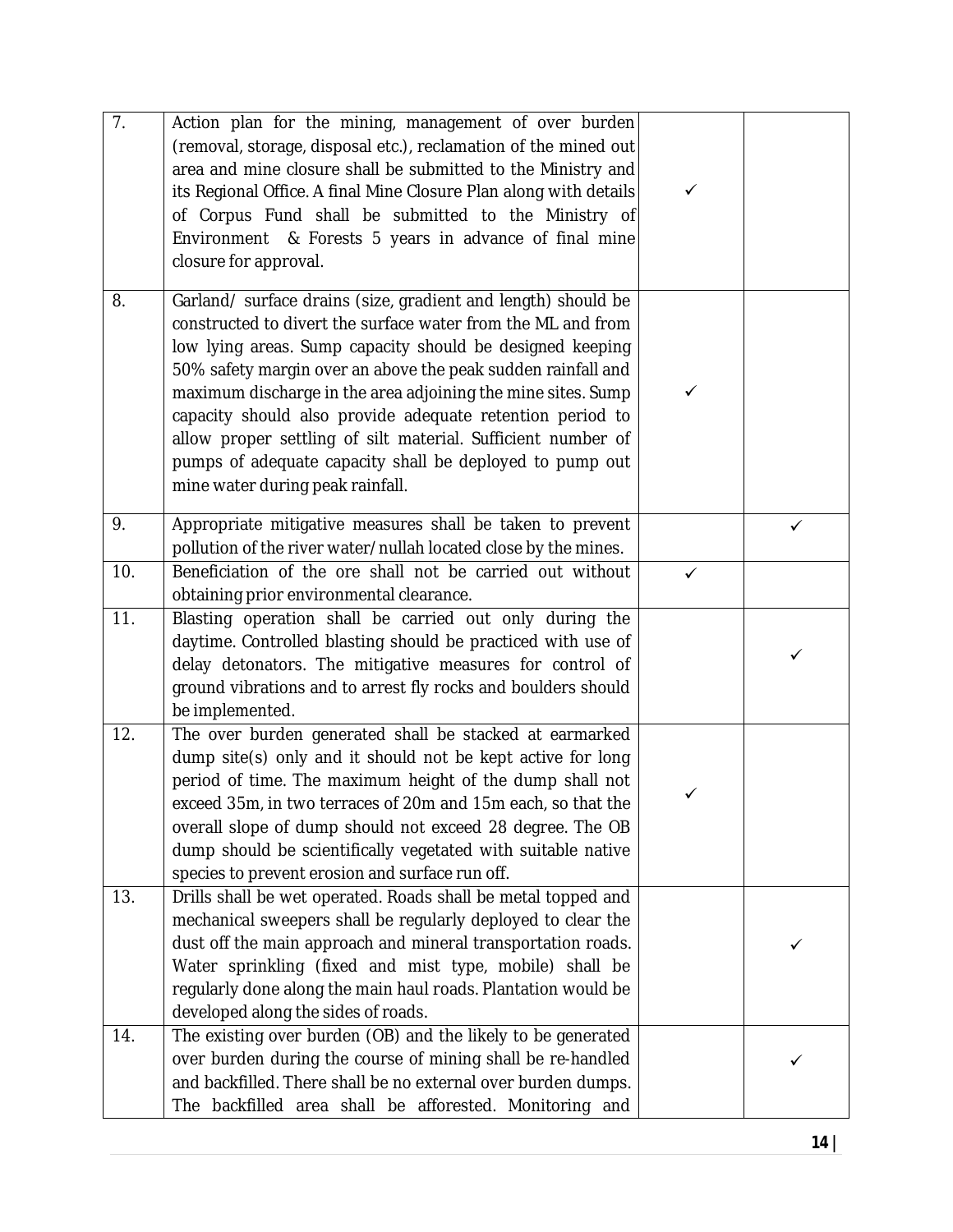|     | management of rehabilitated areas should continue until the<br>vegetation becomes self-sustaining.                                                                                                                                                                                                                                                                                                                                                                                                                                                                                                                                                                                                     |   |                |
|-----|--------------------------------------------------------------------------------------------------------------------------------------------------------------------------------------------------------------------------------------------------------------------------------------------------------------------------------------------------------------------------------------------------------------------------------------------------------------------------------------------------------------------------------------------------------------------------------------------------------------------------------------------------------------------------------------------------------|---|----------------|
| 15. | Regular monitoring of subsidence movement on the surface<br>over and around the working area and impact on natural<br>drainage pattern, water bodies, vegetation, structure, roads,<br>and surroundings should be continued till movement ceases<br>completely. In case of observation of any high rate of<br>subsidence movement, appropriate effective corrective<br>measures should be taken to avoid loss of life and material.<br>Cracks should be effectively plugged with ballast and clayey<br>soil/suitable material.                                                                                                                                                                         | ✓ |                |
| 16. | Separate impervious concrete pits for disposal of sludge shall<br>be provided for the safe disposal of sludge generated from the<br>mining operations.                                                                                                                                                                                                                                                                                                                                                                                                                                                                                                                                                 |   | ✓              |
| 17. | Sewage treatment plant shall be installed for the colony. ETP<br>should also be provided for workshop, coal washery and CHP<br>wastewater. There shall be no discharge of wastewater from<br>CHP and the coal washery.                                                                                                                                                                                                                                                                                                                                                                                                                                                                                 |   | ✓              |
| 18. | The project proponent shall take all precautionary measures<br>during mining operation for conservation and protection of<br>endangered fauna spotted in the study area. Action plan for<br>conservation of flora and fauna shall be prepared and<br>implemented in consultation with the State Forest and<br>Wildlife Department. Necessary allocation of funds (capital<br>and recurring which is not less than 15% of the capital<br>expenditure) for implementation of the conservation plan<br>shall be made and the funds so allocated shall be included in<br>the project cost. A copy of action plan shall be submitted to the<br>Ministry of Environment and Forests and its Regional Office. |   | $\checkmark$ * |
| 19. | The void left unfilled shall be converted into the water body.<br>The higher benches of the excavated void/mine pit shall be<br>terraced and plantation done to stabilize the slopes. The<br>slopes of higher benches shall be made gentler for easy<br>accessibility by the local people to use the water body.<br>Peripheral fencing shall be carried out all along the excavated<br>area.                                                                                                                                                                                                                                                                                                           |   | ✓              |
| 20. | The proponent shall bear the cost of all ex-gratia relief and<br>compassionate payments to the persons affected by wildlife<br>depredation within the lease.                                                                                                                                                                                                                                                                                                                                                                                                                                                                                                                                           |   | ✓              |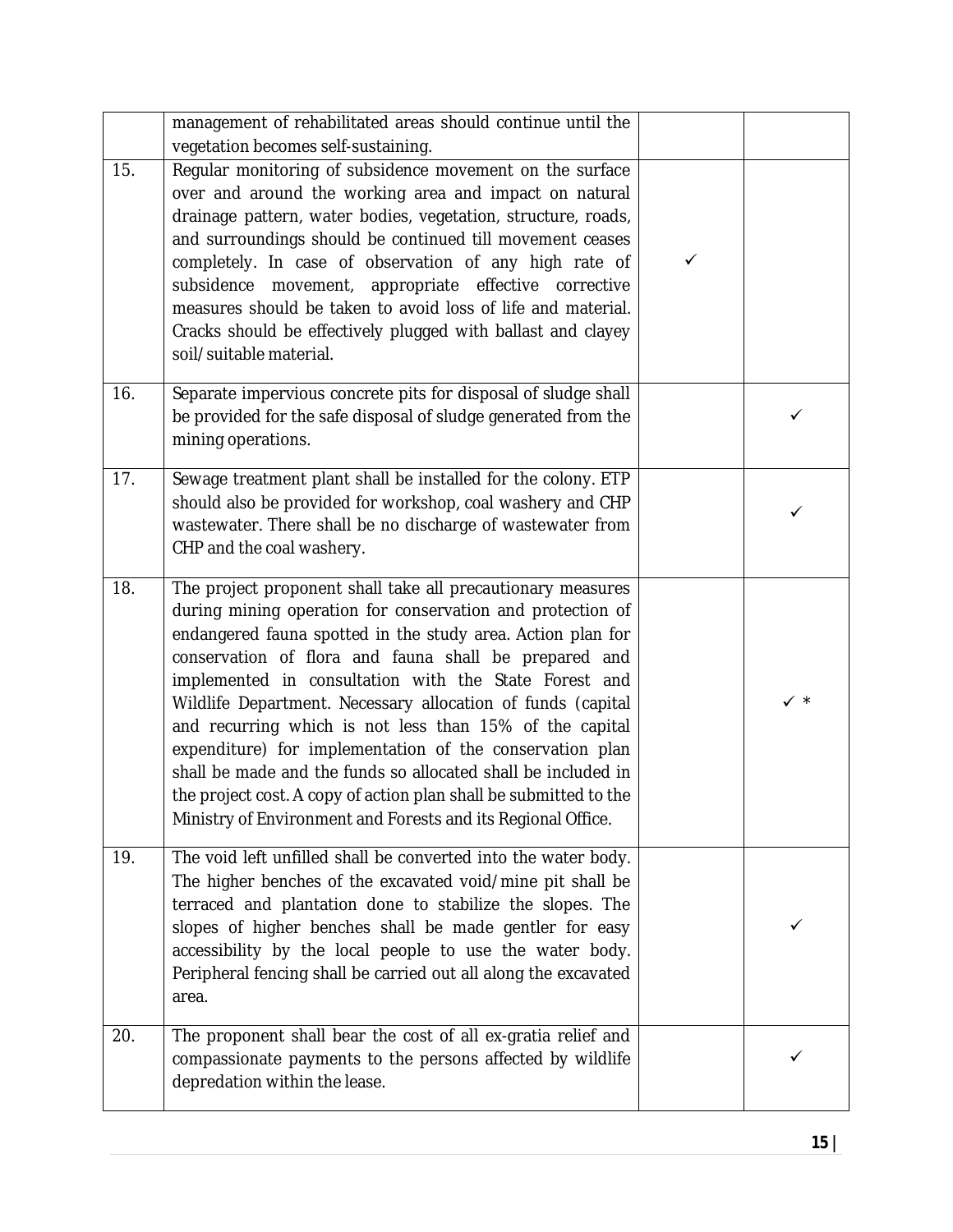| 21. | The slime ponds shall be provided with a lining of silpulin<br>(plastic film) to make the ponds impervious.                                                                                                                                                                                                                                                                                                                                                                   | ✓            |   |
|-----|-------------------------------------------------------------------------------------------------------------------------------------------------------------------------------------------------------------------------------------------------------------------------------------------------------------------------------------------------------------------------------------------------------------------------------------------------------------------------------|--------------|---|
| 22. | The topsoil shall temporarily be stored at earmarked site (s)<br>only and it should not be kept unutilized for long. The topsoil<br>shall be used for land reclamation and plantation.                                                                                                                                                                                                                                                                                        | ✓            |   |
| 23. | The total area brought under afforestation shall be not less<br>than 33% or as proposed and includes backfilled area, existing<br>OB dumps, along ML boundary, infrastructure, 7.5 m greenbelt<br>in safety zone and vacant area including avenue plantation,<br>and area in township by planting native species found within<br>the study area in consultation with the local DFO/Agriculture<br>Department. The density of the trees shall be around 2500<br>plants per ha. |              | ✓ |
| 24. | No depillaring operation shall be carried out below villages<br>and other surface structures.                                                                                                                                                                                                                                                                                                                                                                                 | $\checkmark$ |   |
| 25. | While extracting panels in the lower seam, all water bodies in<br>the subsidence area shall be drained. Dewatering of the old<br>goaves of the upper seam shall be continued as long as the<br>lower seam is worked to prevent accumulation of large water<br>bodies over working area.                                                                                                                                                                                       | ✓            |   |
| 26. | Regular safety audit should be done for fire hazards on any<br>other major accident in the workshop.                                                                                                                                                                                                                                                                                                                                                                          | $\checkmark$ |   |
| 27. | Spontaneous heating and fire in coal dumps should be<br>controlled by proper stacking. Heating spots and fire sites<br>should be watered regularly/continuously, as necessary.                                                                                                                                                                                                                                                                                                | ✓            |   |
| 28. | The CHP, Mine Ventilation Fans, workshop, etc. should be<br>designed and located so as to minimize noise pollution.<br>Effective noise control measures should be implemented so<br>that the noise levels are within the prescribed norms.                                                                                                                                                                                                                                    |              |   |
| 29. | The project proponent shall constitute an emergency<br>management team and develop emergency response plan<br>under the control of project in-charge to deal with the<br>emergency situation pertaining to the tailing dam for the<br>timely and effective control. It shall be ensured that training<br>programme & mock drills shall be organized for the<br>employees.                                                                                                     | ✓            |   |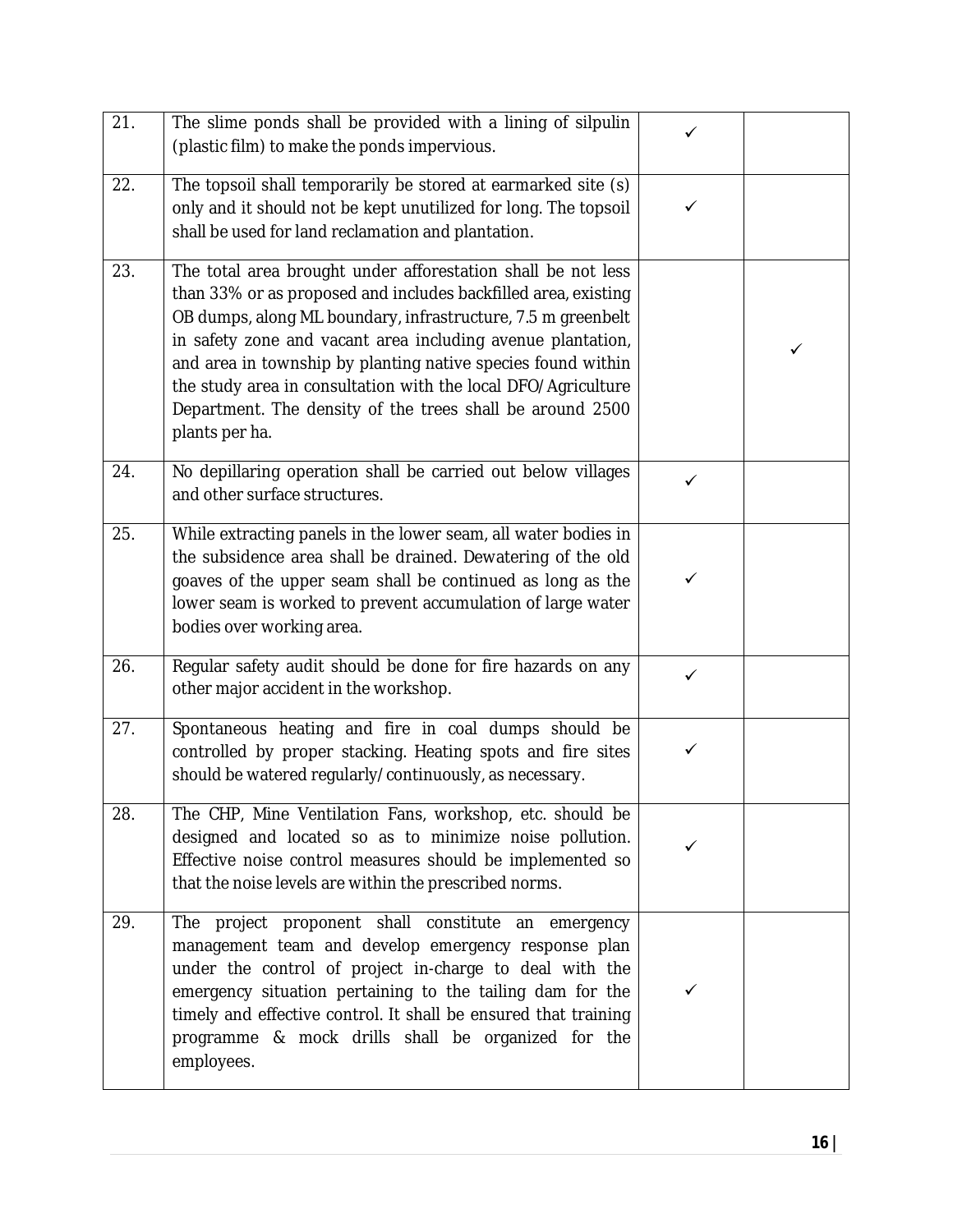| 30. | The Washery rejects should be dumped in a pre-selected and<br>suitably identified area and the presence of heavy metals in<br>the solid wastes should be analyzed and closely monitored.<br>Wherever possible, washery rejects will be used for power<br>generation, otherwise, the rejects dumps have to be reclaimed<br>technologically and biologically as per time bound action plan. |              | ✓ |
|-----|-------------------------------------------------------------------------------------------------------------------------------------------------------------------------------------------------------------------------------------------------------------------------------------------------------------------------------------------------------------------------------------------|--------------|---|
| 31. | A workshop for vehicle maintenance shall be established.<br>Vehicular emissions shall be kept under control and regularly<br>monitored. Measures shall be taken for maintenance of<br>vehicles used in mining operations and in transportation of<br>mineral within the mine lease.                                                                                                       |              | ✓ |
| 32. | Monitoring and management of existing reclaimed dumpsite<br>shall continue until the vegetation becomes self-sustaining.<br>Compliance status shall be submitted to the Ministry of<br>Environment & Forests and its Regional office on yearly basis.                                                                                                                                     |              | ✓ |
| 33. | The project proponent shall explore the possibility to reduce<br>concentration of heavy metals in the tailing pond, if any, in<br>consultation with an expert scientific institution.                                                                                                                                                                                                     |              | ✓ |
| 34. | The project proponent shall modify the mine plan of the<br>project at the time of seeking approval for the next mining<br>scheme from the Indian Bureau of Mines so as to reduce the<br>area for external over burden dump by suitably increasing the<br>height of the dumps with proper terracing.                                                                                       | ✓            |   |
| 35. | No transportation of ore outside the mine lease area shall be<br>carried out after sunset.                                                                                                                                                                                                                                                                                                | $\checkmark$ |   |
| 36. | Efforts shall be made to reduce impact of the transport of the<br>raw materials and end products on the surrounding<br>environment including agricultural land.                                                                                                                                                                                                                           |              |   |
| 37. | The workforce engaged in active mining operations shall be<br>subjected to health check up for occupational diseases and<br>hearing impairment, and the results reported.                                                                                                                                                                                                                 |              |   |
| 38. | Environmental clearance is subject to grant of forestry<br>clearance. Necessary forestry clearance under the Forest<br>(Conservation) Act, 1980 shall be obtained before starting<br>mining operation. No mining shall be undertaken in the forest<br>area without obtaining requisite prior forestry clearance.                                                                          | ✓            |   |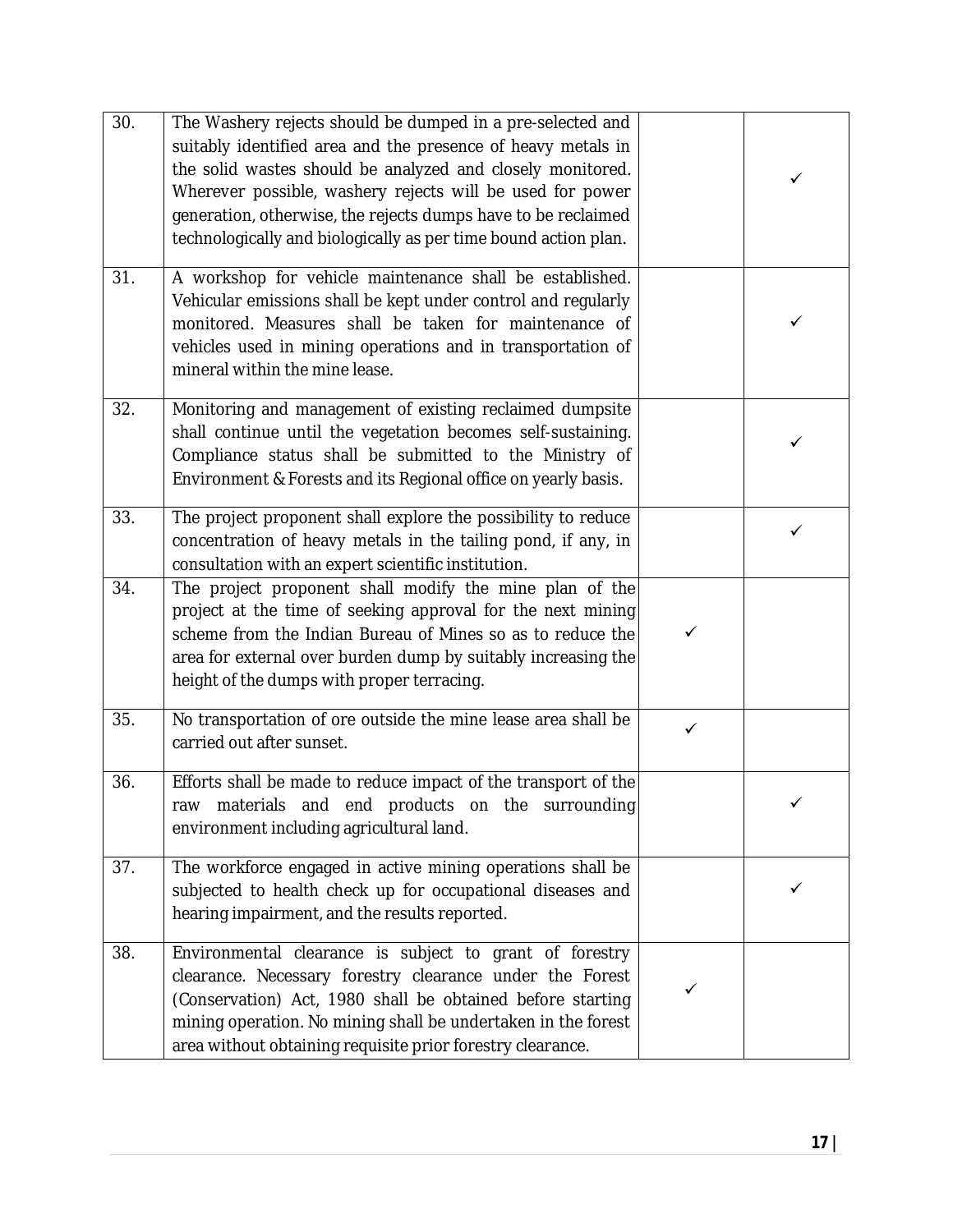### **Offshore and Onshore Oil and Gas Exploration, development and production**

| SI. No. | <b>EC Conditions</b>                                                                                                                                                                                                                                                                                                                          | Non compliance of EC Condtions |                |
|---------|-----------------------------------------------------------------------------------------------------------------------------------------------------------------------------------------------------------------------------------------------------------------------------------------------------------------------------------------------|--------------------------------|----------------|
|         |                                                                                                                                                                                                                                                                                                                                               | <b>Serious</b>                 | Not so serious |
| 1.      | Flaring of Gas<br>Appropriate<br>produced<br>during<br>exploration shall be done as per guidelines.                                                                                                                                                                                                                                           |                                | ✓              |
| 2.      | Flare system shall be designed as per Oil Industry<br>Safety Directorate (OISD) guidelines. Stack height<br>and emissions from stacks shall meet the guidelines.                                                                                                                                                                              | ✓                              |                |
| 3.      | Total water requirement shall not exceed the value<br>given in condition and prior permission shall be<br>obtained from Competent Authority. Only water<br>based mud system to be used.                                                                                                                                                       | ✓                              |                |
| 4.      | Water based drilling mud (WBM)<br>shall<br>be<br>discharged as stipulated in<br>E (P) Rules dated<br>30.08.2005.                                                                                                                                                                                                                              | ✓                              |                |
| 5.      | Company shall ensure that there is no impact on<br>flora fauna due to drilling of wells in offshore sea.<br>Conservation measures to protect the marine<br>animals/biota to be undertaken. Company shall<br>monitor the petroleum hydrocarbons & heavy<br>metals concentration in the marine fish species<br>regularly and submit the report. | ✓                              |                |
| 6.      | Treated wastewater shall comply with the marine<br>disposal standards notified under E(P)A. Sewage<br>treatment to be done as per MARPOL regulation.<br>Residual Chlorine shall not exceed stipulated<br>standard before disposal.                                                                                                            | ✓                              |                |
| 7.      | Drill cutting (DC) wash water shall be treated to<br>meet the notified limits in E(P)A before disposal in<br>sea and shall be monitored regularly.                                                                                                                                                                                            | ✓                              |                |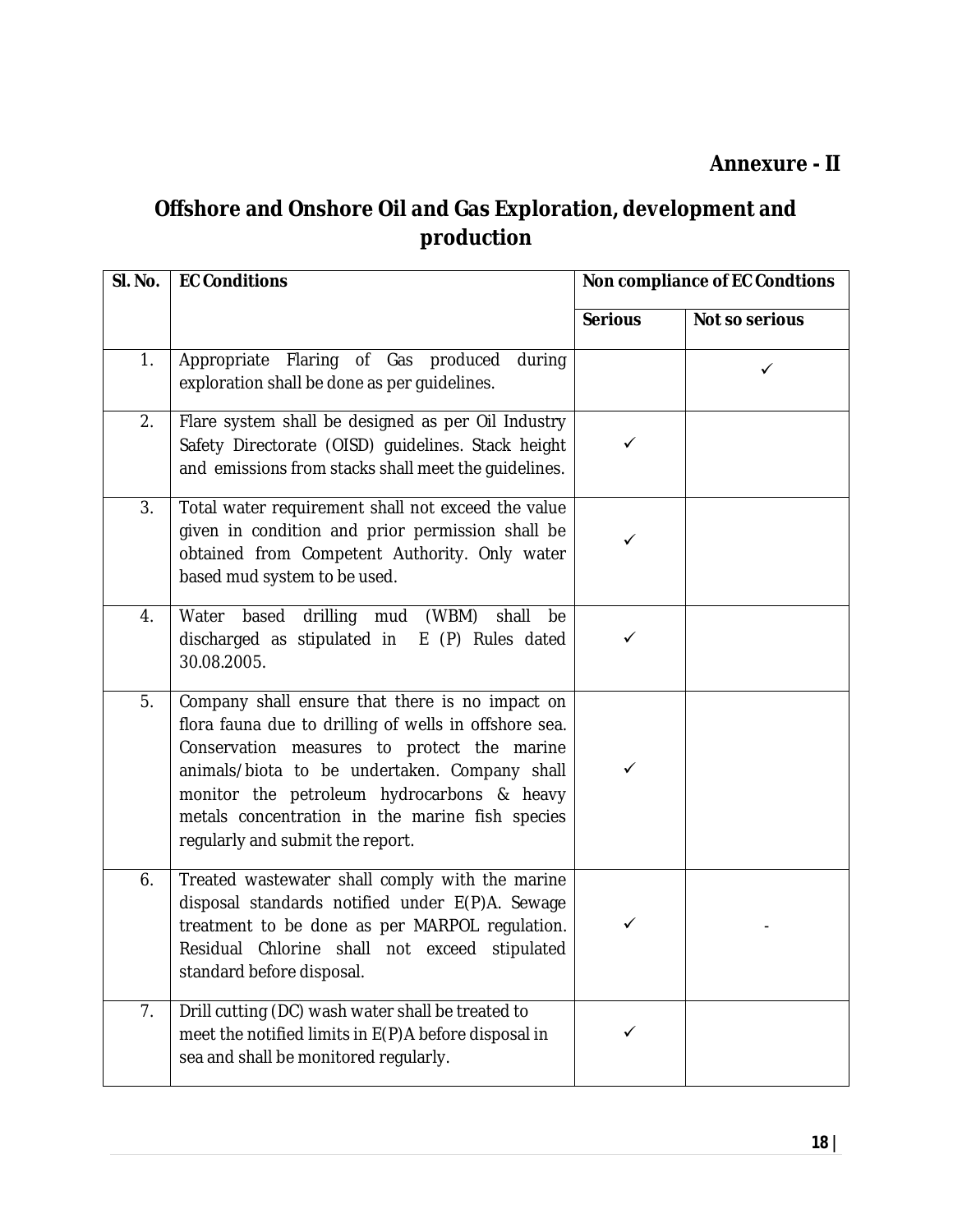| 8.  | Guidelines for disposal &segregation of solid waste,<br>drill cutting & drilling fluids for onshore & offshore<br>drilling operations shall be followed as per E (P)<br>Rule.                                                                                                                                                                                                                                      |              | ✓ |
|-----|--------------------------------------------------------------------------------------------------------------------------------------------------------------------------------------------------------------------------------------------------------------------------------------------------------------------------------------------------------------------------------------------------------------------|--------------|---|
| 9.  | High efficiency equipments shall be used to separate<br>solids, hydrocarbons & water as stipulated in<br>conditions.                                                                                                                                                                                                                                                                                               |              | ✓ |
| 10. | Good book keeping practices shall be followed<br>regarding waste tracking programme i.e., source of<br>waste generation, type, volume, disposal method etc.                                                                                                                                                                                                                                                        |              | ✓ |
| 11. | Waste minimization plan shall be developed &<br>followed through ways as mentioned in conditions                                                                                                                                                                                                                                                                                                                   |              | ✓ |
| 12. | Provision of requisite infrastructure facility near the<br>off shore installation to tackle accidental oil leakage.                                                                                                                                                                                                                                                                                                | $\checkmark$ |   |
| 13. | Approval from DG Shipping under Merchant<br>Shipping Act prior to commencement of drilling<br>operations shall be obtained with intimation about<br>the exact location of drilling.                                                                                                                                                                                                                                |              |   |
| 14. | Full details of Blow Out Preventor to encounter well<br>kick due to high formation presence shall be<br>submitted to MoEF.                                                                                                                                                                                                                                                                                         | ✓            |   |
| 15. | On completion of work, well shall be either plugged<br>or suspended as per the methods as stipulated in<br>condition with detailed submission to MoEF.                                                                                                                                                                                                                                                             |              |   |
| 16. | Strict adherence to Petroleum & Natural Gas Rules<br>2008 of OISD to be followed.                                                                                                                                                                                                                                                                                                                                  |              |   |
| 17. | The company shall comply with the guidelines for<br>disposal of solid waste, drill cutting and drilling<br>fluids for onshore drilling operation notified vide<br>GSR.546(E) dated 30th August, 2005 and drill cutting<br>(DC) wash water shall be treated to conform to<br>limits notified under the Environment (Protection)<br>Act, 1986 before disposal. The treated effluent shall<br>be monitored regularly. | ✓            |   |
| 18. | The company shall construct the garland drain all<br>around the drilling site to prevent runoff of any oil                                                                                                                                                                                                                                                                                                         | ✓            |   |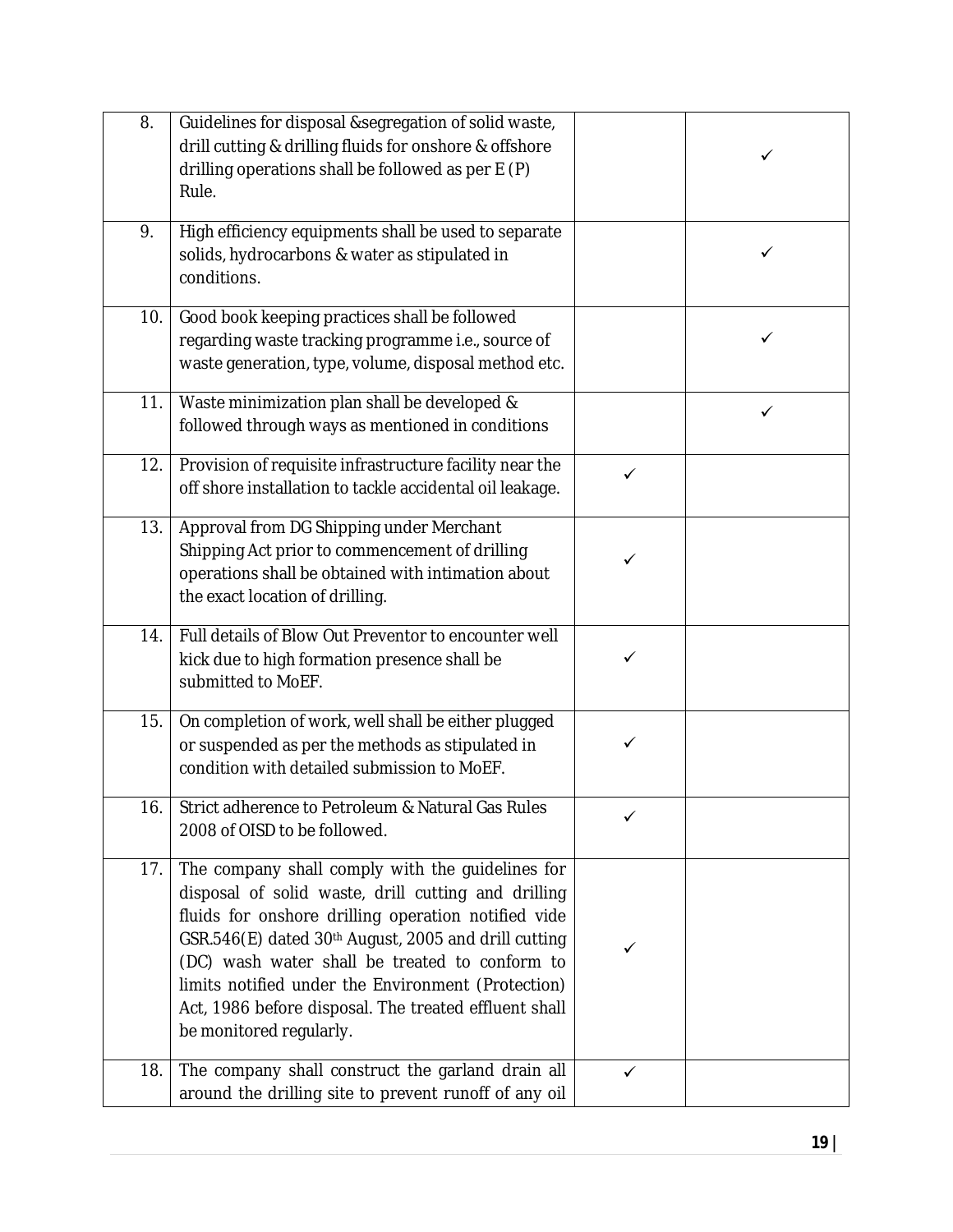|     | containing waste into the nearby water bodies.<br>Separate drainage system shall be created for oil<br>contaminated and non-oil contaminated. Effluent<br>shall be properly treated and treated wastewater<br>shall conform to CPCB standards.                                                                                                                                                                                                                                                                                  |   |   |
|-----|---------------------------------------------------------------------------------------------------------------------------------------------------------------------------------------------------------------------------------------------------------------------------------------------------------------------------------------------------------------------------------------------------------------------------------------------------------------------------------------------------------------------------------|---|---|
| 19. | Drilling wastewater including drill cuttings wash<br>water shall be collected in disposal pit, which is lined<br>with HDPE. The membership of common TSDF shall<br>be obtained for the disposal of drill cuttings and<br>hazardous waste. Otherwise, secured land fill shall<br>be created at the site as per the design approved by<br>the CPCB and obtain authorization from the SPCB.<br>Copy of authorization or membership of TSDF shall<br>be submitted to Ministry's Regional Office.                                    | ✓ |   |
| 20. | Oil spillage scheme shall be prepared. In case of oil<br>spillage/contamination,<br>action<br>plan<br>shall<br>be<br>prepared to clean the site by adopting proven<br>technology. The recyclable waste (oily sludge) and<br>spent oil shall be disposed of to the authorized<br>recyclers/reprocessors.                                                                                                                                                                                                                         | ✓ |   |
| 21. | The Company shall take necessary measures to<br>prevent fire hazards, containing oil spill and soil<br>remediation as needed. At the place of ground<br>flaring, the overhead flaring stack with knockout<br>drums shall be installed to minimize gaseous<br>emissions during operation. To prevent fire and<br>explosion at Oil and Gas facility, potential ignition<br>sources shall be kept to a minimum and adequate<br>separation distance between potential ignition<br>sources and flammable material shall be in place. | ✓ |   |
| 22. | The company shall develop a contingency plan for<br>H <sub>2</sub> S release including all necessary aspects from<br>evacuation to resumption of normal operations. The<br>workers shall be provided with personal H <sub>2</sub> S<br>detectors in locations of high risk of exposure along<br>with self containing breathing apparatus.                                                                                                                                                                                       |   | ✓ |
| 23. | Blow Out Preventor (BOP) system shall be installed<br>to prevent well blowouts during drilling operations.<br>BOP measures during drilling shall focus on<br>maintaining well bore hydrostatic pressure by                                                                                                                                                                                                                                                                                                                      | ✓ |   |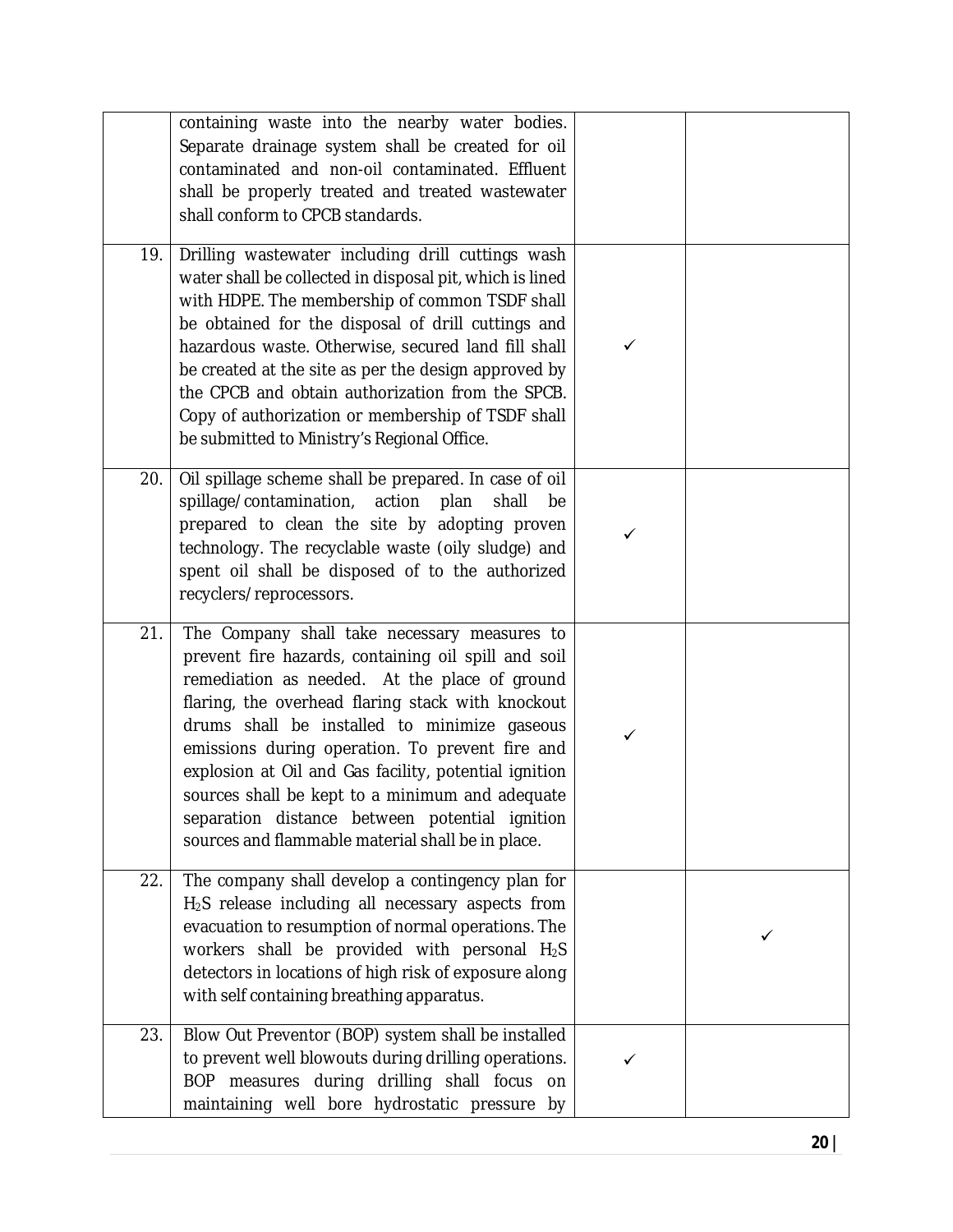|     | proper pre-well planning and drilling fluid logging<br>etc.                                                                                                                                                                                                                                                                                                                                                                                                        |   |   |
|-----|--------------------------------------------------------------------------------------------------------------------------------------------------------------------------------------------------------------------------------------------------------------------------------------------------------------------------------------------------------------------------------------------------------------------------------------------------------------------|---|---|
| 24. | The company shall take measures after completion<br>of drilling process by well plugging and secured<br>decommissioning<br>enclosures,<br>0f<br>rig<br>upon<br>abandonment of the well and drilling site shall be<br>restored to original condition. In the event that no<br>economic quantity of hydrocarbon is found a full<br>abandonment plan shall be implemented for the<br>drilling site in accordance with the applicable Indian<br>Petroleum Regulations. | ✓ |   |
| 25. | In case the commercial viability of the project is<br>established, the Company shall prepare a detailed<br>plan for development of oil and gas fields and obtain<br>fresh environmental clearance from the Ministry.                                                                                                                                                                                                                                               |   | ✓ |
| 26. | The surface facilities shall be installed as per<br>applicable codes and standards, international<br>practices and applicable local regulations.                                                                                                                                                                                                                                                                                                                   |   | ✓ |
| 27. | Pre-hire rig inspection, safety meetings, tool box<br>meeting, job safety analysis and audits shall be<br>carried out to identify hidden potential hazardous.                                                                                                                                                                                                                                                                                                      |   | ✓ |
| 28. | The design, material of construction, assembly,<br>inspection, testing and safety aspects of operation<br>and maintenance of pipeline and transporting the<br>natural gas/oil shall be governed by ASME/ANSI B<br>31.8/B31.4 and OISD standard 141.                                                                                                                                                                                                                |   | ✓ |
|     | <b>Oil Development and Production</b>                                                                                                                                                                                                                                                                                                                                                                                                                              |   |   |
| 1.  | The surface facilities shall be installed as per<br>applicable codes and standards, international<br>practices and applicable local regulations.                                                                                                                                                                                                                                                                                                                   |   | ✓ |
| 2.  | Monitoring of HC concentration in the ambient air<br>and non-methanated HC shall be undertaken                                                                                                                                                                                                                                                                                                                                                                     | ✓ |   |
| 3.  | The recyclable waste (oily sludge) and spent oil shall<br>be disposed as per Hazardous Waste Management<br>Rules                                                                                                                                                                                                                                                                                                                                                   | ✓ |   |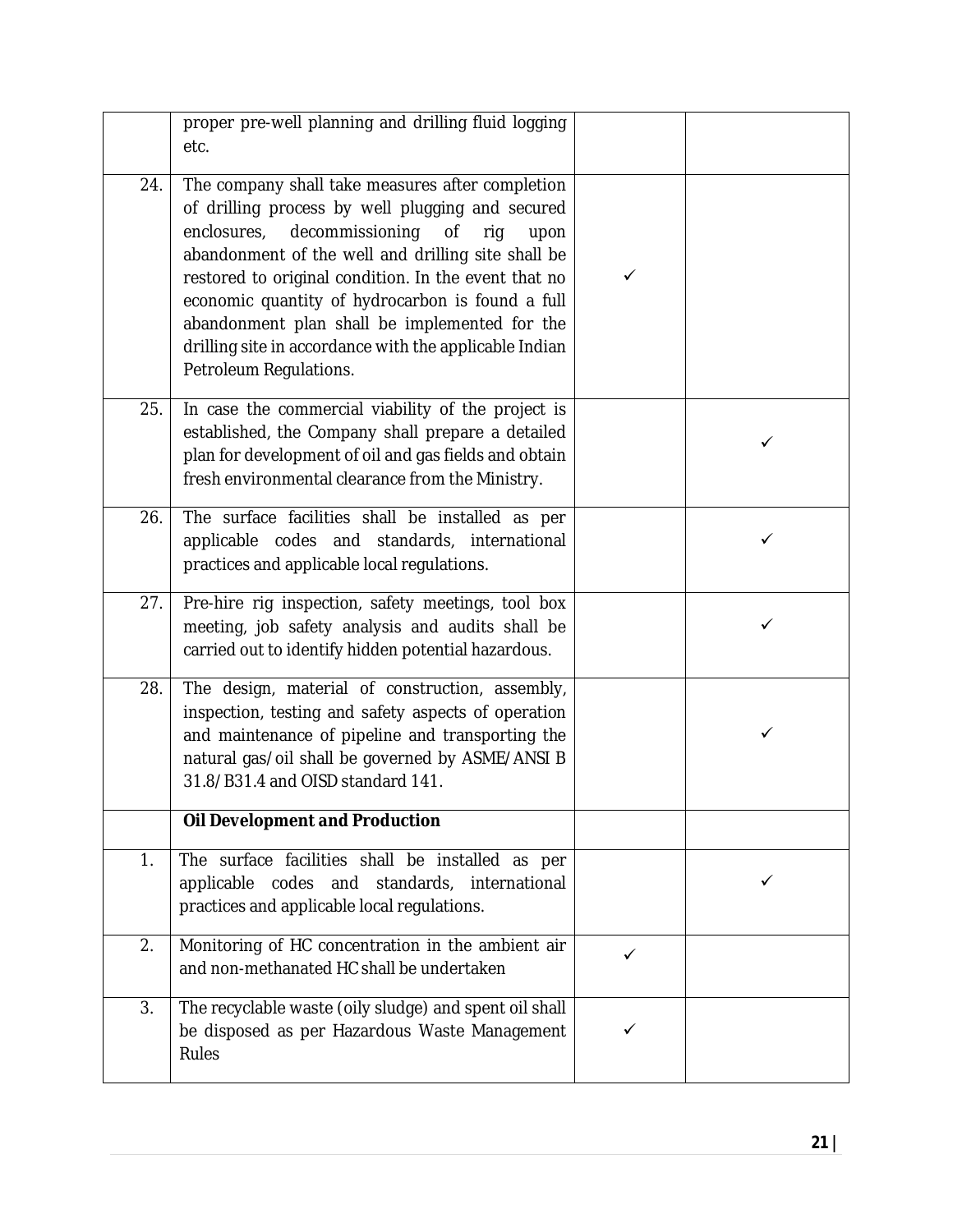| 4. | Pre hire rig inspection, safety meetings, tool box<br>meeting, job safety analysis and audits shall be<br>carried out to identify hidden /potential hazardous.                                                                                                                                                  |   |  |
|----|-----------------------------------------------------------------------------------------------------------------------------------------------------------------------------------------------------------------------------------------------------------------------------------------------------------------|---|--|
| 5. | The Company shall take necessary measures to<br>prevent fire hazards, containing oil spill and soil<br>remediation as needed. At place of ground flaring,<br>the overhead flaring stack with knockout drums<br>shall be installed to minimize gaseous emissions<br>during flaring.                              |   |  |
| 6. | To prevent fire and explosion at Oil and Gas facility,<br>potential ignition sources should be kept to a<br>and<br>adequate<br>separation<br>minimum<br>distance<br>between potential ignition sources and flammable<br>material should be in place.                                                            | ✓ |  |
| 7. | The company shall develop a contingency plan for<br>H2S release including all necessary aspects from<br>evacuation to resumption of normal operations. The<br>workers should be provided with personal H2S<br>detectors in locations of high risk of exposure along<br>with self containing breathing apparatus | ✓ |  |
| 8. | The emissions of (PM <sub>10</sub> , SO2, NOx, HC & VOC) from<br>DG Set and from flare stack shall conform to the<br>standards prescribed under E(P) Act. Regular<br>monitoring of Ambient Air for HC and VOC shall be<br>carried out                                                                           | ✓ |  |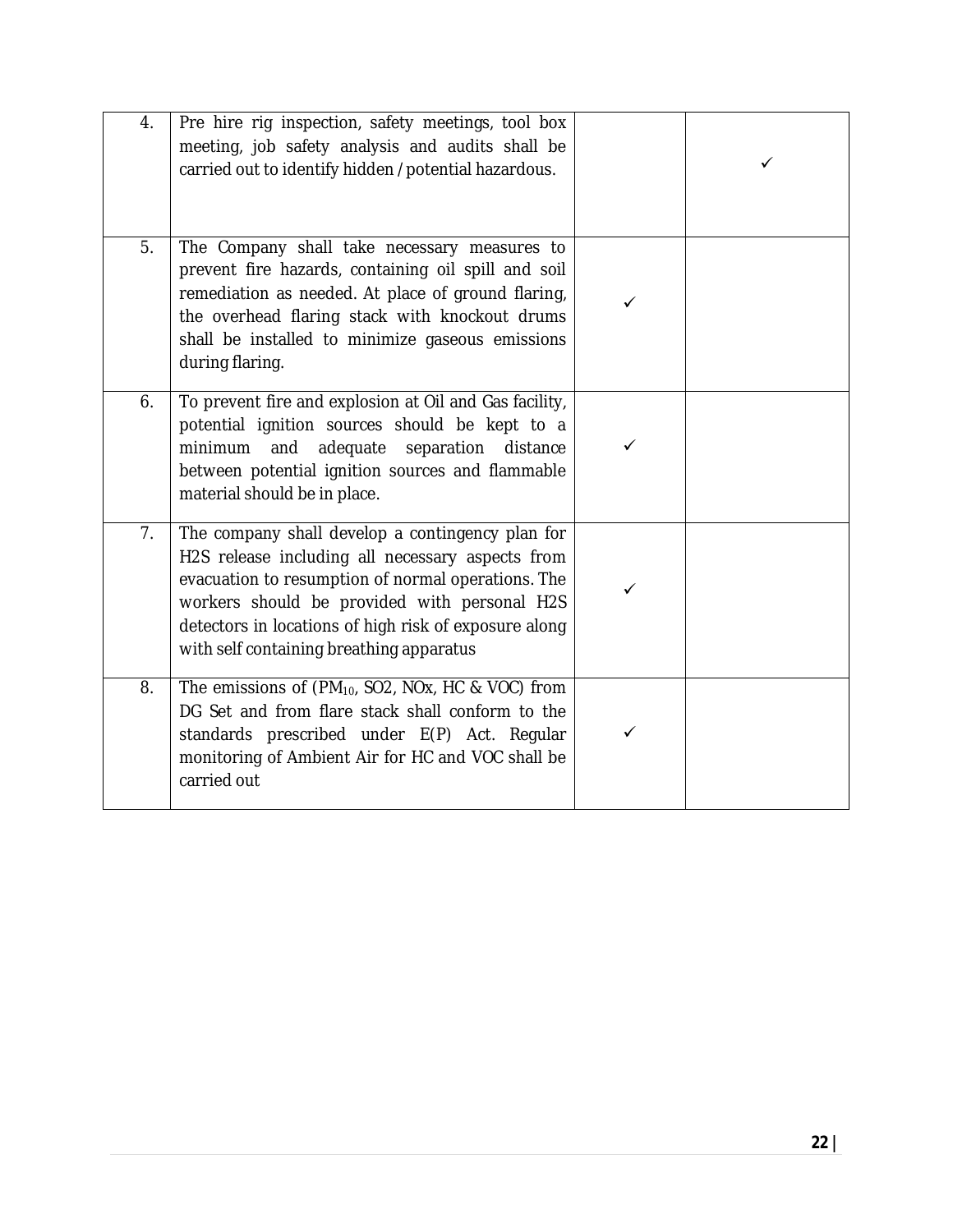### **Annexure-III**

# **River Valley Projects**

| SI. No. | <b>EC Conditions</b>                                                                                                                                                                                                                                                                                                                                                                               | Non compliance of EC<br><b>Conditions</b> |                   |
|---------|----------------------------------------------------------------------------------------------------------------------------------------------------------------------------------------------------------------------------------------------------------------------------------------------------------------------------------------------------------------------------------------------------|-------------------------------------------|-------------------|
|         |                                                                                                                                                                                                                                                                                                                                                                                                    | <b>Serious</b>                            | Not so<br>serious |
| 1.      | A scientific study from reputed institute for deciding the<br>minimum flow to be released during the lean season should<br>be undertaken. Till the study is completed 15% of the<br>average flow of four consecutive leanest months should be<br>maintained for environmental flow. After the study is<br>completed release of minimum flow should be studied based<br>or 15% whichever is higher. | ✓                                         |                   |
| 2.      | Prescribed minimum flow shall be maintained for sustenance<br>of the aquatic life in the downstream. Continuous monitoring<br>system for the flow measurement shall be installed and data<br>be displayed at appropriate site for information of civil<br>society and stake holders.                                                                                                               | ✓                                         |                   |
| 3.      | Consolidation and compilation of the muck shall be carried -<br>out only in the designated muck dumping sites. The dump<br>sites shall be away as stipulated from the high flood level of<br>the river.                                                                                                                                                                                            | $\checkmark$                              |                   |
| 4.      | Catchment Area Treatment Plan as has been proposed<br>should be completed in given period.                                                                                                                                                                                                                                                                                                         | $\checkmark$                              |                   |
| 5.      | All corrective steps i.e. residual insecticidal spray in all the<br>project impact area should be taken keeping the flight range<br>of mosquitoes to control vector borne diseases.                                                                                                                                                                                                                | $\checkmark$                              |                   |
| 6.      | Wildlife Management & development and Conservation of<br>Biodiversity Plans shall be taken up strictly as outlined in the<br>EIA/EMP Report and implemented in consultation with the<br>State Forest Department without any diversion of funds.                                                                                                                                                    | ✓                                         |                   |
| 7.      | Development of Biodiversity Conservation & Management<br>Plan should be implemented. Anti-poaching measurements                                                                                                                                                                                                                                                                                    | $\checkmark$                              |                   |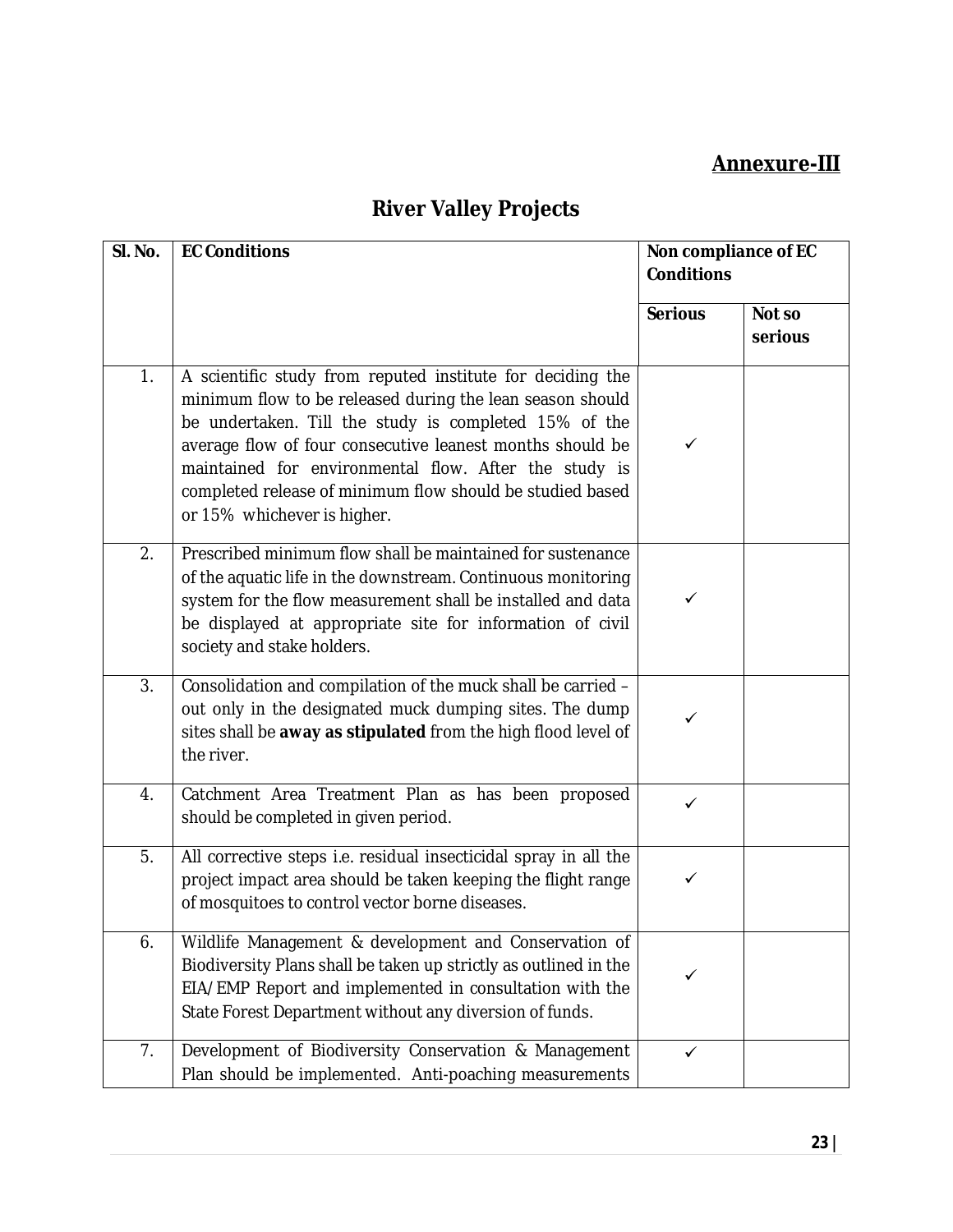|     | should also be implemented.                                                                                                                                                                                                                                                    |              |   |
|-----|--------------------------------------------------------------------------------------------------------------------------------------------------------------------------------------------------------------------------------------------------------------------------------|--------------|---|
| 8.  | The equipment likely to generate high noise levels shall meet<br>the ambient noise standards as notified under the<br>Environment (Protection) Act, 1986.                                                                                                                      | ✓            |   |
| 9.  | No fugitive dust emissions should be observed at the<br>construction sites. Water sprinkling arrangements shall be<br>made to suppress the fugitive emissions.                                                                                                                 |              | ✓ |
| 10. | Fish ladder at appropriate places in the dam as stipulated<br>should be provided for migration of fishes.                                                                                                                                                                      |              |   |
| 11. | Early warning telemetric system shall be installed.                                                                                                                                                                                                                            | ✓            |   |
| 12. | NOC from National Commission of Seismic<br>Design<br>Parameters (NCSDP) of CWC should be obtained.                                                                                                                                                                             | ✓            |   |
| 13. | To monitor the micro-seismic activities of the area,<br>prescribed number of micro-seismic stations should be<br>installed.                                                                                                                                                    | $\checkmark$ |   |
| 14. | Conjunctive use of surface water has to be planned in the<br>project to check water logging as well as to increase<br>productivity. The field drains shall be connected with natural<br>drainage                                                                               | $\checkmark$ |   |
| 15. | Water user association/Co-operative and involvement of the<br>whole community for disciplined use of available waters<br>should be formed.                                                                                                                                     |              | ✓ |
| 16. | Remodeling of existing natural drains (link drains) and<br>connecting them with irrigated land through constructed<br>field drains, collector drains etc. are to be ensured. This work<br>should be given high priority without waiting for drainage<br>problem to appear.     |              |   |
| 17. | Micro-irrigation should be adopted on pilot basis in selected<br>command areas as stipulated. The farmers are to be apprised<br>of this system and trained in the use of such systems. Proper<br>crop selection should be done for making pressurized<br>irrigation effective. |              |   |
| 18. | Compensatory<br>afforestation<br>programme<br>should<br>be<br>implemented in toto. The proposed greenbelt development                                                                                                                                                          | $\checkmark$ |   |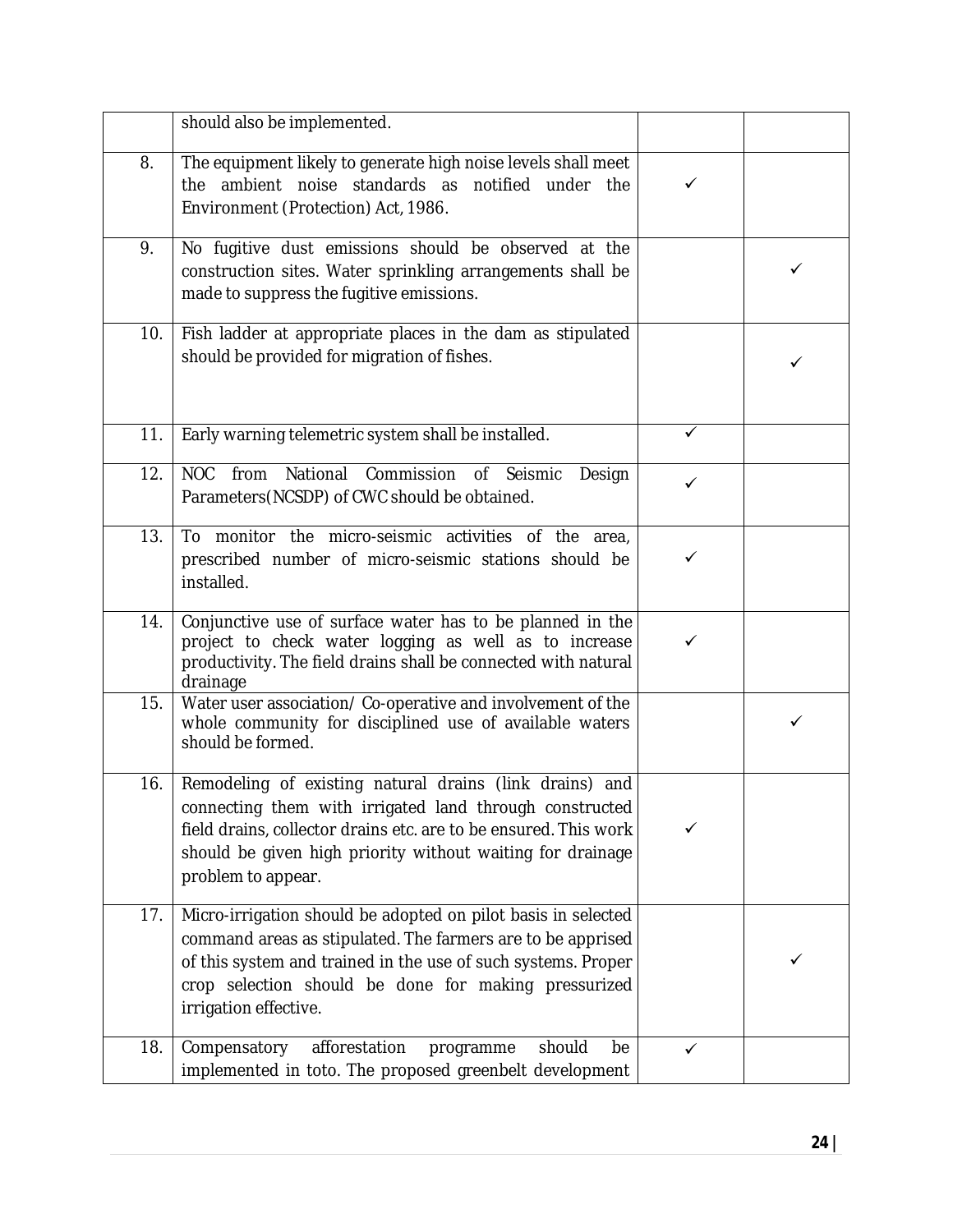|     | using different plant species in identified areas.                                                                                                                                                                                                                                                                                                            |              |   |
|-----|---------------------------------------------------------------------------------------------------------------------------------------------------------------------------------------------------------------------------------------------------------------------------------------------------------------------------------------------------------------|--------------|---|
| 19. | To enhance the environment of project site, greenbelt shall<br>be developed as proposed in the EIA/EMP Report. The<br>greenbelt along the periphery of reservoir shall be<br>undertaken in 2 layers with identified tree species.                                                                                                                             | ✓            |   |
| 20. | Restoration of construction area including dumping site of<br>excavated materials should be ensured by leveling, filling up<br>of burrow pits, landscaping etc. The area should be properly<br>treated with suitable plantation.<br>Consolidation and compilation of the muck should be carried<br>out in the muck dumping sites and the dumping sites should | $\checkmark$ |   |
|     | be above high flood level. The generated muck may be<br>utilized for construction material & other filling purposes<br>and remaining be disposed of at designated disposal areas.                                                                                                                                                                             |              |   |
| 21. | On farm development (OFD) works like land shaping land<br>leveling, drainage facilities, field irrigation channels and farm<br>roads etc should be taken-up in phased manner in advance of<br>the start of irrigation from canal system in the entire<br>command area. The Command Area Development Plan<br>should be strictly implemented.                   |              |   |
| 22. | The fisheries management plan for stocking of fish in the<br>streams, tributaries of river and the main river itself should<br>be strictly adhered. The total budget proposed for fish<br>management plan and community & social development plan<br>including community welfare schemes in the budgetary<br>provisions shall be strictly adhered to.         |              | ✓ |
| 23. | The clearance from Steering Committee of NBWL under the<br>Wildlife (P) Act, 1972 should be obtained, as applicable.                                                                                                                                                                                                                                          | ✓            |   |
| 24. | Disciplinary Committee<br>(MDC)<br>Multi<br>monitor<br>A<br>to<br>environmental safeguards during the construction shall be<br>constituted. Six monthly monitoring report of this Committee<br>shall be displayed on the web - site of the Proponent.                                                                                                         |              |   |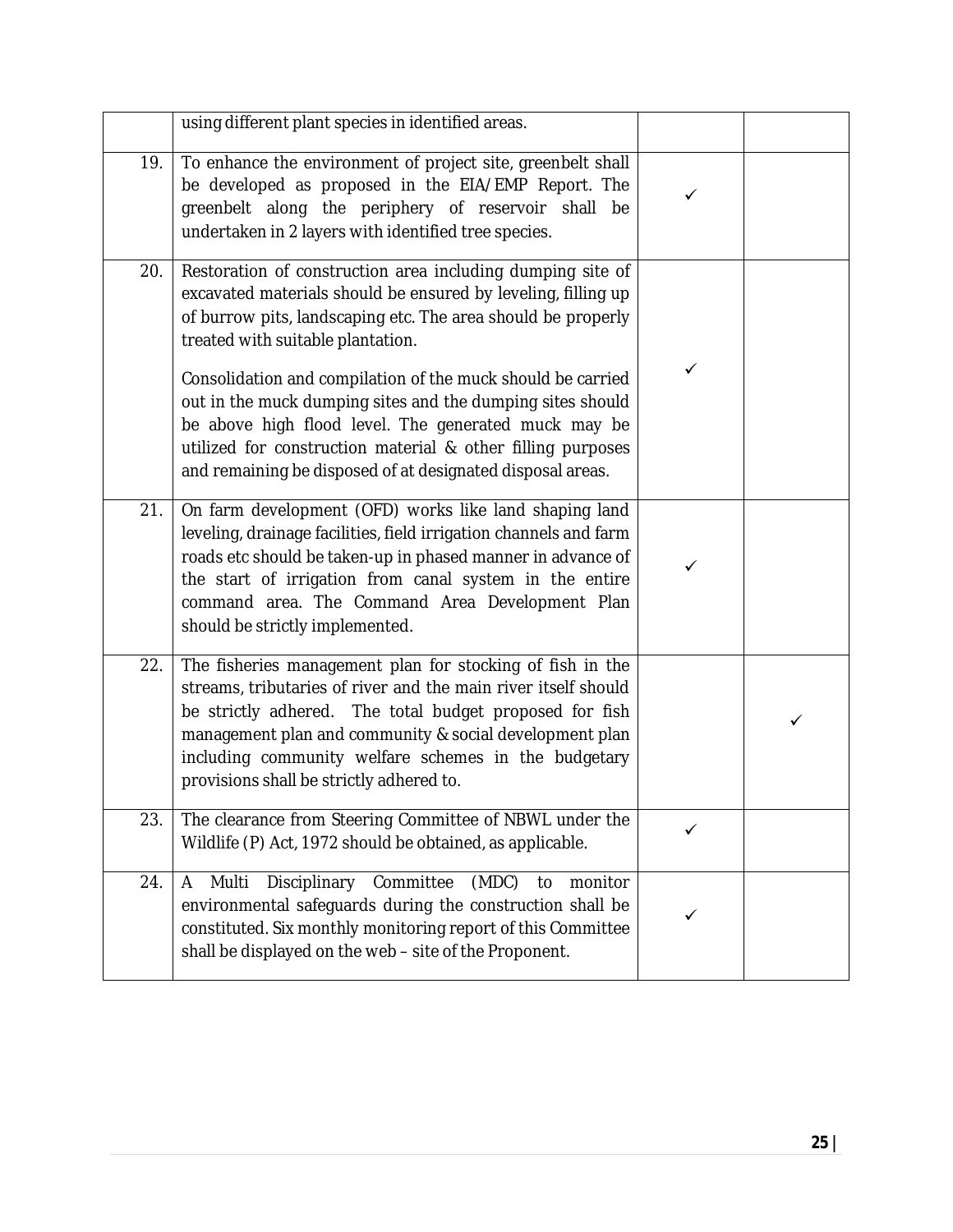### **Annexure-IV**

## **Nuclear Power Projects**

| SI. | <b>EC Conditions</b>                                            | Non compliance of EC |                         |
|-----|-----------------------------------------------------------------|----------------------|-------------------------|
| No. |                                                                 | <b>Conditions</b>    |                         |
|     |                                                                 | <b>Serious</b>       | <b>Not</b><br><b>SO</b> |
|     |                                                                 |                      | serious                 |
| 1.  | AERB clearance for the site shall be obtained before starting   | $\checkmark$         |                         |
|     | any construction work.                                          |                      |                         |
| 2.  | Regular monitoring of radioactive pollutants in the air as well |                      |                         |
|     | in the discharged water shall be monitored regularly as per     | ✓                    |                         |
|     | AERB standards. Also radio active pollutant emission standard   |                      |                         |
|     | as prescribed by AERB should be strictly followed.              |                      |                         |
| 3.  | Regular monitoring of ambient air quality shall be carried out  |                      |                         |
|     | in and around the power plant as per norms and records          | ✓                    |                         |
|     | maintained. Besides air quality, water, food samples and soil   |                      |                         |
|     | shall also be monitored regularly for radioactive levels in the |                      |                         |
|     | surrounding areas and records maintained.                       |                      |                         |
| 4.  | The radioactive waste shall be managed as per the norms         | ✓                    |                         |
|     | prescribed by AERB.                                             |                      |                         |
| 5.  | On-line continuous monitoring of the temperature of the         |                      |                         |
|     | discharged cooling water shall be carried out at the discharge  |                      |                         |
|     | point. It shall be ensured that the temperature differential of |                      |                         |
|     | the discharged water w.r.t. the receiving water does not        |                      |                         |
|     | exceed stipulated limit at any given point of time.             |                      |                         |
| 6.  | A Disaster Management Plan and Emergency Preparedness           |                      |                         |
|     | Plan shall be prepared and put in place as per the norms of     | ✓                    |                         |
|     | AERB. Regular mock drills shall be undertaken and based on      |                      |                         |
|     | the same, any modification required, if any, shall also be      |                      |                         |
|     | incorporated.                                                   |                      |                         |
| 7.  | The non radioactive waste water generated from the plant        |                      |                         |
|     | premises will be suitably treated in STP and the treated        |                      |                         |
|     | effluents shall be recycled and reused within the plant         |                      |                         |
|     | premises for greenbelt etc.                                     |                      |                         |
| 8.  | Noise levels shall be limited to 75 dBA. For people working in  |                      |                         |
|     | the high noise area, requisite personal protective equipment    |                      |                         |
|     | like earplugs/ear muffs etc. shall be provided.                 |                      |                         |
| 9.  | The radioactive liquid waste emanating from the plant will be   |                      |                         |
|     | treated and managed as per the guidelines of AERB/ICRP in       |                      |                         |
|     | this regard.                                                    |                      |                         |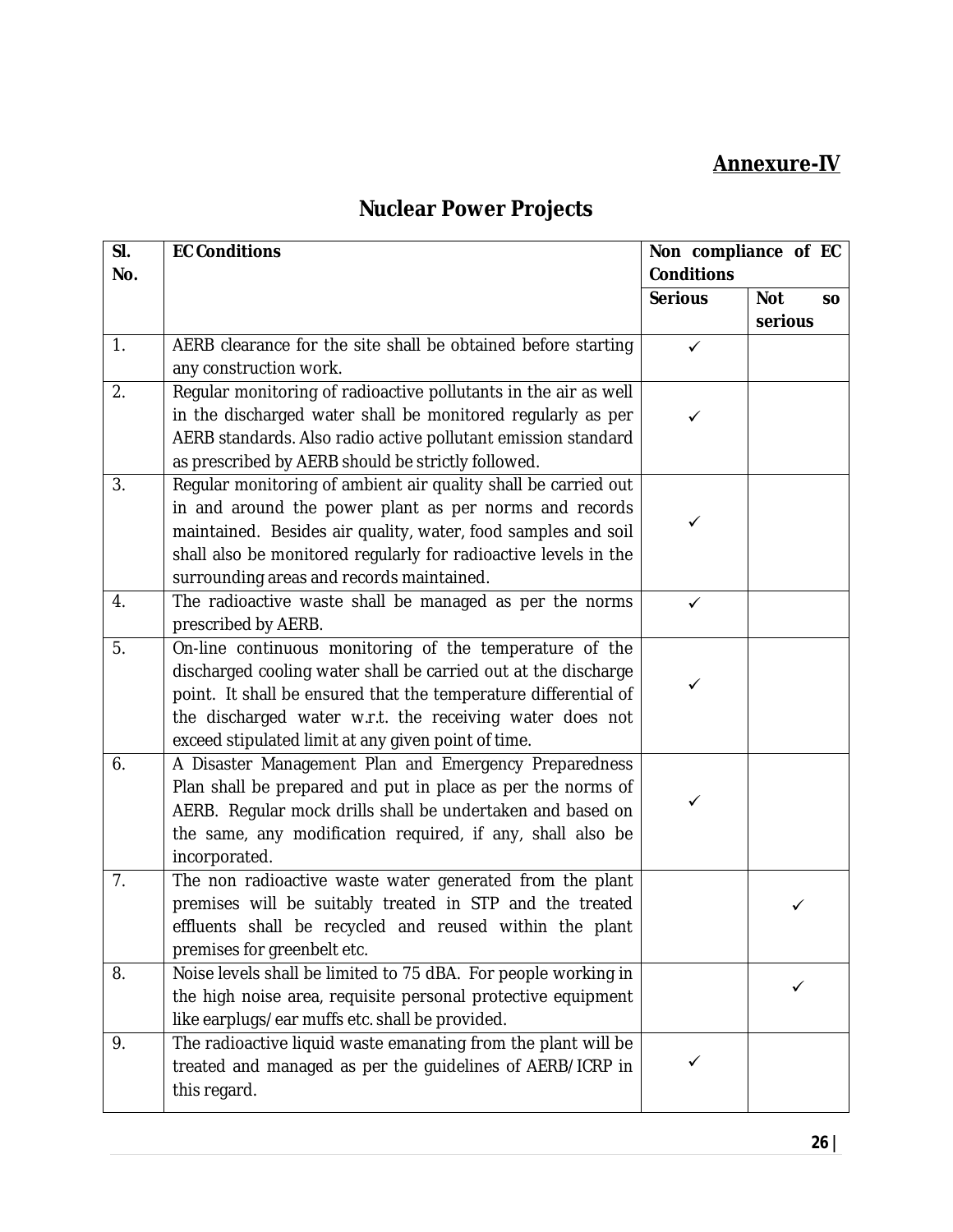### **Annexure-V**

## **Metallurgical(Iron and Steel including sponge iron plant)**

| SI. No. | <b>EC Conditions</b>                                                                                                                                                                                                                                                                                                                                                                                                                                                                                                                                                                                                                                                                                                                                                                                                                                                                                               | Non compliance of EC<br><b>Conditions</b> |                   |
|---------|--------------------------------------------------------------------------------------------------------------------------------------------------------------------------------------------------------------------------------------------------------------------------------------------------------------------------------------------------------------------------------------------------------------------------------------------------------------------------------------------------------------------------------------------------------------------------------------------------------------------------------------------------------------------------------------------------------------------------------------------------------------------------------------------------------------------------------------------------------------------------------------------------------------------|-------------------------------------------|-------------------|
|         |                                                                                                                                                                                                                                                                                                                                                                                                                                                                                                                                                                                                                                                                                                                                                                                                                                                                                                                    | <b>Serious</b>                            | Not so<br>serious |
| 1.      | The prescribed emission standards for coke oven plants and<br>integrated steel plants as notified under E(P) Act, 1986 shall<br>be complied with.                                                                                                                                                                                                                                                                                                                                                                                                                                                                                                                                                                                                                                                                                                                                                                  | ✓                                         |                   |
| 2.      | Total requirement of the water shall not exceed prescribed<br>limit and prior 'permission' for the total water requirement<br>shall be obtained from the concerned Department before<br>commissioning the project. Effluent Treatment Plant (ETP)<br>shall be installed for the treatment of process water. During<br>the rebuilding of coke oven battery, BOD plant shall be<br>provided for the disposal of liquid effluent. The wastewater<br>generated from blast furnace (BF) shall be treated in<br>clarifier and reused in the system. Blow down from BF re-<br>circulation system shall be reused in SGP as make up water.<br>Blow down from BOF re-circulation system shall be reused<br>in SMS slag yard. Reverse Osmosis plant shall be installed.<br>All the wastewater generated shall be treated, recycled, and<br>reused either in the process or for dust suppression or<br>greenbelt development. | ✓                                         |                   |
| 3.      | All the BF slag shall be either sold to cement plant for<br>making granulated cement or used for road construction. BF<br>sludge and BOF sludge shall be partly used in sinter plant<br>and partly dumped. BOF slag shall be reused in BF, sinter<br>plant as well as ballast. All the BF fume dust, BOF scale, Mill<br>scales, Lime dust, Dolo dust, Burnt lime, Pig casting machine<br>sludge, etc. shall be reused in sinter plant. All the mill scrap<br>and skull/scrap shall be reused in BOF plant. Blast furnace<br>gas, Coke oven gas, BOF gas, Liquid Oxygen, LPG shall be<br>used in the power plant, Tar sludge, BOD plant sludge and<br>waste oil shall be generated during the rebuilding of coke<br>oven battery shall be properly disposed off as per the                                                                                                                                          | ✓                                         |                   |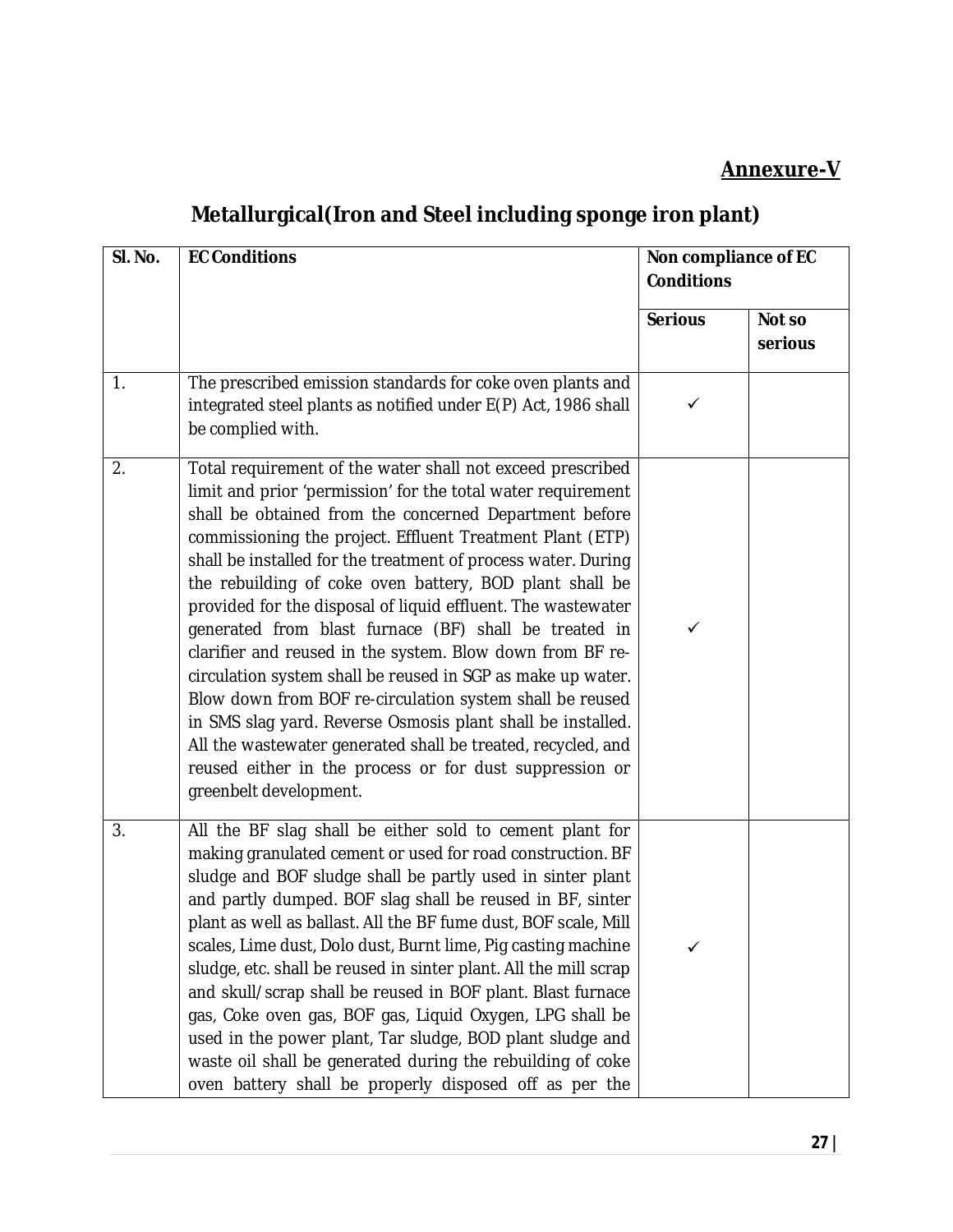|     | Hazardous Waste (Management & Handling) Rules, 1989                                                                                                                                                                                                                                                                                                                                                                                                                                                                                                                                                                                            |              |   |
|-----|------------------------------------------------------------------------------------------------------------------------------------------------------------------------------------------------------------------------------------------------------------------------------------------------------------------------------------------------------------------------------------------------------------------------------------------------------------------------------------------------------------------------------------------------------------------------------------------------------------------------------------------------|--------------|---|
|     | and subsequent amendments.                                                                                                                                                                                                                                                                                                                                                                                                                                                                                                                                                                                                                     |              |   |
|     |                                                                                                                                                                                                                                                                                                                                                                                                                                                                                                                                                                                                                                                |              |   |
| 4.  | ESP to the sinter plant, ventury scrubber to BOF shop, pulse<br>jet type bag filter to lime and dolomite plant and bag filters<br>in material handling areas and material transfer points shall<br>be provided. A fume extraction system comprising suction<br>hood, associated duct, cyclone/scrubber shall be provided to                                                                                                                                                                                                                                                                                                                    |              |   |
|     | control dust generated during secondary refining. De-<br>dusting system shall be provided at different material<br>transfer points. Tar, NH <sub>3</sub> shall be cleaned in the process and<br>H2S recovery from the coke oven shall be ensured. By-<br>product fuel gases shall be used for steam and power<br>generation.                                                                                                                                                                                                                                                                                                                   | ✓            |   |
| 5.  | On-line ambient air quality monitoring, continuous stack<br>monitoring facilities etc. should be provided.                                                                                                                                                                                                                                                                                                                                                                                                                                                                                                                                     | ✓            |   |
| 6.  | Fume extraction system shall be provided to induction<br>furnaces to control the emissions within the prescribed<br>standards.                                                                                                                                                                                                                                                                                                                                                                                                                                                                                                                 | $\checkmark$ |   |
| 7.  | Standards for the sponge iron plant issued by the Ministry<br>vide G.S.R. 414(E) dated 30 <sup>th</sup> May, 2008 should be strictly<br>followed.                                                                                                                                                                                                                                                                                                                                                                                                                                                                                              | ✓            |   |
| 8.  | Hot gases from DRI kiln shall be passed through Dust<br>Settling Chamber (DSC) to remove coarse solids and After<br>Burning Chamber (ABC) to burn CO completely and used in<br>waste heat recovery boiler (WHRB). The gas then shall be<br>cleaned in ESP before leaving out into the atmosphere<br>through ID fan and stack.                                                                                                                                                                                                                                                                                                                  | ✓            |   |
| 9.  | Use of air cooled condensers shall be explored and closed<br>circuit cooling system shall be provided to reduce water<br>consumption. All the effluent should be treated and used<br>for ash handling, dust suppression and green belt<br>development. No effluent shall be discharged and 'zero'<br>discharge shall be adopted.                                                                                                                                                                                                                                                                                                               |              | ✓ |
| 10. | The water consumption shall not exceed as per the standard<br>prescribed for the steel plants.                                                                                                                                                                                                                                                                                                                                                                                                                                                                                                                                                 |              | ✓ |
| 11. | All the coal fines, char from DRI plant and washery rejects<br>shall be utilized in FBC boiler of power plant and no char<br>shall be used for briquette making or disposed off anywhere<br>else. FBC boiler shall be installed simultaneously along with<br>the DRI plant to ensure full utilization of char from the<br>beginning. All the blast furnace (BF) slag shall be provided<br>to the cement manufacturers. Scrap shall be used in steel<br>melting shop (SMS) and SMS slag and kiln accretions shall<br>utilized. All the other<br>solid<br>properly<br>waste<br>be<br>including broken refractory mass shall be properly disposed | ✓            |   |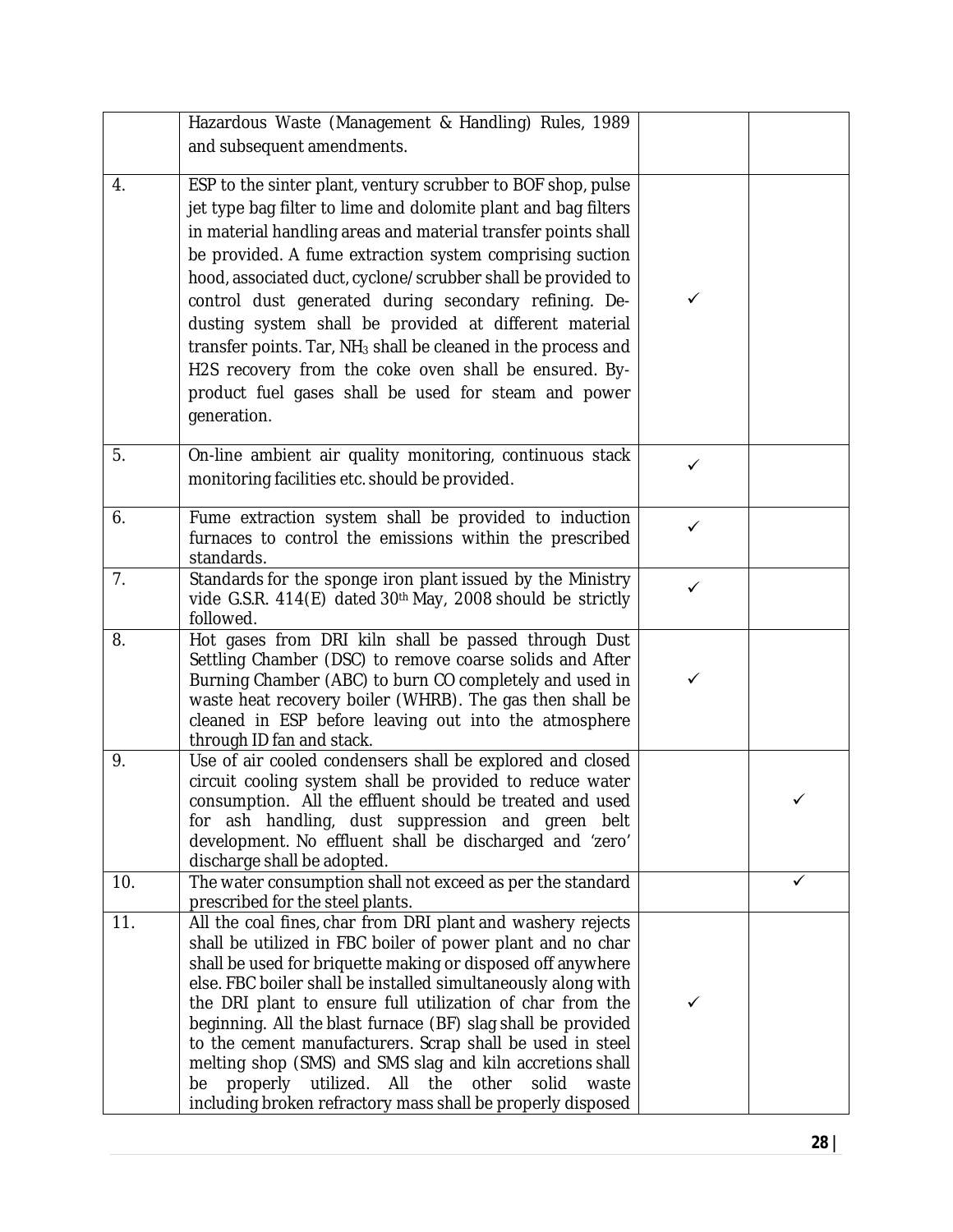|     | off in environment-friendly manner.                                                                                                                                                                                                                                                                                                                                                                                                                                                                                                                                                                                                            |   |   |
|-----|------------------------------------------------------------------------------------------------------------------------------------------------------------------------------------------------------------------------------------------------------------------------------------------------------------------------------------------------------------------------------------------------------------------------------------------------------------------------------------------------------------------------------------------------------------------------------------------------------------------------------------------------|---|---|
| 12. | The raw coal, washed coal and coal wastes (rejects) shall be<br>properly at<br>earmarked<br>stacked<br>site(s)<br>within<br>sheds/stockyards fitted with wind<br>breakers/shields.<br>Adequate measures hall be taken to ensure that the stored<br>minerals do not catch fire.                                                                                                                                                                                                                                                                                                                                                                 |   | ✓ |
| 13. | Hoppers of the coal crushing unit at the crushing shed and<br>washery unit shall be fitted with high efficiency bag<br>filters/Dust extractors and mist spray water sprinkling<br>system.                                                                                                                                                                                                                                                                                                                                                                                                                                                      | ✓ |   |
| 14. | All internal roads shall be black topped. The roads shall be<br>regularly cleaned with mechanical sweepers.                                                                                                                                                                                                                                                                                                                                                                                                                                                                                                                                    |   | ✓ |
| 15. | The washery unit shall be a zero-discharge facility and no<br>wastewater shall be discharged from the washery.                                                                                                                                                                                                                                                                                                                                                                                                                                                                                                                                 | ✓ |   |
| 16. | Proper handling, storage, utilization and disposal of all the<br>solid waste shall be ensured and regular report regarding<br>toxic metal content in the waste material<br>and its<br>composition, end use of solid/hazardous waste should be<br>submitted.                                                                                                                                                                                                                                                                                                                                                                                    |   |   |
| 17. | Slag from EAF shall be utilized without land filling/dumping<br>and the waste processing area shall be provided with lining.<br>A time bound action plan shall be submitted to reduce solid<br>waste, its proper utilization and disposal.                                                                                                                                                                                                                                                                                                                                                                                                     | ✓ |   |
| 18. | The Company shall submit their policy towards Corporate<br>Environment Responsibility which should inter-alia address<br>(i) Standard operating process/ procedure to being into<br>infringement/deviation/violation<br>focus<br>any<br>Οf<br>environmental or forest norms/conditions, (ii) Hierarchical<br>system or Administrative order of the Company to deal with<br>environmental<br>issues<br>and<br>ensuring<br>compliance<br>environmental clearance conditions and (iii) System of<br>reporting of non compliance/violation environmental<br>norms to the Board of Directors of the company and/or<br>stakeholders or shareholders. |   |   |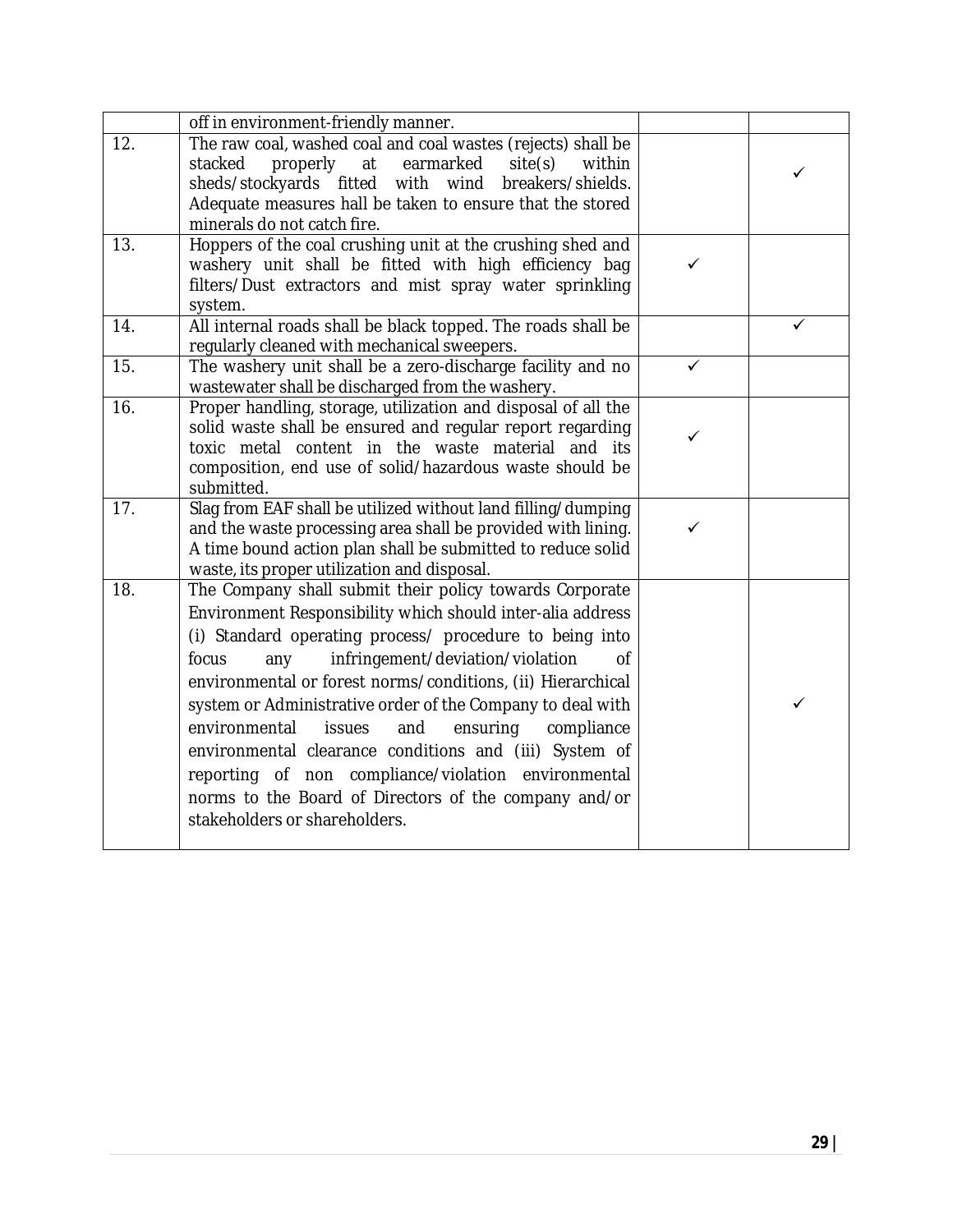### **Annexure-V-A**

## **Non Ferrous Metallurgical Industry (Aluminum Industry)**

| SI. No. | <b>EC Conditions</b>                                                                                                                                                                                                                                                                                                                                                                                                                                                                                                                                          | Non compliance of EC<br><b>Conditions</b> |                   |
|---------|---------------------------------------------------------------------------------------------------------------------------------------------------------------------------------------------------------------------------------------------------------------------------------------------------------------------------------------------------------------------------------------------------------------------------------------------------------------------------------------------------------------------------------------------------------------|-------------------------------------------|-------------------|
|         |                                                                                                                                                                                                                                                                                                                                                                                                                                                                                                                                                               | <b>Serious</b>                            | Not so<br>serious |
| 1.      | Total fluoride emission from pot room should not be more<br>than 1 kg/tonne of aluminum produced. Particulate fluoride<br>emission shall not be more than 0.65 mg/Nm3 and secondary<br>particulate fluoride emission from pot room shall not be<br>more than 1.85 mg/Nm3.                                                                                                                                                                                                                                                                                     | ✓                                         |                   |
| 2.      | The poly aromatic hydrocarbon (PAH) from the anode baking<br>plant shall not be more than 2 mg/Nm3. The data on PAH<br>shall be monitored regularly and report submitted to MoEF<br>and SPCB.                                                                                                                                                                                                                                                                                                                                                                 | ✓                                         |                   |
| 3.      | The spent pot-lining which is hazardous waste shall be<br>disposed as per Hazardous Waste Management Rules. In case<br>of in-house SLF disposal the designed of SLF should be<br>approved by SPCB.                                                                                                                                                                                                                                                                                                                                                            | ✓                                         |                   |
| 4.      | The particulate emissions from the calciner plant should be<br>controlled by installation of ESP. The particulate emissions<br>shall not exceed 50 mg/Nm3. All the boiler stacks shall be<br>provided with stack of adequate height as per the CPCB<br>guidelines. The boiler and calciner stacks should be equipped<br>with continuous monitoring devise to check SPM emissions<br>levels. The poly-aromatic hydrocarbon (PAH) from calciner<br>plant should be monitored and report submitted to the<br>Ministry's Regional Office at Bhubaneswar and CPCB. | ✓                                         |                   |
| 5.      | The Company should adopt Thickened Tailing Disposal (TTD)<br>system in the existing and the new red mud pond to be<br>constructed in future. The construction of the red mud pond<br>should be in accordance with the CPCB guidelines. The<br>ground water quality should be monitored around the red<br>mud ponds by providing piezometeric holes. The location of<br>the ground water monitoring station should be decided                                                                                                                                  | ✓                                         |                   |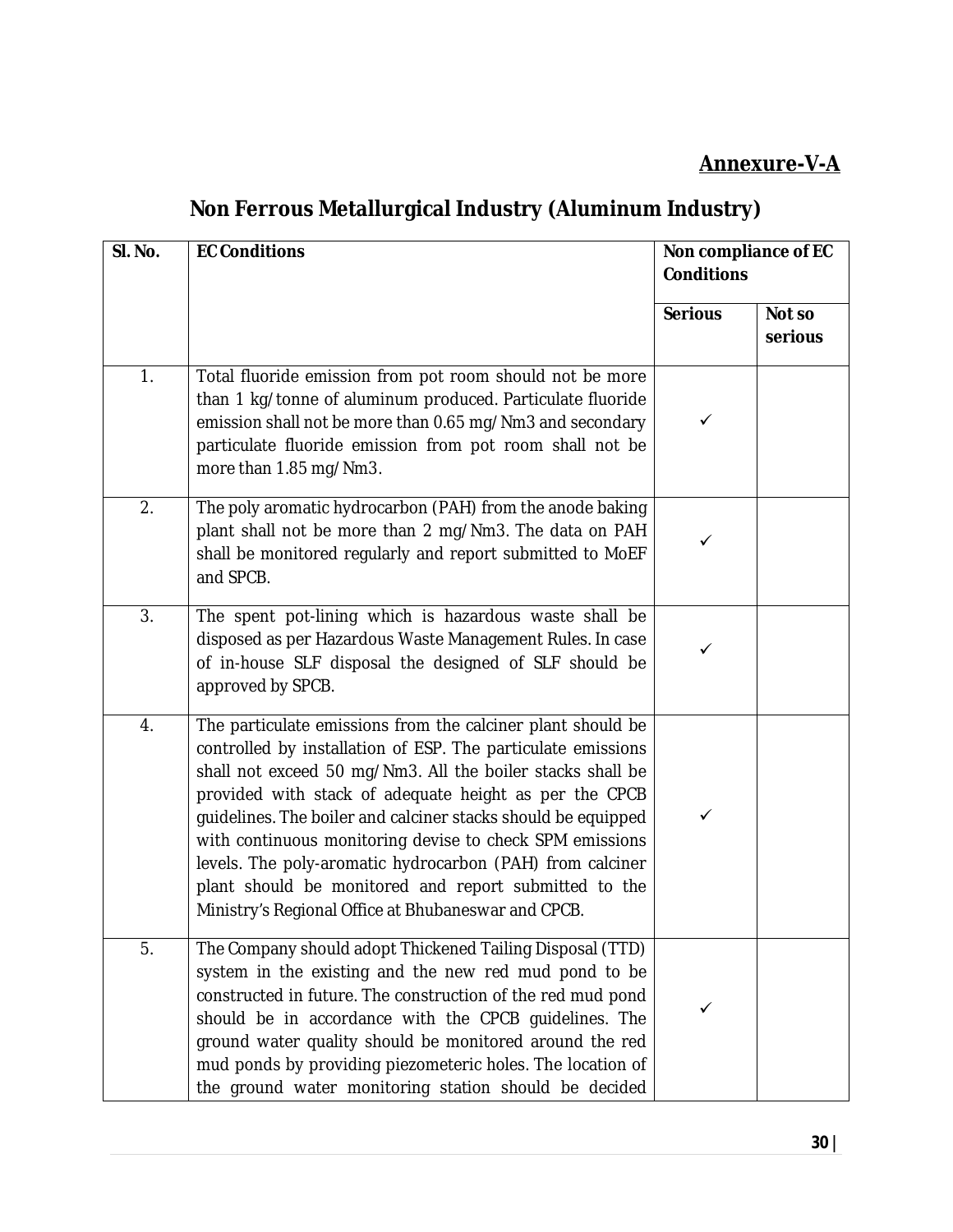|     | based on the hydrological study of the area.                                                                                                                                                                                                                                                                                                                                                                       |   |   |
|-----|--------------------------------------------------------------------------------------------------------------------------------------------------------------------------------------------------------------------------------------------------------------------------------------------------------------------------------------------------------------------------------------------------------------------|---|---|
| 6.  | Utilisation of red mud should be encouraged based on CBRI<br>process to the extent possible.                                                                                                                                                                                                                                                                                                                       |   | ✓ |
| 7.  | Disposal sites for red mud, vanadium sludge, sodalite, sodium<br>oxalate, etc. should be made impervious to avoid ground<br>water level. These sites should have the approval of the State<br>Pollution Control Board. Adequate monitoring of the<br>impoundment sites (Soil, surface and ground water, etc)<br>should be carried out regularly and record maintained.                                             | ✓ |   |
|     | In plant control measures for checking fugitive emission from<br>spillage/raw materials handling shall be provided. Water<br>sprinklers shall be provided to control the fugitive emissions<br>from the active red mud disposal areas and ash coverage in<br>inactive areas.                                                                                                                                       |   |   |
| 8.  | The project authorities must ensure: (a) regular medical<br>examination for two occupational diseases viz. fluorosis,<br>pneumoconiosis and other respiratory ailments; (b) fluoride<br>levels in workers' urine and blood should be regularly<br>monitored and data recorded along with their occupational<br>and medical history ; and (c) adequate measures to protect<br>the work force from tar particulates. | ✓ |   |
| 9.  | Steps must be taken to limit diffusion of coke dust when the<br>baked anodes are removed from the oven and the green<br>anodes are placed in it.                                                                                                                                                                                                                                                                   | ✓ |   |
| 10. | Disposal site of cathode carbon, anode pieces and floatation<br>tailing should be impervious to avoid ground water<br>contamination. These sites should have approval of the State<br>Pollution Control Board.<br>Adequate monitoring facilities<br>should be provided for monitoring of impoundment sites<br>(soil, surface and ground water etc.) and record maintained.                                         |   |   |
| 11. | Measures should be taken to reduce fluorine levels in the<br>vicinity of the pot-line building and in the effluent emanating<br>from anode preparation section. Surface run-off outside the<br>pot house should be properly collected, handled and<br>disposed off. Report on fluorine levels in the ground water<br>should be made available to this Ministry.                                                    | ✓ |   |
| 12. | Biological monitoring of flora must be started within and in                                                                                                                                                                                                                                                                                                                                                       | ✓ |   |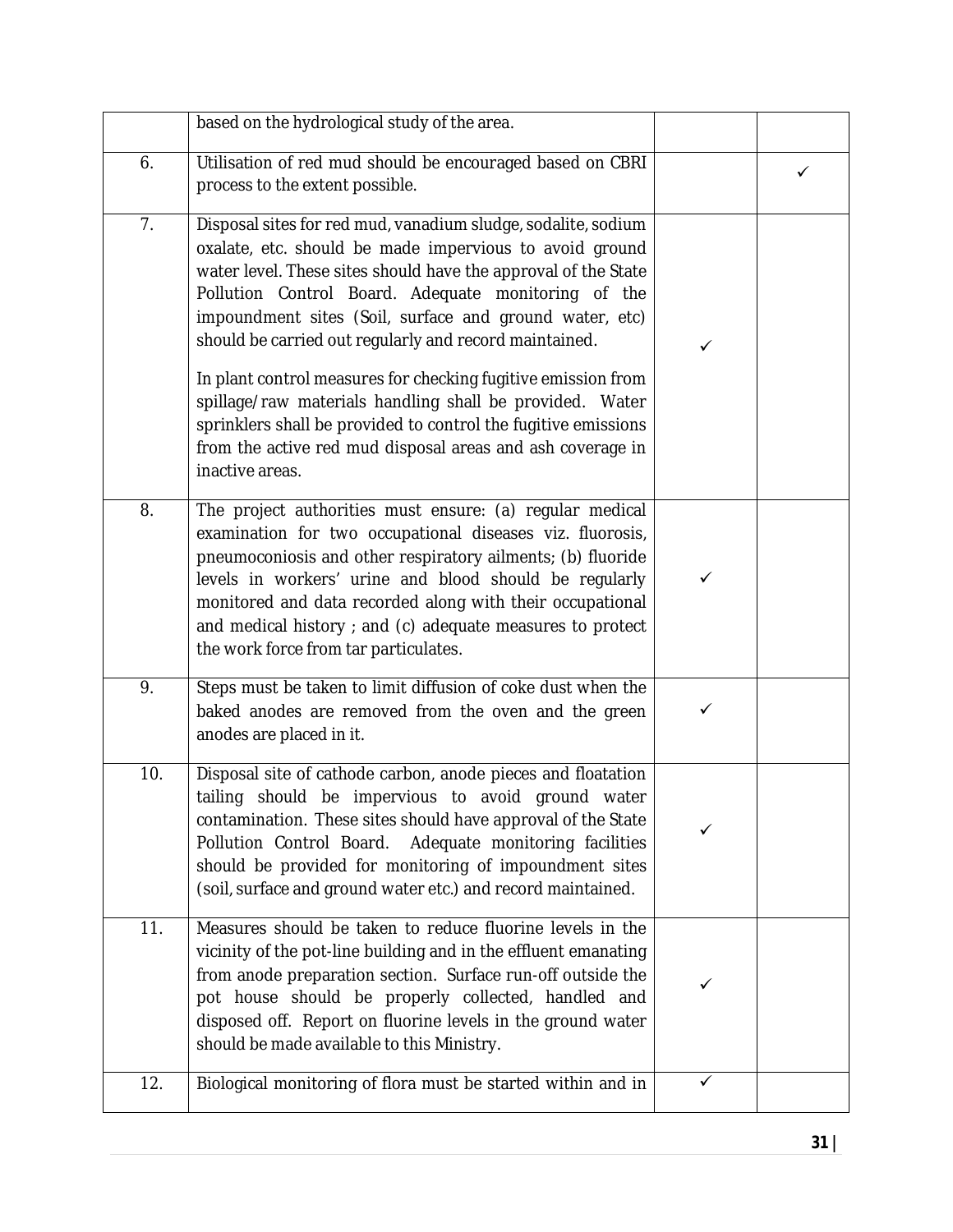|     | the vicinity of the smelter. Pollution isopleths should also be<br>plotted based on the fluorine content of certain species of<br>plants.                                                                                                                                                                                                                                                                                                                                                                                                                                           |              |   |
|-----|-------------------------------------------------------------------------------------------------------------------------------------------------------------------------------------------------------------------------------------------------------------------------------------------------------------------------------------------------------------------------------------------------------------------------------------------------------------------------------------------------------------------------------------------------------------------------------------|--------------|---|
| 13. | The advanced clean technology such as pre-baked technology<br>should be used for aluminum smelting.                                                                                                                                                                                                                                                                                                                                                                                                                                                                                 | $\checkmark$ |   |
| 14. | The emission of PM, SO2, fluoride, VOC, PAH from various<br>process units of aluminum smelter should be within the<br>prescribed standard as notified under EP Act, 1986 and<br>prescribed by SPCB.                                                                                                                                                                                                                                                                                                                                                                                 | ✓            |   |
| 15. | Adequate measures shall be kept to monitor pot room<br>emission of fluoride and particulate matter both as fugitive<br>and point source emission following CPCB protocol.                                                                                                                                                                                                                                                                                                                                                                                                           | ✓            |   |
| 16. | The project authority will evaluate the efficiency of SO <sub>2</sub><br>absorption by alumina and recommendations submitted to<br>this Ministry.                                                                                                                                                                                                                                                                                                                                                                                                                                   |              | ✓ |
| 17. | Regular ground water monitoring for cyanide, fluoride and<br>other heavy metals shall be carried out by installing<br>Peizometers all around the SLF site in consultation with SPCB<br>and Central Groundwater Board and data should be<br>submitted to MoEF / SPCB regularly.                                                                                                                                                                                                                                                                                                      | ✓            |   |
| 18. | No effluent should be discharged outside the premises during<br>non-monsoon period and shall be allowed to discharge<br>during the monsoon period only after proper treatment and<br>meeting the prescribed norms.<br>All effluents be treated in properly designed effluent<br>treatment plant and treated effluent should be within the<br>prescribed stipulated standard under EP Act.                                                                                                                                                                                           | $\checkmark$ |   |
| 19. | Regular monitoring of ground level concentration of SO2,<br>NOx, PM10, fluoride and forage fluoride shall be carried out<br>in the impact zone and records maintained. If at any stage<br>these levels are found to exceed the prescribed limits,<br>necessary control measures shall be provided immediately.<br>The location of the monitoring stations and frequency of<br>monitoring shall be decided in consultation with SPCB.<br>Periodic reports shall be submitted to the regional Office of<br>the Ministry. The data shall also be put on the website of the<br>Company. |              |   |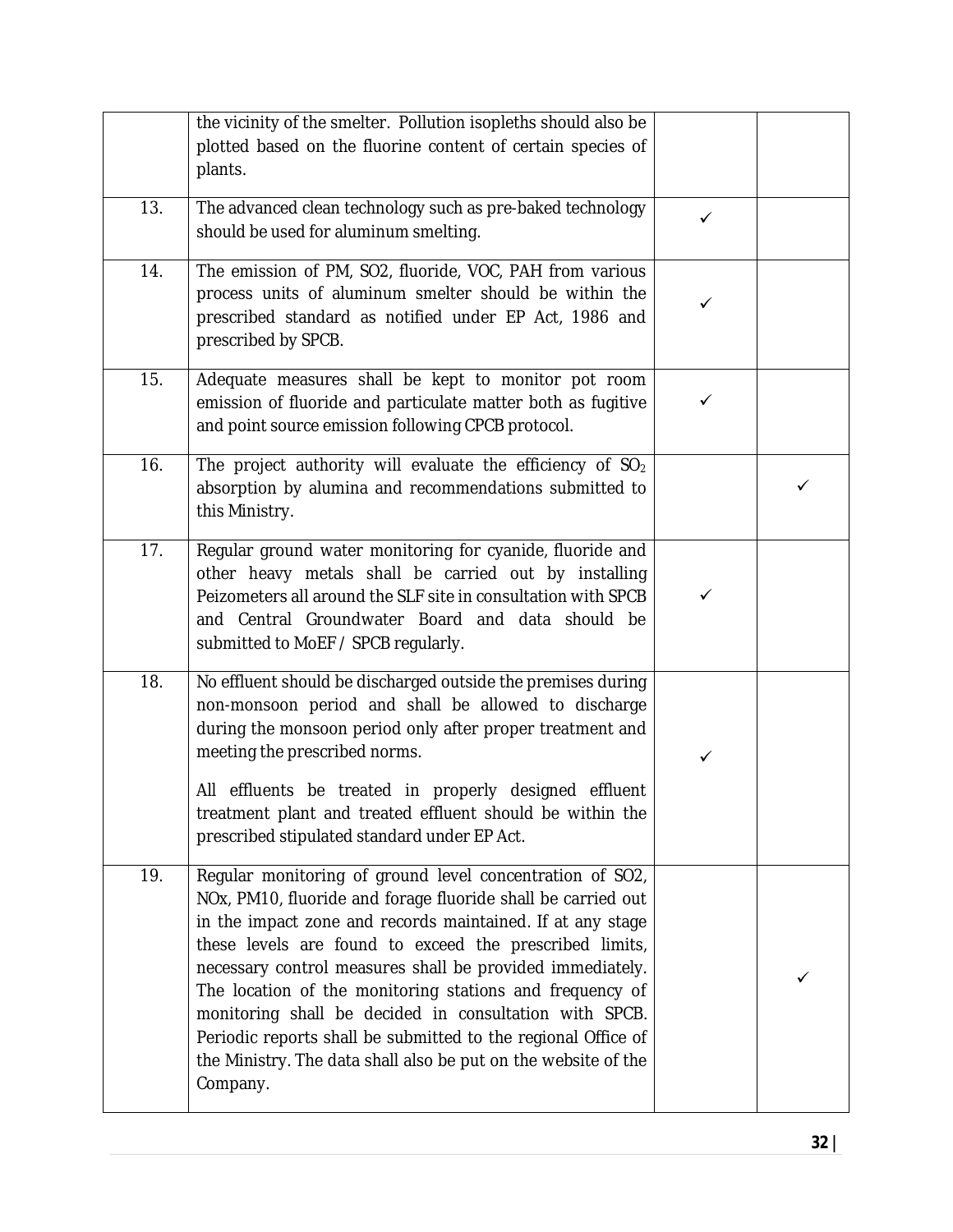| 20. | Base line health data within study area shall be collected.<br>Mitigation measures for control of endemic diseases shall be<br>implemented in the study area.                                                                                                                                                                                                                                                  |  |
|-----|----------------------------------------------------------------------------------------------------------------------------------------------------------------------------------------------------------------------------------------------------------------------------------------------------------------------------------------------------------------------------------------------------------------|--|
| 21. | The Project authorities must ensure that village located<br>around the plant within stipulated radius should have no<br>pollution problem especially from fluoride because of the<br>refinery and other operations. Drinking water should be<br>provided to all villages where fluoride contamination has<br>taken place. Fluoride levels in drinking water should be<br>within the WHO standards of 1.5 mg/l. |  |

### **Annexure-V-B**

## **Non Ferrous Metallurgical Industry (Copper Industry)**

| SI.<br>No. | <b>EC Conditions</b>                                                                                                                                                                                                                                                                                                                                                                                                                                                                                                                                                                              | Non compliance of EC<br><b>Conditions</b> |                   |
|------------|---------------------------------------------------------------------------------------------------------------------------------------------------------------------------------------------------------------------------------------------------------------------------------------------------------------------------------------------------------------------------------------------------------------------------------------------------------------------------------------------------------------------------------------------------------------------------------------------------|-------------------------------------------|-------------------|
|            |                                                                                                                                                                                                                                                                                                                                                                                                                                                                                                                                                                                                   | <b>Serious</b>                            | Not so<br>serious |
| 1.         | On-line continuous monitors to monitor SO2, SPM and NOX<br>shall be provided in furnace stack. The acid mist shall conform<br>to the prescribed standard of 50 mg/Nm3 in H2SO4 plant.<br>Electrostatic precipitators (ESP) and scrubbers shall be<br>provided to control gaseous emissions. All the scrubbed SO2<br>shall be treated in ETP. Data collected for Fluorine, SPM, SO2,<br>NOX and acid mist shall be submitted regularly to the Ministry.<br>Fugitive emissions of SO2 in ISA furnace shall be reduced by<br>installing proper pollution control systems and monitored<br>regularly. | ✓                                         |                   |
| 2.         | The Company shall achieve SO2 emissions of 0.7 Kg/Ton of<br>Sulphuric acid produced in the proposed expansion plant. On-<br>line stack monitoring for SO2 from the Sulphuric Acid Plant<br>shall be carried out and instruments shall be calibrated<br>properly.                                                                                                                                                                                                                                                                                                                                  | ✓                                         |                   |
| 3.         | Arsenic bearing sludge, scrubber cake, sludge from refinery<br>ETP, to be disposed off in the secured landfill facility (SLF) and<br>SLF shall be controlled strictly as per design details of CPCB.<br>Sludge generation from ISA furnace, which is hazardous in                                                                                                                                                                                                                                                                                                                                 | ✓                                         |                   |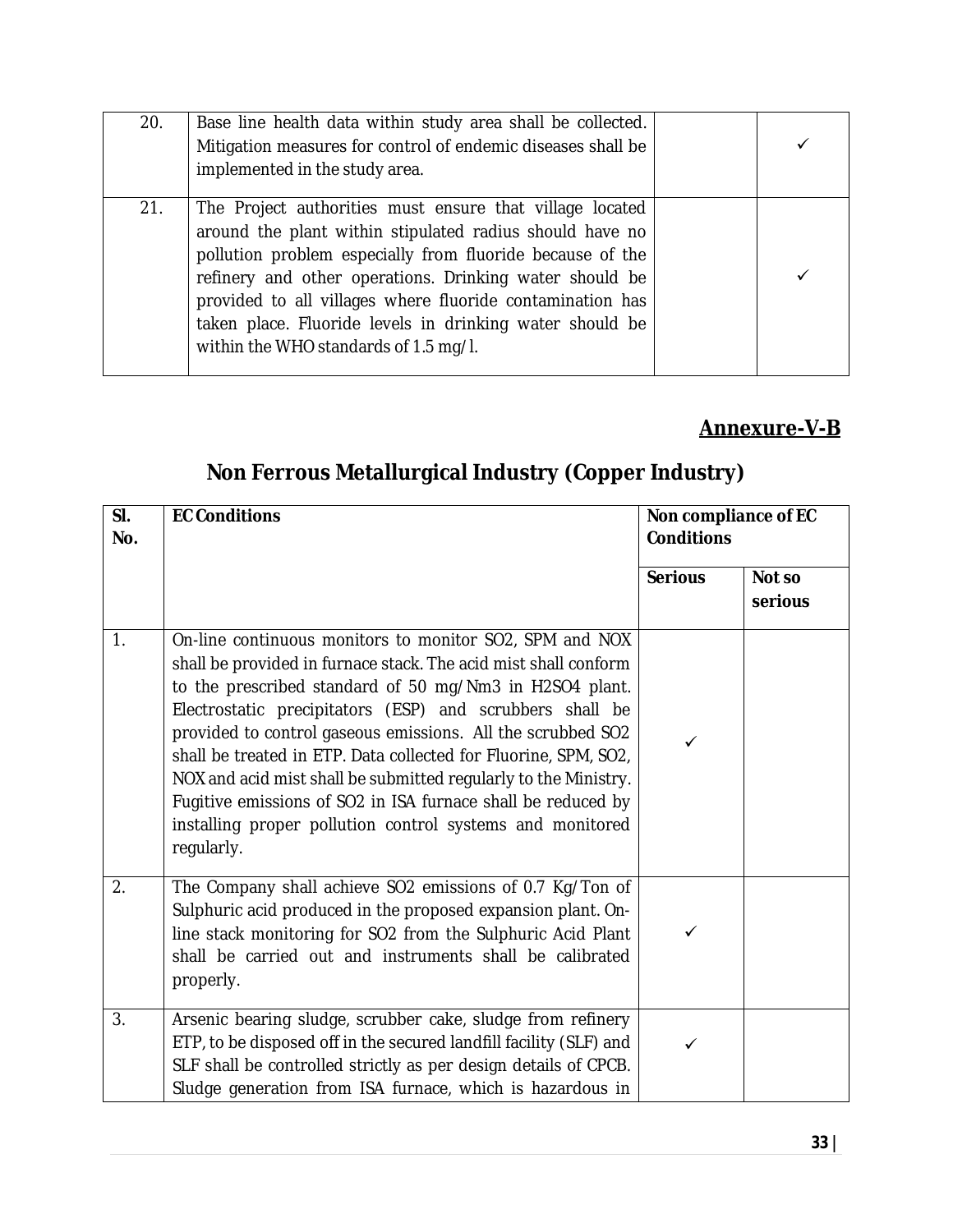|    | nature and shall be disposed off as per Hazardous Waste<br>(Management & Handling) Rules, 2003. Also possibility shall<br>be explored to recover metals from the waste.                                                                                                                                                                                                                                                                                                                                                                                                                                                                                                                                                      |              |  |
|----|------------------------------------------------------------------------------------------------------------------------------------------------------------------------------------------------------------------------------------------------------------------------------------------------------------------------------------------------------------------------------------------------------------------------------------------------------------------------------------------------------------------------------------------------------------------------------------------------------------------------------------------------------------------------------------------------------------------------------|--------------|--|
| 4. | ETP cake, scrubber cake and spent catalyst shall be stored in<br>secured landfill (SLF) at the site till TSDF is functional. The<br>location and design of the landfill site shall be approved by the<br>SPCB as per Hazardous Wastes (Management and Handling)<br>Rules, 2003. The ground water quality around the landfill site<br>shall be monitored and data submitted to the Ministry / SPCB.<br>ESP and WHRB dust and Lime grit shall be recycled in the<br>Metal slag shall be recycled back to smelter to<br>smelter.<br>recover metal. All the phospho-gypsum shall be sold to cement<br>manufacturers and other users. All the used oil and batteries<br>shall be sold to the authorized recyclers / reprocessors. | ✓            |  |
| 5. | Only non-hazardous slag shall be used for road construction.<br>Toxic Chemical Leachability Potential (TCLP) test as per the<br>guidelines shall be carried out before using slag for the road<br>construction. Use of hazardous slag for road construction shall<br>be immediately stopped.                                                                                                                                                                                                                                                                                                                                                                                                                                 | ✓            |  |
| 6. | Reverse osmosis plants shall be installed to treat the ETP<br>wastewater and utility water. Multi-effect evaporator (MEE)<br>with thermal vapour compressor shall be installed to achieve<br>'zero' discharge and recover water for recycling back to the<br>No wastewater shall be disposed off outside the<br>plant.<br>premises.                                                                                                                                                                                                                                                                                                                                                                                          | $\checkmark$ |  |
| 7. | ETP cake, scrubber cake and spent catalyst shall be stored in<br>secured landfill (SLF) at the site. The ground water quality<br>around the landfill site shall be monitored. ESP and WHRB<br>dust and Lime grit shall be recycled in the smelter. Metal slag<br>shall be recycled back to smelter to recover metal. All the<br>phospho-gypsum shall be sold to cement manufacturers and<br>other users.                                                                                                                                                                                                                                                                                                                     | ✓            |  |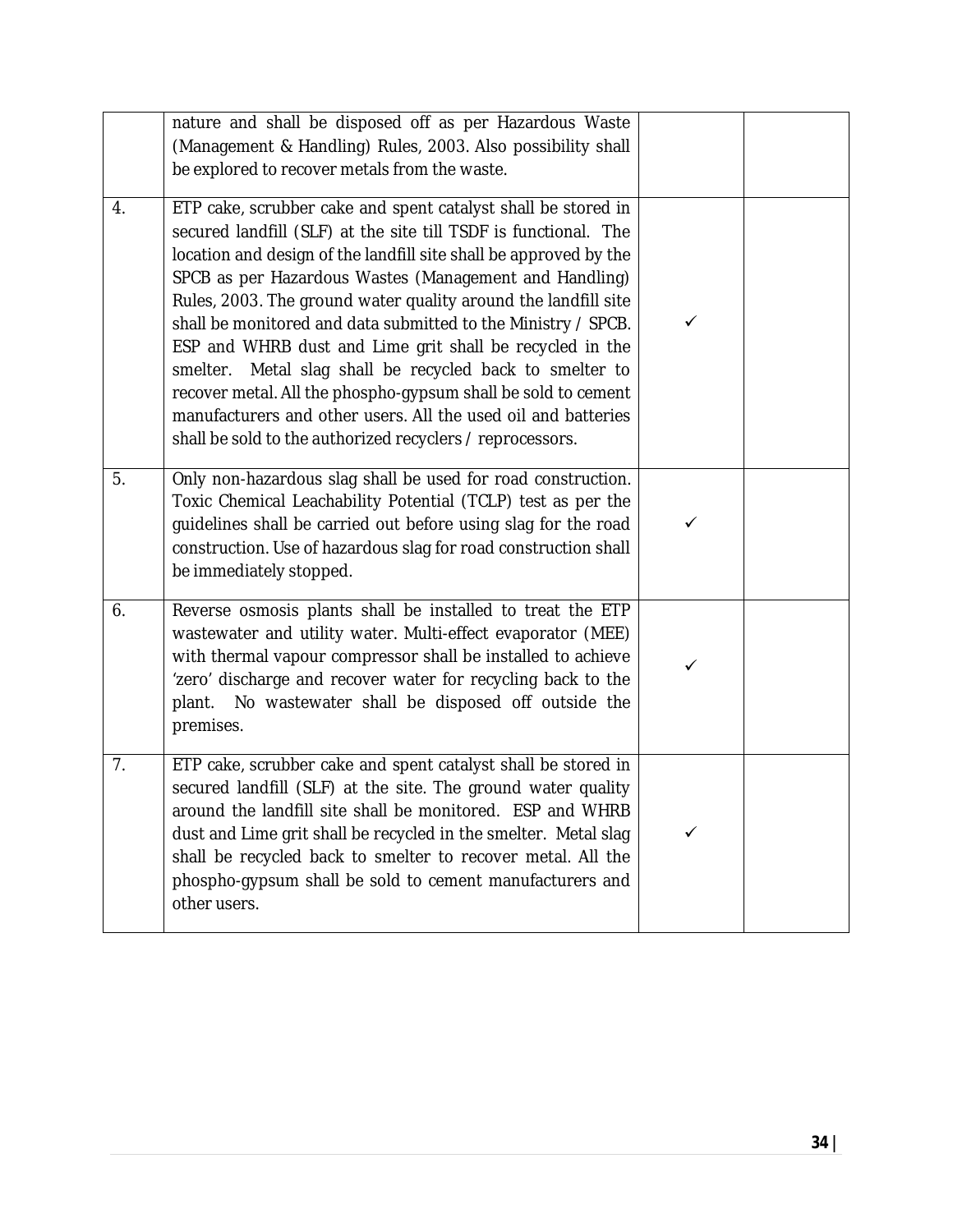#### **Annexure-VI**

| SI.<br>No.       | <b>EC Conditions</b>                                                                                                                                                                                                | Non compliance of EC<br><b>Conditions</b> |                                    |
|------------------|---------------------------------------------------------------------------------------------------------------------------------------------------------------------------------------------------------------------|-------------------------------------------|------------------------------------|
|                  |                                                                                                                                                                                                                     | <b>Serious</b>                            | <b>Not</b><br><b>SO</b><br>serious |
| $\overline{1}$ . | High Efficiency Electrostatic Precipitators (ESPs) / Bag filters<br>shall be installed in rotary kiln, clinker cooler, coal mill,<br>grinding unit and packing unit, etc., to meet stipulated<br>emission standard. |                                           |                                    |
| 2.               | Adequate dust extraction system such as and water spray<br>system shall be installed in coal handling, fly ash handling<br>areas and lime stone handling areas to reduce fugitive<br>emission.                      | ✓                                         |                                    |
| 3.               | Stacks of prescribed height shall be provided with continuous<br>online monitoring equipments for SOx, NOx and Particulate<br>matter.                                                                               | ✓                                         |                                    |
| $\overline{4}$ . | Continuous monitoring system for particulate matter should<br>be installed in cement kiln, coal mill, clinker cooler, cement<br>mill and data should be displayed in company's website.                             | ✓                                         |                                    |
| 5.               | Possibilities shall be explored for the proper and full<br>utilization of gases generated for the kiln in waste heat<br>recovery boiler (WHRB).                                                                     |                                           | ✓                                  |
| 6.               | Effort should be made to use high calorific value hazardous<br>waste in the cement kiln and necessary provisions in the kiln<br>should be made accordingly.                                                         | ✓                                         |                                    |
| 7.               | Asphalting / concreting of roads and water spray all around<br>the critical areas prone to air pollution and having high levels<br>of PM shall be ensure.                                                           | ✓                                         |                                    |
|                  | Fugitive emission should be controlled and maintained within<br>the prescribed limit and regularly monitored. Guidelines /<br>code of practice issued in this regard should be followed.                            |                                           |                                    |

# **Cement plants**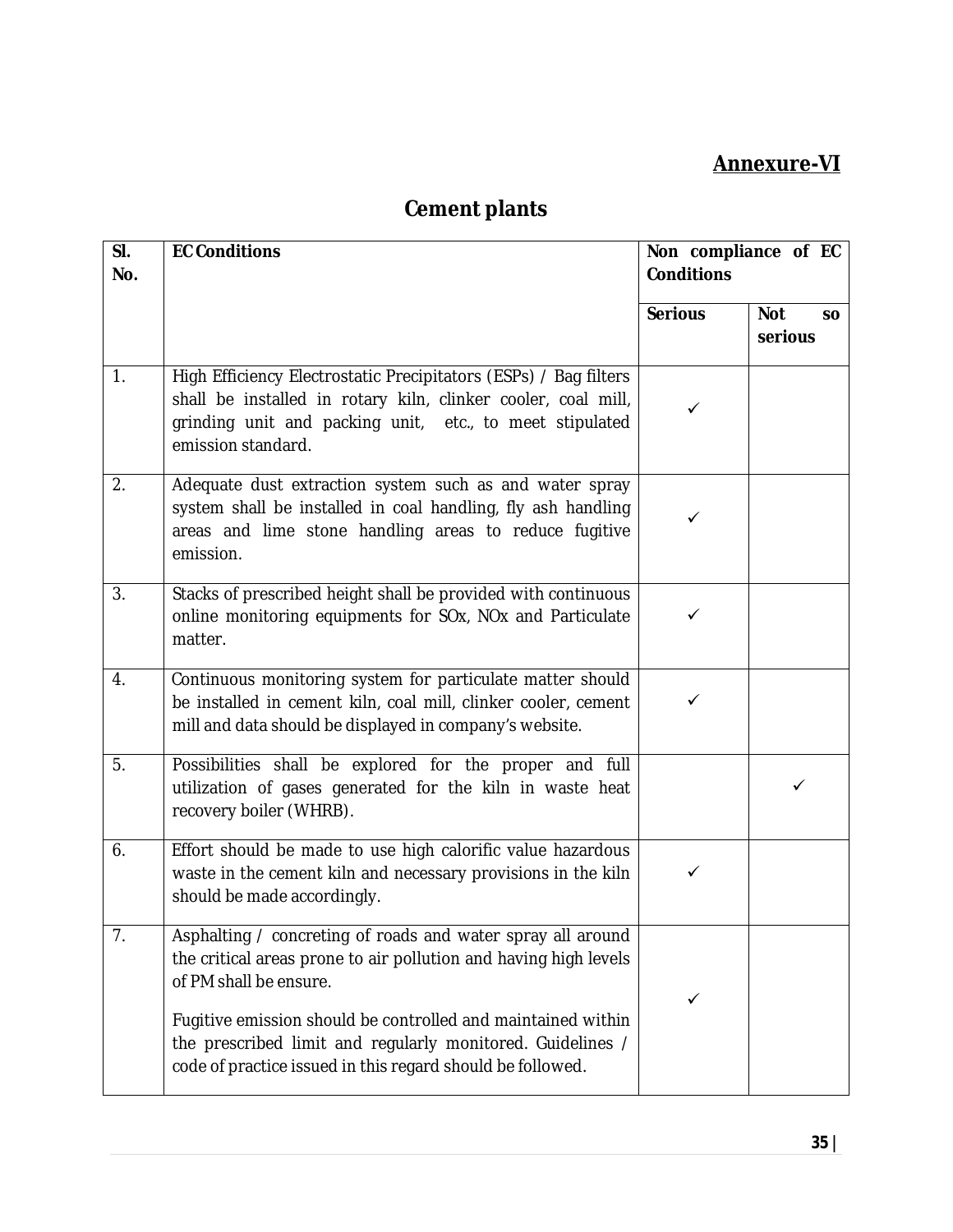| 8.  | Effort should be made to use low grade lime stone, more fly<br>ash and other industrial solid wastes such as blast furnace<br>slag, gypsum etc.                                                                                                                                                                                                                                      |   |  |
|-----|--------------------------------------------------------------------------------------------------------------------------------------------------------------------------------------------------------------------------------------------------------------------------------------------------------------------------------------------------------------------------------------|---|--|
| 9.  | Low NOx burner shall be provided to reduce the NOx<br>emission.                                                                                                                                                                                                                                                                                                                      | ✓ |  |
| 10. | Noise levels emanating from plants shall be so controlled such<br>that the noise in the work zone shall be limited to prescribed<br>limit. Workers engaged in noisy areas such as turbine area, air<br>compressors etc. shall be periodically examined to maintain<br>audiometric record and for treatment for any hearing loss<br>including shifting to non-noisy/less noisy areas. |   |  |
| 11. | Efforts should be made to reduce impact of the transport of<br>raw materials and product on the surrounding environment<br>including agriculture land. All the raw materials including fly<br>ash shall be transported in the closed containers and should<br>not be overloaded. Vehicular emission should be regularly<br>monitored.                                                |   |  |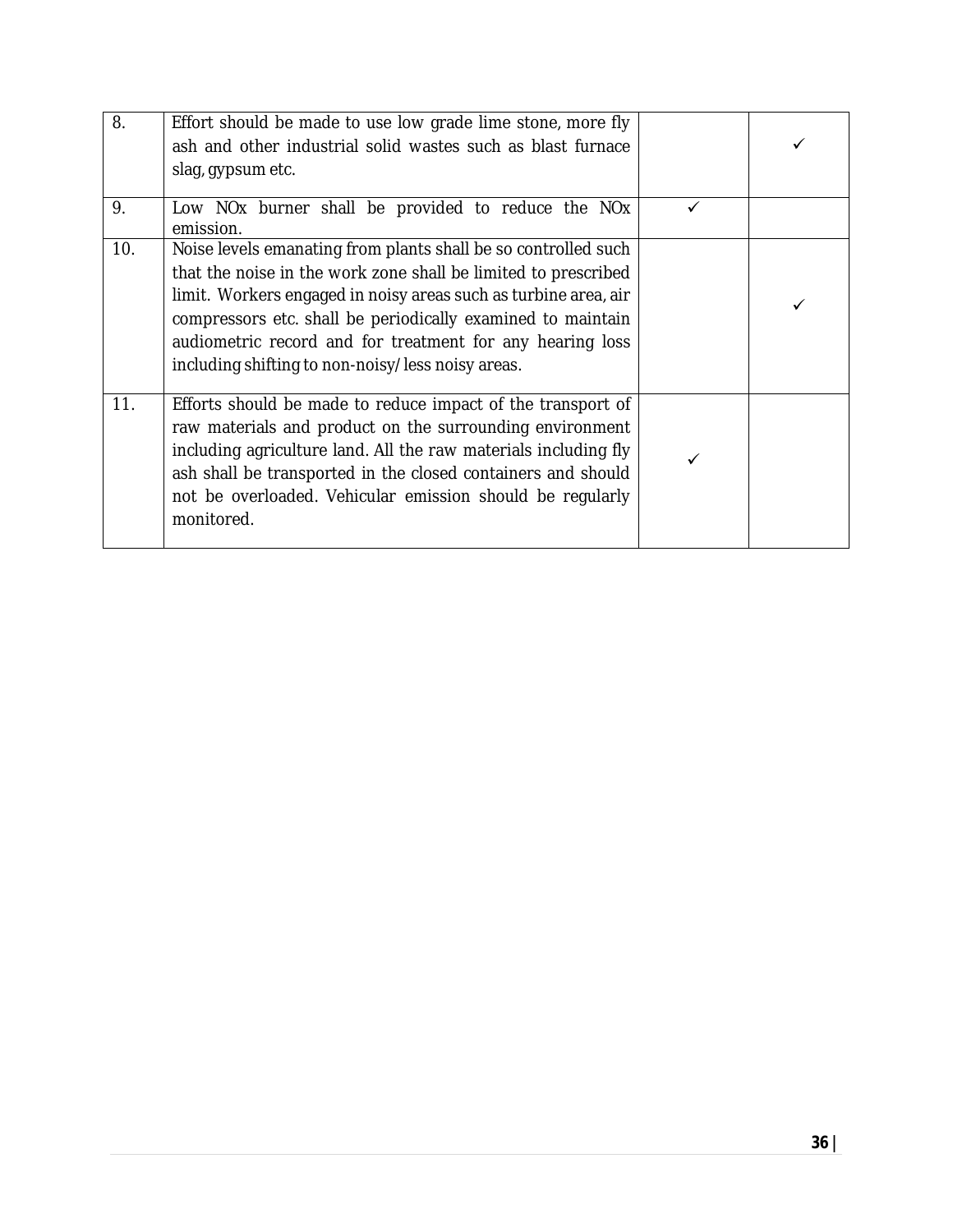#### **Annexure-VII**

# **Petroleum Oil Refinery and Petrochemicals**

| SI.<br>No. | <b>EC Conditions</b>                                                                                                                                                                                                                                                                                                                                                                                                                                                                                                                    | Non compliance of EC<br><b>Conditions</b> |                   |
|------------|-----------------------------------------------------------------------------------------------------------------------------------------------------------------------------------------------------------------------------------------------------------------------------------------------------------------------------------------------------------------------------------------------------------------------------------------------------------------------------------------------------------------------------------------|-------------------------------------------|-------------------|
|            |                                                                                                                                                                                                                                                                                                                                                                                                                                                                                                                                         | <b>Serious</b>                            | Not so<br>serious |
| 1.         | The existing refinery should meet all the standards notified<br>under E(P) Act including fugitive emission standard.                                                                                                                                                                                                                                                                                                                                                                                                                    | ✓                                         |                   |
| 2.         | Oily sludge generated various unit of refinery should be<br>collected and disposed as per Hazardous Waste Management<br><b>Rules</b>                                                                                                                                                                                                                                                                                                                                                                                                    | ✓                                         |                   |
| 3.         | The company shall use low sulphur fuel to minimize $SO_2$<br>emission. Stacks which are contributing to more SO <sub>2</sub> emissions<br>shall be identified and $SO2$ emissions shall be reduced by<br>changing to low sulphur fuel.                                                                                                                                                                                                                                                                                                  | ✓                                         |                   |
| 4.         | To control the fugitive emissions, the unit shall have provision<br>for internal floating roof tanks with flexible double seal for MS<br>and intermediate products; mechanical seals in pumps;<br>regular inspection of floating roof seals and<br>proper<br>maintenance of floating roof seals for storage tanks;<br>preventive maintenance of valves and other equipment;<br>regular skimming of oil from separators/equalization basin in<br>ETP. The unit shall assess and minimize the fugitive VOC<br>emission wherever possible. | ✓                                         |                   |
| 5.         | Fugitive emissions of HC from product storage tank yards etc<br>must be regularly monitored. Sensors for detecting HC<br>leakage shall also be provided at strategic locations.                                                                                                                                                                                                                                                                                                                                                         | ✓                                         |                   |
| 6.         | The project shall implement Leak Detection and Repair<br>(LDAR) programme as per standard given in E(P) Act, 1986.                                                                                                                                                                                                                                                                                                                                                                                                                      |                                           |                   |
| 7.         | The Centralized ETP and standalone ETP shall be designed<br>based on the raw water and waste water quality. Design<br>details of ETP shall be submitted to the Ministry. The effluent<br>shall be segregated into low TDS and high TDS stream which<br>shall after primary, secondary and tertiary treatment shall be                                                                                                                                                                                                                   |                                           |                   |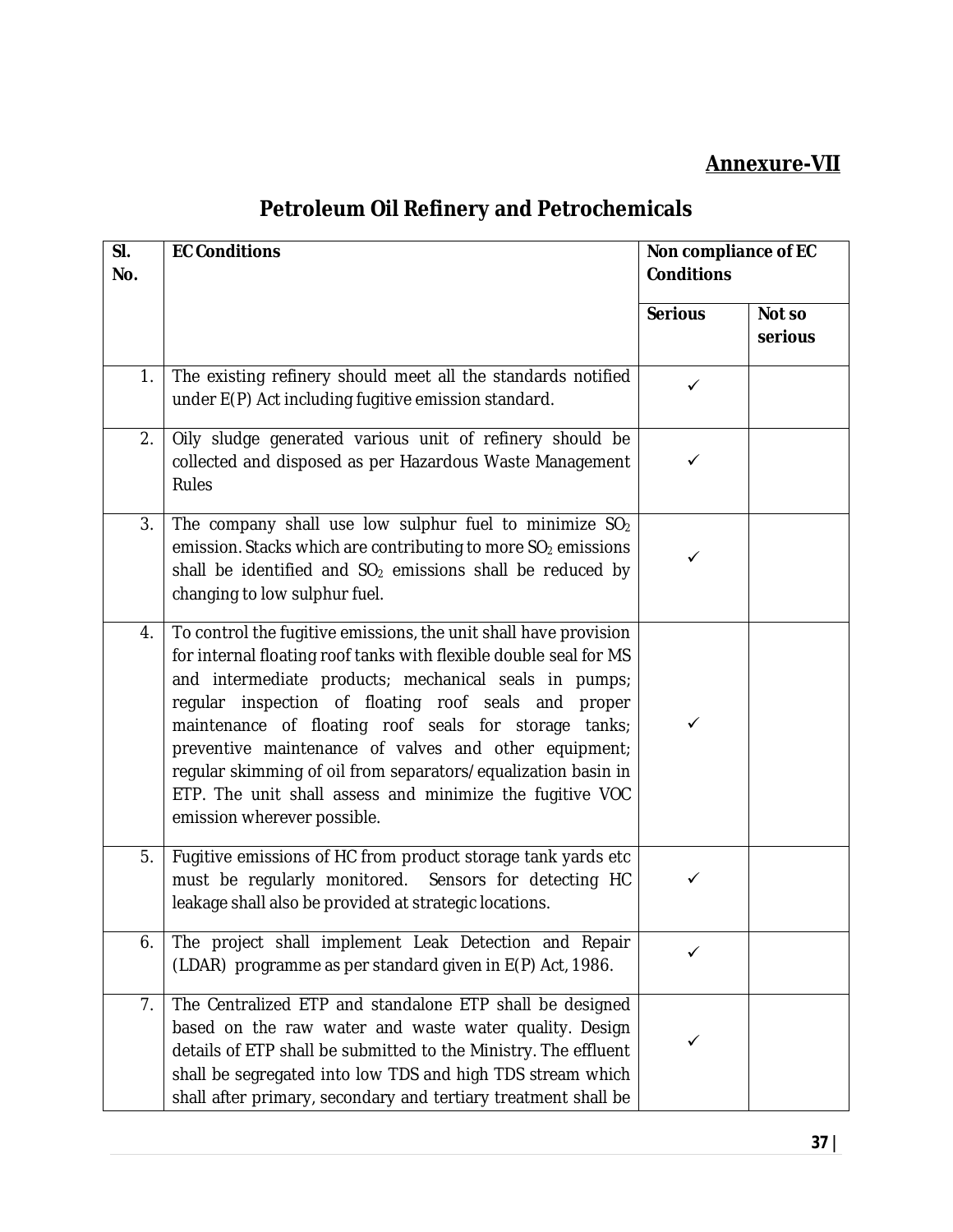|     | used and recycled for green belt development, cooling tower<br>make up etc. The treated effluent shall comply with the<br>prescribed standards. The return sea water shall<br>be<br>discharged into the sea through a multi-port diffuser system at<br>a point identified by NIO for coastal refinery.                                                                                                                                       |              |  |
|-----|----------------------------------------------------------------------------------------------------------------------------------------------------------------------------------------------------------------------------------------------------------------------------------------------------------------------------------------------------------------------------------------------------------------------------------------------|--------------|--|
| 8.  | Action plan for reduction of SO <sub>2</sub> and NO <sub>x</sub> emissions from the<br>present level shall be submitted to the Ministry.                                                                                                                                                                                                                                                                                                     | $\checkmark$ |  |
| 9.  | The Company shall install low NOx burner to mitigate the NOx<br>emission, ventury scrubbers, sulphur recovery unit and tail<br>gas treatment for mitigating SO <sub>2</sub> emission.                                                                                                                                                                                                                                                        | ✓            |  |
|     | 10. The Company shall install detectors for phosgene and specific<br>steps shall be taken for phosgene management.                                                                                                                                                                                                                                                                                                                           | $\checkmark$ |  |
|     | 11. Process emissions shall be controlled by scrubbers. Flue gas<br>emissions from the various stacks attached to the boilers,<br>furnace/heaters shall conform to the prescribed standards.                                                                                                                                                                                                                                                 | $\checkmark$ |  |
| 12. | Measures shall be undertaken for odour control and inventory<br>of odours compounds shall be maintained.                                                                                                                                                                                                                                                                                                                                     | $\checkmark$ |  |
| 13. | The product-loading gantry shall be connected to the product<br>sphere in closed circuit through the vapour arm connected to<br>the tanker. Data on fugitive emissions shall be regularly<br>monitored and records maintained.                                                                                                                                                                                                               |              |  |
| 14. | The company shall ensure that no halogenated organic is sent<br>to the flares. If any of the halogenated organic are present then<br>the respective streams may be incinerated, if there are no<br>technically feasible or economically viable reduction/recovery<br>options. Any stream containing organic carbon, other than<br>halogenated shall be connected to proper flaring system, if not<br>to a recovery device or an incinerator. | ✓            |  |
| 15. | The Project authority should explore the possibility of thermal<br>destructing of the semi-solid and solid still bottom and<br>progress report of its implementation should be furnished<br>once in three months to this Ministry.                                                                                                                                                                                                           | ✓            |  |
| 16. | The company shall submit time bound action plan for brine<br>management. Further, possibility of setting up of salt<br>manufacturing facility for management of huge volume of<br>brine shall be explored or tie up with the salt manufacturing<br>units in the area for brine disposal.                                                                                                                                                     |              |  |
| 17. | The company shall prepare integrated risk assessment report<br>considering domino effect which shall be done after freezing                                                                                                                                                                                                                                                                                                                  | ✓            |  |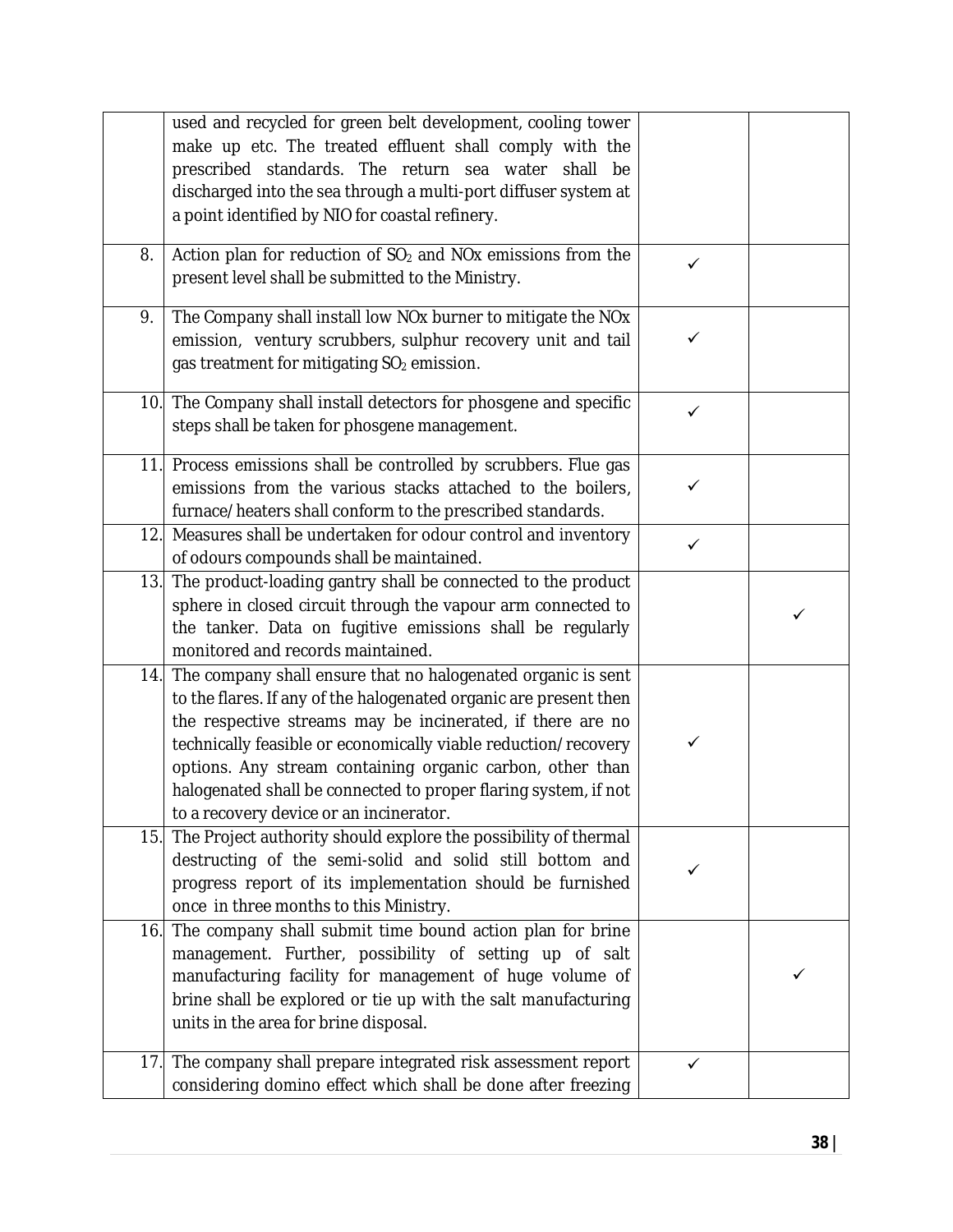|     | overall layout of the Petrochemical Complex with precise                                                                                                                                                                                                                                                                                                                                                                                                                                                                                 |              |  |
|-----|------------------------------------------------------------------------------------------------------------------------------------------------------------------------------------------------------------------------------------------------------------------------------------------------------------------------------------------------------------------------------------------------------------------------------------------------------------------------------------------------------------------------------------------|--------------|--|
|     | location of all individual plants as well as all offsite and                                                                                                                                                                                                                                                                                                                                                                                                                                                                             |              |  |
|     | battery limit storage areas of the Petrochemical Complex and                                                                                                                                                                                                                                                                                                                                                                                                                                                                             |              |  |
|     | after all storage capacities and tank sizes are decided.                                                                                                                                                                                                                                                                                                                                                                                                                                                                                 |              |  |
|     | 18. Refinery should install VOC control system to reduce VOC                                                                                                                                                                                                                                                                                                                                                                                                                                                                             | $\checkmark$ |  |
|     | emission.                                                                                                                                                                                                                                                                                                                                                                                                                                                                                                                                |              |  |
|     | 19. Flare gas recovery system should be installed.                                                                                                                                                                                                                                                                                                                                                                                                                                                                                       |              |  |
|     | 20. The Quantitative Risk Assessment (QRA) shall be done in                                                                                                                                                                                                                                                                                                                                                                                                                                                                              |              |  |
|     | comprehensive manner by taking into all consideration listed                                                                                                                                                                                                                                                                                                                                                                                                                                                                             |              |  |
|     | below but not limited to,                                                                                                                                                                                                                                                                                                                                                                                                                                                                                                                |              |  |
|     | • Report to consider two mega size refineries in the same<br>industrial area and shall deal with the risk arising out of<br>major incident (VCE, Flash fire) in either the existing<br>refineries or proposed petrochemical complex and its<br>domino effect on the each other<br>Report to consider precise layout of particular units, bulk                                                                                                                                                                                            | ✓            |  |
|     | storages and storage quantities determined, details of safety                                                                                                                                                                                                                                                                                                                                                                                                                                                                            |              |  |
| 21. | system, safeguard provided against domino effect"<br>All pressure vessels shall be of SIL-3 level product at par with                                                                                                                                                                                                                                                                                                                                                                                                                    |              |  |
|     | existing refineries.                                                                                                                                                                                                                                                                                                                                                                                                                                                                                                                     | ✓            |  |
| 22. | Any relief system for major hazardous releases shall have at                                                                                                                                                                                                                                                                                                                                                                                                                                                                             |              |  |
|     | least double or triple backup system against the possibility of                                                                                                                                                                                                                                                                                                                                                                                                                                                                          | ✓            |  |
|     | human error.                                                                                                                                                                                                                                                                                                                                                                                                                                                                                                                             |              |  |
|     | 23. Risk assessment shall include BLEVE for propane and shall be                                                                                                                                                                                                                                                                                                                                                                                                                                                                         | ✓            |  |
|     | considered in the lay out plan.                                                                                                                                                                                                                                                                                                                                                                                                                                                                                                          |              |  |
| 24. | Details for integrated QRA study with respect to lay out<br>including, the bulk storages with storage quantities<br>determined, details of safety system, safeguard provided<br>against domino effect and other details as prescribed in the<br>specific conditions regarding catalyst and the mode of their<br>disposal, steps for mitigation of $SO2$ and NO <sub>x</sub> releases, details<br>of phosgene management and model used for diffuser for<br>discharge of saline water into the sea shall be submitted to the<br>Ministry. |              |  |
| 25. | The Company shall comply with effluent and emission<br>standards for Petrochemical Plants.                                                                                                                                                                                                                                                                                                                                                                                                                                               | ✓            |  |
|     | 26. Details regarding type of catalyst to be used and plan for<br>disposal of spent catalyst shall be submitted. The company<br>shall incinerate the oil cotton rags only.                                                                                                                                                                                                                                                                                                                                                               |              |  |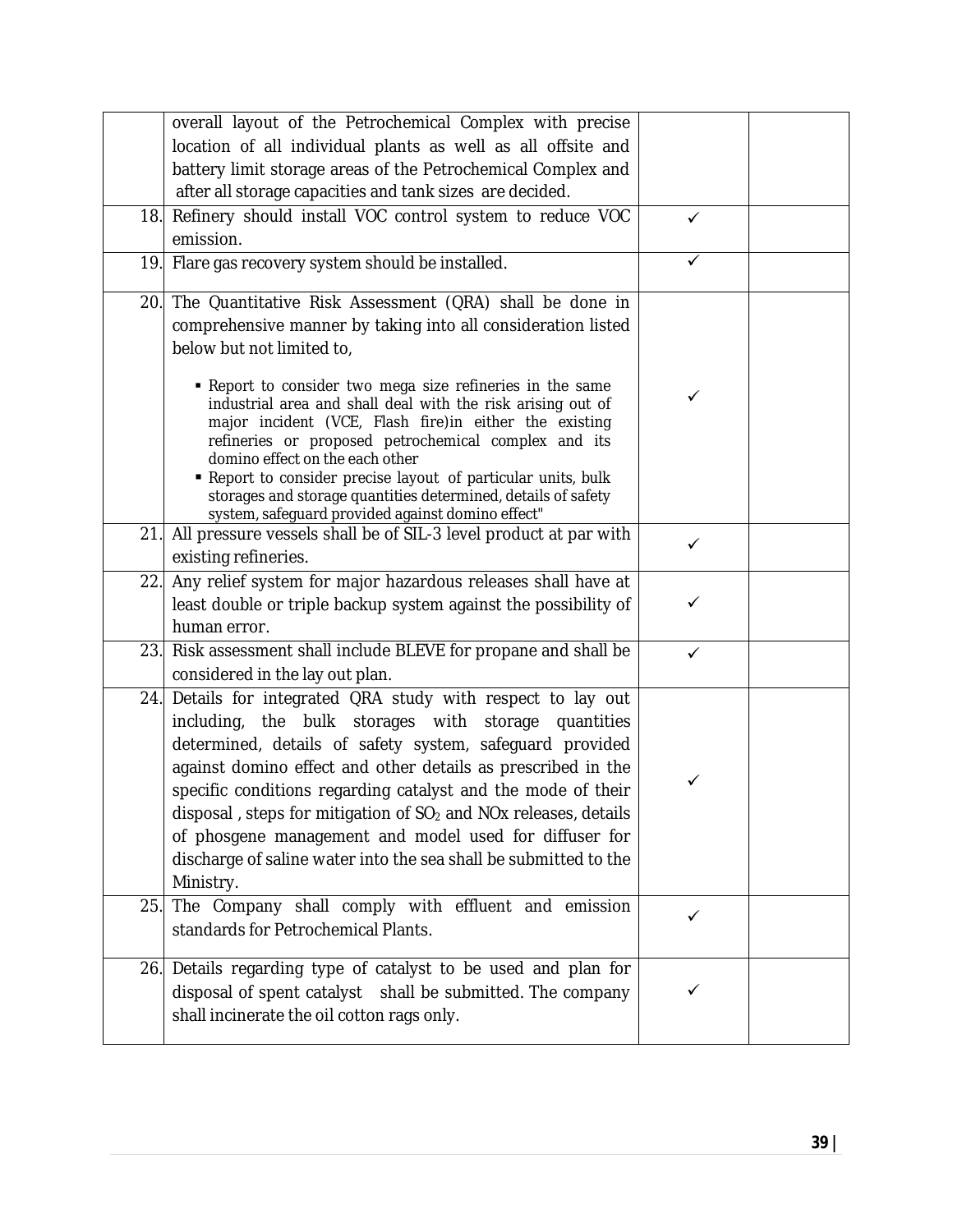### **Annexure-VIII**

| SI.<br>No. | <b>EC Conditions</b>                                                                                                                                                                                                                                                                                                                                                                                                                                                                                                                                                                                                                                 | Non compliance of EC<br><b>Conditions</b> |                   |
|------------|------------------------------------------------------------------------------------------------------------------------------------------------------------------------------------------------------------------------------------------------------------------------------------------------------------------------------------------------------------------------------------------------------------------------------------------------------------------------------------------------------------------------------------------------------------------------------------------------------------------------------------------------------|-------------------------------------------|-------------------|
|            |                                                                                                                                                                                                                                                                                                                                                                                                                                                                                                                                                                                                                                                      | <b>Serious</b>                            | Not so<br>serious |
|            | Non recovery coke oven plants                                                                                                                                                                                                                                                                                                                                                                                                                                                                                                                                                                                                                        |                                           |                   |
| 1.         | Multi stage scrubber shall be installed to control gaseous and<br>dust emission from the coke oven stack. Measures shall be<br>taken to prevent leakages from the coke oven plant.                                                                                                                                                                                                                                                                                                                                                                                                                                                                   |                                           | ✓                 |
| 2.         | The prescribed emission standards for coke oven plants, as<br>notified vide notification no. GSR 46 (E) dated 3rd February,<br>2006 and subsequently amended shall be complied with.                                                                                                                                                                                                                                                                                                                                                                                                                                                                 | ✓                                         |                   |
| 3.         | In-plant control measures like bag filters, de-dusting and dust<br>suppression system shall be provided to control fugitive<br>emissions from all the vulnerable sources. Dust extraction and<br>suppression system shall be provided at all the transfer points,<br>coal handling plant and coke sorting plant of coke oven plant.<br>Bag filters shall be provided to hoods and dust collectors to<br>coal and coke handling to control dust emissions. Water<br>sprinkling system shall be provided to control secondary<br>fugitive dust emissions generated during screening, loading,<br>unloading, handling and storage of raw materials etc. | ✓                                         |                   |
| 4.         | Waste from the hard coke unit, shall be provided to the<br>briquette manufacturing units. Coal and coke fines shall be<br>recycled and reused in the process. The waste oil shall be<br>properly disposed off as per the Hazardous Waste<br>(Management,<br>Handling,<br>Handling<br>and<br>Transboundry<br>Movement) Rules, 2008.                                                                                                                                                                                                                                                                                                                   |                                           | ✓                 |
|            | <b>Coke Oven (Recovery Type)</b>                                                                                                                                                                                                                                                                                                                                                                                                                                                                                                                                                                                                                     |                                           |                   |
| 1.         | All the standards prescribed for the coke oven plants shall be<br>followed as per the latest guidelines. Proper and full utilization<br>of coke oven gases in power plant using heat recovery steam<br>generators shall be ensured and no flue gases shall be<br>discharged into the air. Sulphur shall be recovered from the                                                                                                                                                                                                                                                                                                                        |                                           |                   |

## **Coke oven plants (Recovery and Non-recovery type)**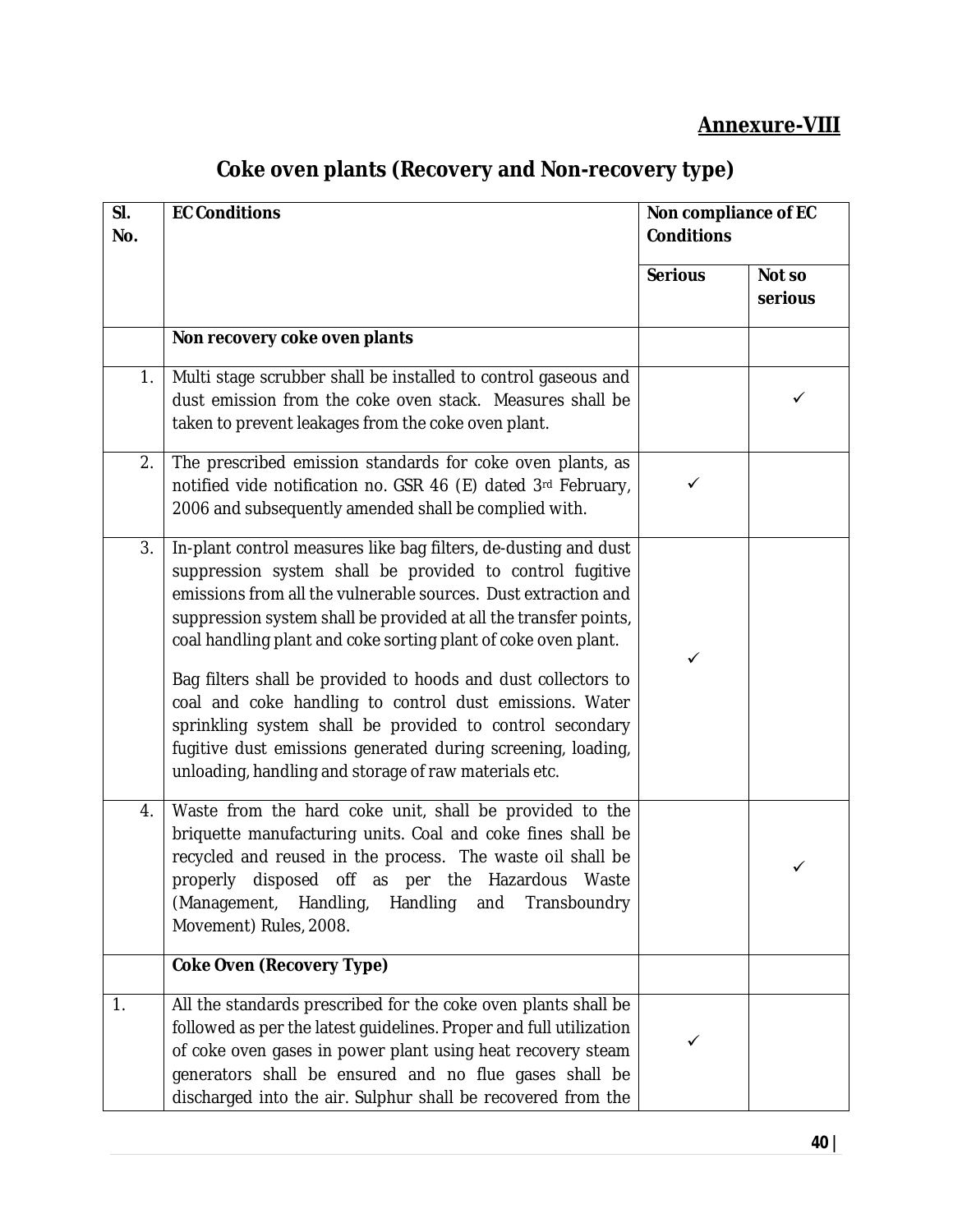|    | coke oven gases.                                                                                                                                                                                                                                                                                                                                                                                    |              |   |
|----|-----------------------------------------------------------------------------------------------------------------------------------------------------------------------------------------------------------------------------------------------------------------------------------------------------------------------------------------------------------------------------------------------------|--------------|---|
| 2. | The company shall adopt dry quenching system within the<br>prescribed period and wet quenching shall be replaced by dry<br>quenching.                                                                                                                                                                                                                                                               | $\checkmark$ |   |
| 3. | Detailed Analysis of the imported coking coal may be done to<br>ensure that there are no toxic heavy metals.                                                                                                                                                                                                                                                                                        |              | ✓ |
| 4. | Continuous monitoring of Total Organic Compounds (TOC) in<br>the wastewater treated in BOD plant from the coke oven plant<br>shall be done at the outlet of ETP (BOD plant). All the treated<br>wastewater should comply with notified standard. Monitoring<br>of pH, BOD, COD, oil & grease, cyanide, phenolic compounds,<br>Chromium+6 etc. to be conducted besides other relevant<br>parameters. | ✓            |   |
| 5. | Regular monitoring of influent and effluent surface, sub-<br>surface and ground water shall be ensured and treated<br>wastewater should meet the norms prescribed by the State<br>Pollution Control Board or described under the EPA<br>whichever are more stringent. Leachate study for the effluent<br>generated and analysis should also be regularly carried out<br>and report submitted.       | $\checkmark$ |   |
| 6. | The effluent shall be treated in the effluent treatment plant<br>and treated effluent shall be used for coke quenching and gas<br>cooling in CO complex. 'Zero' effluent discharge shall be<br>strictly followed and no additional wastewater shall be<br>discharged outside the premises.                                                                                                          | ✓            |   |
| 7. | As proposed, coal tar sludge and BOD sludge shall be recycled<br>for coke making by mixing with the coal charge. Chromium<br>sludge shall be disposed in a HDPE lined secured landfill. All<br>the other solid Waste including broken refractory mass shall<br>be properly disposed off in environment-friendly manner.                                                                             | ✓            |   |
| 8. | Proper handling, storage, utilization and disposal of all the<br>solid waste shall be ensured and regular report regarding<br>toxic metal content in the waste material and its composition,<br>end use of solid/hazardous waste shall be submitted.                                                                                                                                                |              |   |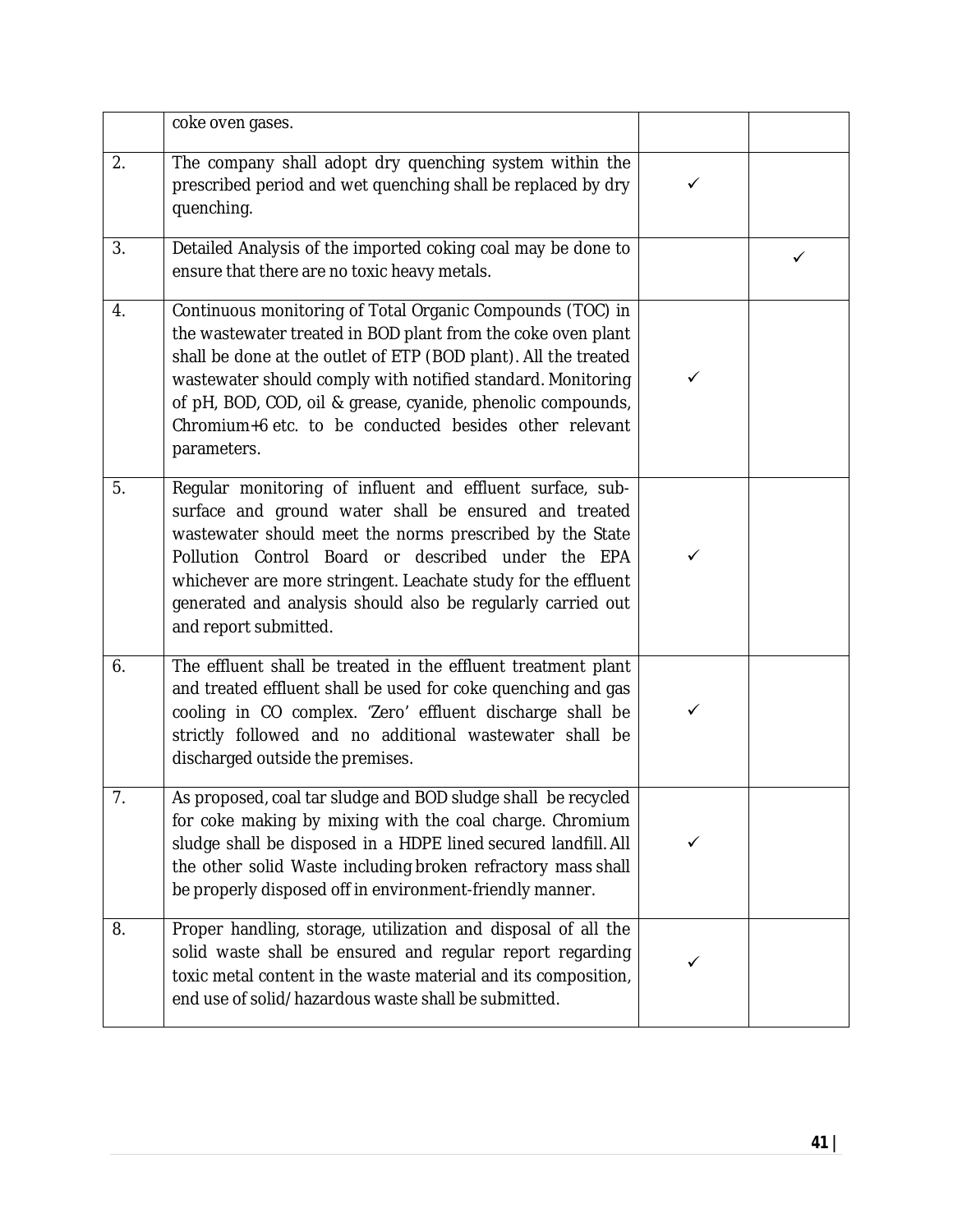## **Annexure-IX**

## **Asbestos Industry**

| SI.<br>No. | <b>EC Conditions</b>                                                                                                                                                                                                                                                                                                                                                                                                                                                                                                                                                                                                                                                                                                   | Non compliance of EC<br><b>Conditions</b> |                                    |
|------------|------------------------------------------------------------------------------------------------------------------------------------------------------------------------------------------------------------------------------------------------------------------------------------------------------------------------------------------------------------------------------------------------------------------------------------------------------------------------------------------------------------------------------------------------------------------------------------------------------------------------------------------------------------------------------------------------------------------------|-------------------------------------------|------------------------------------|
|            |                                                                                                                                                                                                                                                                                                                                                                                                                                                                                                                                                                                                                                                                                                                        | <b>Serious</b>                            | <b>Not</b><br><b>SO</b><br>serious |
| 1.         | The unit shall comply with total dust emission limit of 2<br>mg/Nm <sup>3</sup> as notified under the Environment (Protection) Act,<br>1986. Adequate measures shall be adopted to control the<br>process emission and ensure that the stack emission of<br>asbestos fibre shall not exceed the emission limit of 0.2<br>fiber/cc. Asbestos fibre in work zone environment shall be<br>maintained within 0.1 fibre/cc.                                                                                                                                                                                                                                                                                                 | ✓                                         |                                    |
| 2.         | Only Chrysotile white asbestos fibre shall be used. Blue<br>asbestos shall not be utilized as raw material in the<br>manufacturing process. A written commitment in this regard<br>shall be furnished within a period of one month.                                                                                                                                                                                                                                                                                                                                                                                                                                                                                    | ✓                                         |                                    |
| 3.         | Fugitive emissions shall be controlled by bringing cement in<br>closed tankers, fly ash in covered trucks and asbestos in<br>impervious bags opening inside a closed mixer. Pulse jet type<br>bag filters shall be provided to Fibre mill, Bag opening device<br>(BOD), Cement and Fly ash silos to control emissions. Bag<br>filters shall also be provided to bag shredder and to cement<br>silo to collect the dust and recycle it into the process. Fugitive<br>emissions generated from hopper of Jaw crusher and<br>Pulverizer shall be channelized through hood with proper<br>suction arrangement, bag filter and stack. Cement, fly ash and<br>gypsum shall be stored in Silos to control fugitive emissions. | ✓                                         |                                    |
| 4.         | Bags containing asbestos fibre shall be stored in enclosed area<br>to avoid fugitive emissions of asbestos fibre from damaged<br>bags, if any. The cut and damaged fibre bags shall immediately<br>be repaired. Empty fibre bags will be shredded into fine<br>particles in a bag shredder and recycled into the process.<br>Piling of AC sheets shall be done in wet condition only.                                                                                                                                                                                                                                                                                                                                  |                                           |                                    |
| 5.         | Regular measurement of pollutants (SPM, Asbestos fibre<br>count) in the work zone area and stack(s) shall be undertaken<br>by the Project proponents. In addition, the asbestos fibre                                                                                                                                                                                                                                                                                                                                                                                                                                                                                                                                  | ✓                                         |                                    |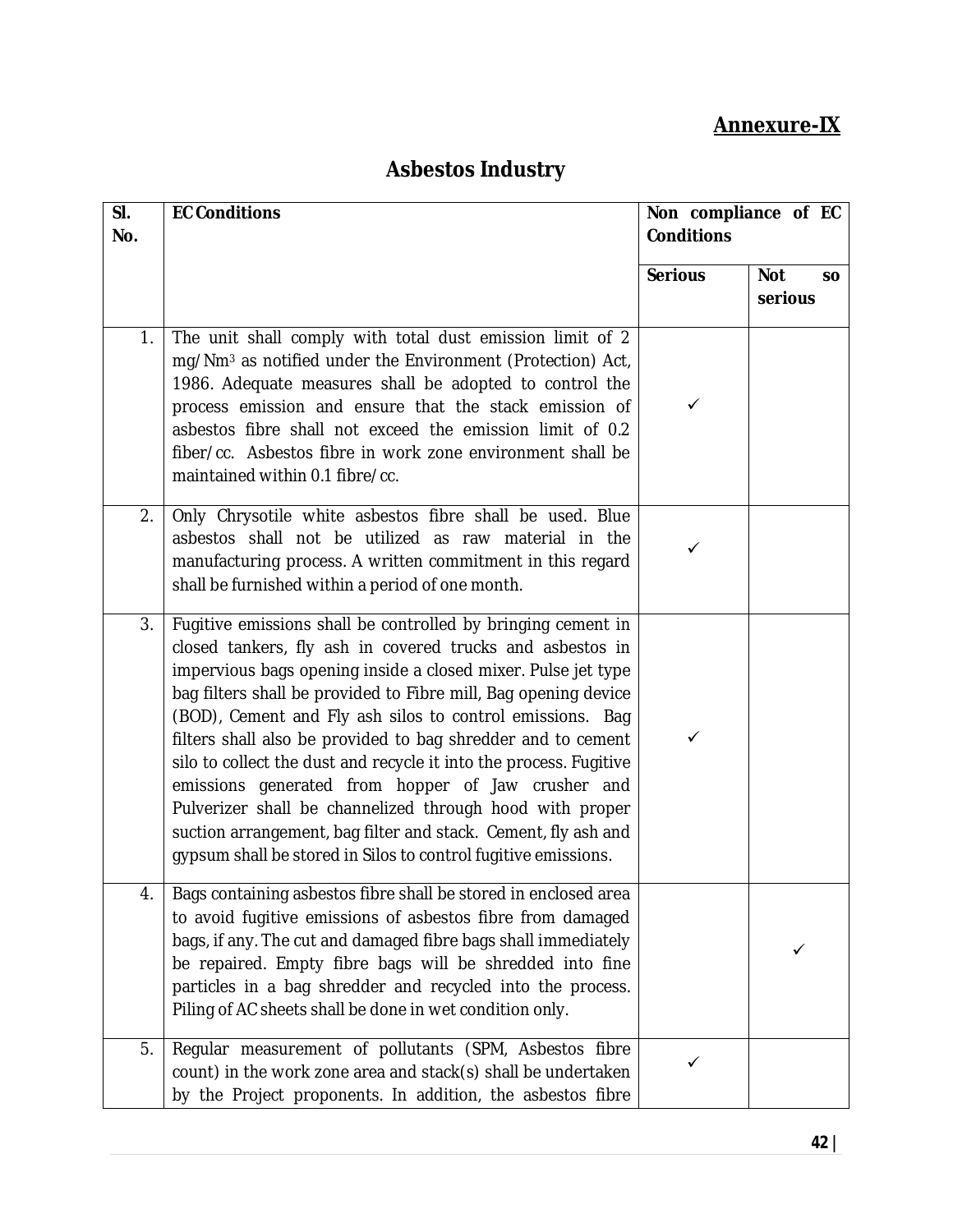|     | count in the work zone area shall be monitored by an<br>Independent monitoring agency.                                                                                                                                                                                                                                                                                                                                                                                                                                                                                                                                                                                                                                                                                                                                         |   |   |
|-----|--------------------------------------------------------------------------------------------------------------------------------------------------------------------------------------------------------------------------------------------------------------------------------------------------------------------------------------------------------------------------------------------------------------------------------------------------------------------------------------------------------------------------------------------------------------------------------------------------------------------------------------------------------------------------------------------------------------------------------------------------------------------------------------------------------------------------------|---|---|
| 6.  | Regular medical examination of the workers and health<br>monitoring of all the employees shall be carried out and if<br>cases of asbestosis are detected, necessary compensation shall<br>be arranged under the existing laws. A competent<br>occupational health physician shall be appointed to carry out<br>medical surveillance. Occupational health of all the workers<br>shall be monitored for lung function test, chest x-ray, sputum<br>for acid-fast-bacilli (AFC) and asbestos body (AB), urine for<br>sugar and albumen, bloat tests for TLC, DLC, ESR, Hb and<br>records maintained for at least 40 years from the beginning of<br>the employment or 15 years after the retirement or cessation<br>of employment whichever is later. Occupational Health<br>Surveillance shall be carried out as per stipulation. |   | ✓ |
| 7.  | The entire solid waste generated including process rejects,<br>asbestos residue, cement, fly ash, dust from bag filters and<br>empty asbestos bag shall be recycled back in the<br>manufacturing process. Process sludge shall be 100% recycled<br>and reused in the process after processing in Ball mill and<br>Pulverizer. Hazardous waste shall be ground in dust proof<br>pulverizer with integrated bag filter and recycled back to the<br>process. Asbestos fibres which can not be further recycled due<br>to contamination of iron dust shall be stored in HDPE lined<br>secured landfill. The disposal facilities for asbestos waste shall<br>be in accordance with the Bureau of Indian Standard Code.                                                                                                              | ✓ |   |
| 8.  | The unit shall adhere to the prescribed BIS standards and laws<br>regarding use and handling of asbestos, safety of employees<br>etc. Raw materials like asbestos fibre and cement shall be<br>transported in closed containers. Asbestos fibre shall be<br>brought in palletized form in impermeable bags and under<br>compressed condition.                                                                                                                                                                                                                                                                                                                                                                                                                                                                                  |   |   |
| 9.  | There shall be no manual handling/opening of asbestos fiber<br>bags. The company shall install fully automatic asbestos fiber<br>debagging system before commissioning the unit.                                                                                                                                                                                                                                                                                                                                                                                                                                                                                                                                                                                                                                               | ✓ |   |
| 10. | All the work places where asbestos dust may cause a hazard<br>shall be clearly indicated as a dust exposure area through the<br>use of display signs which identifies the hazard and the<br>associated health effects.                                                                                                                                                                                                                                                                                                                                                                                                                                                                                                                                                                                                         |   |   |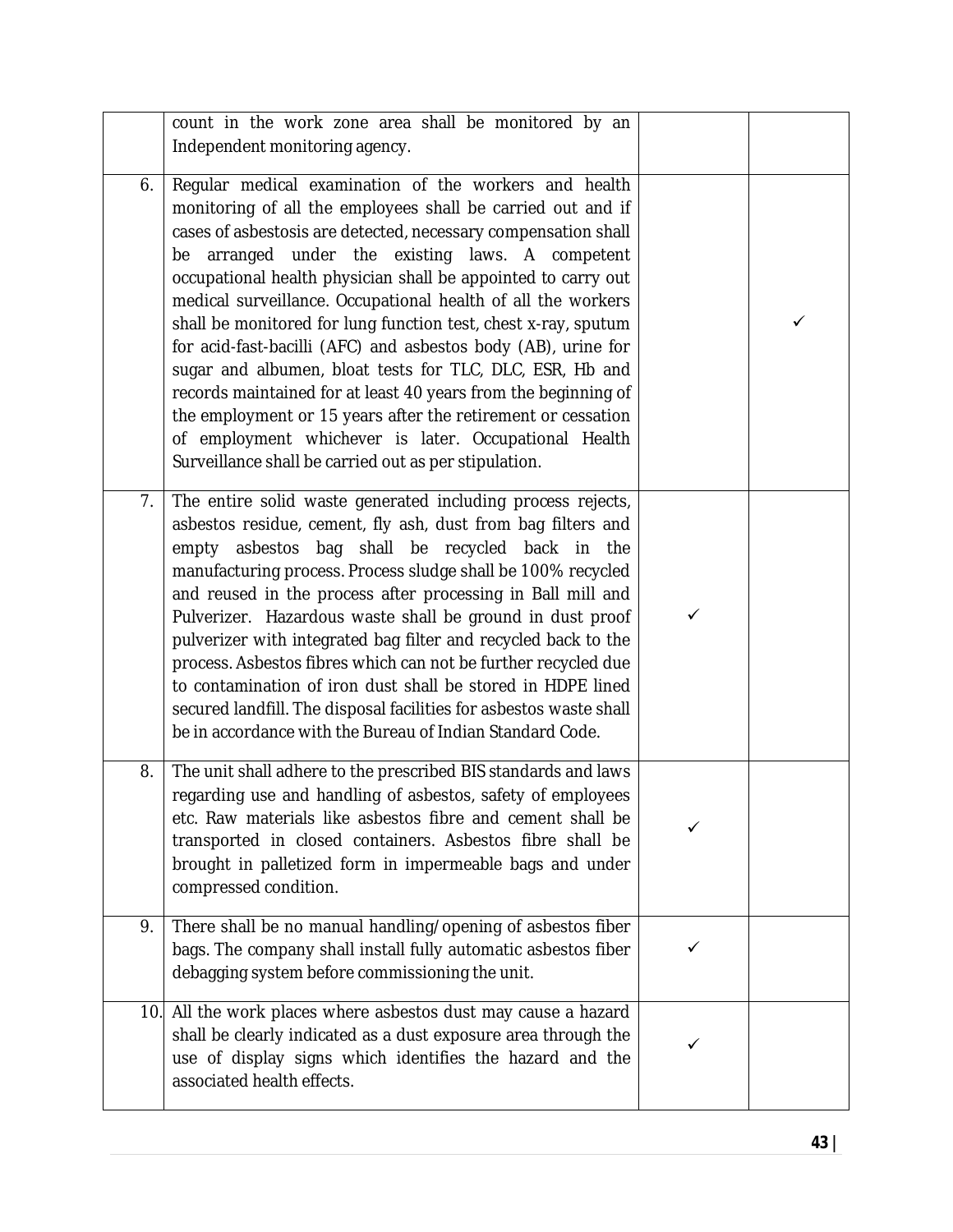## **Annexure-X**

## **Chlor Alkali Industry**

| SI. | <b>EC Conditions</b>                                                                                                                                                                                                                                                                                                                                                                                                                             | Non compliance of EC |                         |
|-----|--------------------------------------------------------------------------------------------------------------------------------------------------------------------------------------------------------------------------------------------------------------------------------------------------------------------------------------------------------------------------------------------------------------------------------------------------|----------------------|-------------------------|
| No. |                                                                                                                                                                                                                                                                                                                                                                                                                                                  | <b>Conditions</b>    |                         |
|     |                                                                                                                                                                                                                                                                                                                                                                                                                                                  | <b>Serious</b>       | <b>Not</b><br><b>SO</b> |
|     |                                                                                                                                                                                                                                                                                                                                                                                                                                                  |                      | serious                 |
| 1.  | The vent gases from Sodium hydrochloride plant and HCL acid<br>plant shall be controlled at source by effective absorption<br>system so that Chlorine concentration in the vent gases shall<br>not exceed 5 ppm. Waste Chlorine gas shall be used in<br>preparation of HCL. The vent gases shall be discharged from<br>the stacks of adequate height for effective dispersion.<br>Additional Chlorine sensors shall be installed to monitor Cl2. | ✓                    |                         |
| 2.  | The Company shall install Chlorine gas detectors to detect<br>leakage of Chlorine at liquid Chlorine storage tanks, Sodium<br>hypo plant, HCL synthesis unit and Electrolysis area. The<br>company shall install on-line analyzer in HCL plant and hypo<br>stack with recording facility.                                                                                                                                                        | ✓                    |                         |
| 3.  | The unit shall obtain requisite permission from PESO, Nagpur<br>for storage of chlorine, hydrogen etc. before commissioning of<br>the project.                                                                                                                                                                                                                                                                                                   | ✓                    |                         |
| 4.  | No ground water shall be used for the project. If stipulated.<br>Entire water requirement shall be met through the concerned<br>department for water supply as stipulated.                                                                                                                                                                                                                                                                       |                      | ✓                       |
| 5.  | The industrial effluent generation from the project shall not<br>exceed the stipulated quantity.                                                                                                                                                                                                                                                                                                                                                 |                      | ✓                       |
| 6.  | The industrial effluent shall be treated in the ETP consisting of<br>Zinc Clarifier Tanks, Grit Chambers, Primary Clarifier,<br>Equalization Tank, Biological Reactor, Final<br>Clarifiers,<br>Thickeners, Belt Press and Sludge Dryers, etc. The ETP shall be<br>operated regularly and efficiently so as to achieve the PCB<br>norms at the ETP outlet.                                                                                        |                      |                         |
| 7.  | The treated waste water conforming to the norms shall be<br>discharged into the underground drain for its final disposal<br>into the deep sea.                                                                                                                                                                                                                                                                                                   | ✓                    |                         |
| 8.  | A Guard / Polishing Pond shall be provided before discharge<br>of treated effluent into underground drain. The unit shall                                                                                                                                                                                                                                                                                                                        | ✓                    |                         |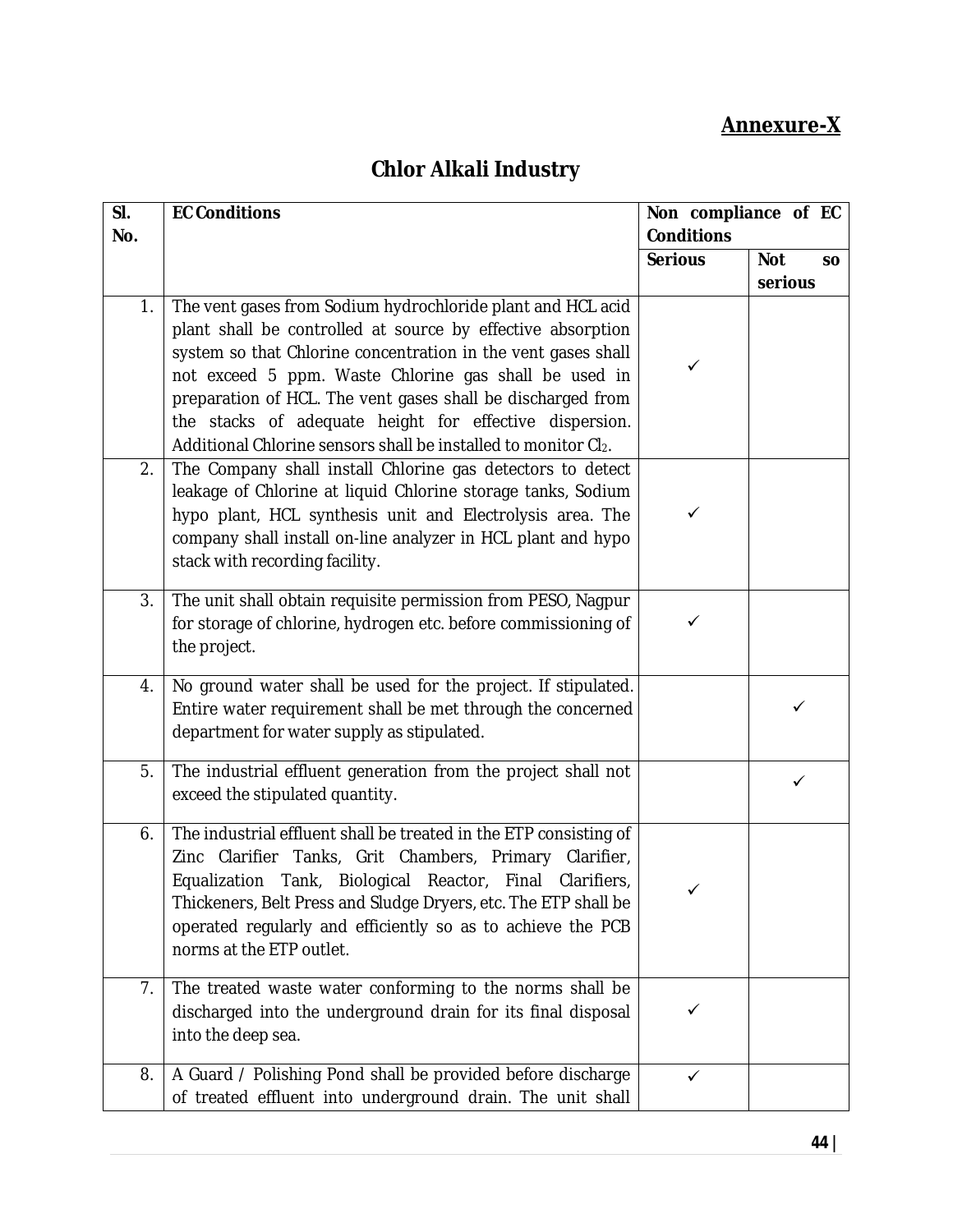|     | provide on line pH meter, TDS meter & TOC meter for online<br>monitoring of the treated effluent.                                                                                                                                                                                                                                       |              |              |
|-----|-----------------------------------------------------------------------------------------------------------------------------------------------------------------------------------------------------------------------------------------------------------------------------------------------------------------------------------------|--------------|--------------|
| 9.  | The domestic wastewater shall be treated in the adequate STP.<br>The STP shall be operated regularly and efficiently so as to<br>achieve PCB norms at the STP outlet. The domestic<br>wastewater generation shall not exceed the stipulated<br>quantity                                                                                 |              | ✓            |
|     | 10. The treated domestic wastewater conforming to the norms<br>shall be utilized for gardening / plantation within premises.<br>However during the rainy season, it shall be transferred to the<br>ETP for its discharge into the underground drain.                                                                                    |              | ✓            |
| 11. | The unit shall provide metering facility at the inlets and<br>outlets of the ETP & STP and maintain the records of the same.                                                                                                                                                                                                            | $\checkmark$ |              |
| 12. | Proper logbooks of ETP & STP operation and also showing the<br>quantity of effluent generated, discharged into underground<br>drain, utilized for plantation / gardening etc. shall be<br>maintained and furnished.                                                                                                                     | ✓            |              |
|     | 13. Regular performance evaluation of the ETP & STP shall be<br>undertaken every year to check its adequacy, through credible<br>institutes or such other institutes of similar repute, and its<br>records shall be maintained.                                                                                                         | ✓            |              |
|     | 14. Rain water harvesting of surface as well as rooftop runoff shall<br>be undertaken and the same water shall be used for the<br>various activities of the project to conserve fresh water as well<br>as to recharge ground water. Before recharging the surface<br>run off, pre-treatment must be done to remove suspended<br>matter. |              | $\checkmark$ |
| 15. | The unit shall join and participate financially and technically<br>for any common environmental facility / infrastructure as and<br>when the same is taken up statutory authority created for this<br>purpose.                                                                                                                          |              | ✓            |
| 16. | Process emission shall be controlled with the air pollution<br>control equipments (APCE) as mentioned below.                                                                                                                                                                                                                            | ✓            |              |
|     | Poly Aluminium Chloride Plant - Water scrubber for<br>absorption of HCI vapor<br>Caustic Soda Plant<br>scrubber<br>having<br>- Water<br>➤                                                                                                                                                                                               |              |              |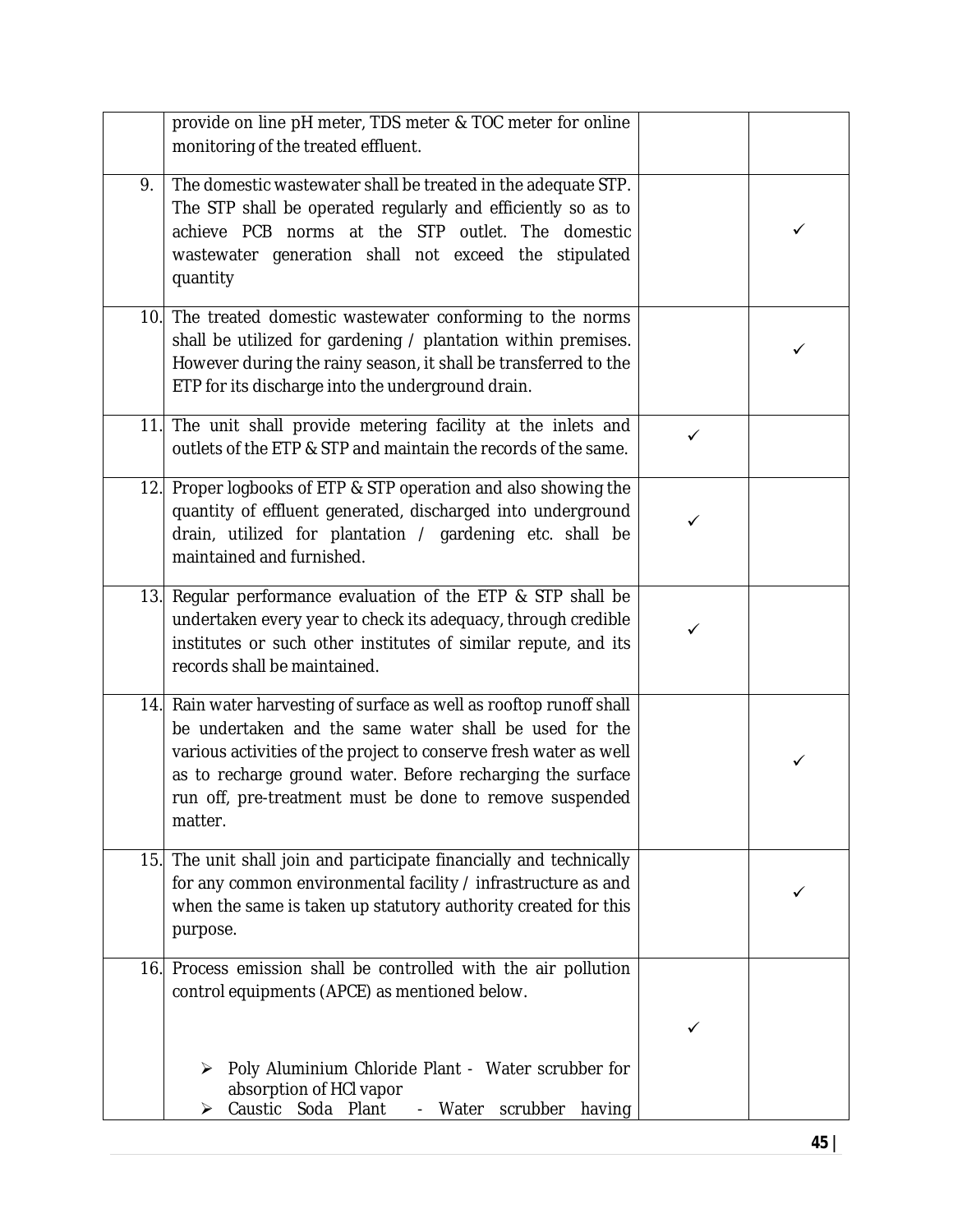|     | bubble cap tray system for absorption of HCI<br>vapour & three tower systems with alkali scrubber for<br>absorption of unreacted chlorine to produce sodium<br>hypochlorite.<br>Bleaching Powder Plant, Aluminium Chloride Plant<br>≻<br>and Chlorinated Paraffin Plant - Alkali scrubbers of<br>absorption of CI2 emission.<br>Sulphuric Acid Plant - DCDA system in manufacturing<br>≻<br>and scrubbing system.<br>> Chlorosulphonic Acid Plant - Acid scrubber for<br>absorption of SO3 emission<br>17. The APCE shall be operated efficiently and effectively to                                        |   |  |
|-----|-------------------------------------------------------------------------------------------------------------------------------------------------------------------------------------------------------------------------------------------------------------------------------------------------------------------------------------------------------------------------------------------------------------------------------------------------------------------------------------------------------------------------------------------------------------------------------------------------------------|---|--|
|     | achieve the norms prescribed by the PCB at stack outlets.<br>Adequate stack height as per prevailing norms shall be<br>provided for the process emissions.                                                                                                                                                                                                                                                                                                                                                                                                                                                  | ✓ |  |
|     | 18. Natural gas shall be used as a raw material in the CS2 plant.<br>Thus, there shall be no CS2 & H2S emission from the CS2 Plant.                                                                                                                                                                                                                                                                                                                                                                                                                                                                         | ✓ |  |
|     | 19. High efficiency Electro Static Precipitators (ESP) with<br>efficiency not less than 99.9% shall be installed for control of<br>flue gas emission from the power plant. The ESP shall be<br>operated efficiently to ensure that particulate matter emission<br>does not exceed the norms. The control system shall be<br>designed and integrated in plant DCS in such a way that if<br>emission from ESP exceeds the specified standard, utilization<br>of boiler capacity shall reduce so that flue gas emission from<br>the stack meets with the specified norms or boiler shall shut<br>down totally. | ✓ |  |
|     | 20. There shall be one extra field in the ESP to ensure that even<br>though one field goes out of order, the prescribed standard of<br>PM is met with. In case of failure of two or more fields of the<br>ESP, the unit shall immediately shut down the power plant.                                                                                                                                                                                                                                                                                                                                        | ✓ |  |
|     | 21. Online monitoring system shall be installed to monitor at least<br>SOx & PM concentrations in the flue gas emission and the<br>results shall be displayed at strategic locations in the<br>premises.                                                                                                                                                                                                                                                                                                                                                                                                    |   |  |
|     | 22. The company shall prepare schedule, carry regular preventive<br>maintenance of mechanical and electrical parts of ESPs and<br>assign responsibility of preventive maintenance to the senior<br>officer of the company.                                                                                                                                                                                                                                                                                                                                                                                  |   |  |
| 23. | Adequate air pollution control systems shall be provided as                                                                                                                                                                                                                                                                                                                                                                                                                                                                                                                                                 |   |  |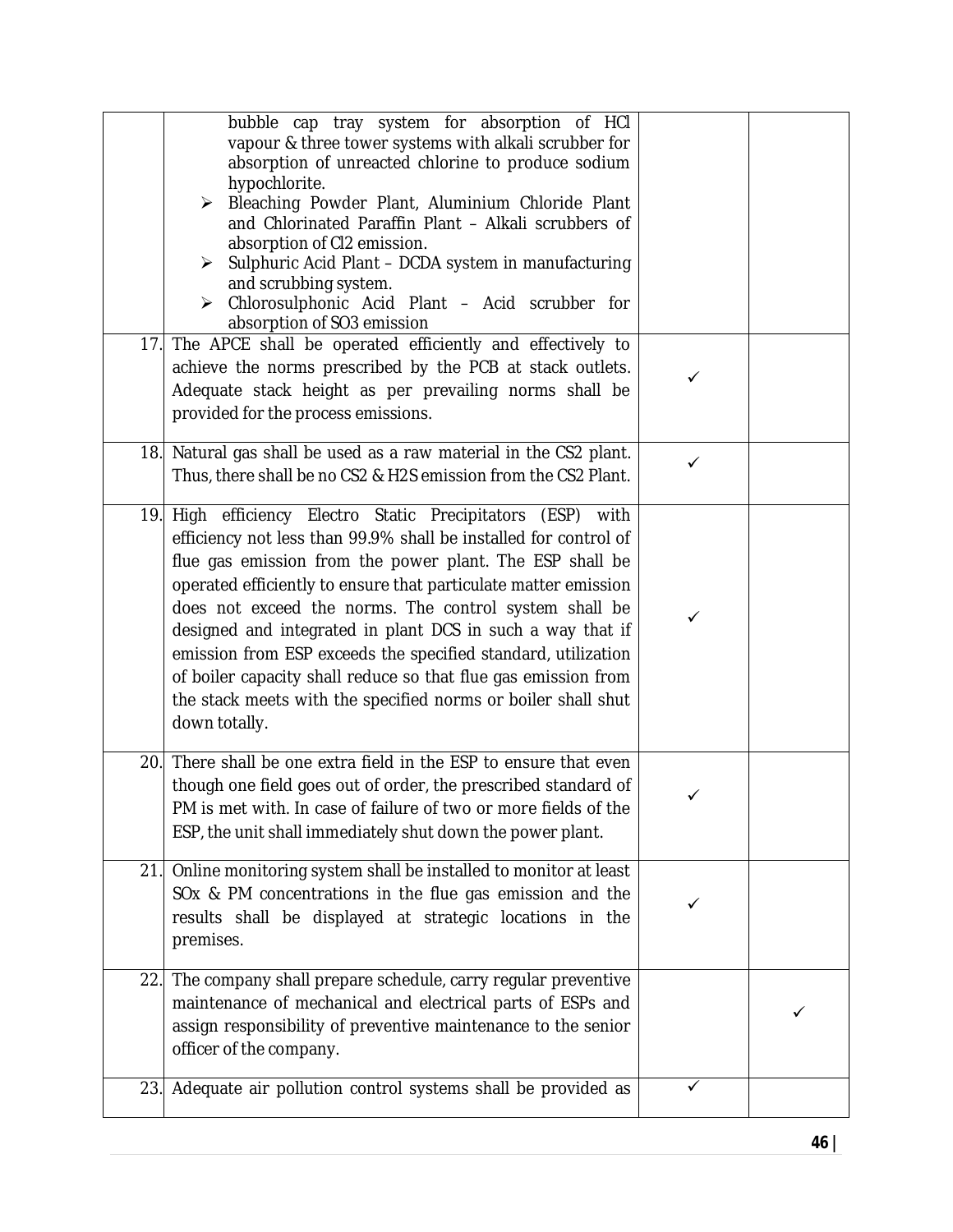|     | proposed for control of fugitive emission viz. water sprinklers<br>at all coal transfer points and truck unloading points, dust<br>suppression along coal storage locations, paddle type dust<br>conditions for wetting the fly ash during unloading etc.                                                                                                                                                          |              |   |
|-----|--------------------------------------------------------------------------------------------------------------------------------------------------------------------------------------------------------------------------------------------------------------------------------------------------------------------------------------------------------------------------------------------------------------------|--------------|---|
| 24. | The fugitive emission in the work zone environment shall be<br>monitored. The emission shall conform to the standards<br>prescribed by the concerned authorities.                                                                                                                                                                                                                                                  | ✓            |   |
| 25. | Regular performance evaluation of the air pollution control<br>systems shall be undertaken every year to check its adequacy,<br>through credible institutes and its records shall be maintained.                                                                                                                                                                                                                   |              | ✓ |
| 26. | Regular monitoring of ground level concentration of CS2, H2S,<br>SO2, NOx, CI2, HCI, PM10 and PM2.5 shall be carried out in the<br>impact zone and its records shall be maintained. Ambient air<br>quality levels shall not exceed the standards stipulated. If at<br>any stage these levels are found to exceed the prescribed<br>limits, necessary additional control measures shall be<br>provided immediately. | ✓            |   |
| 27. | The hazardous wastes shall be stored in separate designated<br>hazardous waste storage facility with pucca bottom and<br>leachate collection facility, before its disposal.                                                                                                                                                                                                                                        | ✓            |   |
|     | 28. The unit shall dispose its ETP sludge, brine / process<br>sludge, spent resin, spent catalyst and spent carbon at the<br>nearest common TSDF. The unit shall obtain membership of<br>the nearest common TSDF for disposal of the aforesaid solid<br>wastes.                                                                                                                                                    | ✓            |   |
|     | 29. Discarded containers / barrels / bags / liners shall be either<br>reused or sold only to the authorized recyclers after<br>decontamination.                                                                                                                                                                                                                                                                    | $\checkmark$ |   |
| 30. | A well designed fire hydrant system shall be installed as per<br>the prevailing standards.                                                                                                                                                                                                                                                                                                                         | ✓            |   |
| 31. | All the risk mitigation measures, general & specific<br>recommendations mentioned in the EIA Report shall be<br>implemented.                                                                                                                                                                                                                                                                                       |              | ✓ |
| 32. | All necessary precautionary measures shall be taken to avoid<br>any kind of accident during storage and handling of toxic /<br>hazardous chemicals, especially chlorine, hydrogen, CS2, HCI                                                                                                                                                                                                                        | ✓            |   |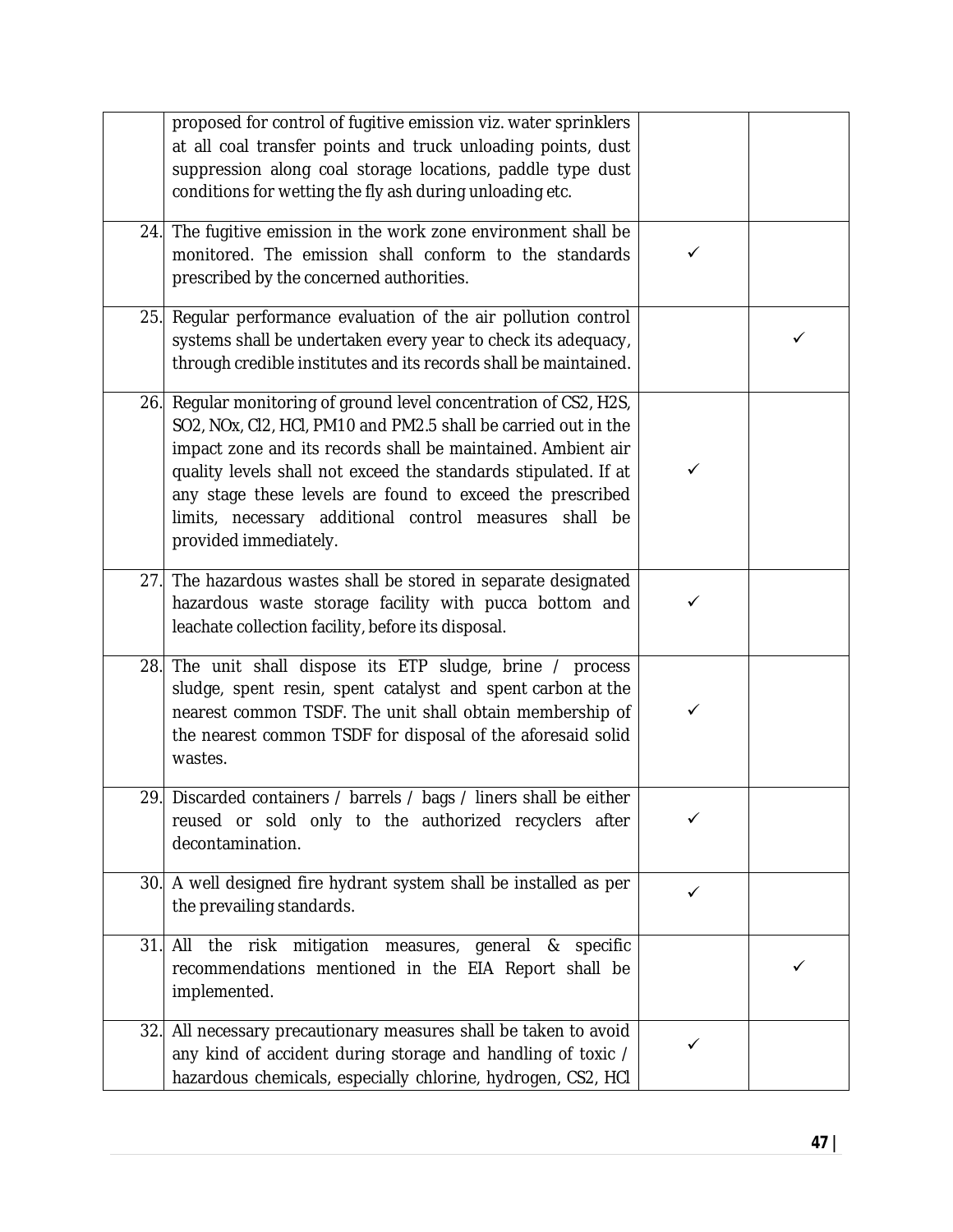|     | etc.                                                                                                                                                                                                                                                                                                                                       |              |   |
|-----|--------------------------------------------------------------------------------------------------------------------------------------------------------------------------------------------------------------------------------------------------------------------------------------------------------------------------------------------|--------------|---|
| 33. | Storage and use of hazardous chemicals shall be minimized to<br>the extent possible and all necessary precautions shall be<br>taken to mitigate the risk generated out of it. Storage of<br>hazardous chemicals shall be in multiple small capacity tanks<br>/ containers instead of one single large capacity tank for safety<br>purpose. | ✓            |   |
|     | 34. During material transfer, spillages shall be avoided and<br>garland drain be constructed to avoid mixing of accidental<br>spillages with domestic wastewater or storm water.                                                                                                                                                           | ✓            |   |
| 35. | All the storage tanks shall be fitted with appropriate controls<br>to avoid any leakages. Bund/dyke walls shall be provided for<br>storage tanks for Hazardous Chemicals. Close handling system<br>for chemicals shall be provided.                                                                                                        |              | ✓ |
|     | 36. Tie up shall be done with nearby health care unit for seeking<br>immediate medical attention in the case of emergency, regular<br>medical check up of the workers and keeping its record etc.                                                                                                                                          |              | ✓ |
|     | 37. Personal Protective Equipments shall be provided to workers<br>and its usage shall be ensured and supervised.                                                                                                                                                                                                                          | $\checkmark$ |   |
| 38. | First Aid Box and required antidotes for the chemicals used in<br>the unit shall be made readily available in adequate quantity.                                                                                                                                                                                                           |              | ✓ |
| 39. | Training shall be imparted to all the workers on safety and<br>health aspects of chemicals handling.                                                                                                                                                                                                                                       |              | ✓ |
|     | 40. Occupational health surveillance of the workers shall be done<br>and its records shall be maintained. Pre-employment and<br>periodical medical examination for all the workers shall be<br>undertaken as per the Factories Act & Rules.                                                                                                |              | ✓ |
| 41. | Handling and charging of the chemicals shall be done in such a<br>manner that minimal human exposure occurs.                                                                                                                                                                                                                               |              | ✓ |
| 42. | Transportation of hazardous chemicals shall be done as per<br>the provisions of the Motor Vehicle Act & Rules.                                                                                                                                                                                                                             | $\checkmark$ |   |
|     | 43. The overall noise level in and around the plant area shall be<br>kept well within the prescribed standards by providing noise<br>measures including acoustic insulation, hoods,<br>control<br>silencers, enclosures, vibration dampers etc. on all sources of                                                                          |              |   |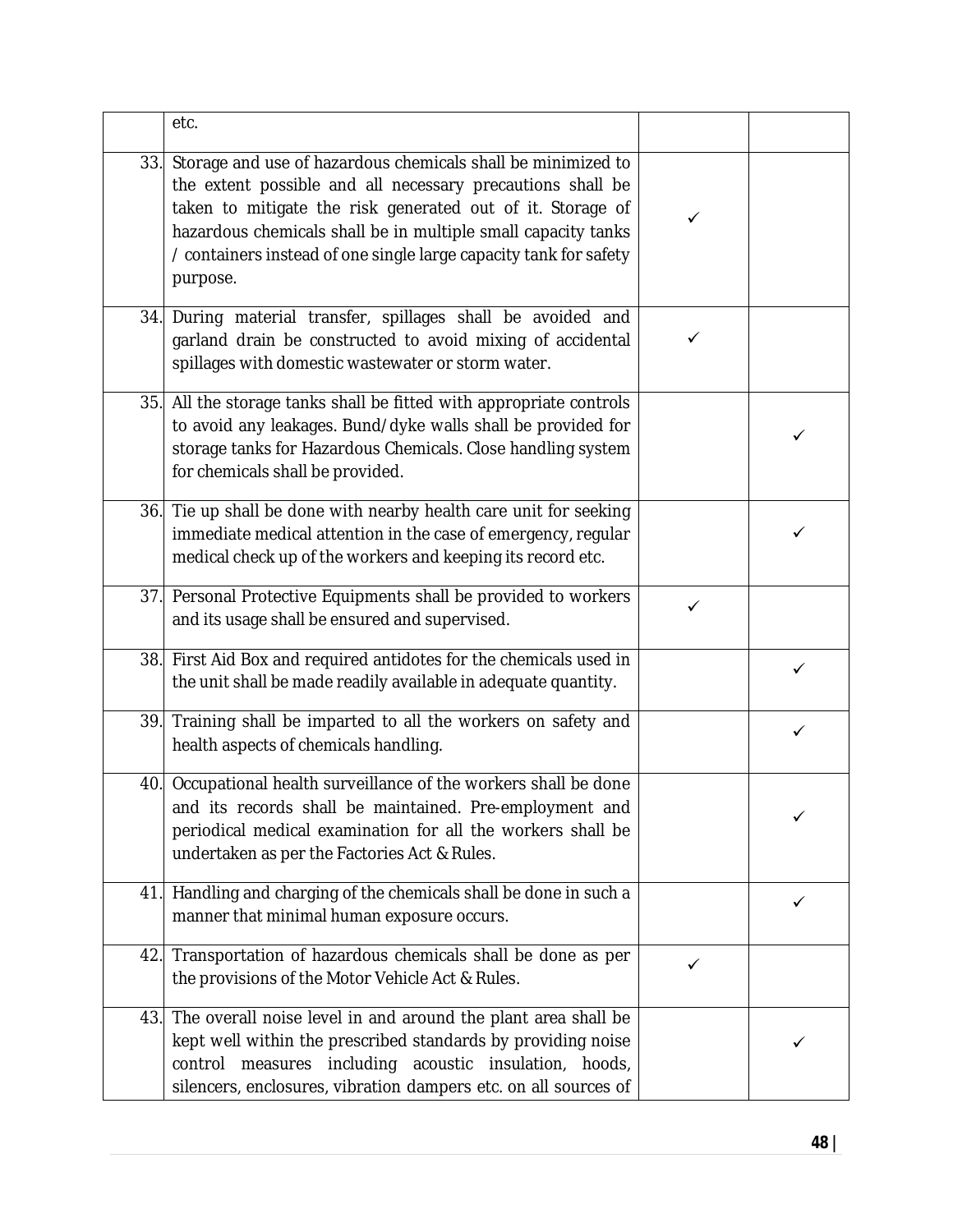|     | noise generation. The ambient noise levels shall confirm to the<br>standards prescribed. Workplace noise levels for workers                                                                                                                                                                                                                                                                                                                                                                                                                                                                                                                                                                                                                                                                                                                                                                                                                                                        |              |  |
|-----|------------------------------------------------------------------------------------------------------------------------------------------------------------------------------------------------------------------------------------------------------------------------------------------------------------------------------------------------------------------------------------------------------------------------------------------------------------------------------------------------------------------------------------------------------------------------------------------------------------------------------------------------------------------------------------------------------------------------------------------------------------------------------------------------------------------------------------------------------------------------------------------------------------------------------------------------------------------------------------|--------------|--|
|     | shall be as per the Factories Act and Rules.                                                                                                                                                                                                                                                                                                                                                                                                                                                                                                                                                                                                                                                                                                                                                                                                                                                                                                                                       |              |  |
|     | 44. The unit shall install energy efficient devices and appliances<br>conforming to the Bureau of Energy Efficiency norms.                                                                                                                                                                                                                                                                                                                                                                                                                                                                                                                                                                                                                                                                                                                                                                                                                                                         | $\checkmark$ |  |
| 45. | The energy audit shall be conducted at regular intervals and<br>recommendations of the audit report<br>the<br>shall<br>be<br>implemented.                                                                                                                                                                                                                                                                                                                                                                                                                                                                                                                                                                                                                                                                                                                                                                                                                                          | ✓            |  |
|     | 46. The unit shall implement the application of solar energy which<br>shall be utilized as solar lighting for illumination of common<br>areas, lighting of internal roads and passages in addition to<br>utilization of solar water heating systems.                                                                                                                                                                                                                                                                                                                                                                                                                                                                                                                                                                                                                                                                                                                               |              |  |
| 47. | The transformers and motors shall have minimum efficiency<br>of 85 %.                                                                                                                                                                                                                                                                                                                                                                                                                                                                                                                                                                                                                                                                                                                                                                                                                                                                                                              | ✓            |  |
|     | 48. Variable frequency drives shall be installed.                                                                                                                                                                                                                                                                                                                                                                                                                                                                                                                                                                                                                                                                                                                                                                                                                                                                                                                                  | $\checkmark$ |  |
|     | 49. Energy conservation measures shall include use of electronic<br>lighting system, use of CFL tubes to minimize energy use, use<br>of programmable timers for pumping system and lighting,<br>water level controllers for water pumps, centralized cooling<br>etc.                                                                                                                                                                                                                                                                                                                                                                                                                                                                                                                                                                                                                                                                                                               |              |  |
| 50. | Energy saving practices as follows shall be practiced:-<br>Constant monitoring of energy consumption and defining<br>targets for energy conservation.<br>Adjusting the settings and illumination levels to ensure<br>٠<br>minimum energy used for desired comfort level.<br>Use of solar cells for lighting.<br>Use of solar water heater for canteen & washing area.<br>Proper load factor shall be maintained by the unit.<br>Provision of day light roof to utilize maximum natural light<br>in the production plant instead of electrical lighting.<br>Use of electronic ballast to save energy.<br>Automatic switching system for lighting & water tank<br>pumping shall be used.<br>To the maximum extent possible and technically feasible,<br>energy efficient equipment like motors, pumps, air<br>conditioning systems shall be selected.<br>Gravity flow shall be preferred wherever possible to save<br>pumping energy.<br>Promoting awareness on energy conservation. |              |  |
| 51. | Training to the staff on methods of energy conservation.                                                                                                                                                                                                                                                                                                                                                                                                                                                                                                                                                                                                                                                                                                                                                                                                                                                                                                                           |              |  |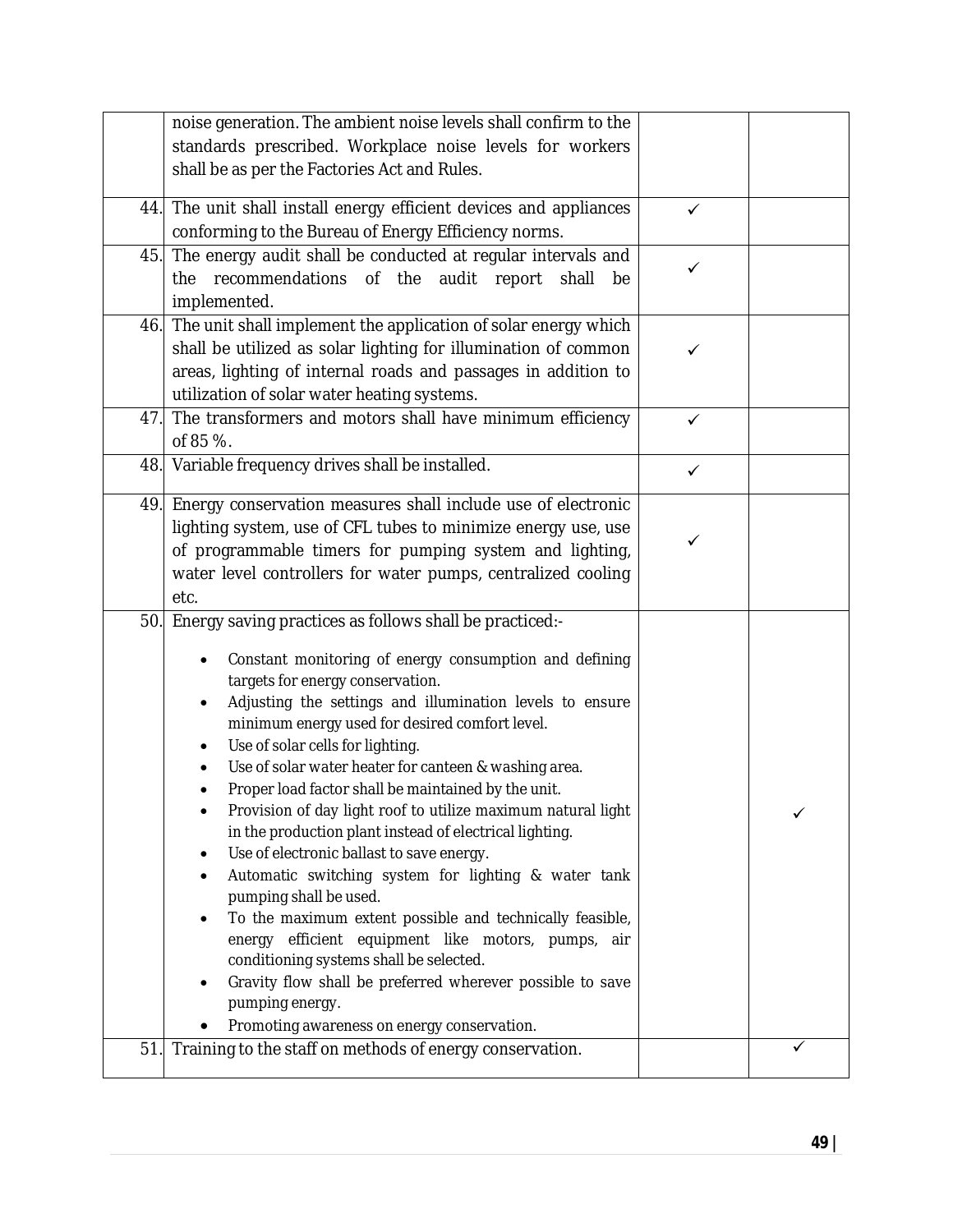### **Annexure-XI**

|  | Leather / Skin / Hide Processing Industry |  |
|--|-------------------------------------------|--|
|  |                                           |  |

| SI. | <b>EC Conditions</b>                                                       | Non compliance of EC |         |
|-----|----------------------------------------------------------------------------|----------------------|---------|
| No. |                                                                            | <b>Conditions</b>    |         |
|     |                                                                            | <b>Serious</b>       | Not so  |
|     |                                                                            |                      | serious |
| 1.  | Spent chrome liquor should be segregated at the tannery                    |                      |         |
|     | premises and collected separately and processed for recovery               |                      |         |
|     | and reuse of chromium in the tanneries. The process adopted                | ✓                    |         |
|     | should be the one involving precipitation of chromium with                 |                      |         |
|     | the help of a suitable alkali. Design of the proposed continuous           |                      |         |
|     | Chrome Recovery plant should be submitted for approval.                    |                      |         |
| 2.  | The individual tanneries should adopt State of the Art                     |                      |         |
|     | technology recommended by CLRI. The technology should                      |                      |         |
|     | include recovery and reuse of chrome/Alutan BCS/Alecrotan                  | ✓                    |         |
|     | combined tanning process to ensure maximum chromium                        |                      |         |
|     | recovery and minimum chromium discharge in the effluent.                   |                      |         |
| 3.  | The chromium concentration in the wastewater discharged                    |                      |         |
|     | into ETP should not exceed 2 ppm. The effluent quality for ETP             |                      |         |
|     | (both inlet and outlet should meet the norms stipulated in                 | ✓                    |         |
|     | schedule I of the Environment (Protection) act Rules, 1991.                |                      |         |
|     | The wastewater after primary treatment should be discharged                |                      |         |
|     | into the ETP through a closed pipeline.                                    |                      |         |
| 4.  | At 100% utilisation of the processing capacity, the total                  |                      |         |
|     | effluent generated from the leather complex should not exceed              |                      |         |
|     | stipulated limit. All tanneries located in the area should install         |                      |         |
|     | pre-treatment facilities in their tannery. The entire effluent             | ✓                    |         |
|     | generated (except chrome liquor) after pre-treatment, should               |                      |         |
|     | be treated in the CETP. Copy of the final CETP design and                  |                      |         |
|     | recommended standards should be submitted to the Ministry<br>for approval. |                      |         |
| 5.  | Adequate method shall be adopted to control odour and a                    |                      |         |
|     | report submitted to the Ministry's Regional Office.                        |                      |         |
| 6.  | Adequate number of influent and effluent quality monitoring                |                      |         |
|     | stations shall be set up. Regular effluent quality monitoring              |                      |         |
|     | shall be carried out for relevant parameters and the monitored             | ✓                    |         |
|     | data alongwith the statistical analysis and interpretation shall           |                      |         |
|     | be submitted at stipulated intervals.                                      |                      |         |
| 7.  | Dry salting for reduction of TDS in wastewater, counter                    |                      |         |
|     | current soaking to reduce wastewater quantity, pretreatment                | ✓                    |         |
|     | and segregation of wastes etc. shall be practiced to reduce TDS            |                      |         |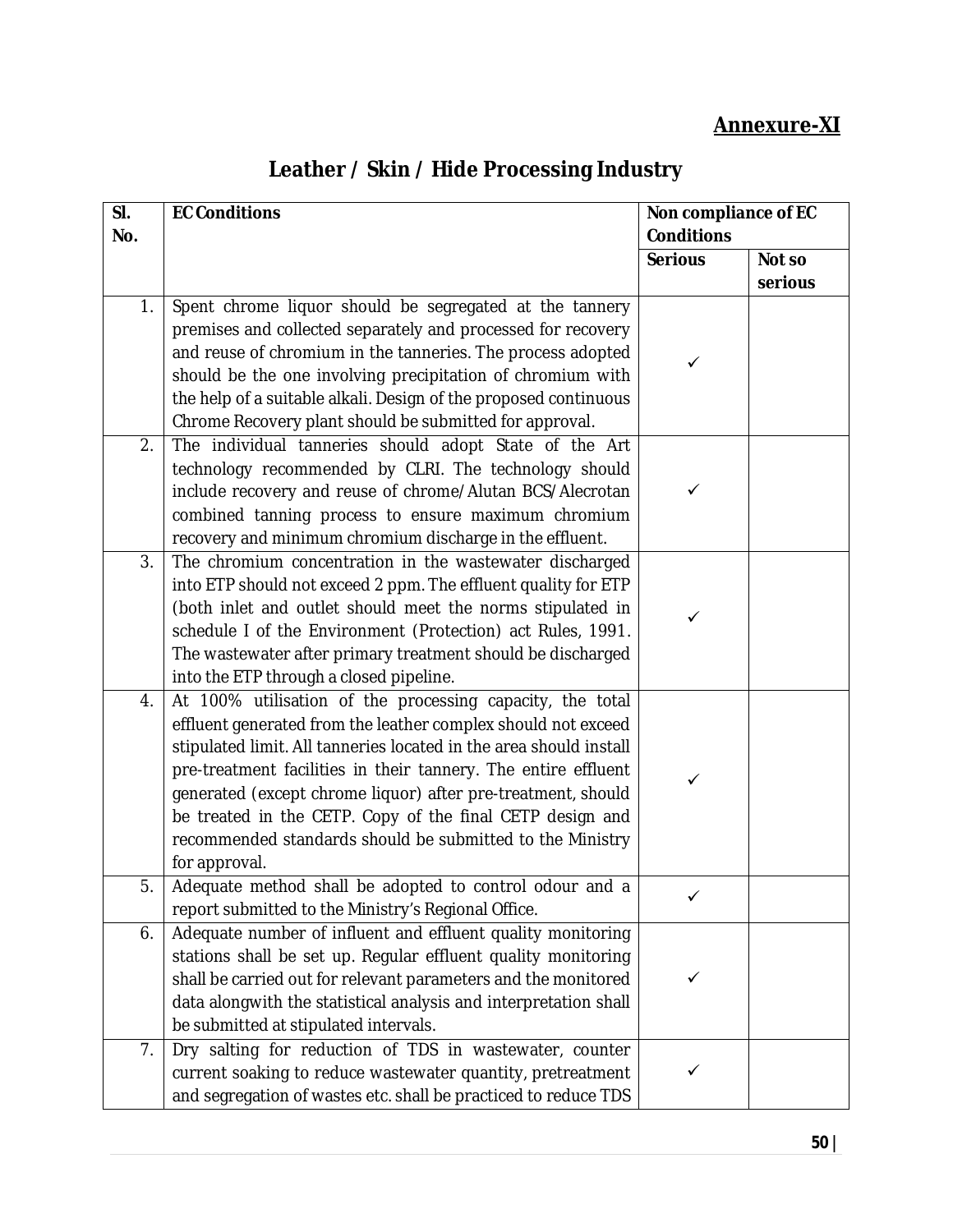|     | concentration in the primary effluent. Soaked liquor shall be                                                                                                                                                                                                                                                                           |              |   |
|-----|-----------------------------------------------------------------------------------------------------------------------------------------------------------------------------------------------------------------------------------------------------------------------------------------------------------------------------------------|--------------|---|
|     | segregated and evaporated in the solar evaporation ponds.                                                                                                                                                                                                                                                                               |              |   |
| 8.  | Gaseous emission<br>levels including secondary fugitive<br>emissions from all the sources shall be controlled within the<br>latest permissible limits issued by the Ministry vide G.S.R.<br>414(E) dated 30th May, 2008 and regularly monitored.                                                                                        |              | ✓ |
|     | Guidelines / Code of Practice issued should be followed.                                                                                                                                                                                                                                                                                |              |   |
| 9.  | Ground water monitoring around the solid waste disposal<br>site/secured landfill (SLF), if any, should be carried out<br>regularly.                                                                                                                                                                                                     | $\checkmark$ |   |
|     | 10. In-plant control measures for controlling fugitive emissions<br>from raw materials handling shall be provided.                                                                                                                                                                                                                      | $\checkmark$ |   |
| 11. | No Chromium or any other chemical shall be used in the<br>process as proposed. The effluent quality of both inlet and<br>outlet shall meet the norms stipulated in schedule-I of the<br>Environment (Protection) Rules, 1991.                                                                                                           | ✓            |   |
| 12. | Risk & Disaster Management Plan along with the mitigation<br>measures should be prepared and a copy submitted to the<br>Ministry's Regional Office as stipulated.                                                                                                                                                                       |              | ✓ |
| 13. | The company shall dispose off solid waste in the secured<br>double lined landfill site. The fleshings from the tannery shall<br>be supplied to the manufacturers of dog chew and glue or<br>properly disposed off in environment-friendly manner.                                                                                       | ✓            |   |
| 14. | The Company shall provide stacks of adequate height to the<br>D.G. Sets along with acoustic enclosures for noise control as<br>per guidelines. The DG Sets should comply with the norms<br>notified.                                                                                                                                    |              | ✓ |
| 15. | The spent soak liquor containing high concentration of salt<br>shall be discharged into the Solar Evaporation Pond (SEP)<br>only.                                                                                                                                                                                                       | ✓            |   |
| 16. | Total water requirement shall not exceed the stipulated<br>quantity and prior permission shall be obtained from the<br>concerned authorities. Ground water shall not be utilized for<br>any construction or industrial purposes. Domestic wastewater<br>shall be treated in septic tank followed by soak pit and used<br>for gardening. | ✓            |   |
| 17. | Vehicular pollution due to transportation of raw material and<br>finished product shall be controlled, regularly monitored and<br>records kept.                                                                                                                                                                                         |              | ✓ |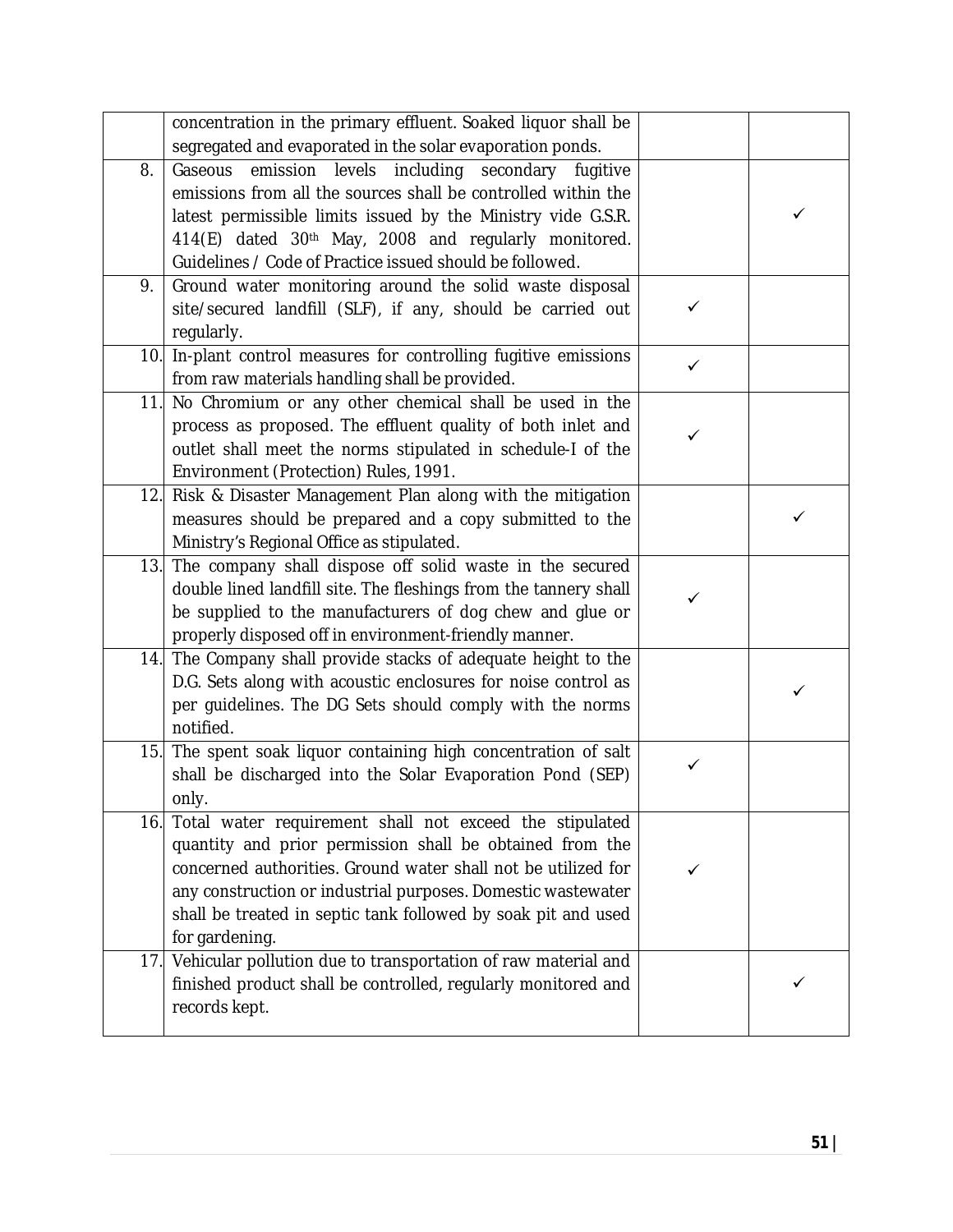### **Annexure-XII**

# **Chemical Fertilizer Industry**

| SI.<br>No. | <b>EC Conditions</b>                                                                                                                                                                                                                                                                                                                                                                                                                                                                                                                                                                                                                                                                                                                                      | Non compliance of EC<br><b>Conditions</b> |                                    |
|------------|-----------------------------------------------------------------------------------------------------------------------------------------------------------------------------------------------------------------------------------------------------------------------------------------------------------------------------------------------------------------------------------------------------------------------------------------------------------------------------------------------------------------------------------------------------------------------------------------------------------------------------------------------------------------------------------------------------------------------------------------------------------|-------------------------------------------|------------------------------------|
|            |                                                                                                                                                                                                                                                                                                                                                                                                                                                                                                                                                                                                                                                                                                                                                           | <b>Serious</b>                            | <b>Not</b><br><b>SO</b><br>serious |
| 1.         | The gaseous emissions (SO <sub>2</sub> , NO <sub>X</sub> , Acid Mist, Fluorine,<br>Ammonia and HC) and particulate matters, from various<br>process units/storages should conform to the standards. The<br>unit should provide:- (1) Tail gas alkali scrubbing system for<br>control of SO <sub>2</sub> emission during start up and upset conditions in<br>the sulphuric acid plant. (2) Fume scrubber to scrub off<br>fluorine gases and hydroflurosilic acid. A fluorine recovery<br>system in the phosphoric acid plant. (3) Dual mode scrubbing<br>system for removal of both dust and volatiles (ammonia,<br>hydrofluric acid) and. (4) Pollution control devices should be<br>provided with interlocking facilities with manufacturing<br>process. | ✓                                         |                                    |
| 2.         | The hazardous solid waste (gypsum and sulphur sludge)<br>should be disposed off in a scientifically designed landfill site<br>with impervious lining and leachate collection facility. The<br>supernatant from the gypsum pond should be recycled back to<br>the phosphoric acid plant. The design details of the landfill site<br>and long term plan for utilization of gypsum should be firmed<br>up and report submitted to the Ministry for review as<br>stipulated.                                                                                                                                                                                                                                                                                  | ✓                                         |                                    |
| 3.         | There will be no generation of process effluent from SAP, PAP<br>and DAP plants. The effluent generated from utilities, spillage,<br>washing and domestic should be treated to conform to MINAS<br>and used for greenbelt development. The unit should aim at<br>achieving zero discharge practice from the fertilizer complex.<br>In case zero discharge can not be achieved due to upset<br>conditions or monsoon, the treated effluent should be<br>discharged into the sea.                                                                                                                                                                                                                                                                           |                                           |                                    |
| 4.         | A scientific study should be commissioned to study impact on<br>ground water or leachate from the gypsum pond area. The<br>ground water quality should also be regularly monitored and<br>record maintained. A study shall also be carried out indicating<br>impact of drawl of groundwater on the salinity of water due to<br>ingress of saline water.                                                                                                                                                                                                                                                                                                                                                                                                   | ✓                                         |                                    |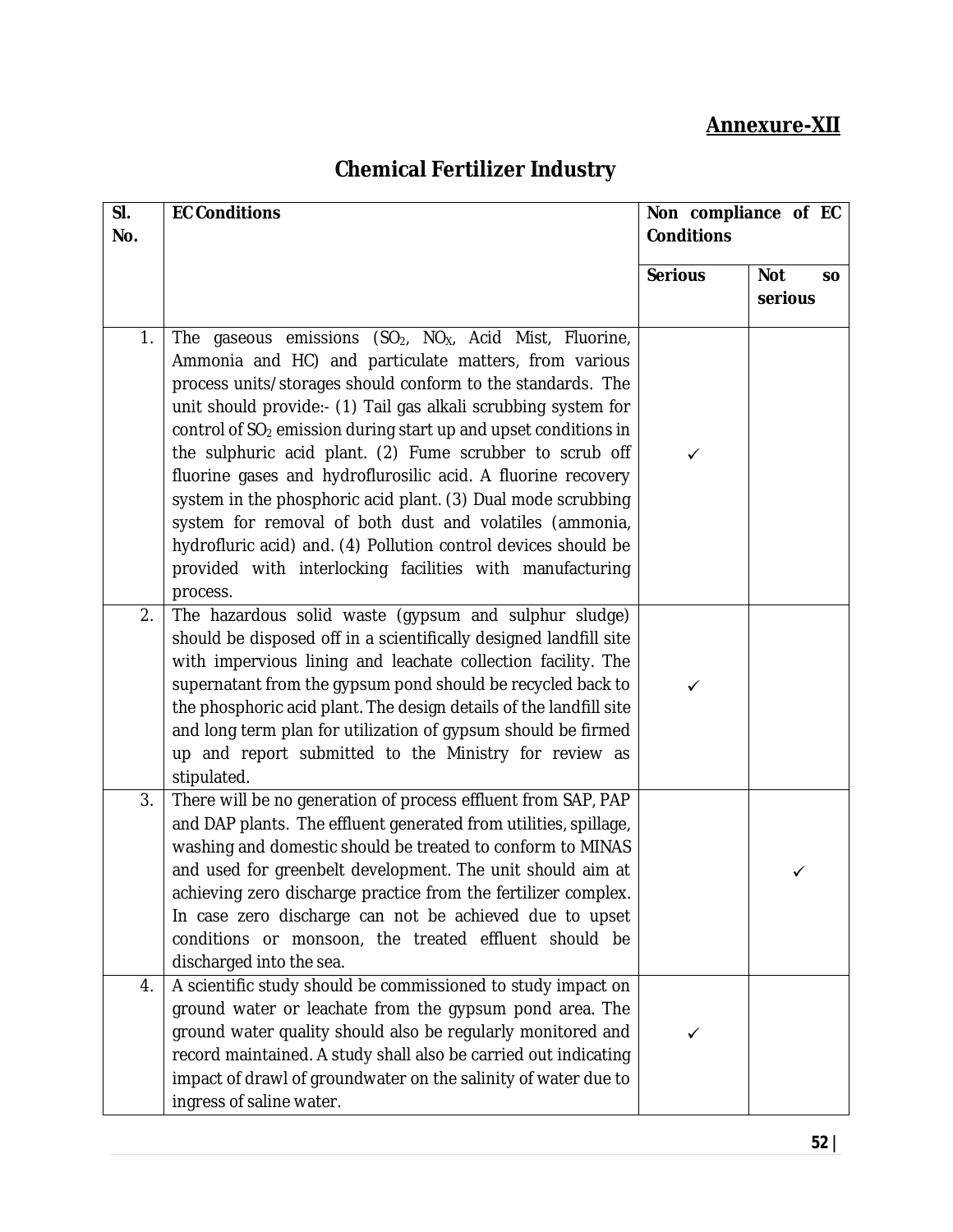### **Annexure-XIII**

## **Pesticides Industry**

| SI.<br>No. | <b>EC Conditions</b>                                                                                                                                                                                                                                                                                                                                                                                                                                                                                                                 | Non compliance of EC<br><b>Conditions</b> |                                    |
|------------|--------------------------------------------------------------------------------------------------------------------------------------------------------------------------------------------------------------------------------------------------------------------------------------------------------------------------------------------------------------------------------------------------------------------------------------------------------------------------------------------------------------------------------------|-------------------------------------------|------------------------------------|
|            |                                                                                                                                                                                                                                                                                                                                                                                                                                                                                                                                      | <b>Serious</b>                            | <b>Not</b><br><b>SO</b><br>serious |
| 1.         | The process effluent generation per day shall not exceed the<br>stipulated quantity. The effluent shall be segregated into high<br>COD / TDS and low COD / TDS stream. The high COD stream<br>shall be evaporated in the Multiple Effect Evaporator (MEE)<br>after recovering the solvents and low COD shall be treated in<br>effluent treatment plant and treated effluent shall be sent to<br>CETP for further treatment.                                                                                                          | ✓                                         |                                    |
| 2.         | SPCB shall not permit any new discharge from new industries<br>or expansion of existing industries in the area that lead to<br>CETP until the said CETP meet the required standards and<br>meet the hydraulic capacity.                                                                                                                                                                                                                                                                                                              |                                           | ✓                                  |
| 3.         | To control the process emissions two stage water and caustic<br>scrubber shall be installed and emissions shall be dispersed<br>through the stack of adequate height as per standards.                                                                                                                                                                                                                                                                                                                                               | ✓                                         |                                    |
| 4.         | Monitoring of chlorine shall be carried and data should be<br>submitted to the Ministry/State Pollution Control Board. The<br>company shall install chlorine detectors.                                                                                                                                                                                                                                                                                                                                                              | ✓                                         |                                    |
| 5.         | Standards notified for pesticides unit under the Environment<br>(Protection) Act, 1986 and amended time to time shall be<br>followed by the Unit.                                                                                                                                                                                                                                                                                                                                                                                    | ✓                                         |                                    |
| 6.         | The company shall undertake following Waste Minimization<br>measures :-<br>Metering and control of quantities of active ingredients to<br>minimize waste.<br>Reuse of by-products from the process as raw materials or<br>٠<br>as raw material substitutes in other processes.<br>Use of automated filling to minimize spillage.<br>٠<br>Use of Close Feed system into batch reactors.<br>Venting equipment through vapour recovery system.<br>Use of high pressure hoses for equipment clearing to reduce<br>wastewater generation. | ✓                                         |                                    |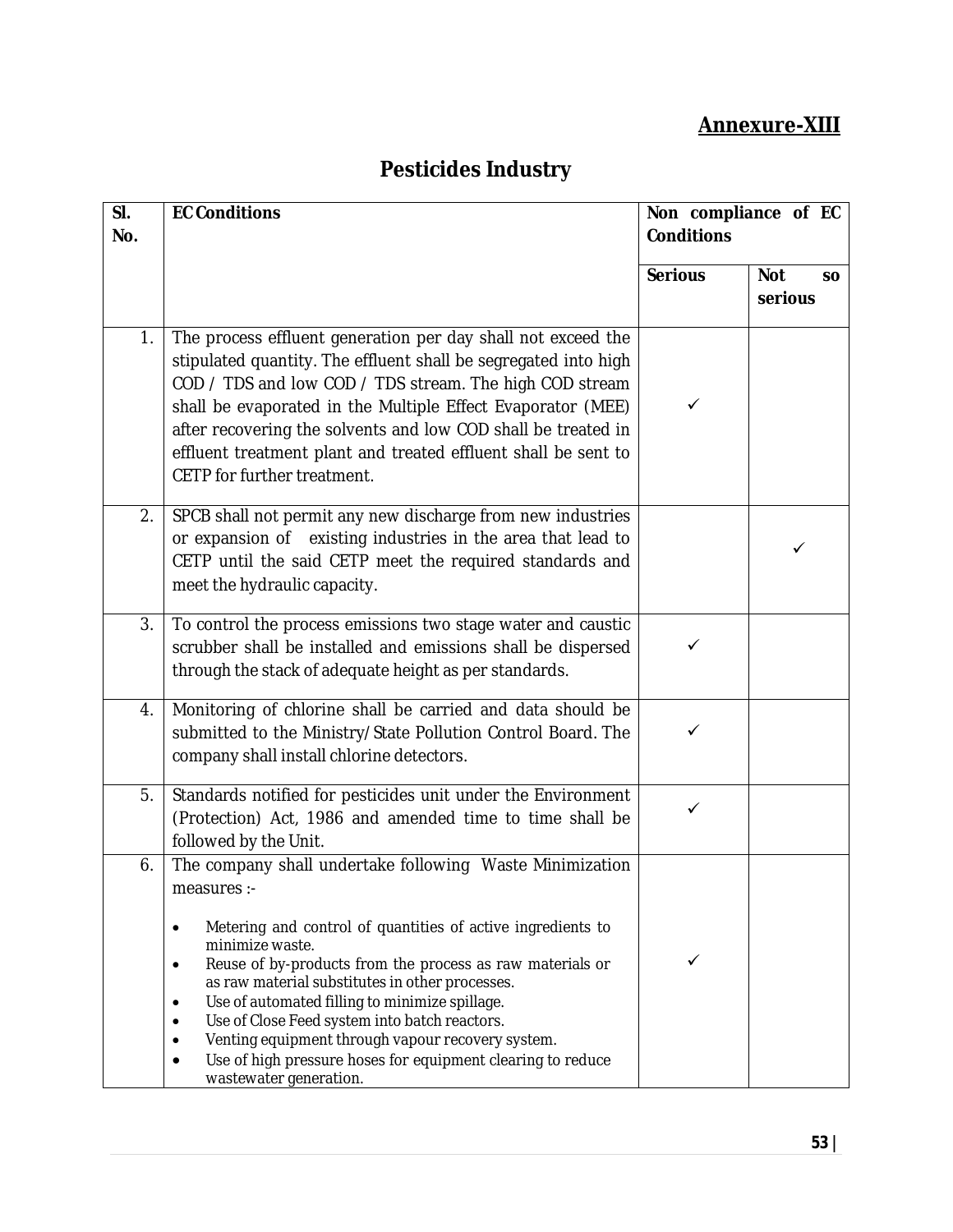| 7.  | Fugitive emissions in the work zone environment, product,                                                                                                                                                                                                                                                                                                                                                                                                                                                                                                              |              |   |
|-----|------------------------------------------------------------------------------------------------------------------------------------------------------------------------------------------------------------------------------------------------------------------------------------------------------------------------------------------------------------------------------------------------------------------------------------------------------------------------------------------------------------------------------------------------------------------------|--------------|---|
|     | raw materials storage area etc. shall be regularly monitored.                                                                                                                                                                                                                                                                                                                                                                                                                                                                                                          | ✓            |   |
|     | The emissions shall conform to the limits imposed by PCB.                                                                                                                                                                                                                                                                                                                                                                                                                                                                                                              |              |   |
|     |                                                                                                                                                                                                                                                                                                                                                                                                                                                                                                                                                                        |              |   |
| 8.  | Solvent management shall be as follows :                                                                                                                                                                                                                                                                                                                                                                                                                                                                                                                               |              |   |
|     | Reactor shall be connected to chilled brine condenser<br>$\bullet$<br>system<br>Reactor and solvent handling pump shall have mechanical<br>$\bullet$                                                                                                                                                                                                                                                                                                                                                                                                                   |              |   |
|     | seals to prevent leakages.<br>The condensers shall be provided with sufficient HTA and<br>$\bullet$<br>residence time so as to achieve more than 95% recovery<br>Solvents shall be stored in a separate space specified with<br>٠<br>all safety measures.                                                                                                                                                                                                                                                                                                              | ✓            |   |
|     | Proper earthing shall be provided in all the electrical<br>$\bullet$<br>equipment wherever solvent handling is done.<br>Entire plant where solvents are used shall be flame proof.<br>The solvent storage tanks shall be provided with breather<br>valve to prevent losses.                                                                                                                                                                                                                                                                                            |              |   |
| 9.  | All the storage tanks shall be under negative pressure to avoid<br>any leakages. Breathers, $N_2$ blanketing and condensers will be<br>provided for all the storage tanks. Closed handling systems for<br>chemicals and solvents will be provided. Magnetic seals will be<br>provided for pumps/agitators for reactors for reduction of<br>fugitive emissions. Chilled Brine based condensers shall be<br>used to prevent VOC emissions. Solvent traps shall be installed<br>wherever necessary.                                                                       | $\checkmark$ |   |
| 10. | All venting equipment shall have vapour recovery system. All<br>the pumps and other equipments where there is a likelihood<br>of HC leakages shall be provided with Leak Detection and<br>Repair (LDAR) system and LEL indicators and Hydrocarbon<br>detectors. Provision for immediate isolation of such<br>equipment, in case of a leakage will also be made. The<br>company shall provide a well defined Leak Detection and<br>Repair (LDAR) programme for quantification and control of<br>fugitive emissions. The detectors sensitivity will be in ppm<br>levels. | $\checkmark$ |   |
|     | 11. During transfer of materials, spillages shall be avoided and<br>garland drains be constructed to avoid mixing of accidental<br>spillages with domestic waste and storm drains.                                                                                                                                                                                                                                                                                                                                                                                     |              | ✓ |
| 12. | The company shall make adequate arrangement for control of<br>odour nuisance from the plant premises.                                                                                                                                                                                                                                                                                                                                                                                                                                                                  | ✓            |   |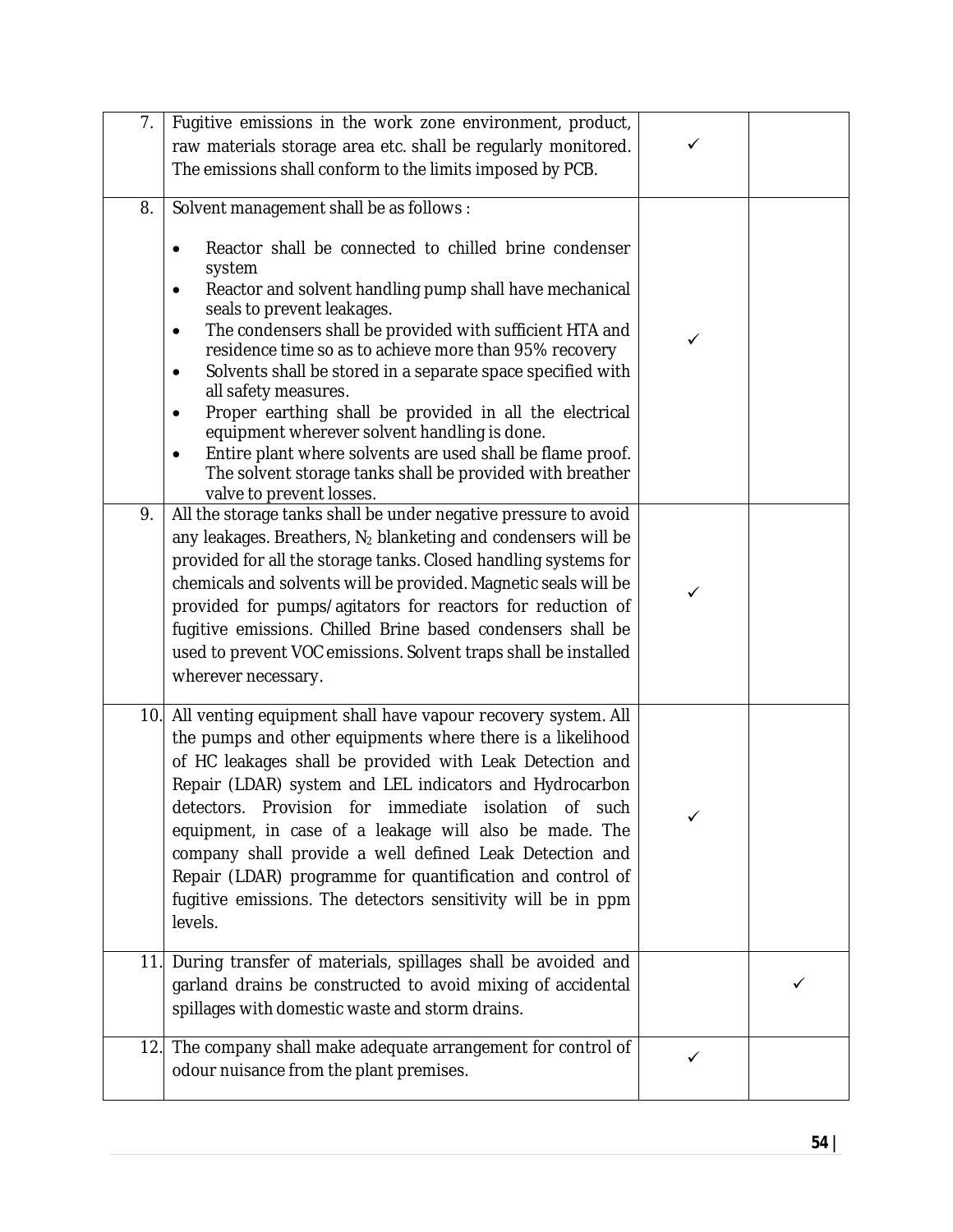## **Synthetic Organic Chemical (Drug and Pharma including Dye & Dye Intermediates) Industries**

| SI.<br>No. | <b>EC Conditions</b>                                                                                                                                                                                                                                                                                                                                        | Non compliance of EC<br><b>Conditions</b> |                                    |
|------------|-------------------------------------------------------------------------------------------------------------------------------------------------------------------------------------------------------------------------------------------------------------------------------------------------------------------------------------------------------------|-------------------------------------------|------------------------------------|
|            |                                                                                                                                                                                                                                                                                                                                                             | <b>Serious</b>                            | <b>Not</b><br><b>SO</b><br>serious |
| 1.         | Process residues containing mainly organic material (as liquid,<br>Semi-solid or solid) or even aqueous streams containing very<br>high COD values (>1,00,000 mg/l) due to organic material<br>other than solvent should go for co-processing in cement plant<br>or for incineration either in a common or captive incinerator<br>meeting prescribed norms. | ✓                                         |                                    |
| 2.         | The industrial effluent generation shall not exceed the<br>stipulated limit. The effluent shall be forced evaporated in the<br>Multiple effect evaporator. The condensate from the<br>evaporator shall be recycled. Domestic effluent generation<br>shall be within stipulated limit and shall be sent to septic<br>tank/soak pit.                          | ✓                                         |                                    |
| 3.         | The process emissions in the form of HCI, CO2 and SO2 shall<br>be scrubbed with water and caustic scrubber respectively. The<br>particulate emissions from the boiler shall be controlled by<br>cyclone and emissions shall be dispersed through stack of<br>adequate height as per standard.                                                               | ✓                                         |                                    |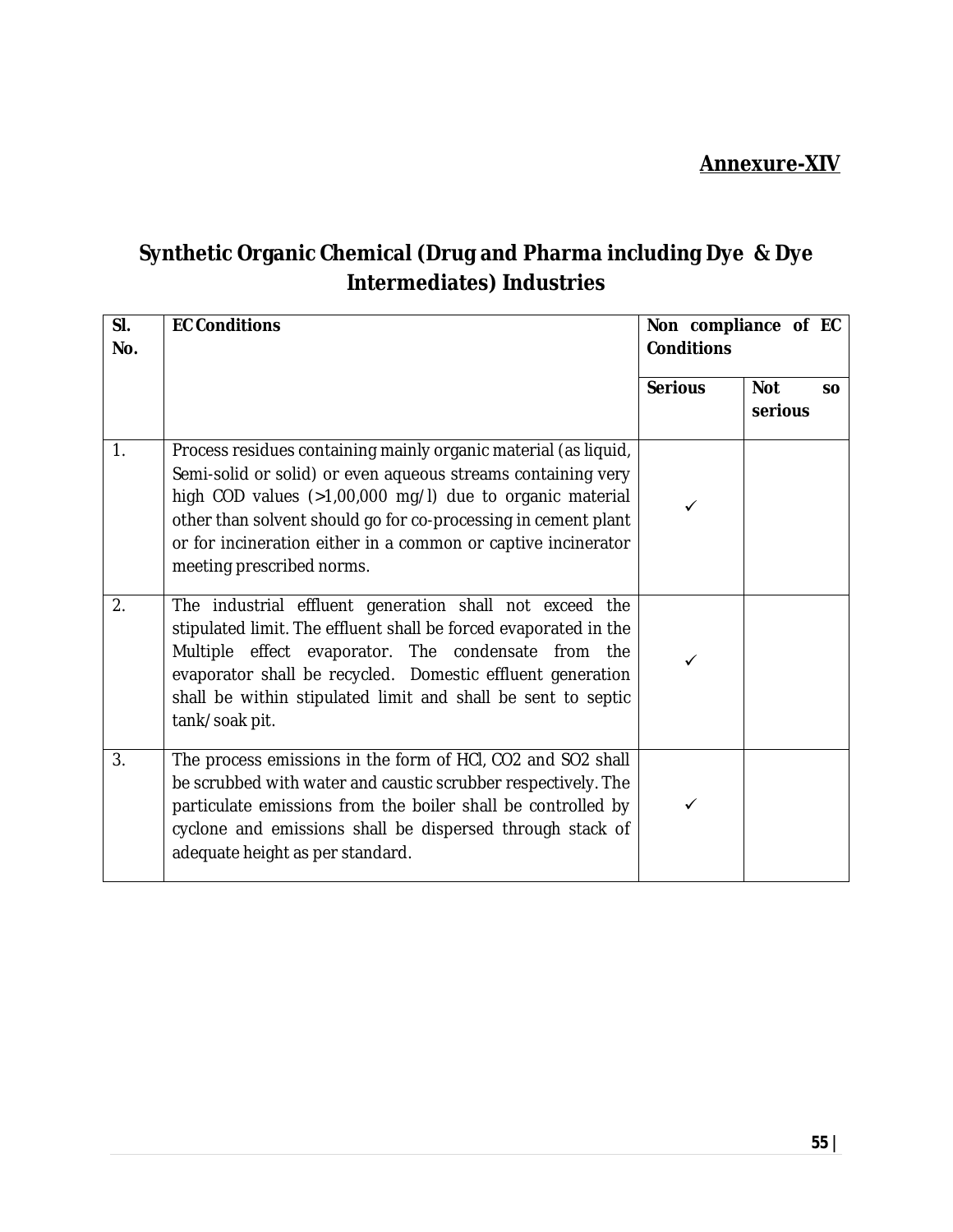| 4.               | High COD, high TDS steams. The steps involved for treatment                                                                                                                                                                                                                                                                                                                                                                                                                                                                                                                                                                                                                                                                                                                                                         |              |  |
|------------------|---------------------------------------------------------------------------------------------------------------------------------------------------------------------------------------------------------------------------------------------------------------------------------------------------------------------------------------------------------------------------------------------------------------------------------------------------------------------------------------------------------------------------------------------------------------------------------------------------------------------------------------------------------------------------------------------------------------------------------------------------------------------------------------------------------------------|--------------|--|
|                  | should be:<br>Neutralization followed by clarification<br>٠<br>Clear liquor for stream stripping followed by evaporation<br>$\bullet$<br>in multiple effect evaporator (MEE). The condensate from<br>stream stripping to be further processed to recover<br>solvent mixture by distillation which may be sent either to<br>an authorised recycler for recovery or to a cement plant<br>for co-processing<br>The condensate from MEE and aqueous stream for<br>$\bullet$<br>distillation to be mixed with other low COD effluent and<br>sent to biological treatment plant<br>The concentrated solution from MEE to go to spray drier /<br>٠<br>ATFD to get the salt to be disposed off. Presently, the salt is<br>to be disposed to TSDF till a more environment friendly<br>mode of treatment and use is developed | $\checkmark$ |  |
| 5.               | Low TDS and low COD stream. The steps involved for                                                                                                                                                                                                                                                                                                                                                                                                                                                                                                                                                                                                                                                                                                                                                                  |              |  |
|                  | treatment should be:<br>This effluent to be sent for biological treatment alongwith<br>$\bullet$<br>condensate from MEE as indicated above<br>After biological treatment the effluent to be sent to RO.<br>$\bullet$<br>The permeate from RO can be recycled in the process<br>either for cooling tower makeup or for boiler (may be after<br>one more step of RO) and reject to be fed to MEE.<br>The domestic effluent may also be sent to biological<br>$\bullet$<br>treatment plant along with the low TDS and low COD<br>industrial effluent Stream                                                                                                                                                                                                                                                            | $\checkmark$ |  |
| 6.               | Industry should install full fledge solvent recovery plants for<br>recovery of solvents. The solvent management shall be as per<br>the stipulated conditions and subsequent guidelines of<br>clearance.                                                                                                                                                                                                                                                                                                                                                                                                                                                                                                                                                                                                             | ✓            |  |
| $\overline{7}$ . | Salt recovered from dryer should have organic content less<br>than 1% by improving the MEE/Dryer system and recovered<br>salt should go to TSDF (Industry should also explore the<br>possibility of using the salt for other use).                                                                                                                                                                                                                                                                                                                                                                                                                                                                                                                                                                                  |              |  |
| 8.               | The company shall obtain authorization for collection, storage<br>and disposal of hazardous waste under Hazardous Waste<br>(Management, Handling and transboundary movement) rules,<br>2008 for management of hazardous waste.                                                                                                                                                                                                                                                                                                                                                                                                                                                                                                                                                                                      | ✓            |  |
| 9.               | The process emission of HCI and other pollutant should be<br>controlled by installing properly designed scrubber to meet<br>the prescribed standard.                                                                                                                                                                                                                                                                                                                                                                                                                                                                                                                                                                                                                                                                |              |  |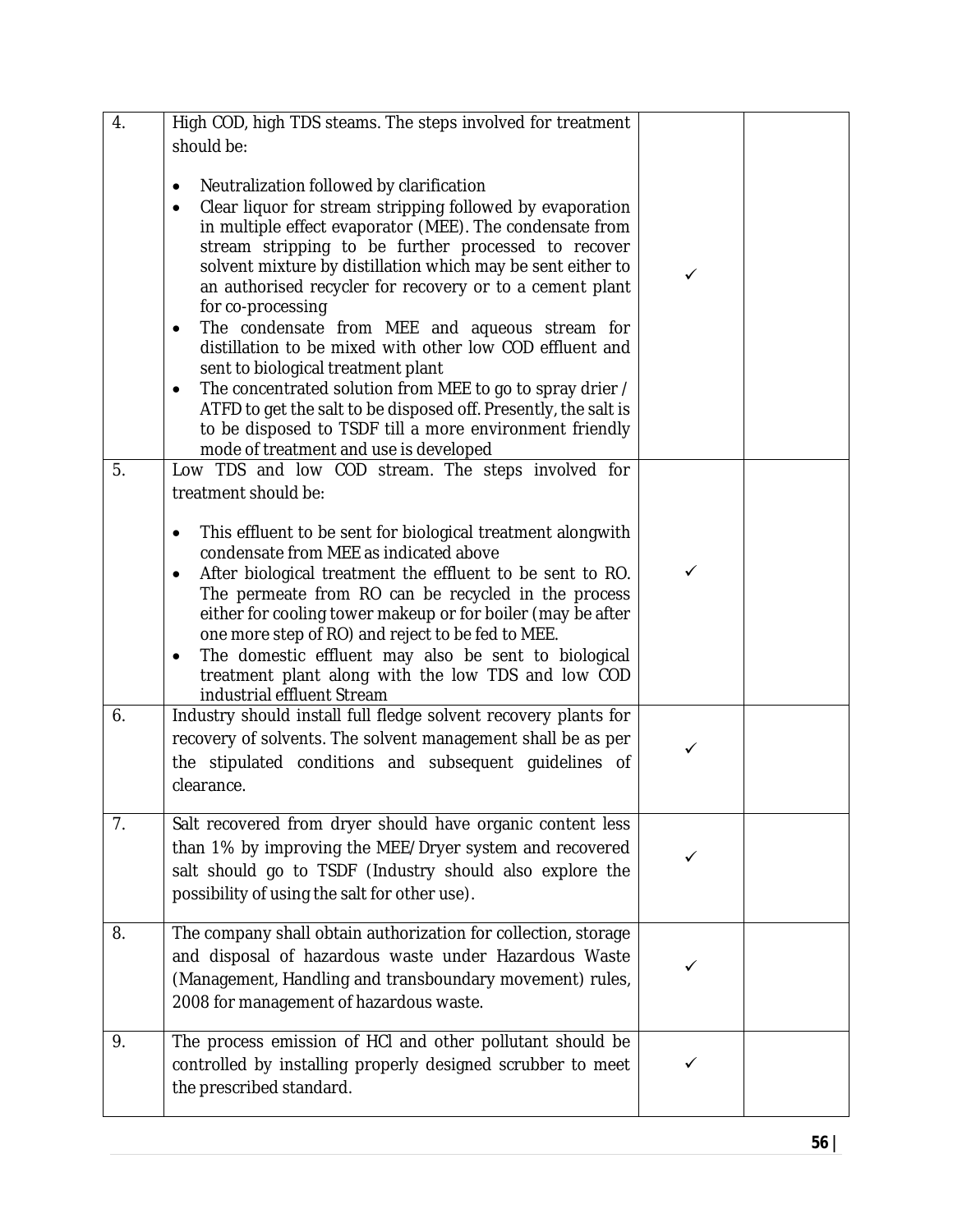| 10. | VOC should be monitored at MEE/Dryer area and also at ETP<br>and specific solvents like hexane, tolune, methylene dichloride,<br>methanol should be monitored.                                                                                                                                                                                                                                                                                                                                                                                                         |  |
|-----|------------------------------------------------------------------------------------------------------------------------------------------------------------------------------------------------------------------------------------------------------------------------------------------------------------------------------------------------------------------------------------------------------------------------------------------------------------------------------------------------------------------------------------------------------------------------|--|
| 11. | The company shall undertake following waste minimization<br>measures :<br>Metering and control of quantities of active ingredient to<br>$\bullet$<br>minimize waste.<br>Reuse of by-products from the process as raw material or<br>٠<br>as raw material substitutes in other processes.<br>Use of automated filling to minimize spillage.<br>$\bullet$<br>Use of Close Feed system into batch reactors.<br>٠<br>Venting equipment through vapor recovery system.<br>$\bullet$<br>Use of high pressure hoses for equipment cleaning to<br>reduce wastewater generation |  |
| 12. | Storage facilities for all solvents and auxiliary liquid fuel shall<br>be made in the plant area in consultation with Department of<br>Explosives, Nagpur. Disaster Management Plan, Risk<br>Assessment and Consequence Analysis shall be prepared to<br>meet any eventuality in case of an accident taking place.                                                                                                                                                                                                                                                     |  |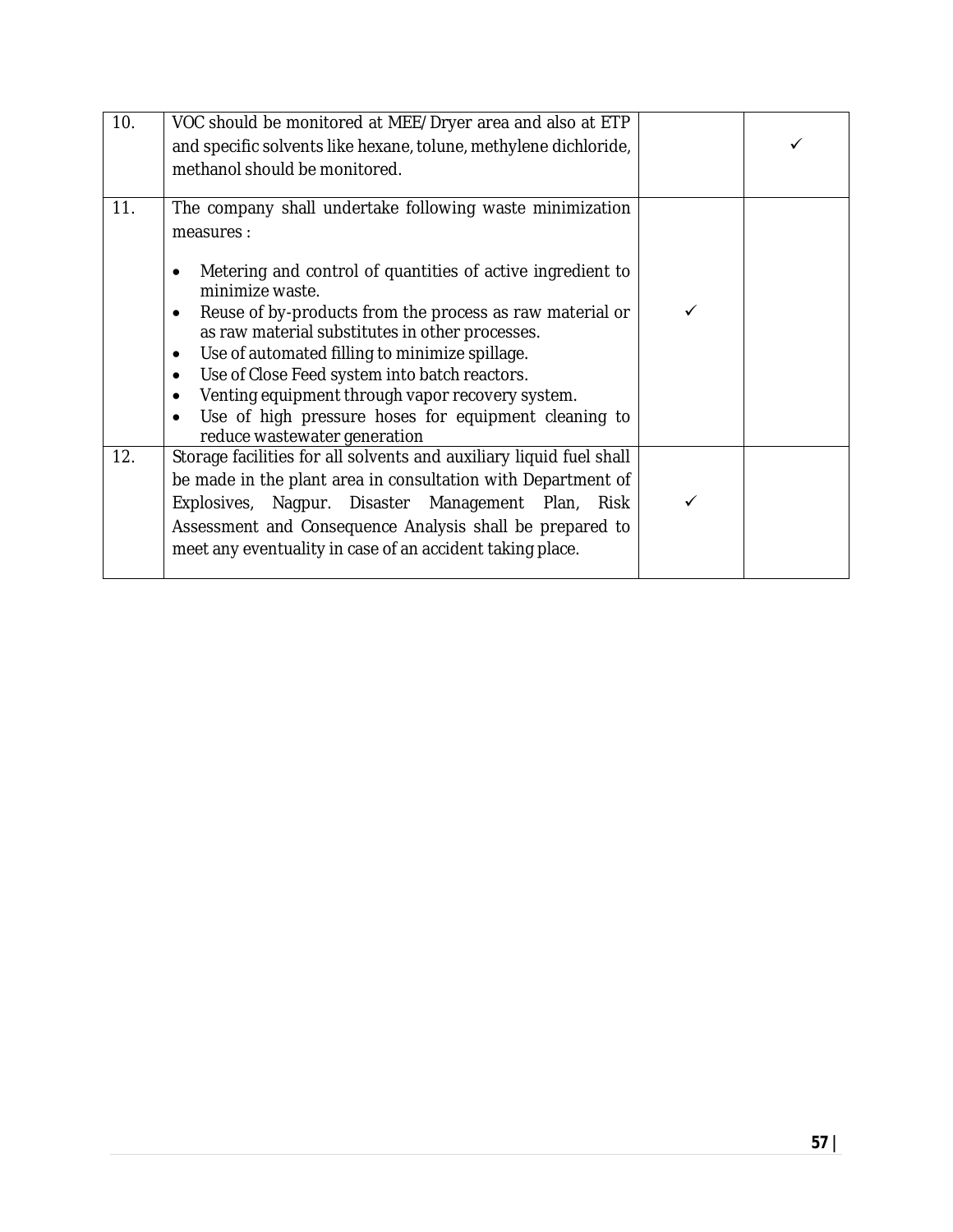### **Annexure-XV**

# **Distillery & Sugar Industry**

| SI.<br>No. | <b>EC Conditions</b>                                                                                                                                                                                                                                                                                                                                                                                                                                | Non compliance of EC<br><b>Conditions</b> |                   |
|------------|-----------------------------------------------------------------------------------------------------------------------------------------------------------------------------------------------------------------------------------------------------------------------------------------------------------------------------------------------------------------------------------------------------------------------------------------------------|-------------------------------------------|-------------------|
|            |                                                                                                                                                                                                                                                                                                                                                                                                                                                     | <b>Serious</b>                            | Not so<br>serious |
| 1.         | The industry shall ensure that the treated effluent and stack<br>emissions from the unit are within the norms stipulated under<br>the EPA rules or SPCB whichever is more stringent. In case of<br>process disturbances/failure of pollution control equipment<br>adopted by the unit, the respective unit shall be shut down and<br>shall not be restarted until the control measures are rectified to<br>achieve the desired efficiency.          | ✓                                         |                   |
| 2.         | The particulate emissions from the boilers shall be controlled by<br>installation of bag filter and emissions shall be dispersed through<br>stack height as per the guidelines. The particulate emissions<br>shall conform to the prescribed standards.                                                                                                                                                                                             | ✓                                         |                   |
| 3.         | The spent wash generation shall not exceed the stipulated<br>quantity. The spent wash after concentration in the multiple<br>effect evaporator shall be incinerated in the boiler to achieve<br>zero discharge incase of stand alone distillery. The treated water<br>from the waste water treatment plant shall be recycled. In case<br>of distillery attached with sugar industry, bio-methanation<br>followed by bio-compositing may be followed | ✓                                         |                   |
| 4.         | The spent wash shall be stored in impervious pucca lagoons. The<br>spent wash lagoons shall have proper lining with HDPE and shall<br>be kept in proper condition to prevent ground water pollution.<br>Storage shall not exceed stipulated capacity.                                                                                                                                                                                               | $\checkmark$                              |                   |
| 5.         | Adequate numbers of ground water quality monitoring stations<br>by providing piezometers around the project area shall be set up.<br>Sampling and trend analysis monitoring must be made on<br>monthly a basis.                                                                                                                                                                                                                                     | ✓                                         |                   |
| 6.         | Green belt of stipulated area shall be provided to mitigate the<br>effects of fugitive emissions all around the plant as per                                                                                                                                                                                                                                                                                                                        | ✓                                         |                   |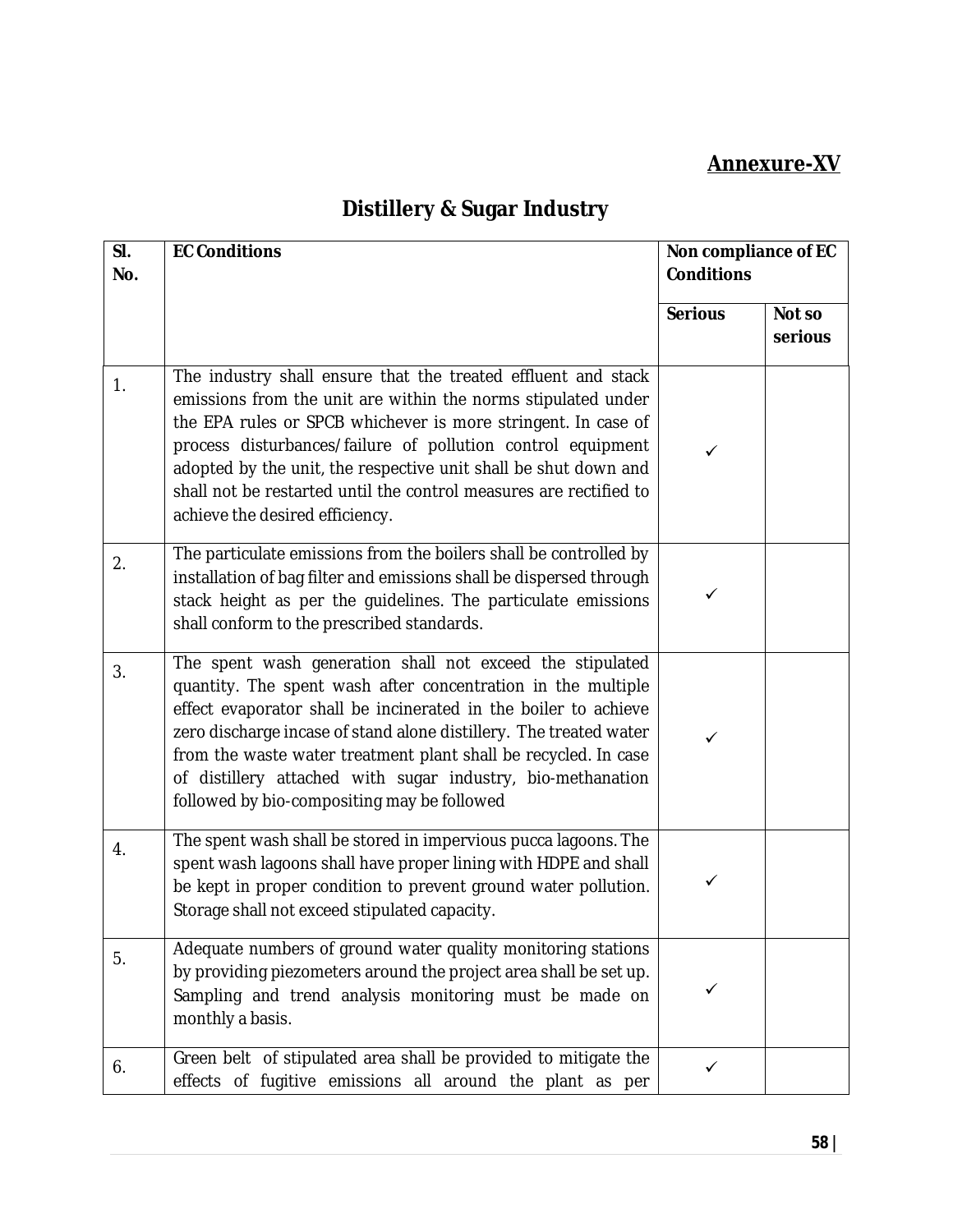|     | guidelines.                                                                                                                                                                                                                                                                                                                                                                                                                                                                                                                                                                                                                                                                                                                                                                                                                             |              |   |
|-----|-----------------------------------------------------------------------------------------------------------------------------------------------------------------------------------------------------------------------------------------------------------------------------------------------------------------------------------------------------------------------------------------------------------------------------------------------------------------------------------------------------------------------------------------------------------------------------------------------------------------------------------------------------------------------------------------------------------------------------------------------------------------------------------------------------------------------------------------|--------------|---|
| 7.  | Company shall adopt rainwater harvesting measures to recharge<br>the ground water.                                                                                                                                                                                                                                                                                                                                                                                                                                                                                                                                                                                                                                                                                                                                                      |              | ✓ |
| 8.  | surveillance<br>Occupational<br>health<br>shall<br>programme<br>be<br>undertaken as regular exercise for all the employees. The first<br>aid facilities in the occupational health centre shall<br>be<br>strengthened and the medical records of each employee shall be<br>maintained separately.                                                                                                                                                                                                                                                                                                                                                                                                                                                                                                                                       |              |   |
| 9.  | The company shall adopt continuous fermentation technology<br>and spent wash generation from the molasses based process and<br>from the cane juice process shall not exceed prescribed limit.<br>The spent wash after concentration in the multiple effect<br>evaporator shall be incinerated in concentrated spent wash fired<br>boiler in the molasses based process in case of standalone unit.<br>The spent wash from the distillery attached with sugar industry<br>should follow the treatment i.e. bio-methanation followed by<br>composting with press mud. The effluent from the sugar and<br>power plant shall be treated in ETP and treated effluent after<br>conforming to the prescribed standards shall be used for land<br>irrigation. The land requirement for the compost yard shall be<br>as per the CPCB quidelines. | $\checkmark$ |   |
| 10. | The spent wash shall be stored in impervious pucca lagoons. The<br>spent wash lagoons shall have proper lining with HDPE and shall<br>be kept in proper condition to prevent ground water pollution.<br>As per the CPCB recommendation, storage for the concentrated<br>spent wash shall not exceed 5 days capacity and storage for<br>treated effluent from the sugar unit shall not be more than 15<br>days.                                                                                                                                                                                                                                                                                                                                                                                                                          | ✓            |   |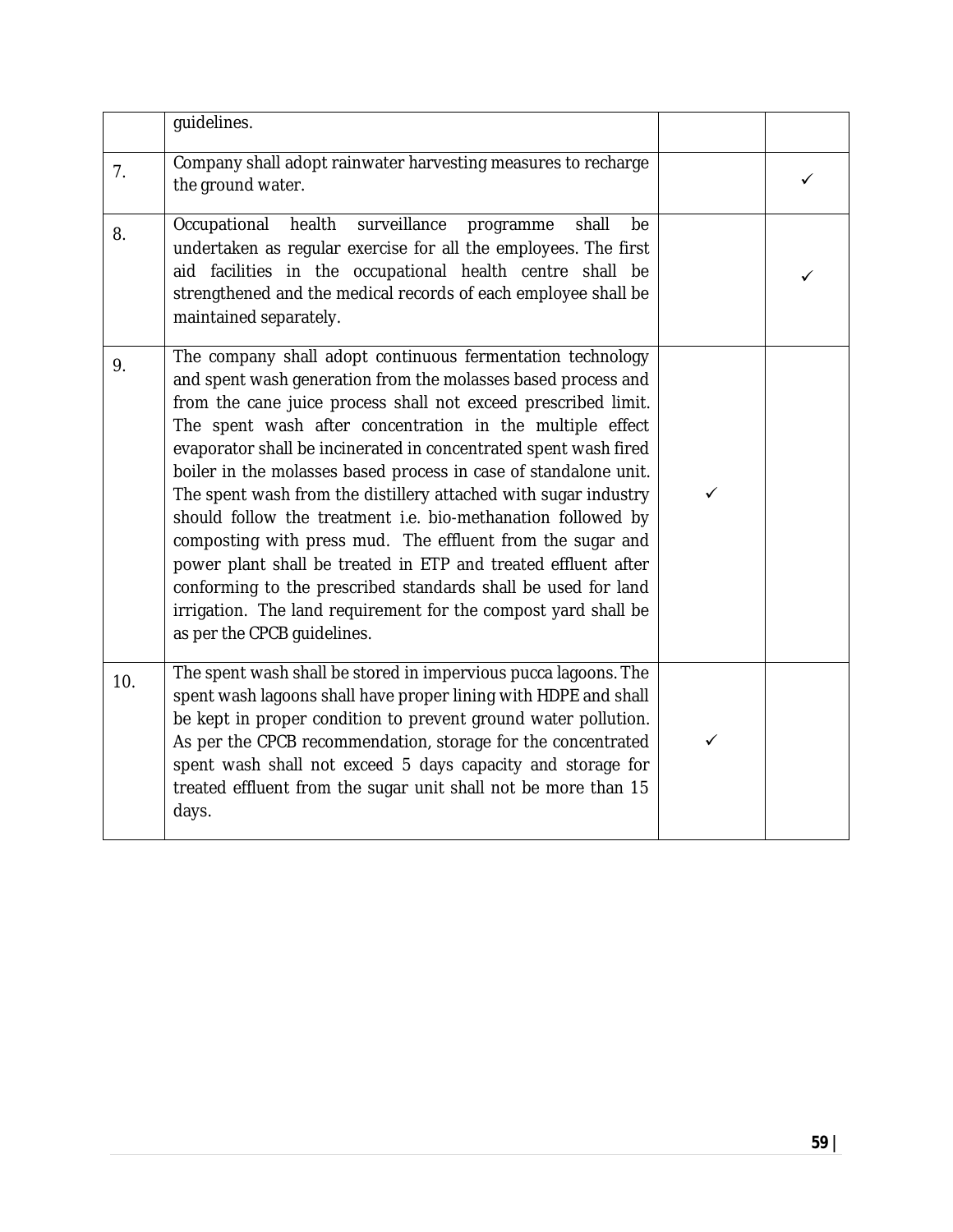### **Annexure-XVI**

| SI.<br>No.       | <b>EC Conditions</b>                                                                                                                                                                                                                                                                                                                                                                                                                                                                                                                                                                                                                                                                                                                                                               | Non compliance of EC<br><b>Conditions</b> |                   |
|------------------|------------------------------------------------------------------------------------------------------------------------------------------------------------------------------------------------------------------------------------------------------------------------------------------------------------------------------------------------------------------------------------------------------------------------------------------------------------------------------------------------------------------------------------------------------------------------------------------------------------------------------------------------------------------------------------------------------------------------------------------------------------------------------------|-------------------------------------------|-------------------|
|                  |                                                                                                                                                                                                                                                                                                                                                                                                                                                                                                                                                                                                                                                                                                                                                                                    | <b>Serious</b>                            | Not so<br>serious |
| $\overline{1}$ . | The project authorities shall ensure periodical monitoring of<br>the solvents like Xylene and Toluene. No Benzene shall be<br>used in the process.                                                                                                                                                                                                                                                                                                                                                                                                                                                                                                                                                                                                                                 | $\checkmark$                              |                   |
| 2.               | The project authorities shall provide vents with condensers to<br>control solvent emissions and recover the same. The recovery<br>of the solvents shall not be less than 98%.                                                                                                                                                                                                                                                                                                                                                                                                                                                                                                                                                                                                      | ✓                                         |                   |
| 3.               | The gaseous emissions $(SO_2, NO_X, HCl, Tollone, xylene, butane)$<br>and particulate matters from various process units shall<br>conform to the standards prescribed.                                                                                                                                                                                                                                                                                                                                                                                                                                                                                                                                                                                                             | ✓                                         |                   |
| 4.               | Fugitive emissions in the work zone environment, product,<br>raw materials storage area etc. shall be regularly monitored.<br>The emissions shall conform to the limits imposed by SPCB.<br>For control of fugitive emission and VOCs following steps shall<br>be followed:<br>Closed handling system shall be provided for chemicals.<br>А.<br>Reflux condenser shall be provided over reactor.<br>В.<br>C.<br>Chemical handling pump shall be provided with<br>mechanical seals to prevent leakages.<br>System of leak detection and repair of pump/pipeline<br>D.<br>based on preventive maintenance.<br>Chemicals shall be taken to reactors through closed<br>Е.<br>pipeline. Storage tanks shall be vented through trap<br>receiver and condenser operated on chilled water. | $\checkmark$                              |                   |
| 5.               | A full fledged treatment plant shall be installed for treatment<br>of the wastewater to achieve the standards prescribed. The<br>treated wastewater shall be reused and zero discharge<br>condition shall be maintained.                                                                                                                                                                                                                                                                                                                                                                                                                                                                                                                                                           |                                           |                   |

## **Paint Industry**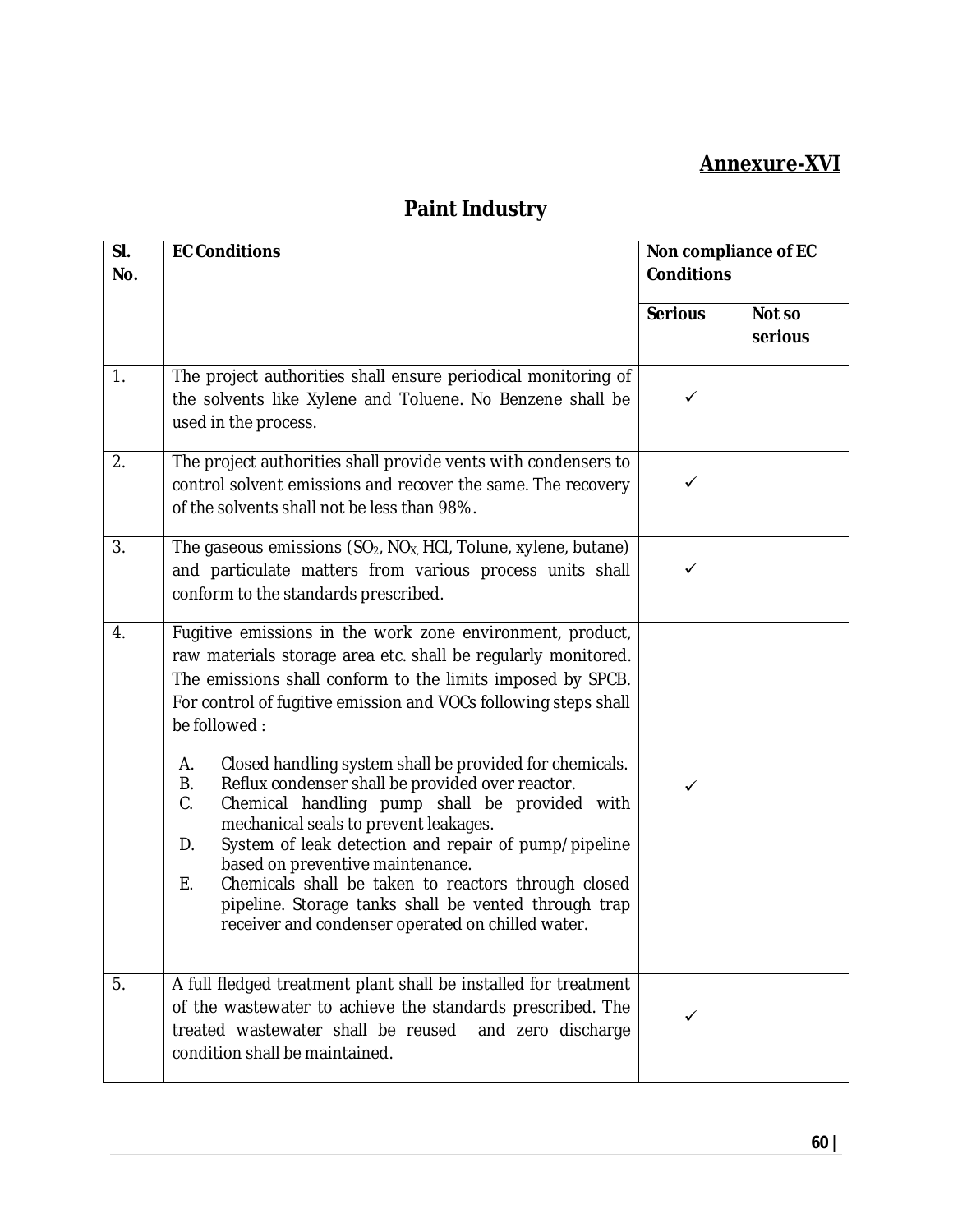| 6.             | ETP sludge shall be partly incinerated and partly disposed to<br>TSDF. Distillation Residue shall be either incinerated or sold<br>to authorized vendors. Incinerator ash shall be stored in<br>Secured Land Fill (SLF) at the site and then sent to the TSDF.<br>Waste paint and oil shall be sold to authorized vendors. |  |
|----------------|----------------------------------------------------------------------------------------------------------------------------------------------------------------------------------------------------------------------------------------------------------------------------------------------------------------------------|--|
| 7 <sub>1</sub> | The project authorities shall store hazardous wastes in<br>leachate proof storage facility at site and shall be disposed of<br>to TSDF.                                                                                                                                                                                    |  |
| 8.             | Occupational health surveillance of the workers shall be done<br>on a regular basis and records maintained as per the Factories<br>Act.                                                                                                                                                                                    |  |
| 9.             | The company shall make the arrangement for protection of<br>possible fire hazards during manufacturing process in<br>material handling.                                                                                                                                                                                    |  |
| 10.            | During transfer of materials, spillages shall be avoided and<br>garland drains be constructed to avoid mixing of accidental<br>spillages with domestic waste and storm drains.                                                                                                                                             |  |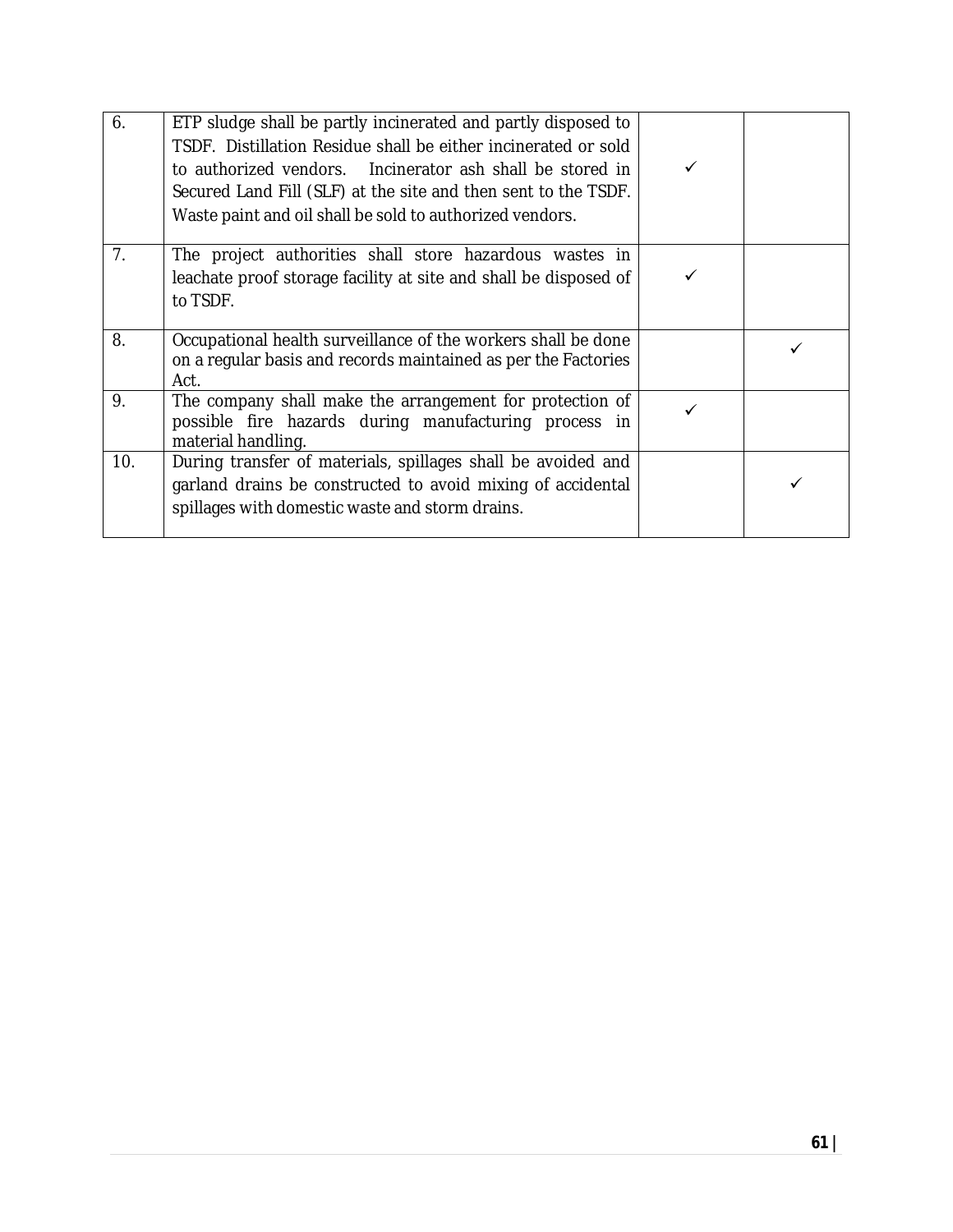#### **Annexure-XVII**

# **Pulp and Paper Industry**

| SI.<br>No. | <b>EC Conditions</b>                                                                                                                                                                                                                                                                                                                                                                                                                                                                                                                                                   | Non compliance of EC<br><b>Conditions</b> |                                    |
|------------|------------------------------------------------------------------------------------------------------------------------------------------------------------------------------------------------------------------------------------------------------------------------------------------------------------------------------------------------------------------------------------------------------------------------------------------------------------------------------------------------------------------------------------------------------------------------|-------------------------------------------|------------------------------------|
|            |                                                                                                                                                                                                                                                                                                                                                                                                                                                                                                                                                                        | <b>Serious</b>                            | <b>Not</b><br><b>SO</b><br>serious |
| 1.         | The company shall install high volume, low concentration NCG<br>collection & destruction system to mitigate all malodorous<br>gases emitted and to submit compliance report.                                                                                                                                                                                                                                                                                                                                                                                           | $\checkmark$                              |                                    |
| 2.         | The project authority shall install multi cyclones, wet<br>scrubbers with the boilers to achieve the particulate emission<br>below 50 mg/Nm <sup>3</sup> . The emissions from Fluidised Bed Reactor<br>(FBR) in chemical recovery section shall be controlled to meet<br>prescribed standard.                                                                                                                                                                                                                                                                          | ✓                                         |                                    |
| 3.         | The company shall install dust collection system to reduce<br>fugitive dust from all the units operations and vehicular<br>movement. Efficiency of all the ESP (Electrostatic Precipitator)<br>to be regularly monitored, both in Chemical Recovery Boilers<br>& Power Boilers and all parameters to be met as per norms.                                                                                                                                                                                                                                              | $\checkmark$                              |                                    |
| 4.         | The proponent shall follow International Standards of safety<br>for CIO <sub>2</sub> generation and storage system, and ozone plant, and<br>certification on regular basis may be submitted. Provision for<br>adequate safety for personnel in case of any accidental leakage<br>should be in place.                                                                                                                                                                                                                                                                   | $\checkmark$                              |                                    |
| 5.         | The water requirement shall not exceed the stipulated<br>quantity. No ground water shall be withdrawn. The industry<br>shall ensure the compliance of the standards for discharge of<br>the treated effluent from the unit as stipulated under the EPA<br>rules or SPCB whichever is more stringent. The company shall<br>make efforts to limit the water consumption as stipulated per<br>tonne of product. Mill should adopt modern RO/UF or any<br>compatible technology<br>to reduce<br>other<br>both<br>water<br>consumption and ultimate discharge to the river. | ✓                                         |                                    |
| 6.         | Continuous and regular monitoring of ETP performance and<br>waste water discharged from all the process operations of the                                                                                                                                                                                                                                                                                                                                                                                                                                              |                                           | ✓                                  |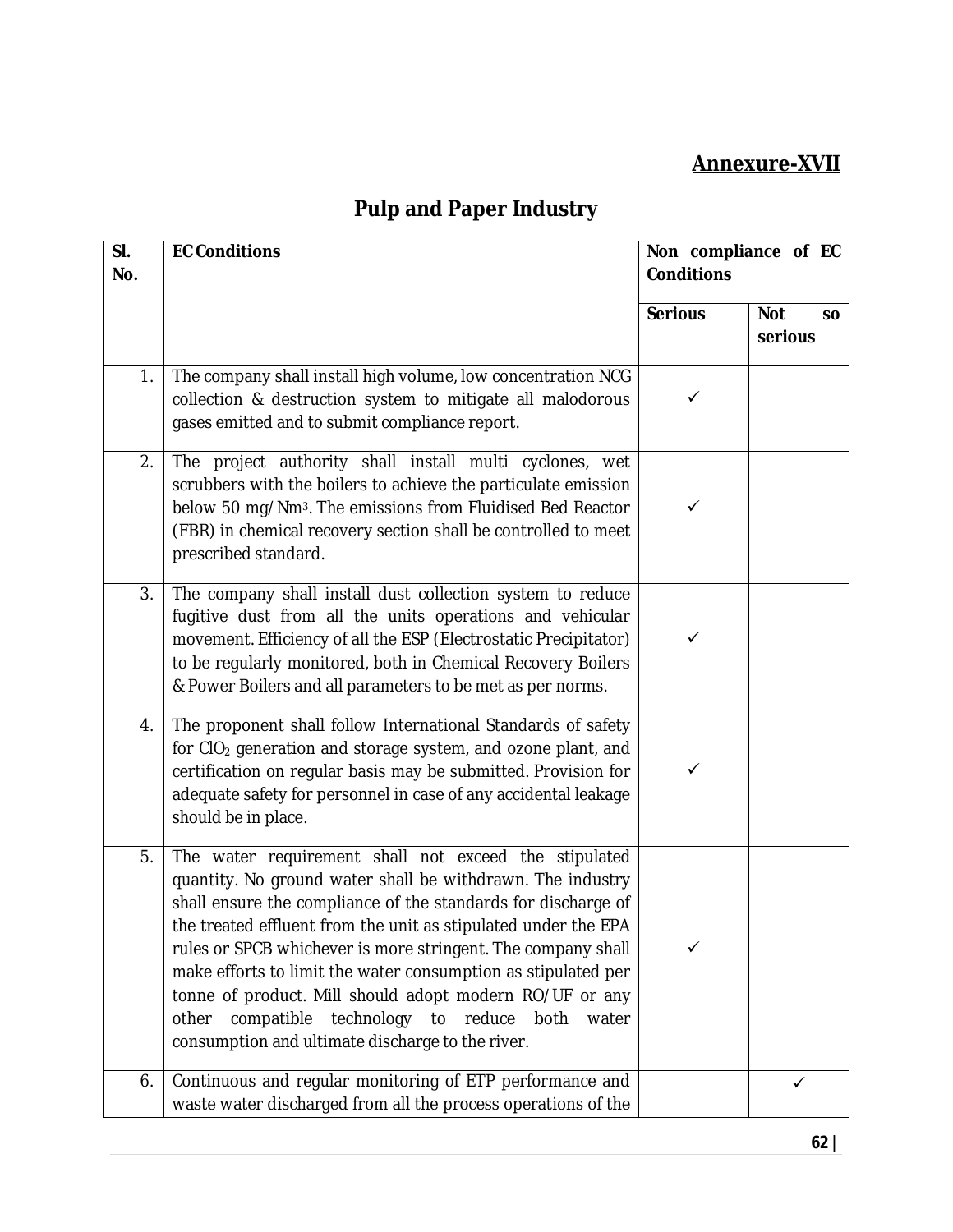|    | mill (for all the relevant pollution parameters), should be<br>carried out.                                                  |  |
|----|------------------------------------------------------------------------------------------------------------------------------|--|
|    | The company shall install Oxygen Delignification (ODL) Plant<br>and shall maintain AOX below 1 kg/tonne of paper production. |  |
| 8. | ECF technology shall be used and lime kiln shall be installed to<br>manage lime sludge                                       |  |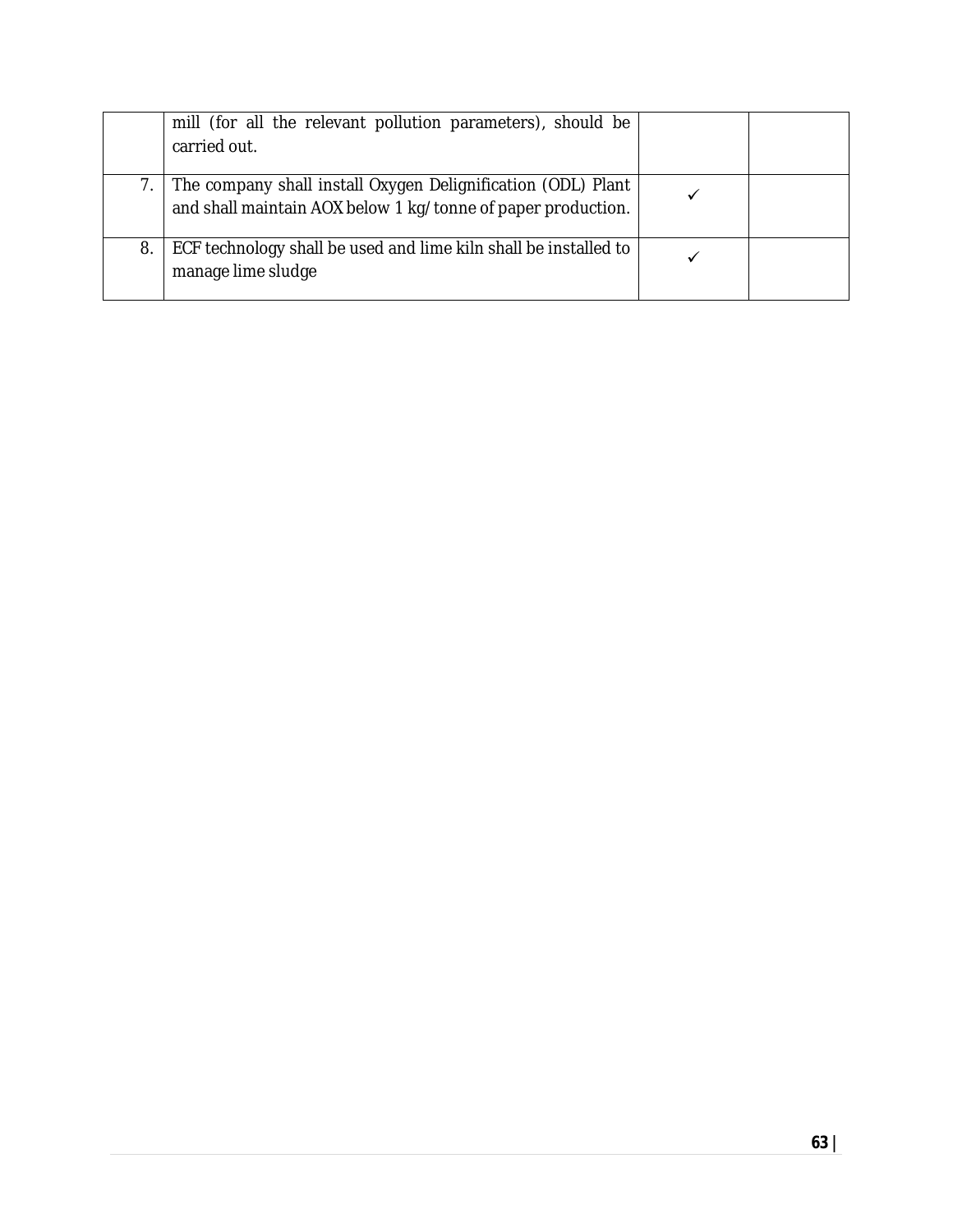#### **Annexure-XVIII**

| SI. | <b>EC Conditions</b>                                                                         | Non compliance of EC |         |
|-----|----------------------------------------------------------------------------------------------|----------------------|---------|
| No. |                                                                                              | <b>Conditions</b>    |         |
|     |                                                                                              | <b>Serious</b>       | Not so  |
|     |                                                                                              |                      | serious |
| 1.  | The Wastewater be treated and reused within the airport to                                   |                      | ✓       |
|     | the maximum extent including land irrigation.                                                |                      |         |
| 2.  | The Airport Authority of India shall ensure architectural                                    |                      |         |
|     | assimilation of the cultural and heritage motifs in the design of                            |                      | ✓       |
|     | the airport.                                                                                 |                      |         |
| 3.  | Necessary steps for noise mitigation shall be included such as                               |                      |         |
|     | appropriate acoustic panels or other measures including                                      |                      | ✓       |
|     | installing diffuser in the main run way to mitigate the noise                                |                      |         |
|     | levels especially along the interface with surrounding                                       |                      |         |
|     | habitations.                                                                                 |                      |         |
| 4.  | The terminal building shall be designed taking into account                                  |                      | ✓       |
|     | the National Building Code guidelines and local heritage                                     |                      |         |
|     | values.                                                                                      |                      |         |
| 5.  | No additional groundwater shall be tapped to meet the water                                  | $\checkmark$         |         |
|     | requirement of the project.                                                                  |                      |         |
| 6.  | On-site emergency plan including fire fighting measures                                      |                      |         |
|     | should be submitted to the Ministry. All recommendations                                     | ✓                    |         |
|     | listed in the DMP reports shall be implemented.                                              |                      |         |
| 7.  | Construction of the proposed structure should be undertaken                                  | $\checkmark$         |         |
|     | meticulously conforming to the existing Central/local rules.                                 |                      |         |
|     |                                                                                              |                      |         |
| 8.  | The quarrying material required for the construction purpose                                 |                      |         |
|     | shall be obtained only from the approval quarries/ borrow                                    |                      | ✓       |
|     | areas. Adequate safeguard measures shall be taken to ensure                                  |                      |         |
|     | that the overburden and rocks at the quarry site do not find<br>their way into water bodies. |                      |         |
|     |                                                                                              |                      |         |
| 9.  | The entire hydrological system shall be studied as one                                       |                      |         |
|     | composite system with appropriate boundary conditions to                                     | ✓                    |         |
|     | reflect the worst conditions and compliance ensured such as -                                |                      |         |
|     | flooding, surface runoff not only from the airport but also from                             |                      |         |

# **Airport Projects**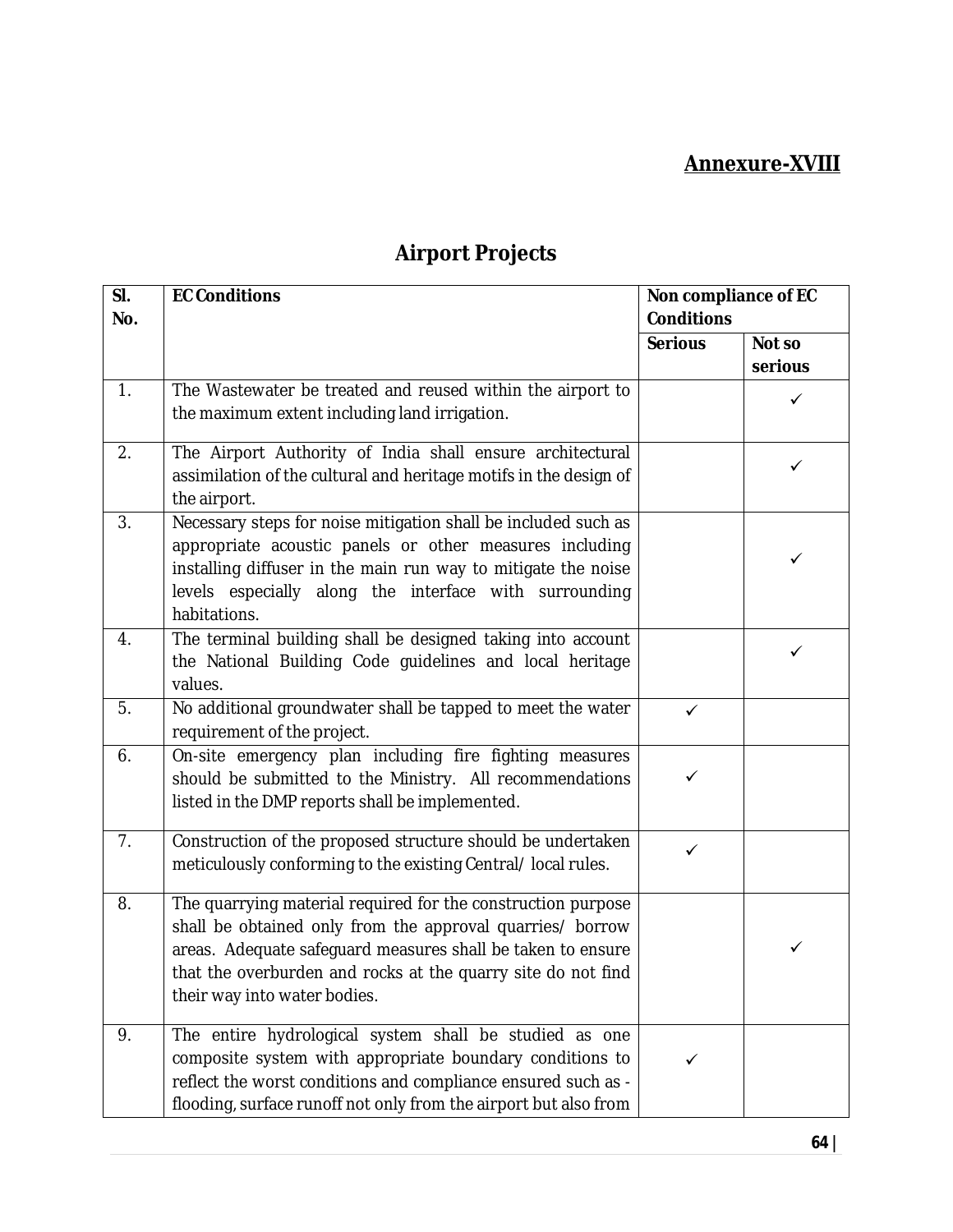|     | surrounding areas as well, normal flow, tidal flow due to tidal<br>surge having a long return period, possible obstructions to<br>flow, tributaries joining the main river etc so as to take<br>appropriate<br>protection<br>and<br>remedial<br>measures.<br>A<br>Comprehensive Master Plan for Surface drainage and Flood<br>protection should be prepared.                                                                                                                                                                                                                                                                        |   |   |
|-----|-------------------------------------------------------------------------------------------------------------------------------------------------------------------------------------------------------------------------------------------------------------------------------------------------------------------------------------------------------------------------------------------------------------------------------------------------------------------------------------------------------------------------------------------------------------------------------------------------------------------------------------|---|---|
| 10. | Systemic and periodic monitoring mechanism need to be put<br>in place by Project to assess the impact on sub-surface flow/<br>impact on aquifers as well as surface water bodies in different<br>seasons. Necessary additional environmental protection<br>measures to be adopted to address the impact of proposed<br>development in coastal sub-subsurface flow as well as impact<br>on aquifers.                                                                                                                                                                                                                                 | ✓ |   |
| 11. | Project shall prepare a Management Plan to handle the runoff<br>from the airport and to ensure that runoff associated risks/<br>impacts such as siltation in receiving water body are avoided<br>and are taken care within airport area during monsoons.                                                                                                                                                                                                                                                                                                                                                                            |   |   |
| 12. | The water quality of the River, Creek and the ground water is<br>to be monitored.                                                                                                                                                                                                                                                                                                                                                                                                                                                                                                                                                   |   | ✓ |
| 13. | The waste water generated from the aircraft maintenance<br>hangers may contain hazardous materials like lead, chromium,<br>Sulphates, Phenolic compounds, V.O.C's etc. The surface runoff<br>from the airport area shall also contain oils, grease, Sulphates<br>etc, which cannot be sent directly to sewage treatment plant<br>for the treatment. A separate treatment plant for managing the<br>waste water shall be specified and adopted.                                                                                                                                                                                      |   | ✓ |
| 14. | Based on the geological profile underneath the proposed<br>airport, suitable consolidation factor shall be arrived to assess<br>the additional noise/ vibration levels that would be produced<br>during impact of landing & take off the air crafts<br>simultaneously on both the runways. Further, the partially<br>quarried hills in the vicinity will become a rebound shell for<br>noise. Project shall examine the details of noise/ vibration<br>levels those are likely to be increased both during day and<br>night time and the mitigative measures shall be installed to<br>reduce the (noise/ vibration levels) impacts. | ✓ |   |
| 15. | Standard instrument arrival and departure procedure shall be<br>designed to minimise the noise levels within the permissible<br>limits for the area falling in the funnel near the airport on                                                                                                                                                                                                                                                                                                                                                                                                                                       |   | ✓ |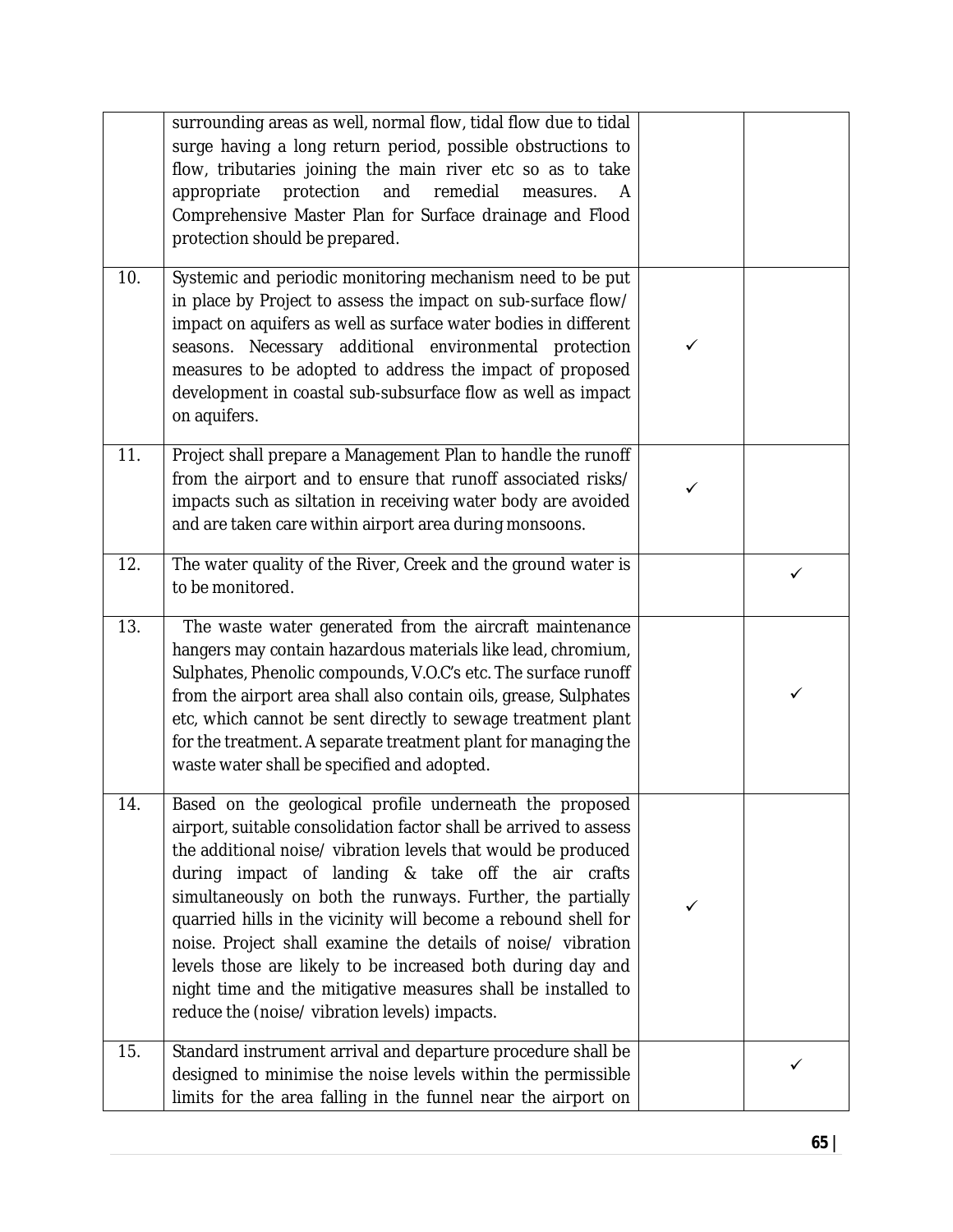|     | either side.                                                                                                                                                                                                                                                                                                                                                                                                                                                                                                                              |   |   |
|-----|-------------------------------------------------------------------------------------------------------------------------------------------------------------------------------------------------------------------------------------------------------------------------------------------------------------------------------------------------------------------------------------------------------------------------------------------------------------------------------------------------------------------------------------------|---|---|
| 16. | Project shall prepare a detailed traffic management plan to<br>take care of increased vehicular traffic which should also<br>cover/ clearly delineate widening/ increasing the existing<br>and associated road infrastructure<br>roads<br>approving/<br>features/<br>installation<br><b>of</b><br>road<br>safety<br>pedestrian<br>facility/FOB/under passes etc (that can be done by carrying<br>out road safety audits). Measures shall be taken to prevent<br>encroachment along/within the ROWs on connecting/ main<br>arterial roads. |   | ✓ |
| 17. | Necessary road (National and State Highways) and rail<br>connectivity shall also be upgraded to handle the increased<br>passenger and cargo traffic, in addition to metro for transition<br>of passengers.                                                                                                                                                                                                                                                                                                                                |   |   |
| 18. | should<br>be<br>taken<br>public<br>The<br>to<br>improve<br>measures<br>transportation including dedicated road MRTS corridors to<br>access to Airport, may also be considered for the same. Energy<br>Efficient dedicated rail based public transport facility;<br>suburban metro train in particular, may be created.                                                                                                                                                                                                                    |   |   |
| 19. | Traffic Management during construction phase should be<br>clearly planned so that the traffic situation is not further<br>worsened on the existing connecting roads. Installations of<br>Noise barrier/ Green Belts should be clearly indicated in the<br>plan (After identifying critical locations).                                                                                                                                                                                                                                    |   |   |
| 20. | Baseline survey of avian fauna be conducted before the start of<br>construction and the details shall be put up as stipulated.                                                                                                                                                                                                                                                                                                                                                                                                            | ✓ |   |
| 21. | Diesel power generating sets proposed as source of back up<br>power for elevators and common area illumination during<br>operation phase should have acoustic enclosure and conform<br>to rules made under the Environment (Protection) Act, 1986.                                                                                                                                                                                                                                                                                        |   |   |
| 22. | Noise should be controlled to ensure that it does not exceed<br>the prescribed standards. During night time the noise levels<br>measured at the boundary of the building shall be restricted to<br>the permissible levels.                                                                                                                                                                                                                                                                                                                |   |   |
| 23. | Weep holes in the compound walls shall be provided to ensure<br>natural drainage of rain water in the catchment area during the<br>monsoon period.                                                                                                                                                                                                                                                                                                                                                                                        |   |   |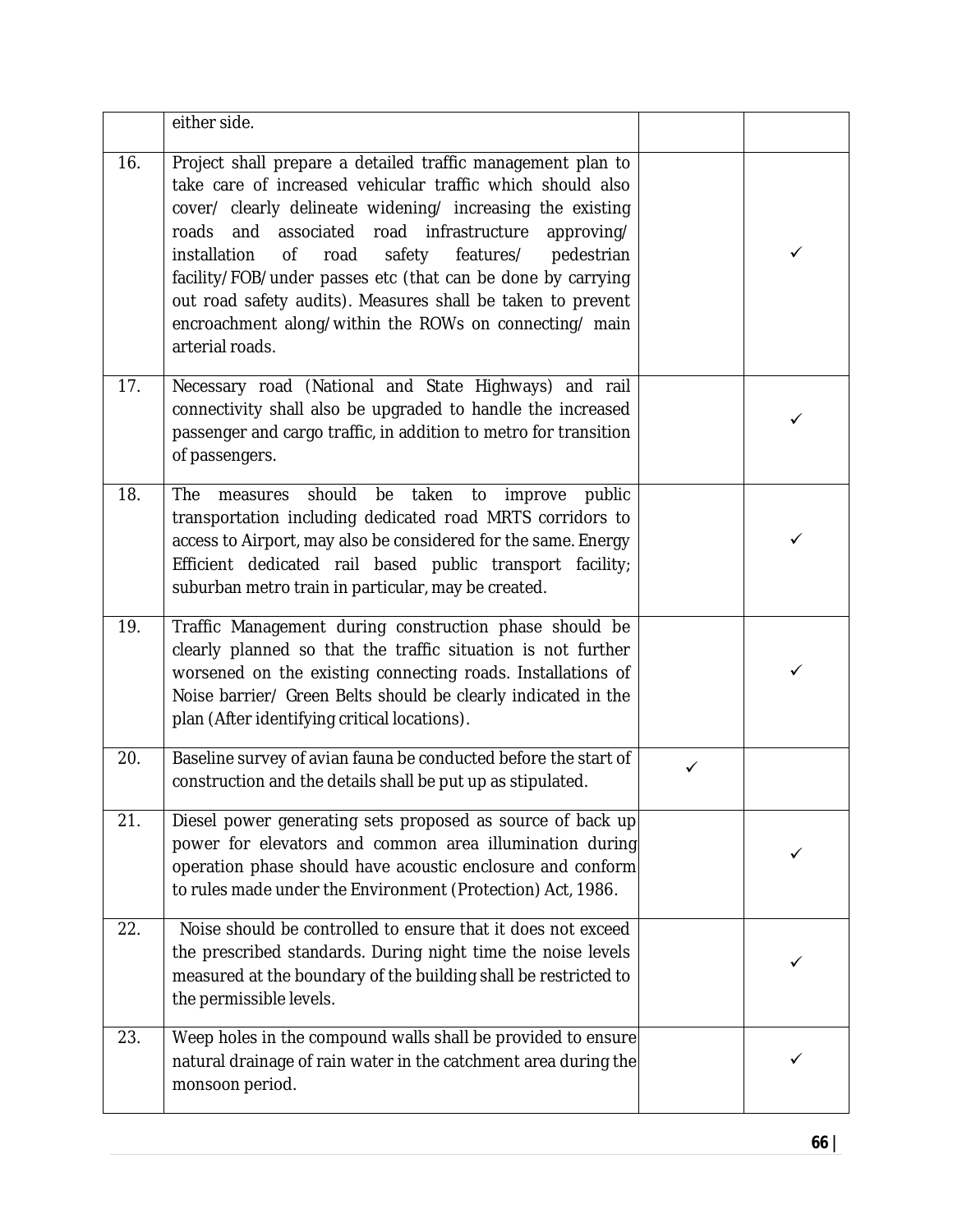### **Annexure-XIX**

## **TSDF Projects**

| SI. | <b>EC Conditions</b>                                              | Non compliance of EC |         |
|-----|-------------------------------------------------------------------|----------------------|---------|
| No. |                                                                   | <b>Conditions</b>    |         |
|     |                                                                   | <b>Serious</b>       | Not so  |
|     |                                                                   |                      | serious |
| 1.  | It should be ensured that the TSDF fulfills all the provisions of |                      |         |
|     | Hazardous<br>Wastes<br>(Management,<br>Handling<br>and            | ✓                    |         |
|     | Transboundary) Rules, 2008 and the design of landfill is as per   |                      |         |
|     | the guidelines with proper Leachate collection arrangement        |                      |         |
| 2.  | The transportation of the Hazardous wastes to the TSDF            |                      |         |
|     | should conform to the norms laid down in the Hazardous            | ✓                    |         |
|     | Wastes (MHT) Rules, 2008                                          |                      |         |
| 3.  | The incineration of the Hazardous wastes conforms to the          | ✓                    |         |
|     | norms laid down in the Hazardous Wastes (MHT) Rules, 2008.        |                      |         |
| 4.  | The TSDF should only handle the waste generated from the          |                      | ✓       |
|     | member units.                                                     |                      |         |
| 5.  | The rainwater harvesting pits and leachate tanks should be at     | ✓                    |         |
|     | sufficient distance to avoid contamination of ground water.       |                      |         |
| 6.  | Forced Evaporation/ME should be provided to treat the             | $\checkmark$         |         |
|     | effluent / Leachate generated from the landfill.                  |                      |         |
| 7.  | The depth of the land fill should be decided based on the         | ✓                    |         |
|     | ground water level/hydrological studies at the site.              |                      |         |
| 8.  | It should be ensured that wastes with organic content > 5% of     |                      |         |
|     | degradable organic matters are not disposed in to the landfill.   |                      | ✓       |
|     | However, required arrangement for collection, treatment and       |                      |         |
|     | disposal of gases from the Landfill if any, should be provided.   |                      |         |
| 9.  | An On Site Emergency Management Plan should prepared and          | ✓                    |         |
|     | implemented.                                                      |                      |         |
| 10. | Periodical ground water/soil monitoring in and around the         | ✓                    |         |
|     | site to check the contamination including TCLP test for heavy     |                      |         |
|     | metals should be carried out.                                     |                      |         |
| 11. | Project proponent should carryout periodical air quality          |                      |         |
|     | monitoring in and around the site including VOC, HC.              |                      |         |
| 12. | Necessary facility for onsite testing of wastes should be set up  | $\checkmark$         |         |
|     | to decide the requirement of treatment if any, before disposal.   |                      |         |
| 13. | Assessment should be made on the functioning of the landfill      |                      |         |
|     | site, through a third party. Constitution of such independent     |                      |         |
|     | body shall be informed to authorities.                            |                      |         |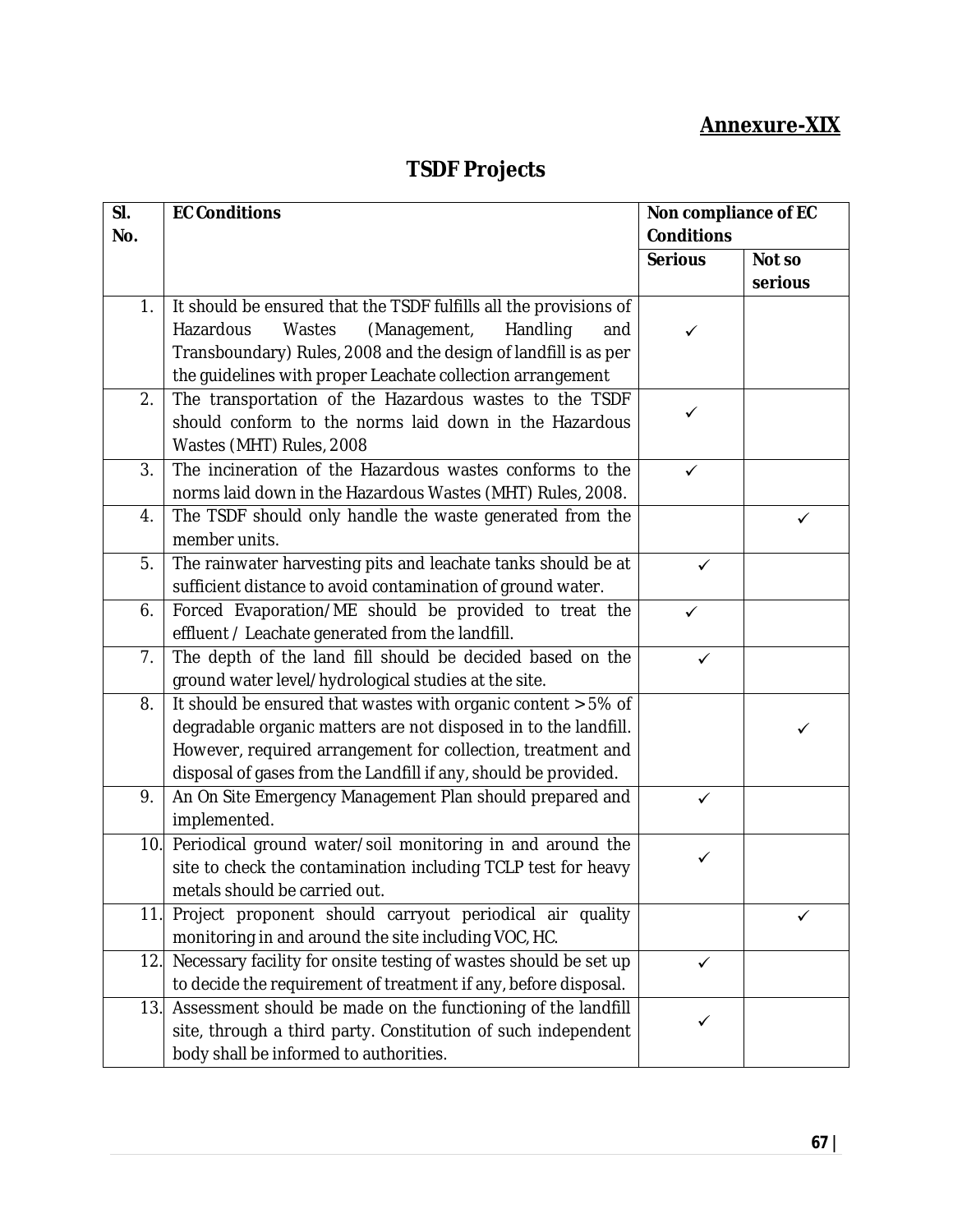### **Annexure-XX**

# **Port and Harbour Projects**

| SI. | <b>EC Conditions</b>                                                                            |                   | Non compliance of EC    |  |
|-----|-------------------------------------------------------------------------------------------------|-------------------|-------------------------|--|
| No. |                                                                                                 | <b>Conditions</b> |                         |  |
|     |                                                                                                 | <b>Serious</b>    | <b>Not</b><br><b>SO</b> |  |
|     |                                                                                                 |                   | serious                 |  |
| 1.  | No construction work other than those permitted in Coastal                                      | $\checkmark$      |                         |  |
|     | Regulation Zone Notification shall be carried out in Coastal                                    |                   |                         |  |
| 2.  | Regulation area.<br>All the conditions stipulated by the Coastal Zone Management                |                   | ✓                       |  |
|     | Authority shall be strictly complied with.                                                      |                   |                         |  |
| 3.  | Dredging operations, if any, should be undertaken in                                            |                   |                         |  |
|     | consultation with expert organization to ensure that dredging                                   |                   |                         |  |
|     | operations do not cause adverse impact on water quality and                                     |                   | ✓                       |  |
|     | marine productivity in the vicinity. Dredging operation as far                                  |                   |                         |  |
|     | as possible should be kept to the minimum for avoiding any                                      |                   |                         |  |
|     | adverse impact on marine life.                                                                  |                   |                         |  |
| 4.  | Fitting of Deflectors in the dredgers to prevent harm to marine                                 | $\checkmark$      |                         |  |
|     | species should be ensured.                                                                      |                   |                         |  |
| 5.  | Disposal sites for excavated material should be so designed                                     |                   |                         |  |
|     | that the revised land use after dumping and changes in the                                      |                   | ✓                       |  |
|     | land use pattern do not interfere with the natural drainage.                                    |                   |                         |  |
| 6.  | To meet with any emergency situation, adequate foam                                             |                   |                         |  |
|     | containers should be kept ready with supporting fire fighting                                   | ✓                 |                         |  |
|     | system and water pipeline.                                                                      |                   |                         |  |
| 7.  | The domestic sewage shall be properly treated before                                            |                   | ✓                       |  |
|     | disposal.                                                                                       |                   |                         |  |
| 8.  | Staff posted in sensitive areas should be trained<br>in                                         |                   |                         |  |
|     | implementation of the Crisis Management Plan already drawn                                      |                   |                         |  |
|     | by the authorities. Mock drill(s) for this purpose should be                                    |                   |                         |  |
|     | conducted on a regular basis. Provisions of Dock Safety Act                                     |                   |                         |  |
|     | and the quidelines issued by the DG, FASLI/CLI, Mumbai for                                      |                   |                         |  |
|     | the safety and health of the workers should be followed.                                        |                   |                         |  |
| 9.  | The stack height of the DG sets shall be equivalent to the                                      |                   |                         |  |
| 10. | combined capacity of all the DG sets.<br>To prevent discharge of sewage and other liquid wastes |                   |                         |  |
|     | including ballast into marine environment, adequate system                                      |                   |                         |  |
|     | for collection, treatment and disposal of liquid wastes must be                                 |                   |                         |  |
|     | provided.                                                                                       |                   |                         |  |
| 11. |                                                                                                 |                   |                         |  |
|     | Adequate noise control measure must be provided to control                                      |                   |                         |  |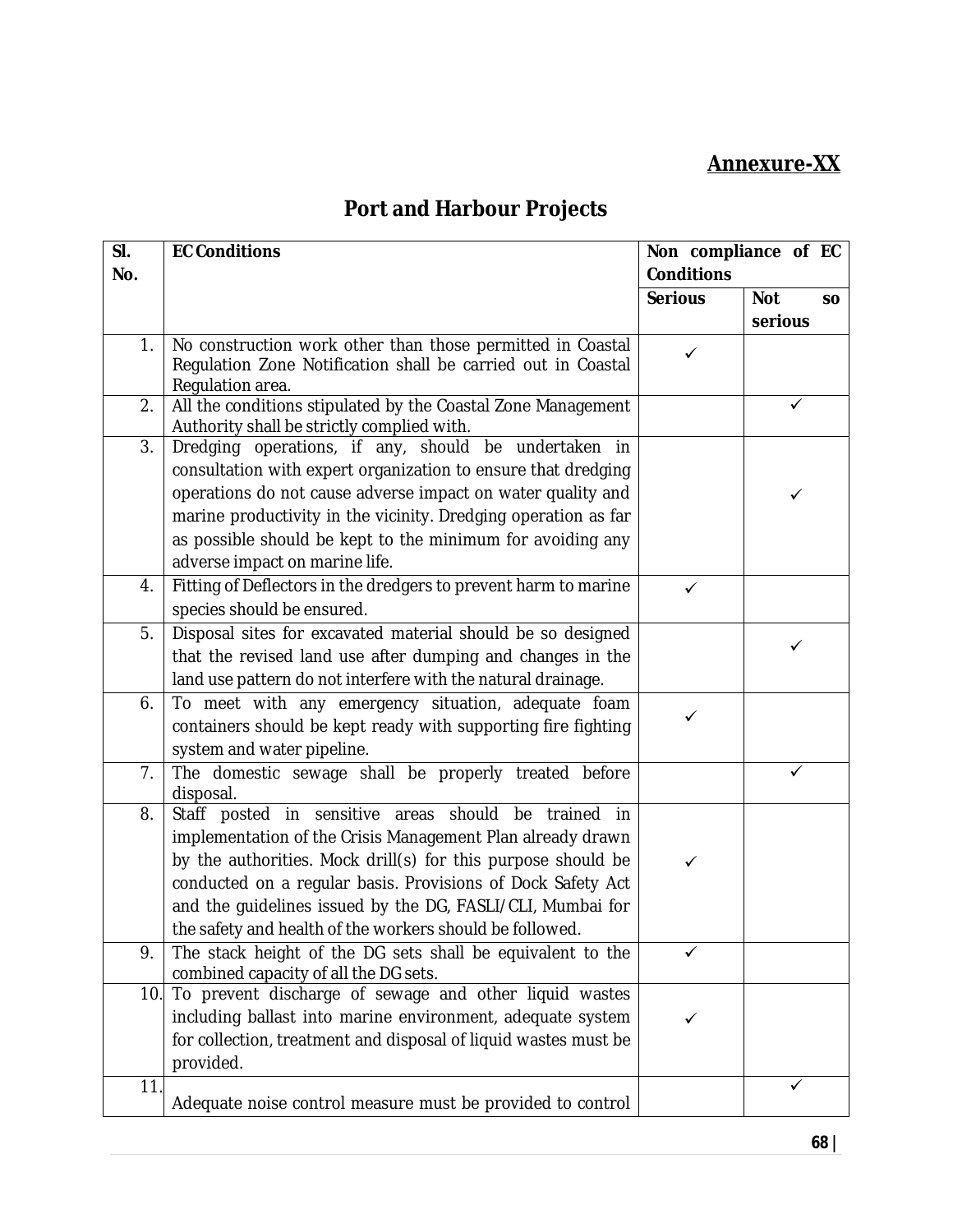|     | noise level at various work places within the standard          |              |   |
|-----|-----------------------------------------------------------------|--------------|---|
|     | prescribed. Ear plugs and ear muffs should be provided to the   |              |   |
|     |                                                                 |              |   |
|     | workers in the project area.                                    |              |   |
| 12. | The quality of treated effluents, solid wastes and emission     |              |   |
|     | must conform to the standards laid down by the competent        | ✓            |   |
|     | authority. There shall be no disposal of solid and liquid waste |              |   |
|     | into the coastal area.                                          |              |   |
|     |                                                                 |              |   |
|     | 13. Necessary leakage detection devices with early warning      |              |   |
|     | system must be provided at strategic locations.                 | ✓            |   |
|     |                                                                 |              |   |
| 14. | Standby DG Sets must be provided to ensure uninterrupted        |              |   |
|     | power supply of the pump house and the fire fighting system.    |              | ✓ |
|     |                                                                 |              |   |
| 15. | Third party inspection should be ensured during construction    |              |   |
|     |                                                                 |              | ✓ |
|     | and operational phases with adequate insurance cover.           |              |   |
|     | 16. Long-term scientific study should be undertaken to find out |              |   |
|     |                                                                 |              |   |
|     | the impact of proposed project on Mangrove vegetation and       |              |   |
|     | recommendations suggested shall be implemented.                 |              |   |
|     |                                                                 |              |   |
| 17. | All lights should be dark sky friendly and should not create    |              |   |
|     | glare. Glare created by light can disturb/ disorient hatchlings |              |   |
|     | of Olive Ridley turtles. Light may be so designed that they do  | ✓            |   |
|     | not create glare through spillage by following best practices   |              |   |
|     | adopted globally.                                               |              |   |
|     |                                                                 |              |   |
|     | 18. Undertaking of awareness campaigns amongst fishermen and    |              |   |
|     | villagers to minimize harm to species as stipulated.            |              | ✓ |
|     |                                                                 |              |   |
| 19. | No beach sand shall be used for construction activities.        | $\checkmark$ |   |
|     |                                                                 |              |   |
|     | 20. The hydro-dynamic studies shall be undertaken to ascertain  | $\checkmark$ |   |
|     | the impact to the shoreline in the stretch and ecologically     |              |   |
|     | sensitive areas.                                                |              |   |
| 21. | Oil spills, if any, shall be properly collected and disposed as | ✓            |   |
|     | per the Rules.                                                  |              |   |
| 22. | The approach channel shall be properly demarcated with          | ✓            |   |
|     | lighted buoys for safe navigation and adequate traffic control  |              |   |
|     | quidelines shall be framed.                                     |              |   |
| 23  | No ice plants shall be installed in CRZ area.                   | ✓            |   |
|     |                                                                 |              |   |
| 24. | The height of the buildings other than the lighthouse tower     |              |   |
|     | should not exceed 9 meters, and the constructions should be     |              |   |
|     | in accordance with the existing FSI/FAR norms in accordance     |              |   |
|     | with Coastal Regulation Zone Notification, 1991/2011.           |              |   |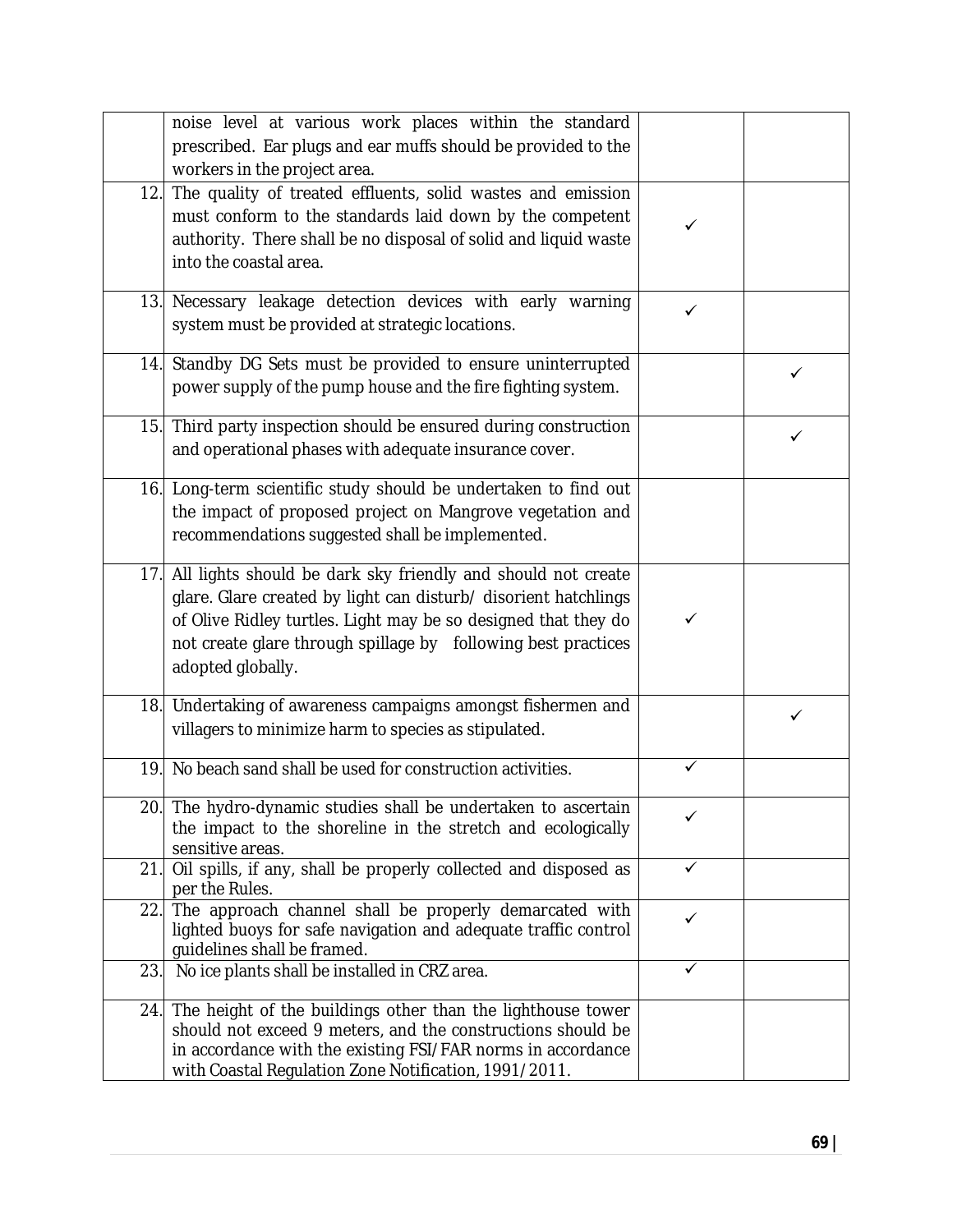|     | 25. The construction waste should be disposed off in designated<br>dumping grounds outside the port area after obtaining<br>necessary permissions from the local Authorities.                                                                                                                                                                                                                                                                                    | ✓ |   |
|-----|------------------------------------------------------------------------------------------------------------------------------------------------------------------------------------------------------------------------------------------------------------------------------------------------------------------------------------------------------------------------------------------------------------------------------------------------------------------|---|---|
|     | 26. During transportation of the construction material, it may be<br>ensured that all safety norms are followed and no spillage<br>takes place in the city roads.                                                                                                                                                                                                                                                                                                | ✓ |   |
|     | 27. The project activities should not disturb the movement of<br>fishing vessels or fishermen.                                                                                                                                                                                                                                                                                                                                                                   |   | ✓ |
|     | 28. The project should not be commissioned till the requisite<br>water supply and electricity to the project are provided by the<br>PWD/Electricity Department.                                                                                                                                                                                                                                                                                                  |   |   |
|     | 29. No product other than those permissible in the Coastal<br>Regulation Zone Notification, should be stored in the Coastal<br>Regulation Zone area.                                                                                                                                                                                                                                                                                                             | ✓ |   |
|     | 30. All construction design/ drawings relating to construction<br>activities must have the approval of the concerned<br>Departments/ Agencies. Ground water should not be tapped<br>for construction activities as the drawl of ground water for<br>industrial use from the CRZ area is a prohibited activity. It<br>should also be ensured that as a result of the proposed<br>constructions, ingress of saline water into ground water does<br>not take place. | ✓ |   |
|     | 31. Necessary permission may be obtained from the concerned<br>authorities for cutting of trees, if any, for the project.<br>The project proponent shall take up mangrove plantation /<br>green belt in the project area, on the landward side of the<br>designated area to minimize noise and air pollution and<br>wherever possible.                                                                                                                           |   | ✓ |
| 32. | Putrefied and discarded parts of fishes shall be removed from<br>the Fish Landing Centre and disposed off in the approved<br>landfill / used as manure / poultry feed.                                                                                                                                                                                                                                                                                           |   | ✓ |
| 33. | The Fisheries Department shall take up the matter of adequate<br>road facilities for transporting fishes for inclusion in the<br>Regional Plan of the area.                                                                                                                                                                                                                                                                                                      |   | ✓ |
|     | 34. The relocation of the fishermen community should be done<br>strictly in accordance with the norms prescribed by the State<br>Government. The relocated fishermen community, if any, will<br>be provided with all facilities including health care, education,<br>sanitation and livelihood.                                                                                                                                                                  |   |   |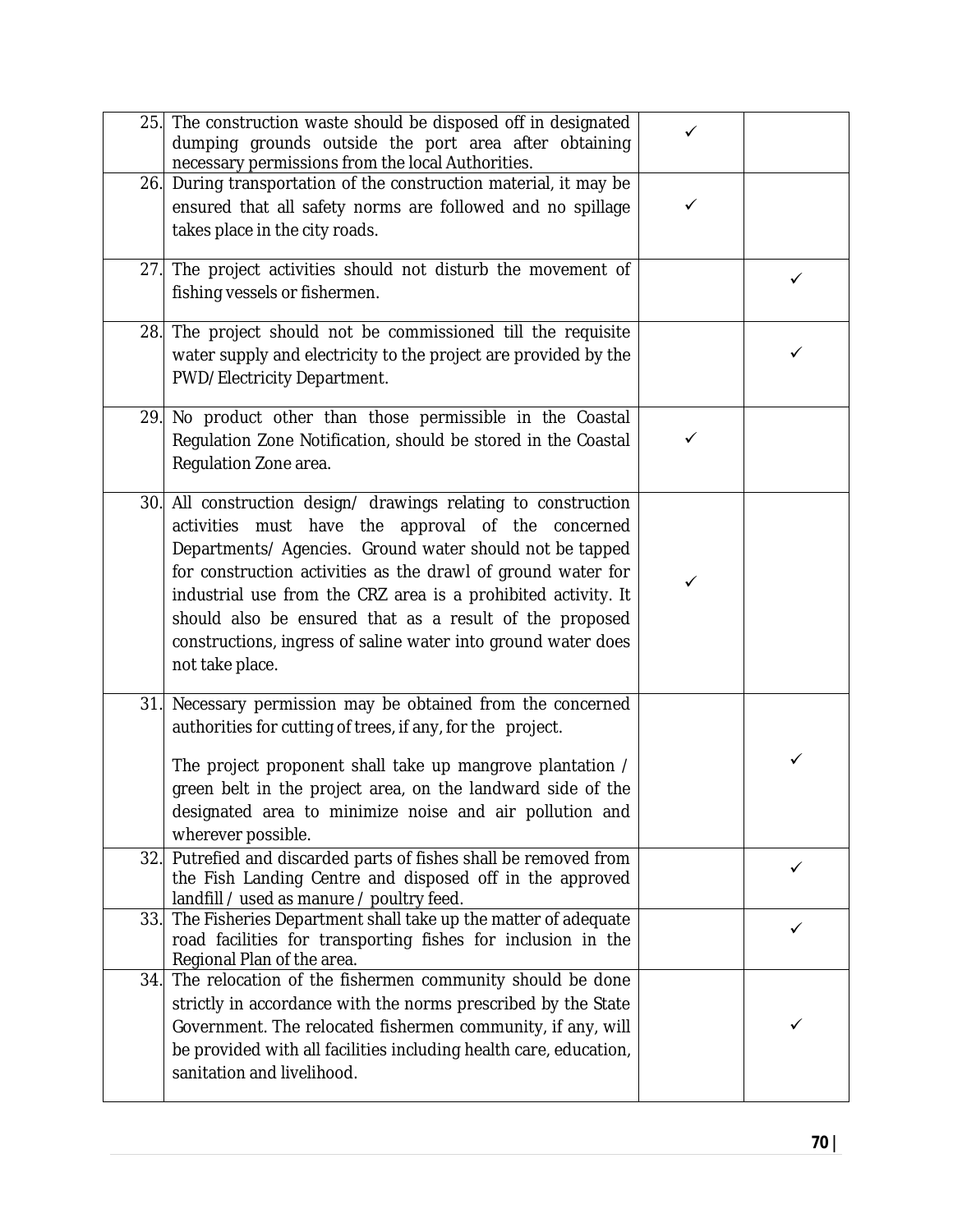# **Annexure-XXI**

# **Highway Projects**

| SI.<br>No. | <b>EC Conditions</b>                                                                                                                                                                                                                                                                                                                                                            | Non compliance of EC<br><b>Conditions</b> |                   |
|------------|---------------------------------------------------------------------------------------------------------------------------------------------------------------------------------------------------------------------------------------------------------------------------------------------------------------------------------------------------------------------------------|-------------------------------------------|-------------------|
|            |                                                                                                                                                                                                                                                                                                                                                                                 | <b>Serious</b>                            | Not so<br>serious |
| 1.         | A large quantity of solid waste debris due to demolition of<br>pavement bitumen surface and residual soil are generated<br>during construction of road. The location of land fill site where<br>this solid waste proposed to be dumped along with mitigative<br>measures taken to prevent the contamination of soil and<br>ground water by leaching action should be furnished. | ✓                                         |                   |
| 2.         | Adequate number of culverts shall be provided in the project.<br>Wherever bifurcation of land is taking place as a result of<br>construction of the project, additional culvert which may also<br>act as an under passes to provide connectivity on both sides of<br>the road shall be provided.                                                                                |                                           |                   |
| 3.         | Adequate number of fly-overs, underpasses should be<br>provided in the inhabited areas. The underpasses shall be<br>suitably designed to prevent water-logging in the rainy<br>season.                                                                                                                                                                                          |                                           |                   |
| 4.         | Adequate road safety measures like service roads, bus bays,<br>inter-section improvements, pedestrian crossings will be<br>provided as per the IRC guidelines.                                                                                                                                                                                                                  |                                           |                   |
| 5.         | The road should be raised by 1 m above the flood line to<br>prevent flooding of the road.                                                                                                                                                                                                                                                                                       | ✓                                         |                   |
| 6.         | An effective monitoring mechanism shall be evolved to ensure<br>that the environmental safeguard measures have been<br>implemented properly.                                                                                                                                                                                                                                    |                                           |                   |
| 7.         | Detailed plan for use of fly ash in the project may be made and<br>submitted.                                                                                                                                                                                                                                                                                                   |                                           | ✓                 |
| 8.         | Felling of trees will be restricted to the barest minimum. The<br>trees which need to be removed shall be relocated to the<br>extent possible. Where it is not possible to avoid felling of<br>trees, thrice the number of trees felled shall be planted. The                                                                                                                   |                                           |                   |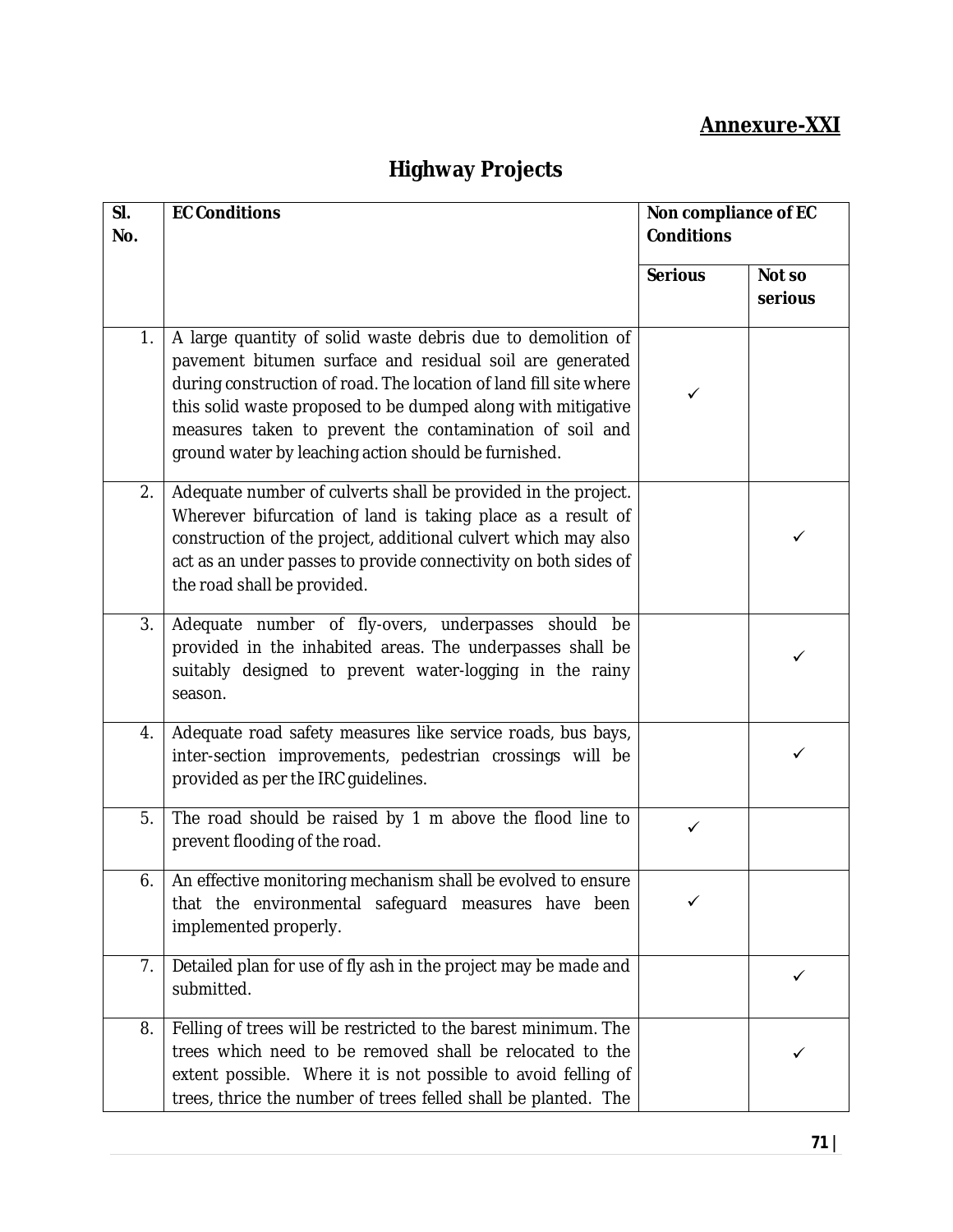|     | cost in this regard shall be included in the project cost.<br>Necessary permission for tree felling from the concerned<br>department shall be obtained before commencement of the<br>project work.                                                                                                                                                                                                                                                             |              |   |
|-----|----------------------------------------------------------------------------------------------------------------------------------------------------------------------------------------------------------------------------------------------------------------------------------------------------------------------------------------------------------------------------------------------------------------------------------------------------------------|--------------|---|
| 9.  | Large quantity of fill materials and blue metal are required for<br>the construction of the road. The location and details of the<br>quarries and borrow pits should be provided to the Ministry.                                                                                                                                                                                                                                                              | $\checkmark$ |   |
|     | 10. Noise barriers will be provided at appropriate locations<br>particularly in the areas where the alignment passes through<br>inhabited area so as to ensure that the noise levels do not<br>exceed the prescribed standards.                                                                                                                                                                                                                                | ✓            |   |
|     | 11. The cultural and religious places, schools and hospitals<br>affected by the project should be rehabilitated without<br>affecting the sentiments of local people.                                                                                                                                                                                                                                                                                           |              | ✓ |
|     | 12. The details of improvements proposed to avoid accidents at<br>accident prone locations should be furnished.                                                                                                                                                                                                                                                                                                                                                |              | ✓ |
|     | 13. The embankments slopes and the slopes left after cutting will<br>be provided with vegetative turfing to avoid soil erosion.                                                                                                                                                                                                                                                                                                                                | $\checkmark$ |   |
|     | 14. The hot mix plant will be located at least 500 m away from the<br>habitation and on the barren land.                                                                                                                                                                                                                                                                                                                                                       | ✓            |   |
|     | 15. The ponds and other water bodies along the road should not<br>be disturbed. No solid waste should be dumped in these areas.                                                                                                                                                                                                                                                                                                                                | ✓            |   |
|     | $16.$ The<br>project<br>proponent<br>shall<br>submit<br>monitoring<br>data/information on noise, land environment, water quality<br>including ground water quality before and after use of fly ash,<br>risk management, quarry area details, flood inundation area,<br>pond relocation etc. at the start of the project and after one<br>year with a view to undertake comparison with the base line<br>information available at the beginning of the project. |              |   |
| 17. | For providing safety to the crossing animals and avoid road<br>accidents speed breakers/rumbled strips shall be constructed<br>at the identified locations of the animal movements. Enough<br>hoardings and signage shall also be put up for the public and<br>vehicles convenience.                                                                                                                                                                           | ✓            |   |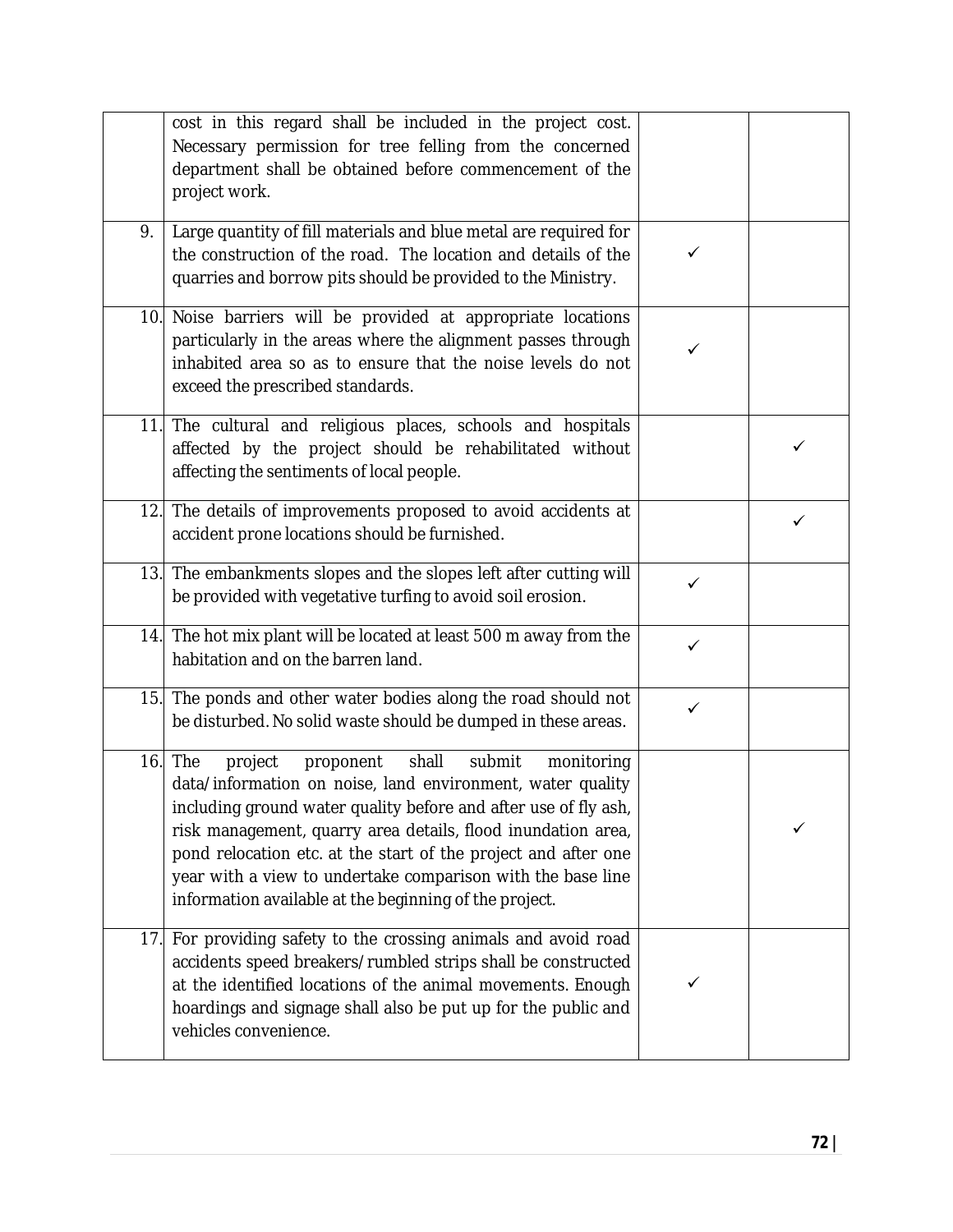## **Annexure-XXII**

# **CETP Projects**

| SI.<br>No. | <b>EC Conditions</b>                                                                                                                                                                                                                                                                                                       | Non compliance of EC<br><b>Conditions</b> |         |
|------------|----------------------------------------------------------------------------------------------------------------------------------------------------------------------------------------------------------------------------------------------------------------------------------------------------------------------------|-------------------------------------------|---------|
|            |                                                                                                                                                                                                                                                                                                                            | <b>Serious</b>                            | Not so  |
|            |                                                                                                                                                                                                                                                                                                                            |                                           | serious |
| 1.         | Construction of the proposed CETP shall be undertaken<br>meticulously confirming to the existing Central/local rules and<br>regulations. All the construction designs/drawings relating to<br>the proposed construction activities must have approvals of<br>the concerned State Government Department/Agencies.           | ✓                                         |         |
| 2.         | The authority as stipulated shall be responsible for operation<br>& maintenance of the CETP. Separate fund should be<br>earmarked for this purpose.                                                                                                                                                                        |                                           | ✓       |
| 3.         | Detailed MOU among the generator units shall be worked out<br>with the partner unit to ensure that the units comply with the<br>agreement and send their effluents as per the agreement. The<br>effluent generator units shall provide the effluents as per the<br>agreed norms.                                           |                                           | ✓       |
| 4.         | Consent to Establish from the State Pollution Control Board<br>shall be obtained before initiating the project.                                                                                                                                                                                                            | ✓                                         |         |
| 5.         | The project proponent shall ensure that chemicals solvents,<br>and other toxic solvents are not allowed to enter the CETP                                                                                                                                                                                                  | $\checkmark$                              |         |
| 6.         | There shall be no disposal untreated effluents into the water<br>bodies or anywhere outside the project premises.                                                                                                                                                                                                          | ✓                                         |         |
| 7.         | The CETP units shall maintain Zero discharge throughout the<br>year. Necessary provisions/facilities shall be provided to take<br>care of additional water in rainy season.                                                                                                                                                |                                           | ✓       |
| 8.         | the<br><b>CETPS</b><br>functioning<br>the<br>event<br>0f<br>not<br>In.<br>as<br>proposed/breakdown of the CETP the units will close down<br>immediately and stop discharging the effluents.                                                                                                                                | ✓                                         |         |
| 9.         | The units and the CETP will maintain daily log book of the<br>quantity and quality of discharge, quantity of inflow into the<br>CETP, details of the treatment at each stage of the CETP<br>including the raw materials used, quantity of the treated water<br>proposed to recycled, reused within the textile park/units, |                                           |         |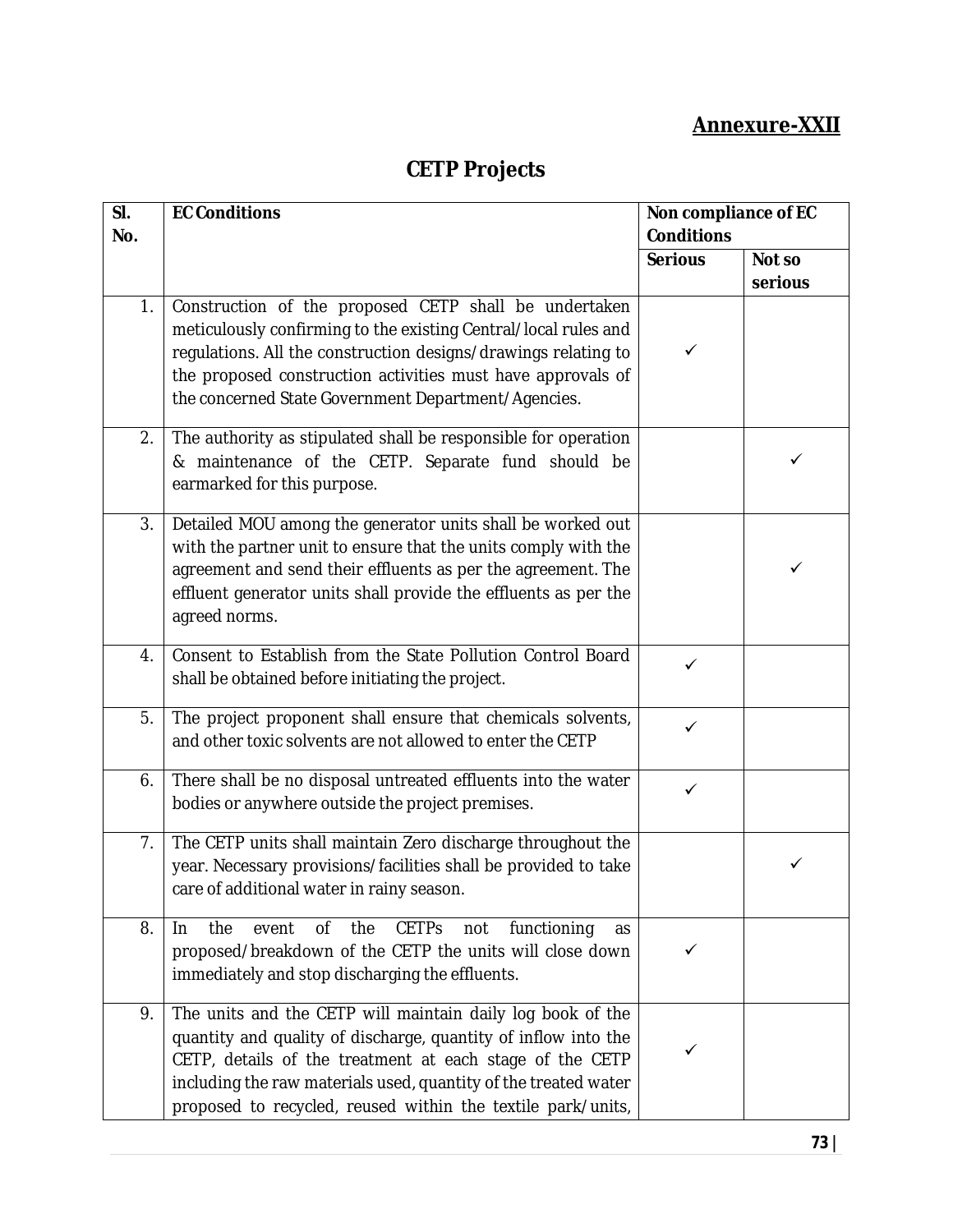|     | quantity of the treated effluent discharged. All the above<br>information shall be provided on-line of the web site<br>exclusively prepared for the purpose by the CETP owner. The<br>website shall be accessible by the public.                                          |              |   |
|-----|---------------------------------------------------------------------------------------------------------------------------------------------------------------------------------------------------------------------------------------------------------------------------|--------------|---|
|     | 10. The CETP shall have adequate power back up facility, to meet<br>the energy requirement in case of power failure from the grid.                                                                                                                                        |              |   |
| 11. | The CETP owner shall study the water quality of the<br>nallah/river where the units were earlier discharging the<br>effluents. The CETP owner shall also monitor the nallah/river<br>water quality on daily basis.                                                        |              | ✓ |
| 12. | The CETP shall be accessible by the public to monitor the<br>functioning of the CETP.                                                                                                                                                                                     |              | ✓ |
| 13. | The solid waste from CETP/units will be disposed off as per<br>the norms laid down.                                                                                                                                                                                       |              | ✓ |
| 14. | Ground water will also be monitored and information made<br>available on the above web site of the company.                                                                                                                                                               | $\checkmark$ |   |
| 15. | To meet any emergency situation, appropriate fire-fighting<br>system shall be installed. Appropriate arrangements for<br>uninterrupted power supply to the environment protection<br>equipment and continuous water supply for the fire fighting<br>system shall be made. | $\checkmark$ |   |
| 16. | During transfer of materials, spillages shall be avoided and<br>garland drains be constructed to avoid mixing of accidental<br>spillages with domestic waste and storm drains.                                                                                            |              | ✓ |
| 17. | Noise level shall be maintained as per standards. For people<br>working in the high noise area, requisite personal protective<br>equipment like earplugs etc. shall be provided.                                                                                          |              | ✓ |
|     | 18. Adequate safety measures shall be provided to limit the risk<br>zone within the plant boundary, in case of an accident. Leak<br>detection devices shall also be installed at strategic places for<br>early detection and warning.                                     |              |   |
|     | 19. The company shall make the arrangement for protection of<br>possible fire hazards during manufacturing process in<br>material handling.                                                                                                                               | ✓            |   |
|     | 20. The project authorities must strictly comply with the rules and<br>regulations with regard to handling and disposal of hazardous<br>wastes. Authorization from the PCB shall be obtained for<br>collection/treatment/storage/disposal of hazardous wastes.            |              |   |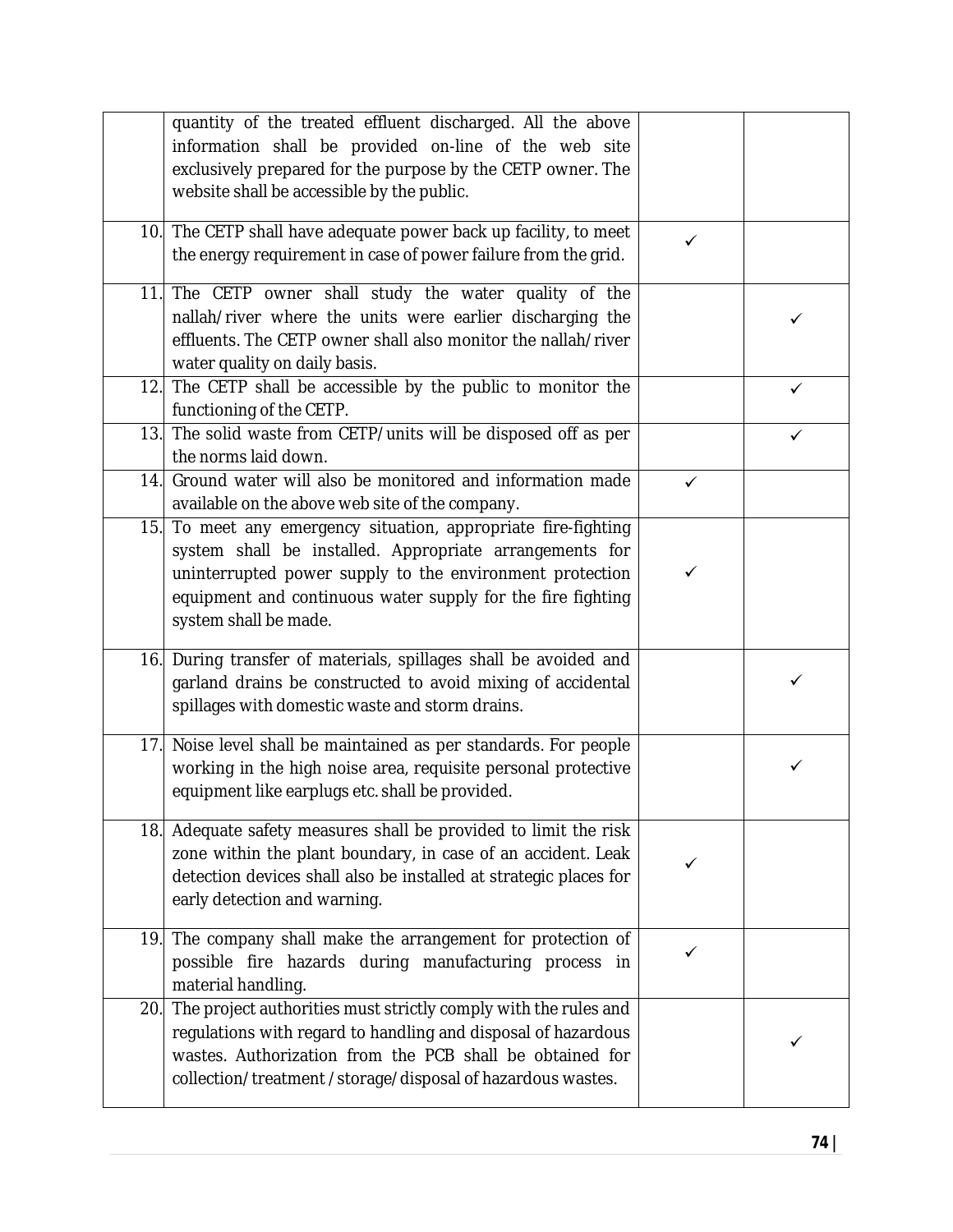### **Annexure-XXIII**

# **Building/Construction Projects**

| SI.<br>No.       | <b>EC Conditions</b>                                                                                                                                                                                                                                                                                                                                                                                                                                                                                                                                                                               | Non compliance of EC<br><b>Conditions</b> |                                    |
|------------------|----------------------------------------------------------------------------------------------------------------------------------------------------------------------------------------------------------------------------------------------------------------------------------------------------------------------------------------------------------------------------------------------------------------------------------------------------------------------------------------------------------------------------------------------------------------------------------------------------|-------------------------------------------|------------------------------------|
|                  |                                                                                                                                                                                                                                                                                                                                                                                                                                                                                                                                                                                                    | <b>Serious</b>                            | <b>Not</b><br><b>SO</b><br>serious |
|                  | <b>Part-A Construction Phase:</b>                                                                                                                                                                                                                                                                                                                                                                                                                                                                                                                                                                  |                                           |                                    |
| 1.               | Project proponent to set up an environment management cell<br>and ensure that the cell manages/maintains all the<br>environmental aspects such as sewage treatment, solid waste<br>disposal, maintenance of green belt areas, etc, and in case the<br>commercial space is sold/leased, then enter into an<br>agreement with prospective buyers to ensure that they<br>maintain the cell and take care of all environment concerns<br>during the operation phase of the project. In addition,<br>sufficient fees should be levied so as to raise a corpus fund to<br>maintain the environment cell. |                                           | ✓                                  |
| 2.               | Appoint an Environment and safety engineer during the<br>construction phase to take care of environment and safety<br>aspects                                                                                                                                                                                                                                                                                                                                                                                                                                                                      |                                           | ✓                                  |
| $\overline{3}$ . | During the construction phase utmost care is taken to ensure<br>that there is no noise nuisance, no air and water pollution and<br>no disturbance to the nearby inhabitants. In case of violation,<br>the project construction activity may have to be directed to be<br>stopped                                                                                                                                                                                                                                                                                                                   |                                           | ✓                                  |
| 4.               | The project site should be covered from all sides by raising<br>sufficiently tall barricades with sheets to ensure that<br>pollutants do not spill to the surroundings                                                                                                                                                                                                                                                                                                                                                                                                                             |                                           | ✓                                  |
| 5.               | Provide at the main entrances bell gates, which are so located<br>inside the boundary of the project to enable smooth flow of<br>traffic on the main road leading to the entrance                                                                                                                                                                                                                                                                                                                                                                                                                  |                                           | ✓                                  |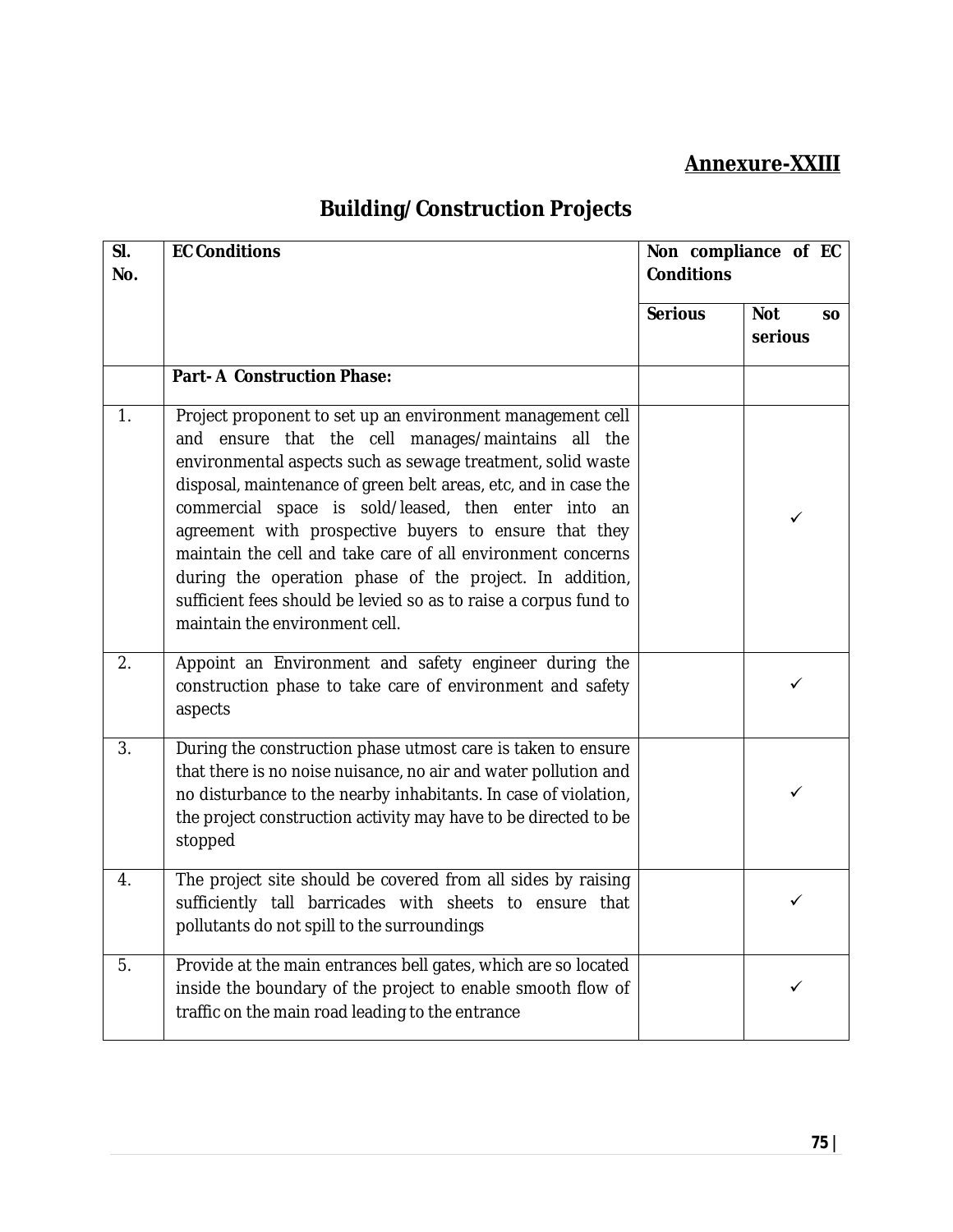| 6.  | All required sanitary and hygienic measures should be in<br>place before starting construction activities and to be<br>maintained throughout the construction phase. Sufficient<br>number of toilets/bathrooms shall be provided with required<br>mobile toilets, mobile STP for construction work force.                  |   |   |
|-----|----------------------------------------------------------------------------------------------------------------------------------------------------------------------------------------------------------------------------------------------------------------------------------------------------------------------------|---|---|
| 7.  | A first aid room should be provided in the Project both during<br>construction and operation of the project.                                                                                                                                                                                                               |   | ✓ |
| 8.  | For disinfection of wastewater which is not meant for<br>recycling for toilet flushing use ultra violet radiation and not<br>chlorination. For treated waste water meant for reuse for<br>toilet flushing, disinfect by using chlorination.                                                                                |   |   |
| 9.  | All the topsoil excavated during construction activities should<br>be stored for use in horticulture/landscape development<br>within the project site.                                                                                                                                                                     | ✓ |   |
| 10. | Disposal of muck, construction debris during construction<br>not create any adverse effect on the<br>phase should<br>neighboring communities and be disposed taking<br>the<br>necessary precautions for general safety and health aspects of<br>people, only in approved sites with the approval of competent<br>authority | ✓ |   |
| 11. | Soil and ground water samples should be tested at the project<br>site during the construction phase to ascertain that there is no<br>threat to ground water quality by leaching of heavy metals<br>and or other toxic contaminants and report submitted to<br><b>SEIAA</b>                                                 |   | ✓ |
| 12. | Construction spoils, including bituminous material and other<br>hazardous materials, must not be allowed to contaminate<br>watercourses and the dumpsites for such material must be<br>secured so that they should not leach into the ground water.                                                                        |   |   |
| 13. | The diesel generator sets to be used during construction<br>phase should be of low sulphur diesel type and should<br>conform to E (P A) Rules prescribed for air and noise<br>emission standards.                                                                                                                          |   |   |
| 14. | Vehicles hired for bringing construction material to the site<br>should be in good condition and should conform to the<br>applicable air and noise emissions standards and should be<br>operated only during non-peak hours.                                                                                               |   |   |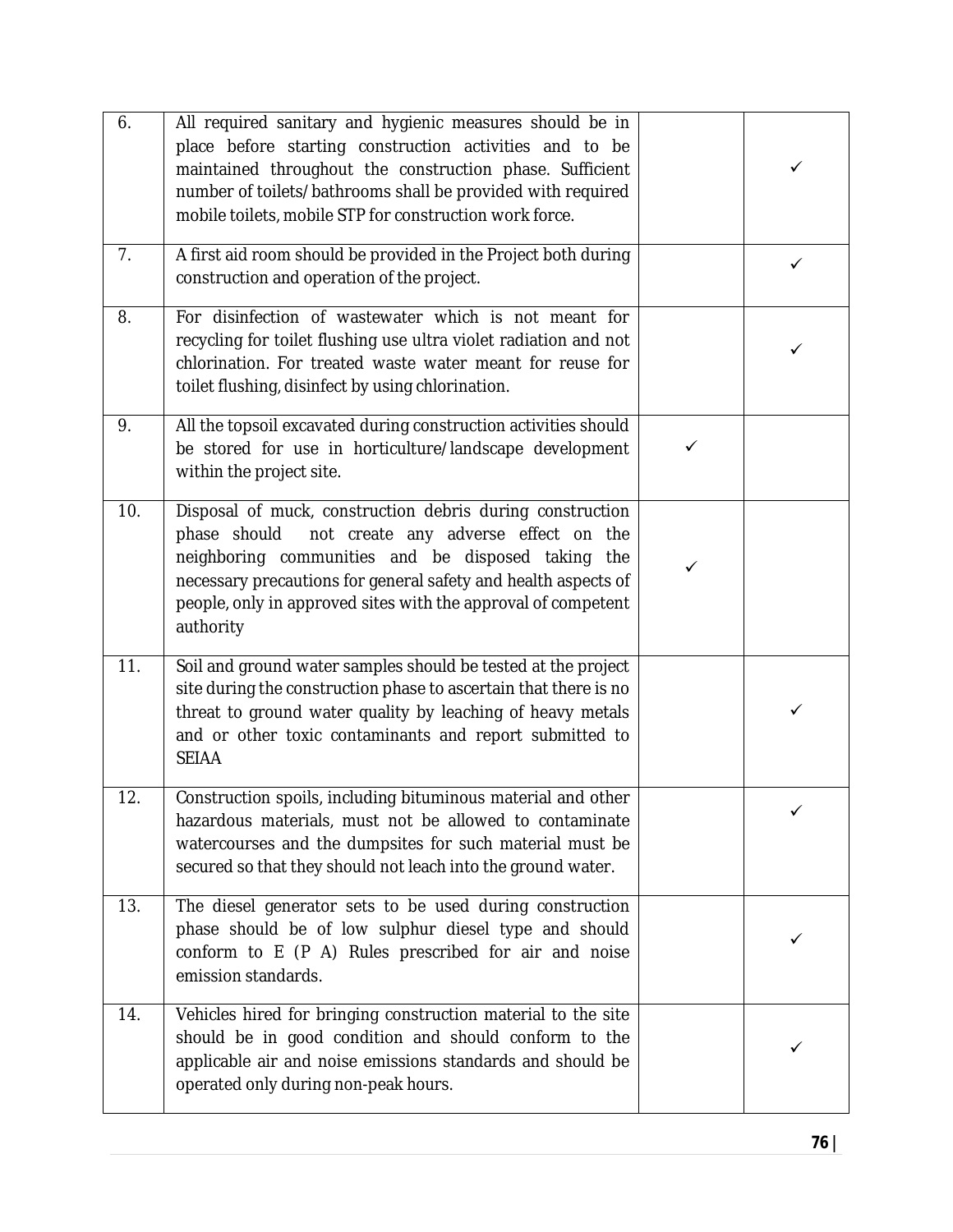| 15. | Ambient noise levels should conform to the residential<br>standards both during day and night. Incremental pollution<br>loads on the ambient air and noise quality should be closely<br>monitored during construction phase. Adequate measures to<br>reduce air and noise pollution during construction keeping in<br>mind CPCB norms on noise limits. |              | ✓ |
|-----|--------------------------------------------------------------------------------------------------------------------------------------------------------------------------------------------------------------------------------------------------------------------------------------------------------------------------------------------------------|--------------|---|
| 16. | Fly ash should be used as building material in the<br>construction as per the provisions of Fly Ash Notification of<br>14-09-1999 and amended as on 27-08-2003                                                                                                                                                                                         | $\checkmark$ |   |
| 17. | Ready Mixed concrete must be used in building construction                                                                                                                                                                                                                                                                                             |              | ✓ |
| 18. | Storm water control and its re-use as per CGWB and BIS<br>standards for various applications.                                                                                                                                                                                                                                                          |              | ✓ |
| 19. | Water demand during construction should be reduced by use<br>of pre-mixed concrete, curing agents and other best practices<br>and only tertiary treated water shall be used for construction.                                                                                                                                                          |              | ✓ |
| 20. | No ground water is to be drawn without permission from the<br>Central Ground Water Authority                                                                                                                                                                                                                                                           | $\checkmark$ |   |
| 21. | Use of glass shall not exceed 40% of exposed area to reduce<br>the electricity consumption and load on air conditioning. If<br>necessary use high quality double glass with special reflective<br>coating in windows.                                                                                                                                  |              |   |
| 22. | The provision of Energy conservation Building code, 2007<br>shall be fully complied with.                                                                                                                                                                                                                                                              |              | ✓ |
| 23. | Roof should meet prescriptive requirement as per Energy<br>conservation Building Code 2007 by using appropriate<br>thermal insulation material.                                                                                                                                                                                                        |              |   |
| 24. | Opaque wall should meet prescriptive requirement as per<br>Energy conservation Building Code, 2007 which is proposed<br>to be mandatory for all air conditioned spaces while it is<br>optional for non air conditioned spaces by use of appropriate<br>thermal insulation material to fulfil requirement                                               | ✓            |   |
| 25. | The Sewage Treatment Plant (STP) should be installed of<br>required capacity and the plants shall be got certified by an<br>independent expert and a report submitted. Discharge of<br>treated sewage shall conform to the norms & standards.                                                                                                          |              |   |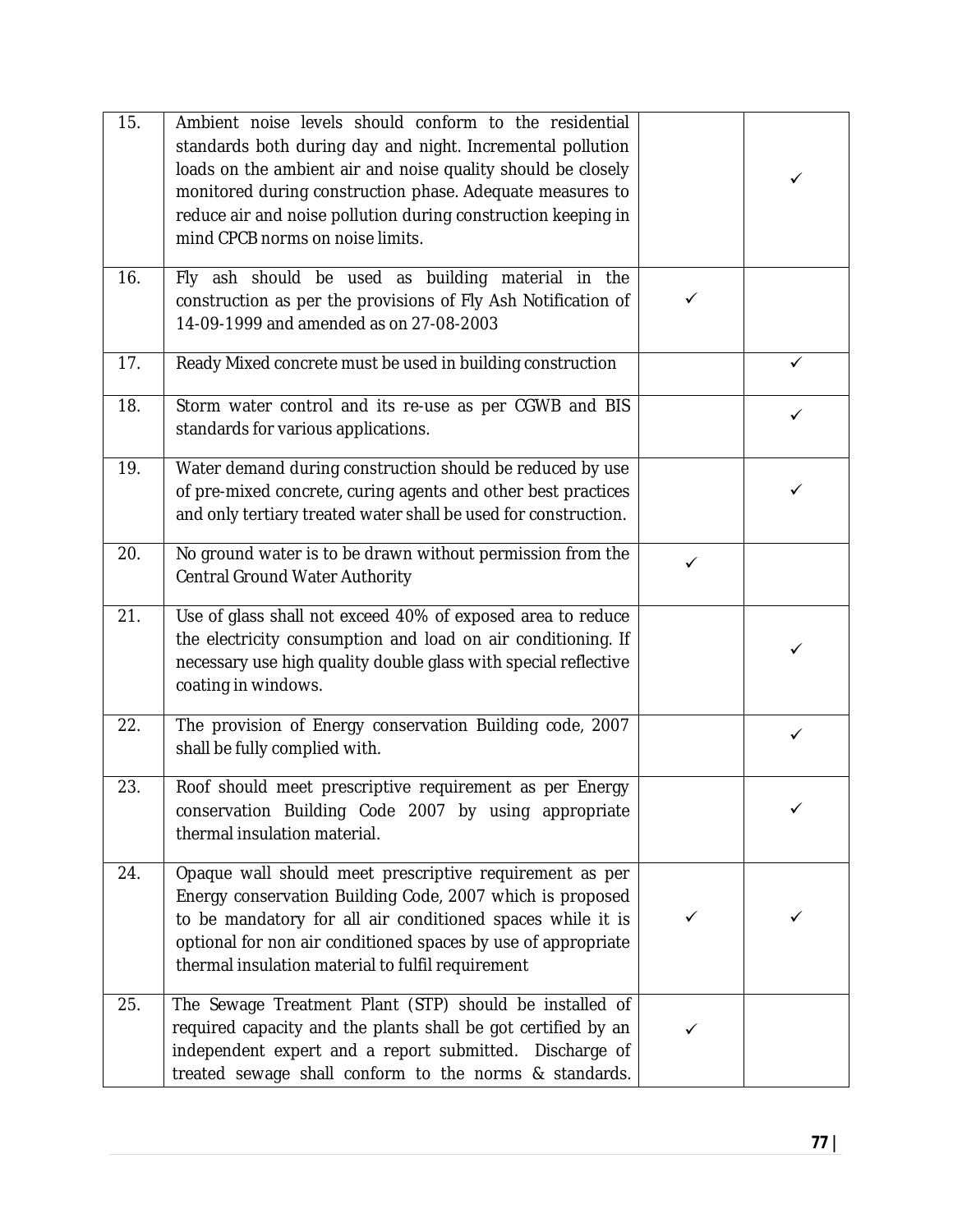|     | Treated sewage should be used for flushing gardening etc.                                                                                                                                                                                                                                                               |   |   |
|-----|-------------------------------------------------------------------------------------------------------------------------------------------------------------------------------------------------------------------------------------------------------------------------------------------------------------------------|---|---|
| 26. | Ensure that the excess runoff rainwater from the greenbelt<br>area, which is irrigated by treated water, does not get into<br>infiltration pits and contaminate the groundwater. Such excess<br>flow should be safely let into the storm water drains.                                                                  |   | ✓ |
| 27. | The solid waste generated should be properly collected and<br>segregated insitu. The biodegradable organic waste be<br>composted by installing bio converter in site and used. The<br>non-biodegradable waste to be disposed to the authorized<br>recyclers.                                                            |   | ✓ |
| 28. | Any hazardous waste including biomedical waste should be<br>disposed off as per the applicable rules and norms with<br>necessary approvals.                                                                                                                                                                             | ✓ |   |
| 29. | Application of solar energy should be incorporated for<br>illumination of common areas, lighting for gardens and street<br>lighting in addition to provision for solar water heating. A<br>hybrid system or fully solar system for the complex should be<br>provided.                                                   |   | ✓ |
| 30. | A report on the energy conservation measures confirming to<br>energy conservation norms finalized by the Bureau of Energy<br>Efficiency should be prepared incorporating details about<br>building materials and technology R & U factors etc.                                                                          |   |   |
| 31. | All toilets should have dual plumbing line and no wastewater<br>is discharged from the unit.                                                                                                                                                                                                                            | ✓ |   |
| 32. | The Environment Management plan including the human<br>health and safety management plan and fire safety and<br>protection plan proposed by the proponent shall be strictly<br>implemented.                                                                                                                             |   | ✓ |
| 33. | The proposed project shall have DG sets as an alternate power<br>supply source as proposed.                                                                                                                                                                                                                             |   | ✓ |
|     | <b>Part-B Operational Phase:</b>                                                                                                                                                                                                                                                                                        |   |   |
| 34. | Separation of grey and black water should be done by the use<br>of dual plumbing line for separation of grey and black water.<br>Treatment of 100% grey water by decentralized treatment<br>should be done ensuring that the re-circulated water should<br>have BOD as proposed and the recycled water will be used for | ✓ |   |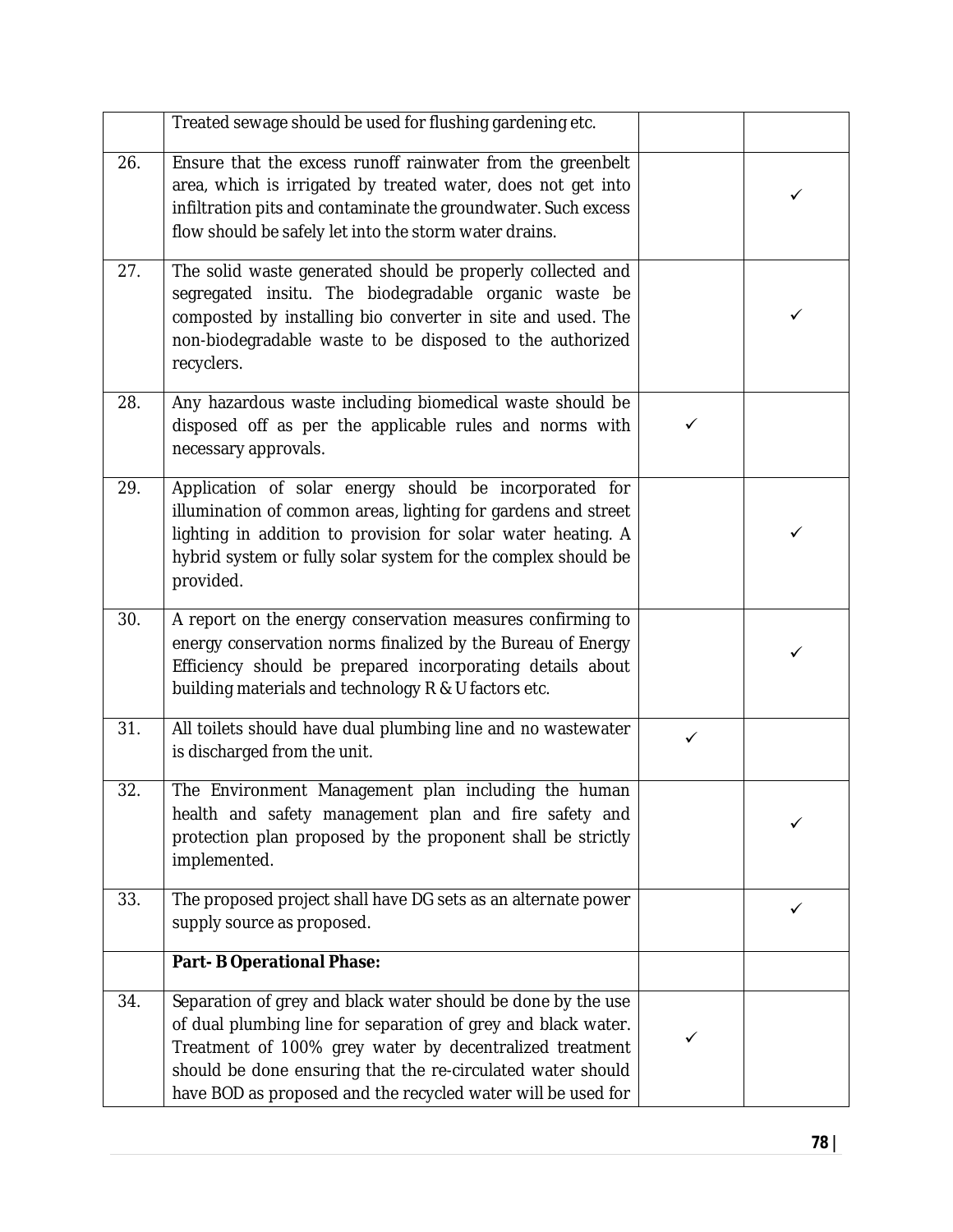|     | flushing, gardening and HVAC make up and DG set cooling.<br>The borewell for rainwater recharging should be kept at least<br>5 meters above the highest ground water table.                                                                        |              |   |
|-----|----------------------------------------------------------------------------------------------------------------------------------------------------------------------------------------------------------------------------------------------------|--------------|---|
| 35. | Treatment of 100% grey water by decentralized treatment<br>should be done.                                                                                                                                                                         | $\checkmark$ |   |
| 36. | Fixtures for showers, toilet flushing and drinking should be of<br>low flow either by use of aerators or pressure reducing<br>devices or sensor based control.                                                                                     |              | ✓ |
| 37. | Diesel generator sets proposed as back up power for lifts and<br>common area should be of enclosed type and conform to<br>E(P)A Rules prescribed for air and noise emission standards.<br>Exhaust should be raised to 4 meters above the roof top. | ✓            |   |
| 38. | Ambient noise levels should be controlled to ensure that it<br>does not exceed the prescribed standards both within and at<br>the boundary of the proposed Commercial Complex.                                                                     |              | ✓ |
| 39. | Weep holes in the compound walls shall be provided to ensure<br>natural drainage of rainwater in the catchment area during the<br>monsoon period.                                                                                                  |              | ✓ |
| 40. | There should be no traffic congestion near the entry and exit<br>points from the roads adjoining the proposed project site.<br>Parking should be fully internalized and no public space<br>should be utilized.                                     |              | ✓ |
| 41. | The solar energy shall be used for water heating as well as<br>lighting common areas and verifiable measures shall be<br>adopted for energy conservation and water conservation.                                                                   |              | ✓ |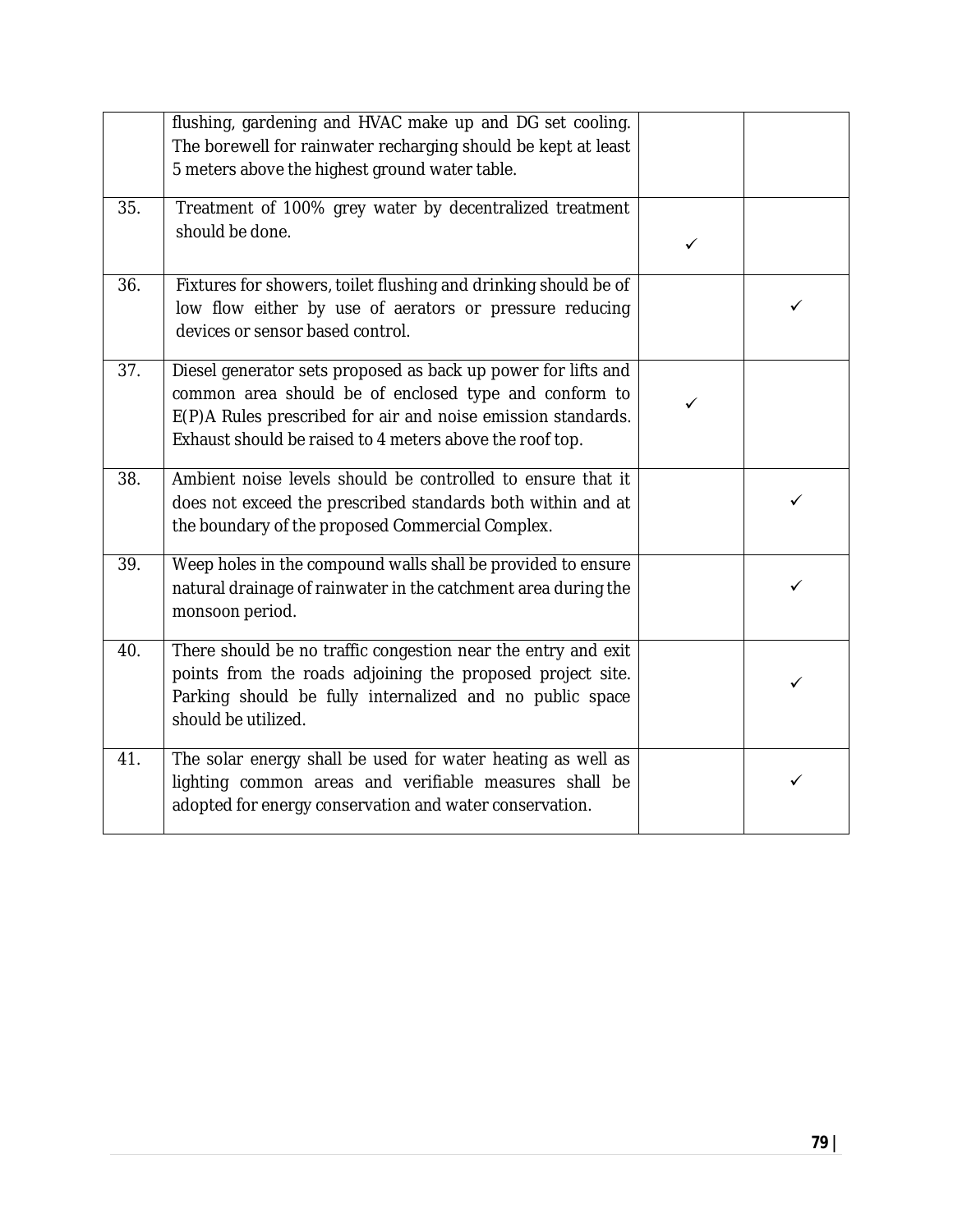## **Annexure-XXIV**

# **Thermal Power Projects**

| SI. | <b>EC Conditions</b>                                                                                                                                                                                                                                                                                                                                                                                                                                   | Non compliance of EC |         |
|-----|--------------------------------------------------------------------------------------------------------------------------------------------------------------------------------------------------------------------------------------------------------------------------------------------------------------------------------------------------------------------------------------------------------------------------------------------------------|----------------------|---------|
| No. |                                                                                                                                                                                                                                                                                                                                                                                                                                                        | <b>Conditions</b>    |         |
|     |                                                                                                                                                                                                                                                                                                                                                                                                                                                        | <b>Serious</b>       | Not so  |
|     |                                                                                                                                                                                                                                                                                                                                                                                                                                                        |                      | serious |
| 1.  | Status report for implementation of 100% utilization of Fly<br>Ash generated shall be submitted.                                                                                                                                                                                                                                                                                                                                                       | $\checkmark$         |         |
| 2.  | Stacks of prescribed height shall be provided with continuous<br>online monitoring equipments for SOx, NOx and Particulate<br>matter. Exit velocity of flue gases shall not be less than<br>prescribed limit. Mercury emissions from stack shall also be<br>monitored on periodic basis.                                                                                                                                                               | ✓                    |         |
| 3.  | Regular monitoring of ground level concentration of SO <sub>2</sub> , NOx,<br>RSPM and Hg shall be carried out in the impact zone and<br>records maintained. If at any stage these levels are found to<br>exceed the prescribed limits, necessary control measures shall<br>be provided immediately.                                                                                                                                                   |                      | ✓       |
| 4.  | High Efficiency Electrostatic Precipitators (ESPs) shall be<br>installed in each unit to ensure that particulate matter (PM)<br>emission does not exceed stipulated standard.                                                                                                                                                                                                                                                                          | $\checkmark$         |         |
| 5.  | Adequate dust extraction/suppression system shall<br>be<br>installed in coal handling, ash handling areas, and conveyer<br>belts to control fugitive emission.                                                                                                                                                                                                                                                                                         | ✓                    |         |
| 6.  | Space provision be made for Flue gas De-sulphurisation (FGD)<br>unit, if required at a later stage to control SO <sub>2</sub> .                                                                                                                                                                                                                                                                                                                        | ✓                    |         |
| 7.  | Low NOx burner shall be provided to reduce the NOx<br>emission.                                                                                                                                                                                                                                                                                                                                                                                        | ✓                    |         |
| 8.  | Noise levels emanating from turbines shall be controlled to<br>ensure compliance to standards for workzone. People working<br>in the high noise area, should be provided with requisite<br>personal protective equipment like earplugs/ear muffs etc<br>Workers engaged in noisy areas shall be periodically<br>examined to maintain audiometric record and for treatment<br>for any hearing loss including shifting to non-noisy/less noisy<br>areas. |                      | ✓       |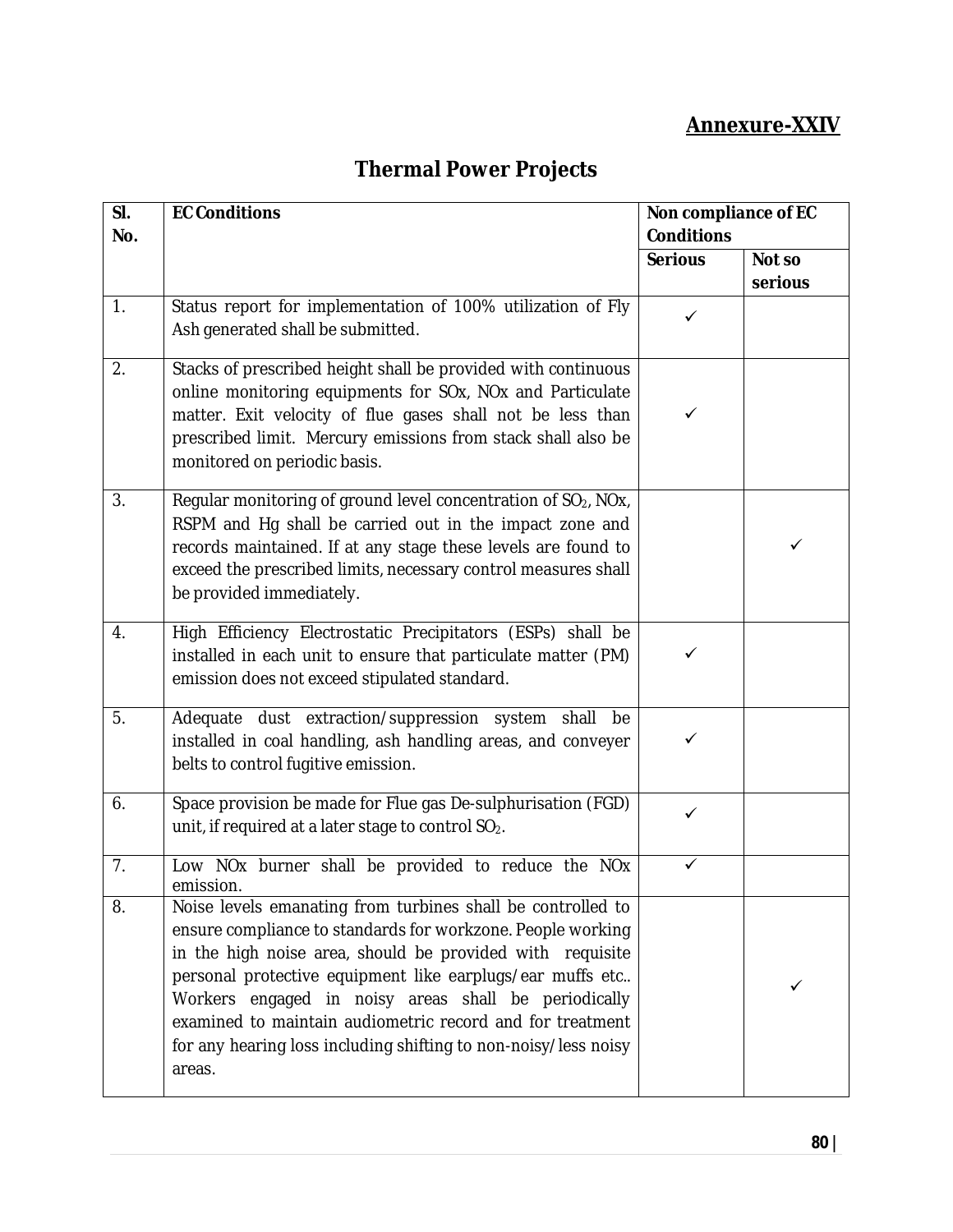| 9.  | Fly ash shall be collected in dry form and ash generated shall<br>be used in phased manner as per provisions of the Notification<br>on Fly Ash Utilization. Unutilized ash shall be disposed off in<br>the ash pond in the form of High Concentration Slurry.<br>Mercury and other heavy metals (As, Hg, Cr, Pb, etc.) will be<br>monitored in the bottom ash as also in the effluents emanating<br>from the existing ash pond. No ash shall be disposed off in low<br>lying area. | ✓ |   |
|-----|------------------------------------------------------------------------------------------------------------------------------------------------------------------------------------------------------------------------------------------------------------------------------------------------------------------------------------------------------------------------------------------------------------------------------------------------------------------------------------|---|---|
| 10. | Base line health data within study area shall be collected and<br>prepared. Mitigation measures should be taken for control of<br>endemic diseases.                                                                                                                                                                                                                                                                                                                                |   | ✓ |
| 11. | Ash pond shall be lined with impervious lining as per the soil<br>conditions. Adequate safety measures<br>shall<br>also<br>be<br>implemented to protect the ash dyke from getting breached.                                                                                                                                                                                                                                                                                        | ✓ |   |
| 12. | Impact on agricultural crops (as applicable) due to operation<br>of the power plant shall be studied from an institute of repute<br>within six months. The study shall also include impact due to<br>heavy metals associated with emission from power plant.                                                                                                                                                                                                                       |   |   |
| 13. | Regular monitoring of ground water in and around the ash<br>pond area including heavy metals (Hg, Cr, As, Pb) shall be<br>carried out. The data so obtained should be compared with<br>the baseline data so as to ensure that the ground water and<br>surface water quality is not adversely affected due to the<br>project.                                                                                                                                                       |   | ✓ |
| 14. | A conservation plan for wildlife as stipulated, shall be<br>prepared in consultation with an expert organization and duly<br>approved by State Wildlife Department.                                                                                                                                                                                                                                                                                                                | ✓ |   |
| 15. | The industry should comply with the general effluent<br>standards.                                                                                                                                                                                                                                                                                                                                                                                                                 | ✓ |   |
| 16. | CFBC Technology with lime injection for removal of SO <sub>2</sub> up to<br>70% shall be provided.                                                                                                                                                                                                                                                                                                                                                                                 | ✓ |   |
| 17. | The total water drawal from River for all units should not<br>exceed the requirement as stipulaed.                                                                                                                                                                                                                                                                                                                                                                                 | ✓ |   |
| 18. | Hot water coming from the condenser should be properly<br>cooled so as to ensure to keep the temperature of the<br>receiving surface water as per the standards.                                                                                                                                                                                                                                                                                                                   |   |   |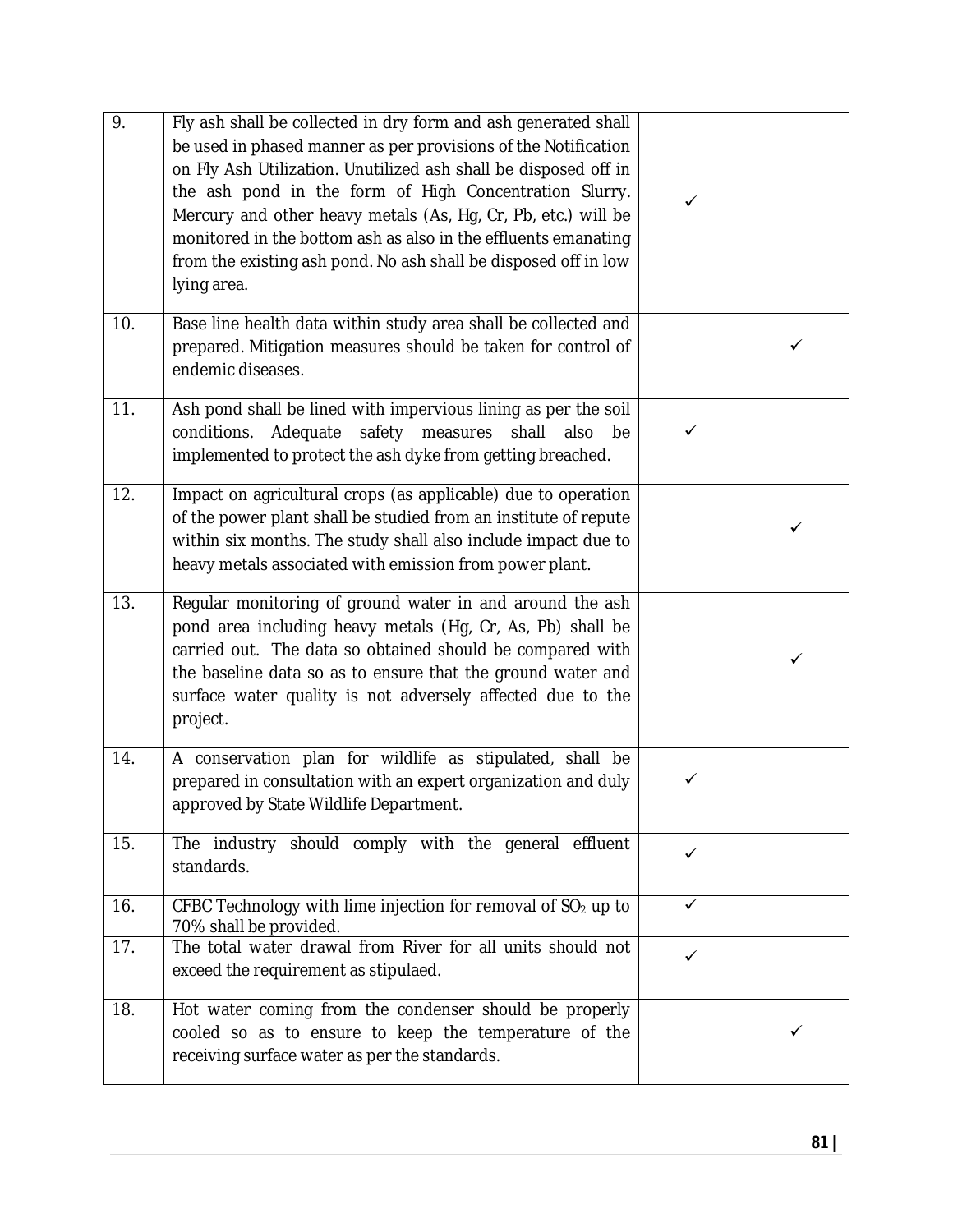| 19. | Ash pond shall be lined with impervious lining as per the soil<br>conditions. Adequate safety measures shall also be<br>implemented to protect the ash dyke from getting breached.                                                                                                             | ✓            |   |
|-----|------------------------------------------------------------------------------------------------------------------------------------------------------------------------------------------------------------------------------------------------------------------------------------------------|--------------|---|
| 20. | Plant should be designed for zero discharge. The treated<br>effluents emanating from the different plants such as DM<br>plant, boiler blow down, ash pond/dyke, sewage etc<br>conforming to the prescribed standards shall be re-circulated<br>and reused.                                     | ✓            |   |
| 21. | Closed cycle cooling (COC) system with cooling tower shall be<br>provided. Prescribed COC should be adopted.                                                                                                                                                                                   | $\checkmark$ |   |
| 22. | Adequate safety measures shall be provided in the plant area<br>to check/minimize spontaneous fires in coal yard, especially<br>during summer season. Copy of these measures with full<br>details along with location plant layout shall be submitted to<br>the Ministry as per EC conditions. |              | ✓ |
| 23. | Storage facilities for auxiliary liquid fuel such as LDO and<br>HFO/LSHS shall be made in the plant area in consultation with<br>Department of Explosives, Nagpur. Sulphur Content in the<br>liquid fuel will not exceed 0.5%.                                                                 | ✓            |   |
| 24. | First Aid and sanitation arrangements shall be made for the<br>drivers and other contract Workers during construction<br>phase.                                                                                                                                                                | ✓            |   |

### **Natural Gas based Combined Cycle Power Plant**

|                  | Dry Low NOx burners shall be provided and it shall be ensured<br>that NO <sub>x</sub> emissions from individual stack shall be limited to 50<br>ppm. |  |
|------------------|------------------------------------------------------------------------------------------------------------------------------------------------------|--|
| 2.               | Closed cycle cooling system with cooling towers shall be                                                                                             |  |
|                  | provided. COC of at least 9 shall be adopted and the effluent<br>treated as per the prescribed norms.                                                |  |
|                  |                                                                                                                                                      |  |
| $\mathfrak{Z}$ . | Adequate safety measures shall be provided to limit the risk                                                                                         |  |
|                  | zone within the plant boundary, in case of an accident. Leak                                                                                         |  |
|                  | detection devices shall also be installed at strategic places for                                                                                    |  |
|                  | early detection and warning.                                                                                                                         |  |
| 4.               | Regular mock drills for the on-site emergency management                                                                                             |  |
|                  | plan specially pertaining to fire and explosion hazards due to                                                                                       |  |
|                  | use of natural gas shall be carried out.                                                                                                             |  |
|                  |                                                                                                                                                      |  |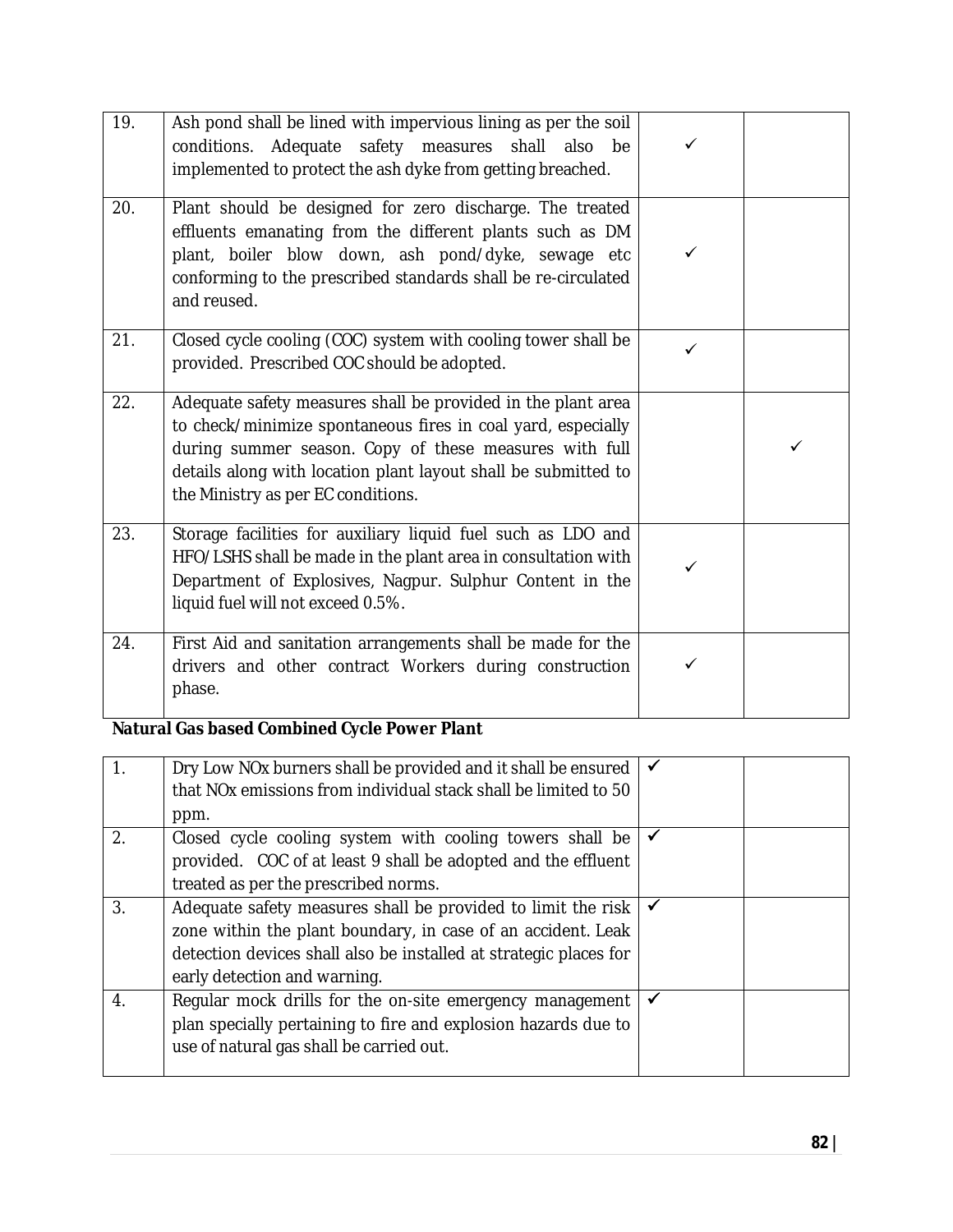### **Annexure-XXV**

## **General Conditions**

| SI.<br>No. | <b>EC Conditions</b>                                                                                                                                                                                                                                                                                                                                                                                                                                                                                     | <b>Conditions</b> | Non compliance of EC               |
|------------|----------------------------------------------------------------------------------------------------------------------------------------------------------------------------------------------------------------------------------------------------------------------------------------------------------------------------------------------------------------------------------------------------------------------------------------------------------------------------------------------------------|-------------------|------------------------------------|
|            |                                                                                                                                                                                                                                                                                                                                                                                                                                                                                                          | <b>Serious</b>    | <b>Not</b><br><b>SO</b><br>serious |
| 1.         | Any changes in the scope of the project would require a fresh<br>appraisal by this authority. No further expansion or<br>modifications in the plant shall be carried out without prior<br>approval of MoEF / SEIAA.                                                                                                                                                                                                                                                                                      | $\checkmark$      |                                    |
| 2.         | Compliance to all the specific and general conditions<br>stipulated for the existing plant shall be ensured.                                                                                                                                                                                                                                                                                                                                                                                             | $\checkmark$      |                                    |
| 3.         | The height of the stack shall be as per the standards<br>prescribed under Environment (Protection) Rules with<br>continuous online monitoring equipments for SO <sub>2</sub> , NO <sub>x</sub> and<br>Particulate matter.                                                                                                                                                                                                                                                                                | ✓                 |                                    |
| 4.         | AAQ monitoring stations shall be setup on the basis of<br>mathematical modeling to represent short-term ground level<br>concentration, human settlements, sensitive targets etc. The<br>instruments used for AAQ monitoring shall be calibrated time<br>to time. Ambient air quality monitoring station should be set<br>up in the down wind direction as well as where maximum<br>ground level concentration of SPM, SO2, fluorine, ammonia<br>and HC are anticipated                                   |                   | ✓                                  |
| 5.         | The treatment facility and the treated effluent shall meet the<br>prescribed standards.                                                                                                                                                                                                                                                                                                                                                                                                                  |                   |                                    |
| 6.         | Sewage treatment plant shall be provided and the treated<br>water shall be used for raising greenbelt/plantation.                                                                                                                                                                                                                                                                                                                                                                                        |                   | ✓                                  |
| 7.         | The gaseous emissions from the various process units shall<br>conform to the standards prescribed under Environment<br>(Protection) Rules, 1986 or norms stipulated by the SPCB<br>whichever is more stringent. At no time, the emission level<br>shall go beyond the stipulated standards. In the event of<br>failure of pollution control system(s) adopted by the unit, the<br>respective unit should not be restarted until the control<br>measures are rectified to achieve the desired efficiency. |                   | ✓                                  |
| 8.         | Regular water sprinkling shall be carried out in critical areas<br>prone to air pollution and having high levels of PM particularly<br>in mine area and other vulnerable areas.                                                                                                                                                                                                                                                                                                                          |                   |                                    |
| 9.         | Secondary fugitive emissions from all the sources shall be<br>controlled within the latest permissible limits issued by the<br>Ministry and regularly monitored. Guidelines / Code of Practice<br>issued by the CPCB shall be followed. Secondary emissions<br>drilling,<br>blasting,<br>excavation,<br>loading<br>from<br>the<br>and<br>transportation operations shall be controlled by water                                                                                                          |                   |                                    |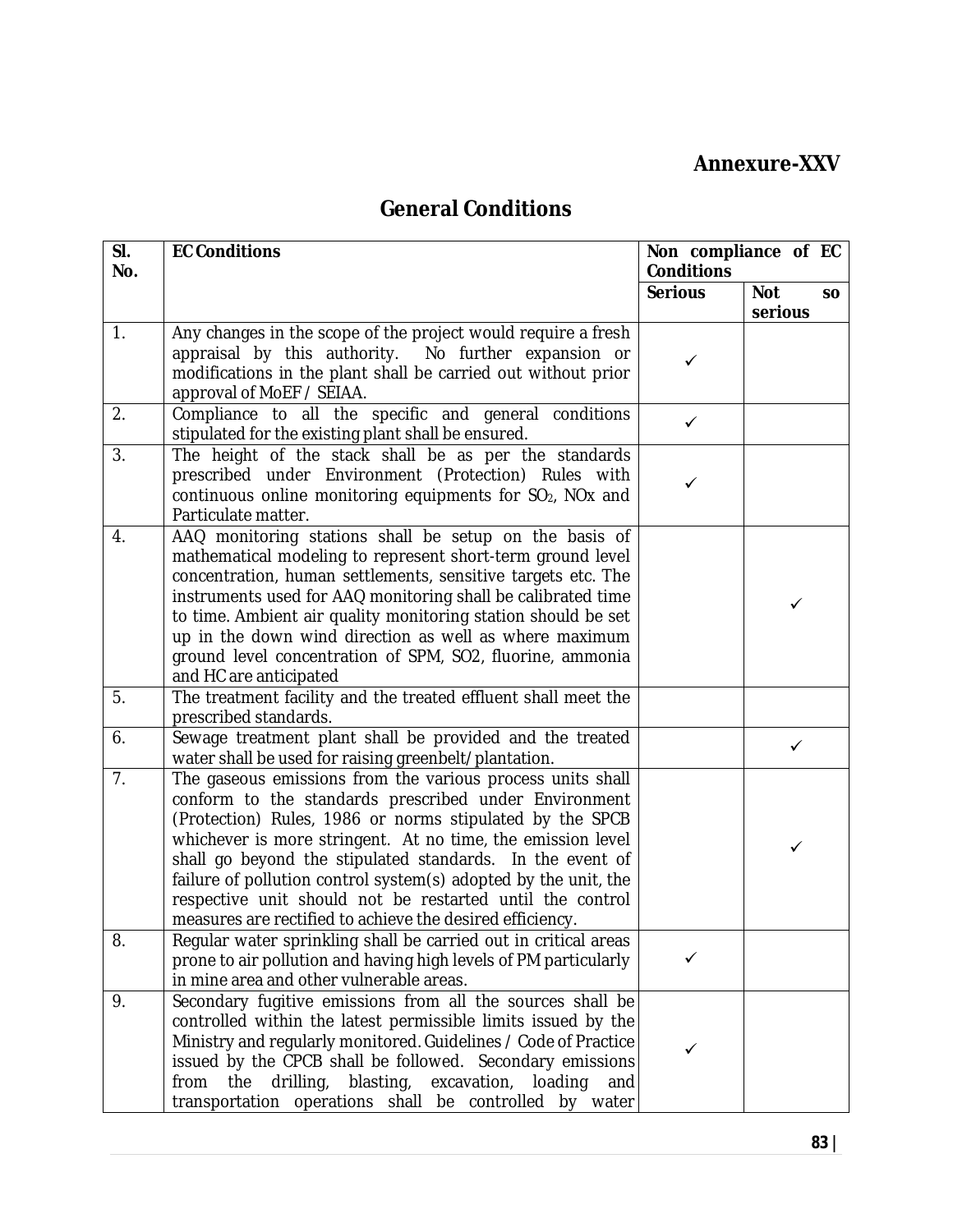|     | sprinkling and other dust suppression methods.                                                                       |              |              |
|-----|----------------------------------------------------------------------------------------------------------------------|--------------|--------------|
| 10. | Risk & Disaster Management Plan along with the mitigation                                                            |              |              |
|     | measures should be prepared and a copy submitted to the                                                              | ✓            |              |
|     | Ministry's Regional Office.                                                                                          |              |              |
| 11. | Safety standards as per National Building Code (NBC) should                                                          |              |              |
|     | be ensured.                                                                                                          | ✓            |              |
| 12. | The company shall undertake eco-development measures                                                                 |              |              |
|     | including community welfare measures in the project area.                                                            |              | ✓            |
| 13. | The project authorities shall meet water requirement of                                                              |              |              |
|     | nearby village (s) in case the village wells go dry due to                                                           |              | ✓            |
|     | dewatering of mine.                                                                                                  |              |              |
| 14. | The project proponent should undertake activities to improve                                                         |              |              |
|     | the quality of life of the local people living along the project                                                     |              |              |
|     | site. The activities should include supply of drinking water,                                                        |              | ✓            |
|     | providing rainwater harvesting structures.                                                                           |              |              |
| 15. | For employing unskilled, semi-skilled and skilled workers for                                                        |              | $\checkmark$ |
|     | the project, preference shall be given to local people.                                                              |              |              |
| 16. | The responses/commitments made during public hearing                                                                 | ✓            |              |
|     | should be complied with letter and spirit.                                                                           |              |              |
| 17. | Adequate free fuel arrangement shall be made for the labour                                                          |              |              |
|     | engaged in the construction work at project cost so that                                                             |              | ✓            |
|     | indiscriminate felling of trees is prevented. Fuel depots/may                                                        |              |              |
|     | be opened at the site to provide the fuel (kerosene/LPG)                                                             |              |              |
| 18. | Pre-placement medical examination for the workers engaged                                                            |              |              |
|     | in the project shall be carried out and records maintained.                                                          |              | ✓            |
|     | Medical facilities as well as recreational facilities should also                                                    |              |              |
|     | be provided to the labourers.                                                                                        |              |              |
| 19. | The labourers to be engaged for construction works should be                                                         |              |              |
|     | thoroughly examined by health personal & adequately treated                                                          |              | ✓            |
|     | before issuing them work permit.                                                                                     |              |              |
| 20. | Adequate drinking water and sanitary facilities should be<br>provided for construction workers at the site. The safe |              |              |
|     | disposal of waste water and solid wastes generated during the                                                        |              | ✓            |
|     | construction phase should be ensured.                                                                                |              |              |
| 21. | Provision shall be made for the housing of construction                                                              |              |              |
|     | laborers within the site with all necessary infrastructures.                                                         |              |              |
|     | The housing may be in the form of temporary structures to be                                                         |              | ✓            |
|     | removed after the completion of the project. The facilities                                                          |              |              |
|     | shall include the crèche.                                                                                            |              |              |
| 22. | All necessary clearances from the concerned Authorities shall                                                        |              |              |
|     | be obtained before initiating the project.                                                                           | ✓            |              |
| 23. | A detailed report on the implementation of rehabilitation                                                            |              |              |
|     | action plan should be furnished to Ministry of Environment                                                           |              |              |
|     | and Forests, Regional Office. Rehabilitation and payment of                                                          | ✓            |              |
|     | compensation to the project affected people (PAPs) shall be                                                          |              |              |
|     | made as per the policy of the State Government.                                                                      |              |              |
| 24. | The details of the land holding of project affected persons                                                          |              |              |
|     | whose land is being acquired shall be submitted to this                                                              | $\checkmark$ |              |
|     | Ministry. The R&R benefits for the land losing households will                                                       |              |              |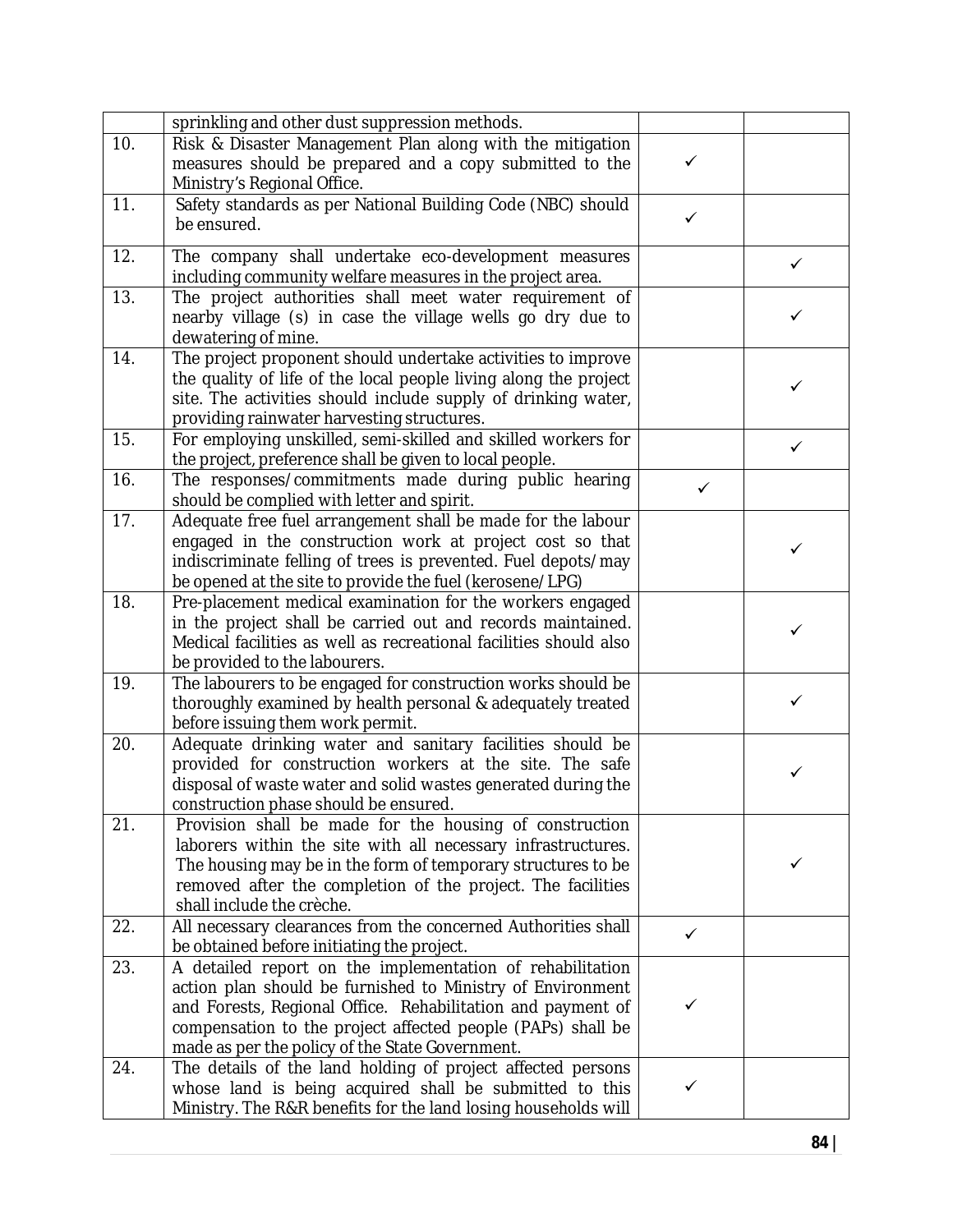|     | be as per the National Rehabilitation and Resettlement Policy,                                                                |              |              |
|-----|-------------------------------------------------------------------------------------------------------------------------------|--------------|--------------|
|     | whichever is higher. Adequate publicity of the compensation                                                                   |              |              |
|     | package of NRRP 2007/State Policy shall be given in the                                                                       |              |              |
| 25. | affected villages.<br>All the recommendations made in the Charter of Corporate                                                |              |              |
|     | Responsibility for Environmental Protection (CREP) issued by                                                                  |              | $\checkmark$ |
|     | CPCB should be implemented.                                                                                                   |              |              |
| 26. | Green belt and plantation as stipulated in the condition shall                                                                |              |              |
|     | be raised. Project proponent should develop green belt with                                                                   |              |              |
|     | plant species that are significant and used for the pollution                                                                 |              | ✓            |
|     | abatement.                                                                                                                    |              |              |
| 27. | The project proponent shall take all precautionary measures                                                                   |              |              |
|     | during project operation for conservation and protection of                                                                   |              |              |
|     | endangered fauna. Action plan for conservation of flora and                                                                   |              |              |
|     | fauna shall be prepared and implemented in consultation with                                                                  | ✓            |              |
|     | the State Forest and Wildlife Department. Necessary allocation                                                                |              |              |
|     | of funds for implementation of the conservation plan shall be                                                                 |              |              |
|     | made and the funds so allocated shall be included in the project                                                              |              |              |
|     | cost.                                                                                                                         |              |              |
| 28. | Necessary clearance under the FC Act, 1980 for diversion of<br>the forest land involved shall be obtained from the Competent  |              |              |
|     | Authority. No activity in the forest area shall be undertaken till                                                            | $\checkmark$ |              |
|     | the requisite clearance is obtained for the same.                                                                             |              |              |
| 29. | Project should obtain PLI policy under Public Liability                                                                       |              |              |
|     | Insurance Act.                                                                                                                | $\checkmark$ |              |
| 30. | All other statutory clearances such as the approvals for                                                                      |              |              |
|     | storage of diesel from Chief Controller of Explosives, Fire                                                                   |              |              |
|     | Department, Civil Aviation Department, Forest Conservation                                                                    | ✓            | ✓            |
|     | Act 1980 and Wildlife (Protection) Act 1972 etc shall be                                                                      |              |              |
|     | obtained as applicable by project proponents from the                                                                         |              |              |
|     | competent authorities.                                                                                                        |              |              |
| 31. | No additional land shall be acquired for any facility relating to<br>the proposed expansion project.                          |              | ✓            |
| 32. | Base line health data within study area shall be collected and                                                                |              |              |
|     | prepared within stipulated period. Mitigation measures for                                                                    |              |              |
|     | control of endemic diseases for implementation in the study                                                                   |              |              |
|     | area shall be prepared and submitted along with the base line                                                                 |              |              |
|     | data.                                                                                                                         |              |              |
| 33. | Necessary provision shall be made for fire fighting facilities                                                                | ✓            |              |
|     | within the complex.                                                                                                           |              |              |
| 34. | The project authorities will recycle liquid effluent to the                                                                   |              |              |
|     | maximum extent possible either as process water or for                                                                        |              |              |
|     | afforestation. The liquid effluent coming out of the complex                                                                  |              |              |
|     | must conform to the standards prescribed by the CPCB/SPCB.                                                                    |              | ✓            |
|     | Continuous monitoring facilities should be provided by the<br>project authority. If the effluent quality exceeds the standard |              |              |
|     | prescribed at any time, the corresponding units of the plant                                                                  |              |              |
|     | which are contributing to the excessive pollutant loads shall                                                                 |              |              |
|     | be stopped from operation till the quality of the effluents                                                                   |              |              |
|     |                                                                                                                               |              |              |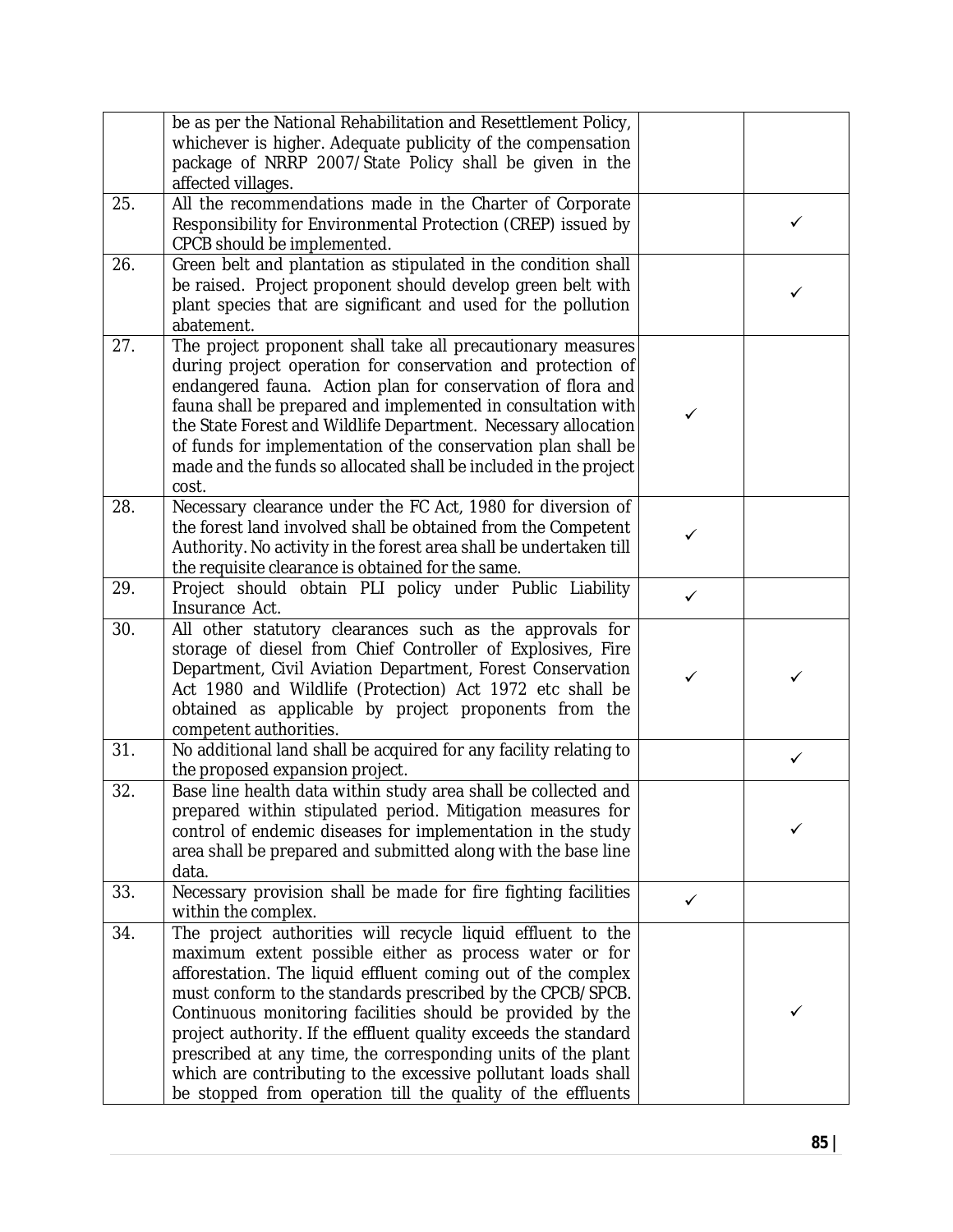|     | discharged from those units conformed to the standards<br>stipulated.                                                                                                                                                                                                                                                                                                                                                                                                                  |              |   |
|-----|----------------------------------------------------------------------------------------------------------------------------------------------------------------------------------------------------------------------------------------------------------------------------------------------------------------------------------------------------------------------------------------------------------------------------------------------------------------------------------------|--------------|---|
| 35. | Guard ponds of sufficient holding capacity should be provided<br>to cope with the effluent discharge during the process<br>disturbances. In the event of failure or non-functioning of the<br>primary treatment facilities, the respective units should be<br>immediately put out of operation and should not be restarted<br>until the control measures are rectified to achieve the desired<br>efficiency.                                                                           | ✓            |   |
| 36. | The proponent shall upload the status of compliance of the<br>stipulated EC conditions, including results of monitored data<br>on their website and shall update the same six monthly basis.<br>The criteria pollutant namely; PM10, SO2, NOx (ambient levels<br>as well as stack emissions) shall be monitored.                                                                                                                                                                       |              | ✓ |
| 37. | The company shall submit the comprehensive water<br>management plan along with monitoring plan for the ground<br>water quality and the level, within three months from date of<br>issue of this letter.                                                                                                                                                                                                                                                                                |              | ✓ |
| 38. | The ash generated from the plant shall be disposed of in<br>accordance with the provisions of the Fly Ash Notification,<br>2009.                                                                                                                                                                                                                                                                                                                                                       |              | ✓ |
| 39. | The company shall make the arrangement for protection of<br>possible fire hazards during manufacturing process in<br>material handling.                                                                                                                                                                                                                                                                                                                                                | $\checkmark$ |   |
| 40. | Project shall ensure that all the risks (such as fire, hazardous<br>material waste handling, oil spills, waste, both liquid/solid<br>wastes) associated/ resultant risk during various stages of<br>development (like planning, construction, operation) are<br>managed within the project area. In case of any unforeseen<br>event the liability, environmental and social will rest with the<br>developer/project.                                                                   |              | ✓ |
| 41. | The gaseous emissions from DG set shall be dispersed through<br>adequate stack height as per CPCB standards. Acoustic<br>enclosure shall be provided to the DG sets to mitigate the<br>noise pollution.                                                                                                                                                                                                                                                                                | $\checkmark$ |   |
| 42. | All the solid/hazardous waste including ETP sludge and waste<br>oil shall properly stored at the site as per CPCB guideline and<br>disposed off to nearby authorized TSDF and recycler/re-<br>processors respectively.                                                                                                                                                                                                                                                                 | ✓            |   |
| 43. | The company shall obtain Authorization for collection, storage<br>and disposal of hazardous waste under the Hazardous Waste<br>(Management, Handling and Trans-Boundary Movement)<br>Rules, 2008 and amended as on date. Prior permission from<br>SPCB shall be obtained for disposal of solid / hazardous waste<br>in the TSDF. High calorific value waste shall be sent to cement<br>plant. Membership shall be obtained for TSDF/CHWI for the<br>disposal of solid/hazardous waste. | ✓            |   |
| 44. | Training shall be imparted to all employees on safety and<br>health aspects of chemicals handling. Pre-employment and                                                                                                                                                                                                                                                                                                                                                                  |              | ✓ |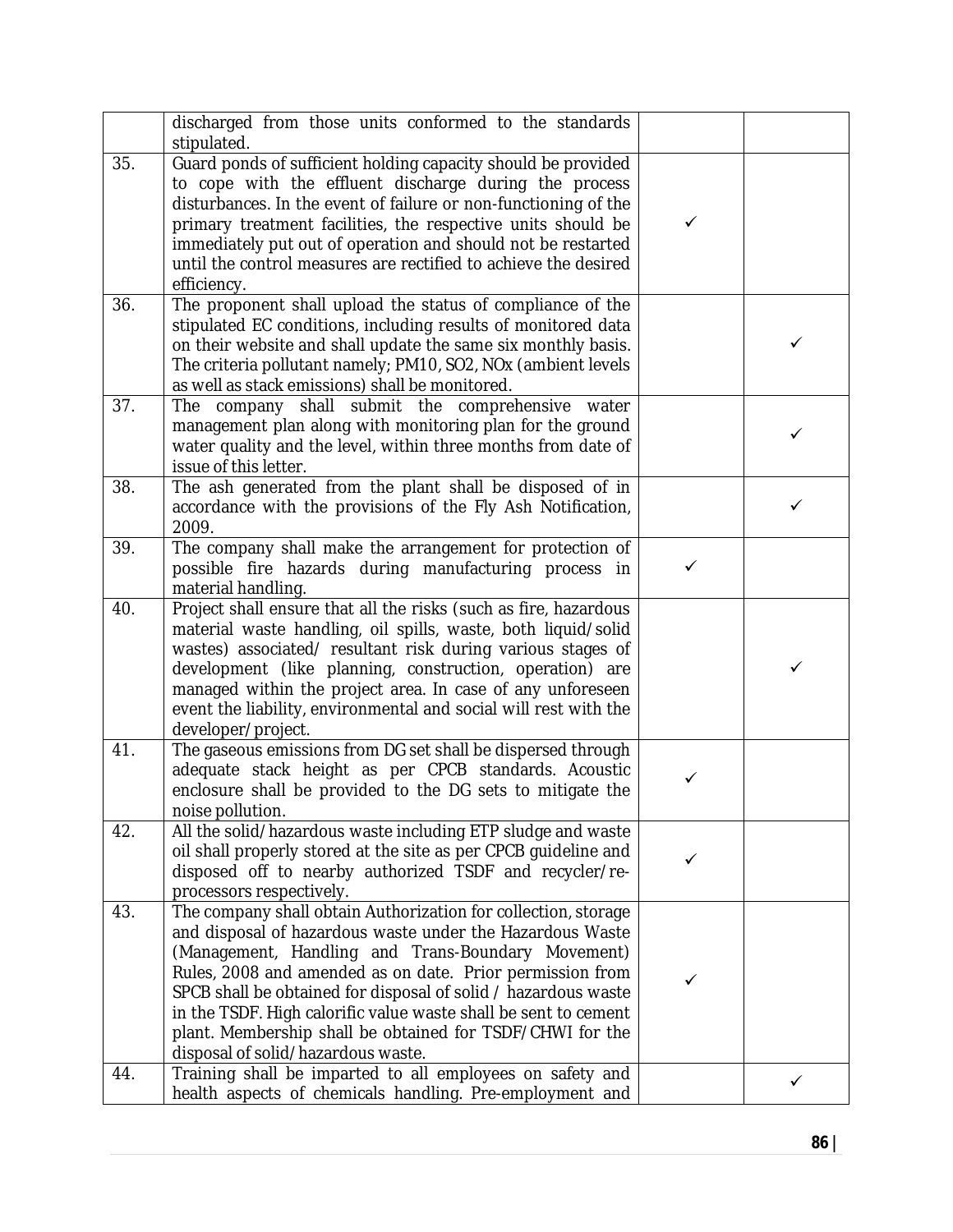|     | routine periodical medical examinations for all employees                                              |              |   |
|-----|--------------------------------------------------------------------------------------------------------|--------------|---|
|     | shall be undertaken on regular basis. Training to all employees                                        |              |   |
|     | on handling of chemicals shall be imparted.                                                            |              |   |
| 45. | The company shall adopt waste minimization /cleaner                                                    |              |   |
|     | production techniques to reduce the pollution load and action                                          | $\checkmark$ |   |
|     | plan in this regard submitted to the Ministry.                                                         |              |   |
| 46. | Regular monitoring of ground water level and quality shall be                                          |              |   |
|     | carried out in and around the project by establishing a                                                |              |   |
|     | network of existing wells and constructing new Piezometers.                                            |              |   |
|     | The monitoring should be carried out as stipulated and the                                             | ✓            |   |
|     | data thus collected shall be sent regularly to the Ministry of                                         |              |   |
|     | Environment and Forests and reported to concerned                                                      |              |   |
|     | authority.                                                                                             |              |   |
| 47. | Rain water harvesting measures shall be adopted for the                                                |              |   |
|     | augmentation of ground water. The project must also harvest                                            |              |   |
|     | the rainwater from the rooftops and storm water drains to                                              |              | ✓ |
|     | recharge the ground water. The project must also collect                                               |              |   |
|     | rainwater and use the same water for the various activities of<br>the project to conserve fresh water. |              |   |
| 48. | Regular (Quarterly) monitoring of Ground water quality near                                            |              |   |
|     | the areas where effluent is used for irrigation as well as                                             |              |   |
|     | upstream and downstream water quality assessment of River                                              | $\checkmark$ |   |
|     | where part of mill effluent is discharged.                                                             |              |   |
| 49. | Total ground water requirement shall not exceed the                                                    |              |   |
|     | stipulated limit with prior permission shall be obtained from                                          | $\checkmark$ |   |
|     | concerned authorities.                                                                                 |              |   |
| 50. | Possibilities shall be explored for reuse of the treated sewage                                        |              | ✓ |
|     | water instead of disposal into river/Sea.                                                              |              |   |
| 51. | There shall be no ground water drawl in CRZ area for the                                               | $\checkmark$ |   |
|     | project.                                                                                               |              |   |
| 52. | It shall be ensured that due to the project, there is no adverse                                       |              |   |
|     | impact on the drainage of the area and recharge of                                                     | $\checkmark$ |   |
|     | groundwater.                                                                                           |              |   |
| 53. | The recommendations made in the Environment Management                                                 |              |   |
|     | Plan and Disaster Management Plan, as contained in the                                                 | ✓            |   |
|     | Environmental Impact Assessment and Risk Analysis Reports                                              |              |   |
|     | of the project shall be effectively implemented.                                                       |              |   |
| 54. | Emergency Response Plan shall be based on the guidelines                                               |              | ✓ |
|     | prepared by OISD, DGMS and Govt. of India.                                                             |              |   |
| 55. | The top soil removed shall be stacked separately for reuse<br>during restoration process.              | ✓            |   |
| 56. | Construction shall be carried out strictly as per the provisions                                       |              |   |
|     | of CRZ Notification, 1991. No construction work other than                                             |              |   |
|     | those permitted in Coastal Regulation Zone Notification shall                                          | ✓            |   |
|     | be carried out in Coastal Regulation Zone area.                                                        |              |   |
| 57. | Mangroves shall not be destroyed during construction and                                               |              |   |
|     | operation of the project.                                                                              | $\checkmark$ |   |
| 58. | Used oil and<br>batteries<br>shall<br>be<br>sold to registered                                         | $\checkmark$ |   |
|     | recyclers/reprocessors only.                                                                           |              |   |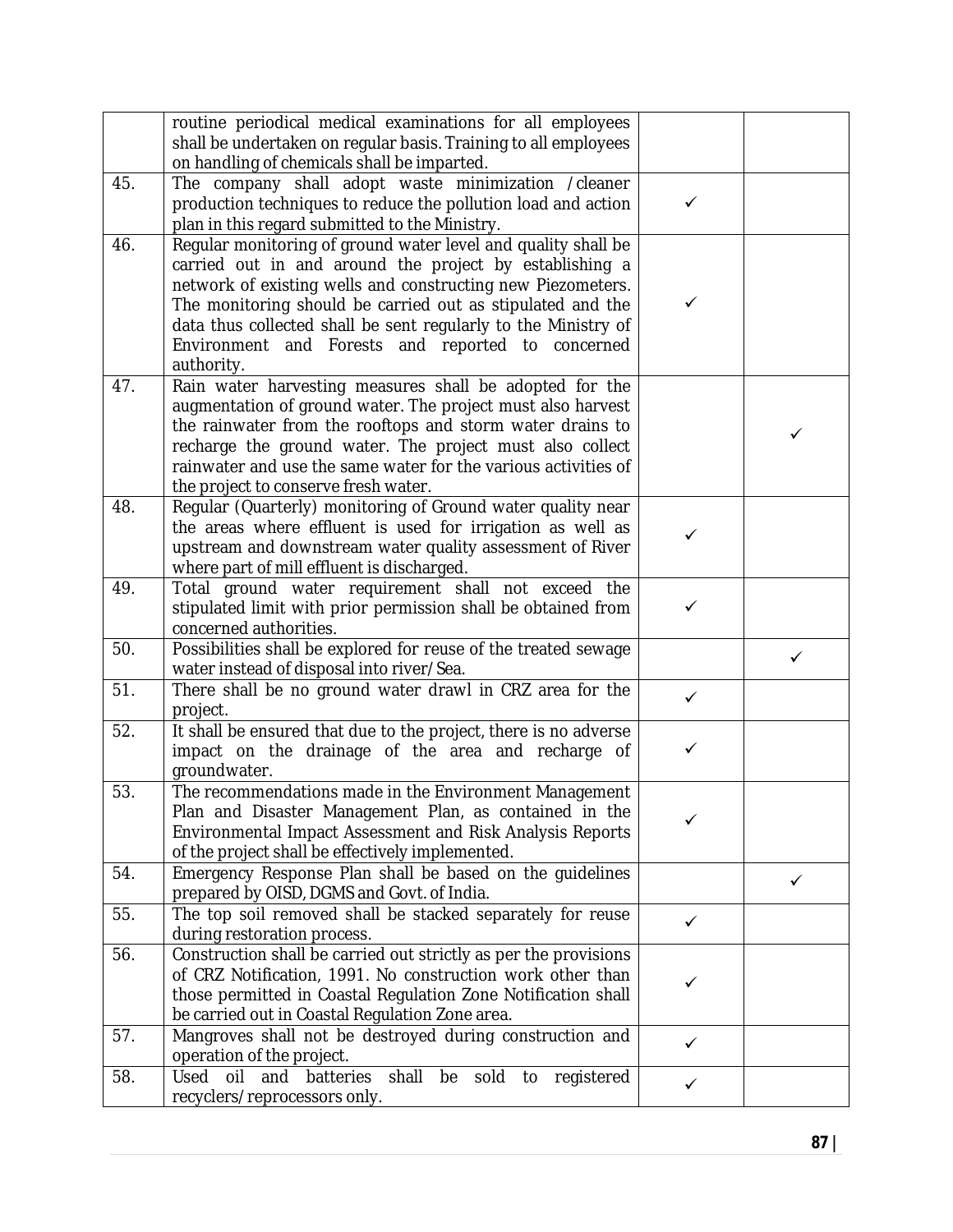| 59. | A separate Environmental Management Cell equipped with full<br>fledged laboratory facilities to carry out the various<br>Environmental Management and Monitoring functions shall be<br>set up under the control of Senior Executive.                                                                                                                                                                                                                                                                     |   | ✓ |
|-----|----------------------------------------------------------------------------------------------------------------------------------------------------------------------------------------------------------------------------------------------------------------------------------------------------------------------------------------------------------------------------------------------------------------------------------------------------------------------------------------------------------|---|---|
| 60. | Regional Office of the Ministry of Environment & Forests will<br>monitor the implementation of the stipulated conditions. A<br>complete set of documents including Environmental Impact<br>Assessment Report and Environment Management Plan along<br>with the additional information submitted from time to time<br>shall be forwarded to the Regional Office for their use during<br>monitoring.                                                                                                       |   | ✓ |
| 61. | The environmental statement for each financial year ending<br>31st March in Form-V as is mandated to be submitted by the<br>project proponent to the concerned State Pollution Control<br>Board as prescribed under the Environment (Protection)<br>Rules, 1986, as amended subsequently, shall also be put on the<br>website of the company along with the status of compliance of<br>environmental conditions and shall also be sent to the<br>respective Regional Offices of the MOEF by e-mail.      |   | ✓ |
| 62. | Project authorities shall inform the Regional Office as well as<br>the Ministry, the date of financial closure and final approval of<br>the project by the concerned authorities and the date of<br>commencing the land development work.                                                                                                                                                                                                                                                                |   | ✓ |
| 63. | Six monthly compliance status report shall be submitted to<br>monitoring agencies and shall be posted on the website of the<br>Company.                                                                                                                                                                                                                                                                                                                                                                  |   | ✓ |
| 64. | The project proponent should display the conditions<br>prominently at the entrance of the project on a suitable size<br>board for the information of the public                                                                                                                                                                                                                                                                                                                                          |   | ✓ |
| 65. | The requisite amount shall be earmarked towards capital cost<br>and recurring cost/annum for implementing environment<br>pollution control measures respectively and used judiciously<br>to implement the conditions stipulated by the Ministry of<br>Environment and Forests as well as the State Government and<br>an implementation schedule for implementing all the<br>conditions stipulated herein. The funds so provided shall not<br>be diverted for any other purposes.                         | ✓ |   |
| 66. | The Project Proponent shall inform the public that the project<br>has been accorded environmental clearance by the Ministry<br>and copies of the clearance letter are available with the SPCB<br>and at the Website at http:/envfor.nic.in. This should be<br>advertised within seven days from the date of issue of the<br>clearance letter at least in two local newspapers that are<br>widely circulated in the region of which one shall be in the<br>vernacular language of the locality concerned. |   | ✓ |
| 67. | Under the provisions of Environmental<br>(Protections)<br>Act, 1986, Legal action shall be initiated against the project<br>proponent if it was found that construction of the project has<br>been started without obtaining Environmental Clearance.                                                                                                                                                                                                                                                    | ✓ |   |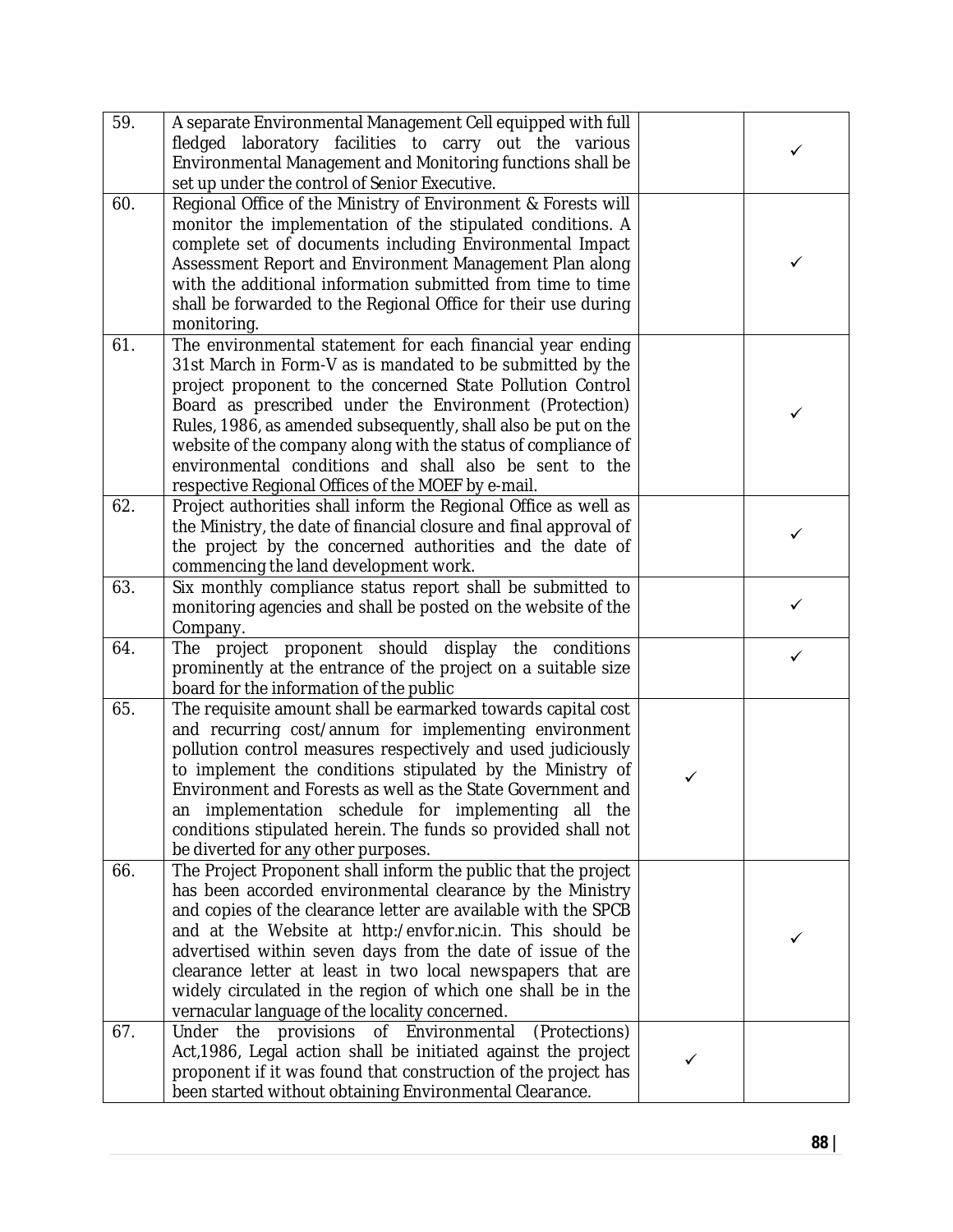### **Appendix-I**

No. J-11013/30/2009-IA.II (I) Government of India Ministry of Environment and Forests

> Paryavaran Bhawan CGO Complex, Lodi Road, New Delhi-110003

**Dated 19th May, 2011**

#### **ORDER**

### **Sub: Development of criteria and formulation of guidelines for categorization of non compliances into the category of serious and not so serious – Constitution of Committee regarding.**

Pursuant to the recommendations made in the report of the Committee constituted to examine the issues relating to Monitoring of Projects, it has been decided to constitute a Committee to develop a criteria and formulate guidelines for categorization of non compliances into the category of 'serious' and 'not so serious'. The composition of the Committee will be as under:-

| (i)   | Dr. B. Sengupta,                       |                         |
|-------|----------------------------------------|-------------------------|
|       | Former Member Secretary, CPCB          | Chairman                |
| (ii)  | Dr. A.B. Harpanahalli,                 |                         |
|       | Director, Regional Office, Bangalore   | Member                  |
| (iii) | Dr. K.K. Garg, Director,               |                         |
|       | Regional Office, Lucknow               | Member                  |
| (iv)  | Representative of CBCB                 | Member                  |
| (v)   | Dr. V.P. Upadhyay,                     |                         |
|       | Director, Regional Office, Bhubaneswar | <b>Member Secretary</b> |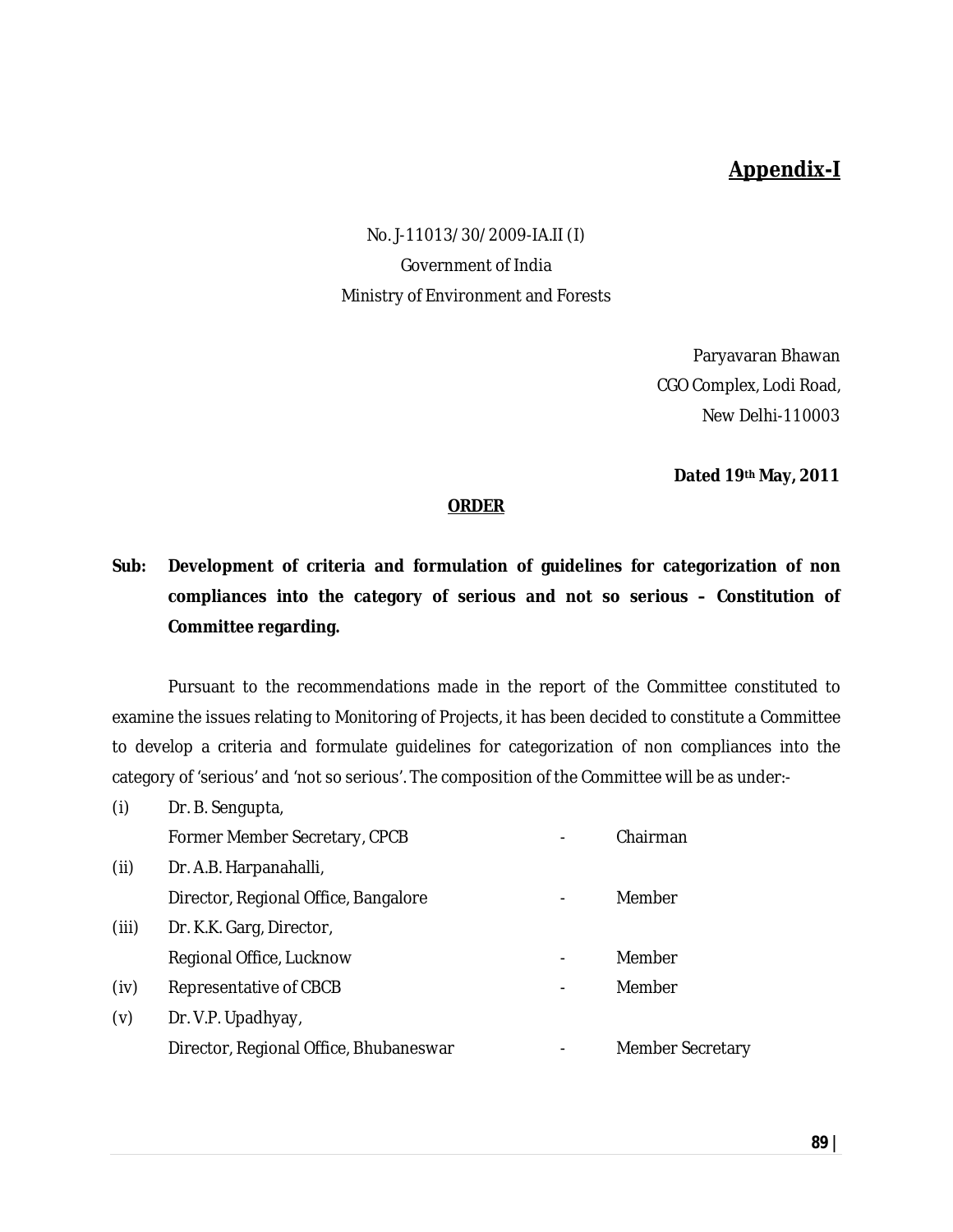- 2. The terms of reference of the Committee will be as under:
	- (i) To develop a criteria and formulate guidelines for categorization of non compliances of the conditions stipulated while granting environmental clearance into the category of 'serious' and 'not so serious'.

3. The tenure of the Committee will be for 3 months or till the Committee submits its report / recommendations whichever is earlier.

4. The Chairman of the Committee may co-opt / invite any other Expert for any meeting of the Committee as it may deem appropriate, with prior approval of MoEF.

5. The Committee may hold its meetings in Delhi or in any of the Regional Offices of MoEF, as it may deem appropriate. The TA/DA and sitting fee to the non-official member(s) will be paid as per Rules.

This issues with the approval of the competent authority and with the concurrence of IFD vide their diary no. 872/IFD/E/2011 dated 13.05.2011.

> **(Dr. S.K. Aggarwal) Director**

To

- 1. All the Members of the Committee
- 2. Chairman, CPCB with a request to nominate a suitably senior officer on this Committee.
- 3. All PCCFs of Regional Offices of MoEF.

#### **Copy for information to:-**

- 1. PS to SS (JMM)
- 2. Advisor (NB)
- 3. Website of MoEF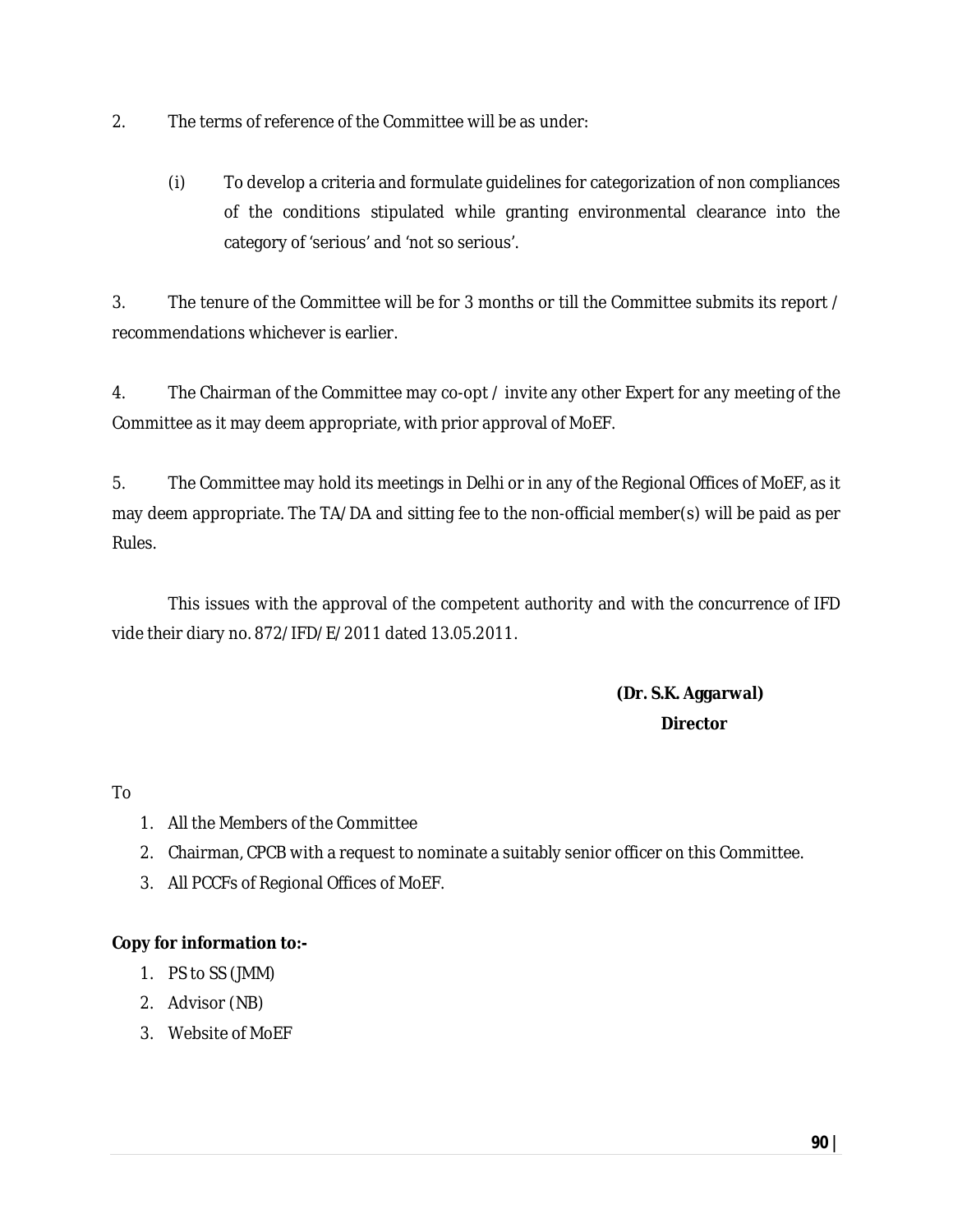No. J-11013/30/2009-IA.II (I) Government of India Ministry of Environment and Forests

> Paryavaran Bhawan CGO Complex, Lodi Road, New Delhi-110003

**Dated 5th September, 2011**

#### **ORDER**

### **Sub: Development of criteria and formulation of guidelines for categorization of non compliances into the category of serious and not so serious – Extension of tenure of the Committee regarding.**

In continuation to this Ministry's earlier order of even No. dated 19. 5. 2011 constituting a committee under the Chairmanship of Dr. B. Sengupta, Former Member Secretary, CPCB regarding the above mentioned subject, the tenure of the said committee is hereby extended up to 30th September, 2011. All other terms and conditions of the committee shall remain unchanged.

This issued with the approval of the Secretary (E&F).

**(Dr. S.K. Aggarwal) Director** 

To

- 4. All the Members of the Committee
- 5. Chairman, CPCB.
- 6. All PCCFs of Regional Offices of MoEF.

#### **Copy for information to:-**

- 4. PS to SS (JMM)
- 5. Advisor (NB)
- 6. Website of MoEF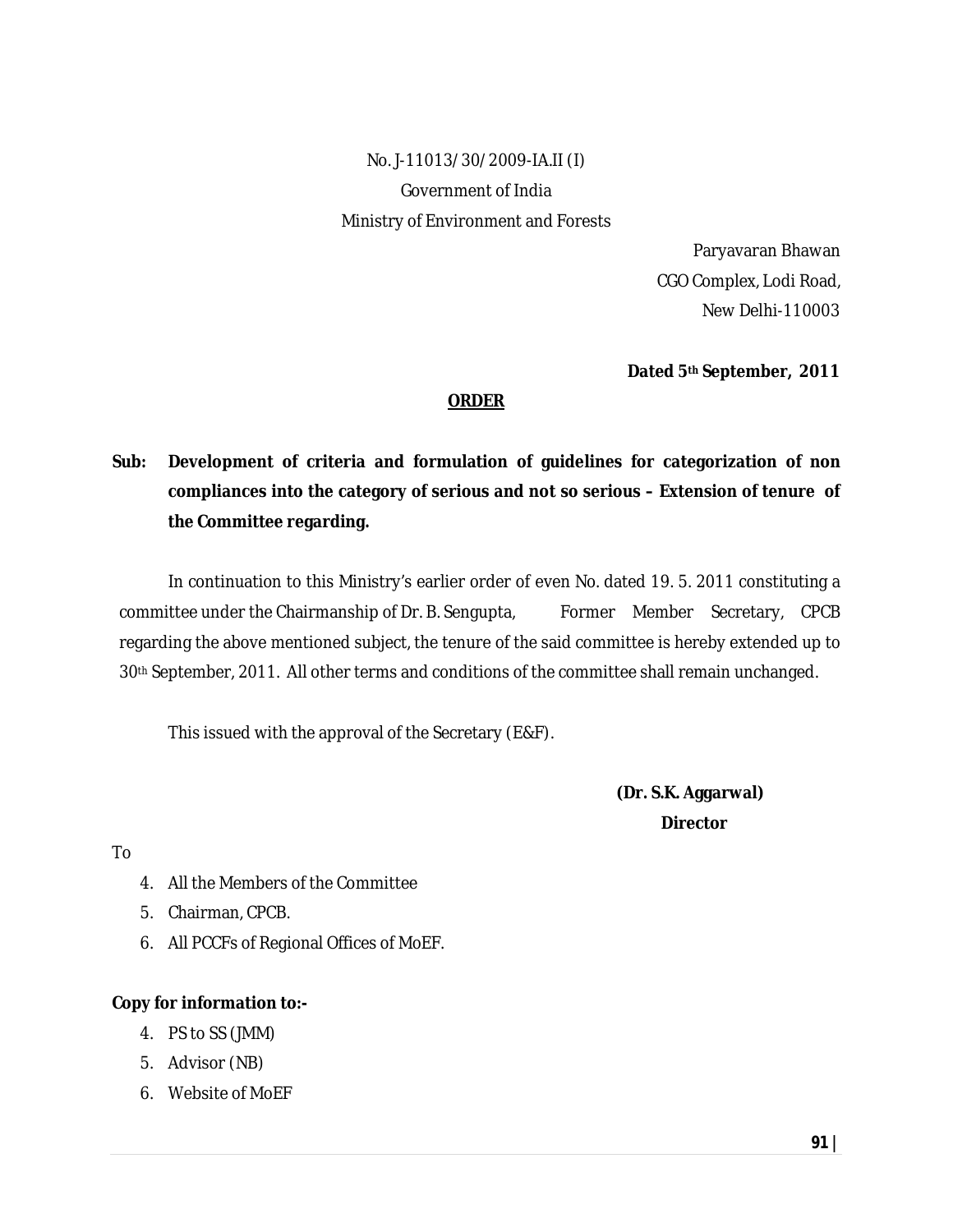## **Appendix-II**

## **Minutes of the meeting held on 24-06-2011 on "Development of criteria and formulation of guidelines for categorization of non compliances into the category of serious and not so serious-constitution of committee".**

#### The venue: CGO Complex, Paryavaran Bhawan, Conference Room No.623

The Ministry of Environment and Forests constituted a committee vide order No.J-11013/30/2009- IA.II(I) dated 19th May, 2011 to develop a criteria and formulate guidelines for categorization of non-compliances into the category of serious and not so serious with Dr. B. Sengupta as Chairman of the Committee. The meeting was held on 24-06-2011 and list of members along with invited experts is attached. The members discussed on the conditions and safeguards being stipulated while according environmental clearance and decided to work on following format for developing the criteria:

- 1. General conditions stipulated in all the projects while according environmental clearance will be taken up for categorization in prescribed format.
- 2. Project specific conditions will also be categorized in a prescribed format by broadly dividing the 30 sub categories under EIA violation 2006 of projects in 8 categories.

It was also decided that one project category will be given to a member who will take up categorization of conditions in consultation with other scientists of the Regional Office and submit to the committee for discussion by the members in the next meeting. The distribution of the work as agreed by members during the meeting is as follows:

| SI No.           | Project category         | <b>Regional Office</b>                                       |
|------------------|--------------------------|--------------------------------------------------------------|
| $\mathbf{1}$ .   | Mining                   | Bhubaneswar Regional office with input from Lucknow Regional |
|                  |                          | Office                                                       |
| $\overline{2}$ . | Industries               | RO, Bhopal with input from CPCB Delhi                        |
| 3.               | Thermal                  | RO, Bangalore                                                |
| 4.               | Airport/Highway          | RO, Chandigarh with input from RO, Bhubaneswar               |
| 5.               | <b>TSDF</b>              | <b>CPCB Delhi</b>                                            |
| 6.               | <b>Building projects</b> | RO Bangalore with inputs from RO Bhopal and RO Lucknow       |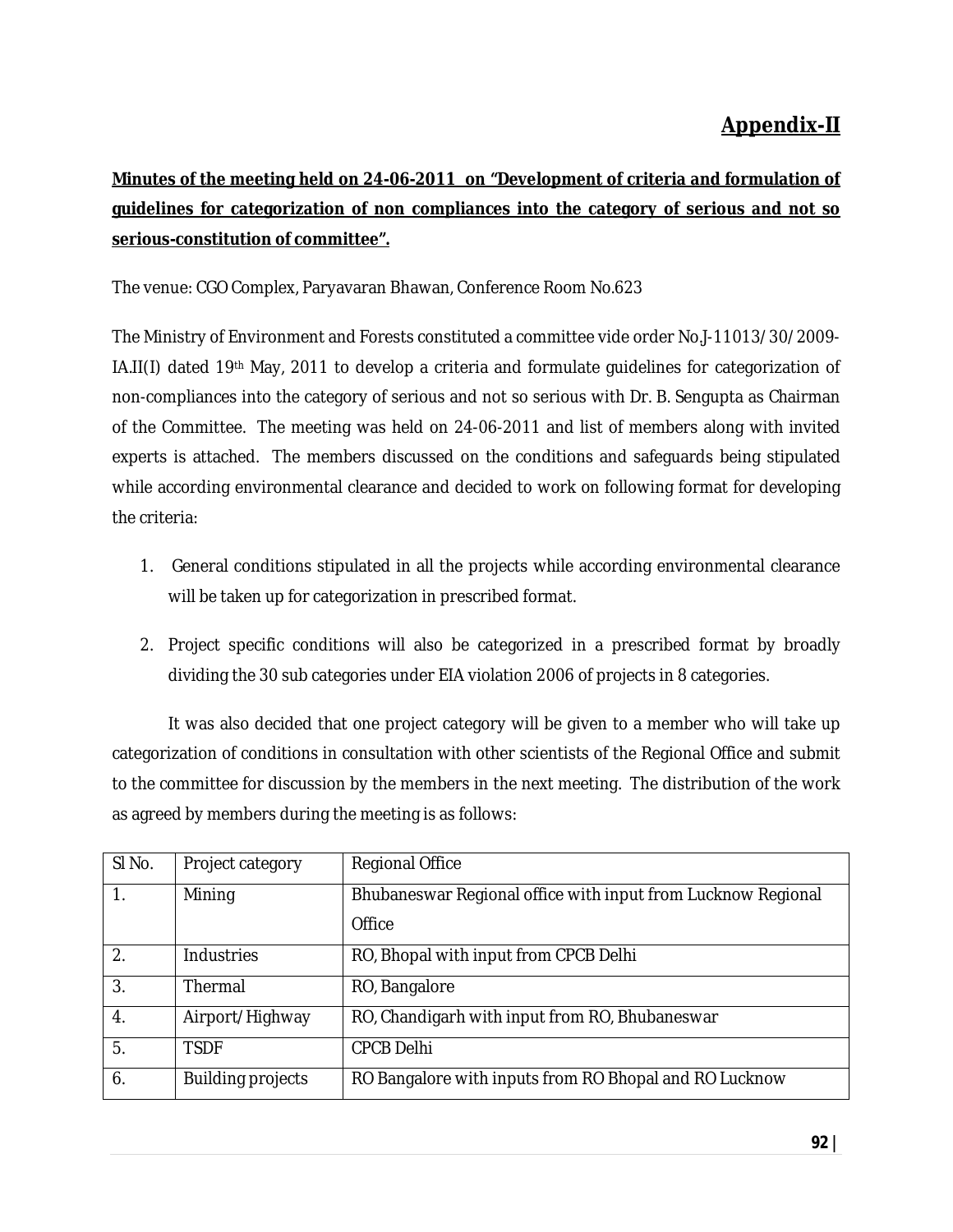|    | Nuclear projects                      | RO Bangalore |
|----|---------------------------------------|--------------|
| U. | River valley projects   RO Chandigarh |              |

The members can submit information in the following format to the Member Secretary of the Committee and the same can be circulated by email to each member for their input to be given before the next meeting:

| <sub>SI</sub> | Condition | Categorization |                | Remark | Comment by |
|---------------|-----------|----------------|----------------|--------|------------|
| No.           |           | Serious        | Not so serious |        | other ROs  |
| . .           |           |                |                |        |            |
|               |           |                |                |        |            |
|               |           |                |                |        |            |

It was also agreed that the sectoral Environmental Guidelines available on the Ministry's website will also be looked into by the members while working on categorization and also to provide suggestions for modifications of environmental conditions being presently stipulated while according clearances to various projects:

- i. 9 sector guidelines
- ii. 12 sector guidelines

The members took up the work in respect of categorization of general conditions on the basis of a few environmental clearance letters. The General conditions selected by the members for categorization are as follows:

| SI. No | Conditions                        |         | Categorization |  |
|--------|-----------------------------------|---------|----------------|--|
|        |                                   | Serious | Not so         |  |
|        |                                   |         | serious        |  |
| 1.     | Change in scope of work           |         |                |  |
| 2.     | AAQ monitoring station locations  |         |                |  |
| 3.     | Occupational health               |         |                |  |
| 4.     | Labourers and sanitation          |         |                |  |
| 5.     | Environmental Management Cell and |         |                |  |
|        | Laboratories                      |         |                |  |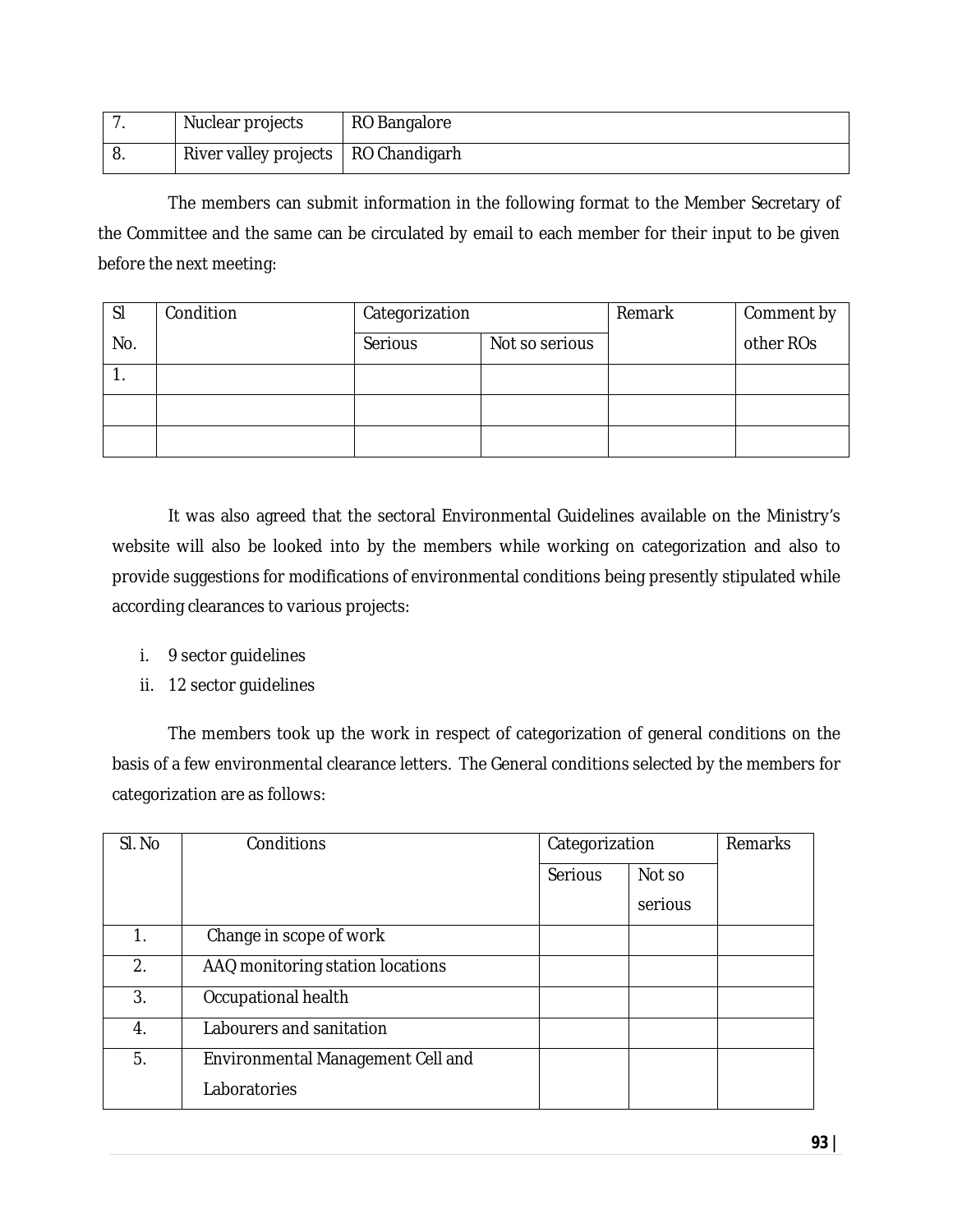| 6.             | Funds for EMP                        |
|----------------|--------------------------------------|
| 7 <sub>1</sub> | Copy of letter to NGO                |
| 8.             | Six monthly reports                  |
| 9.             | CGWB conditions/ clearance           |
| 10.            | <b>Environmental statements</b>      |
| 11.            | Paper advertisement                  |
| 12.            | Financial closure, date of start     |
| 13.            | Public liability insurance           |
| 14.            | On site/off site emergency plan/DMP  |
|                | approval/                            |
| 15.            | No response from project authorities |

The members while deliberating on the non compliance issues observed that there are ambiguities in certain conditions stipulated in the clearance letters. It was decided to cover this aspect also and provide suggestions for modifying/changing the conditions so that the conditions are easily classified as "Serious" and "Not so serious" and are practical for implementation.

#### **Suggestions:**

- 1. The conditions relating to AAQ monitoring stations and specific parameters to be monitored should be explicit. The monitoring guidelines may be made in this regard for smaller, medium and large projects.
- 2. AAQ monitoring may be done by pollution control boards instead of industries and monitoring should be done on cluster area basis. Individual project base monitoring does not reflect real AAQ quality.
- 3. Effluent quality monitoring related conditions should explicitly stipulate number and name of stations to be covered in both influent and effluent discharge points.
- 4. Ambient noise level monitoring should also be done by pollution control boards instead of individual industries and condition accordingly should stipulate in the clearance letter.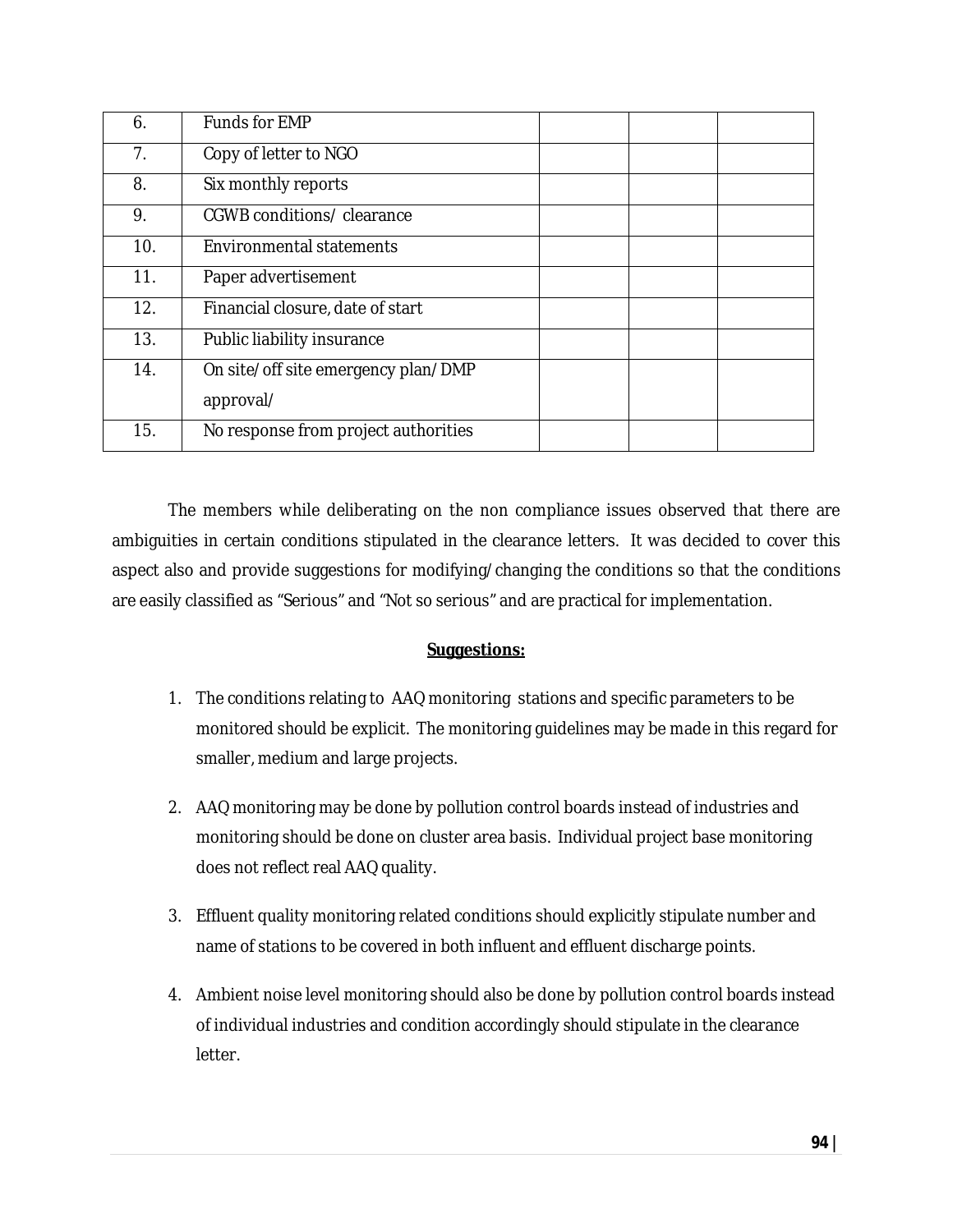- 5. Regarding occupational health surveillance related conditions it was agreed that Ministry should stipulate specific parameters of occupational health to be monitored.
- 6. The conditions like eco development, community development, peripheral development and socio-economic development stipulated in clearance letters are very subjective in nature. It is suggested that village/area specific quantified targets should be stipulated which will be easy to monitor.
- 7. The condition relating to news paper advertisement within 7 days of issue of clearance letter is most of the time violated. It is suggested that the condition may be changed to "Within 15 days of the receipt of the clearance letter".
- 8. There are sometimes same conditions stipulated under "Specific Conditions" as well as "General Conditions". Such repetitions should be avoided.
- 9. CREP stipulations should not be made part of EC conditions as these are not statutory in nature and are only the guidelines.

The members agreed that the conditions in various clearance letters will also be reviewed while preparing the report and certain more suggestions may be given. It was decided that the next meeting of the committee will be held in the premises of Northern Regional Office, Chandigarh on 15-07-2011. The members of the other committee who are involved in preparing the format for compliance report may also be invited as their meeting is also proposed at the same time in the same office.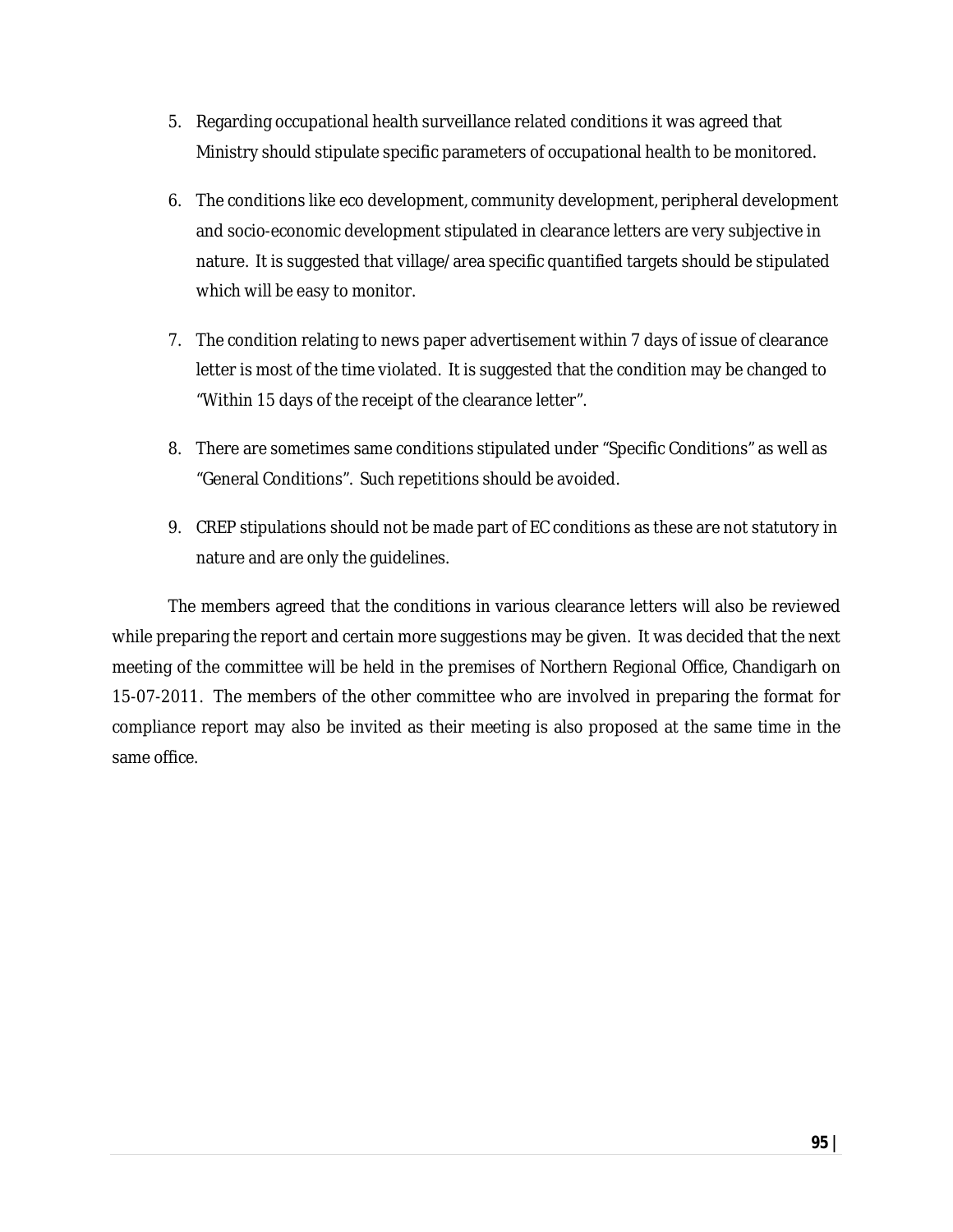### **List of Members present during the meeting held on 24.06.2011, Time 10.30 A.M., room No.623, MOEF, CGO Complex, New Delhi.**

| SI. | <b>Name &amp; Organization</b>            | <b>Contact No.</b> | <b>E-mail ID</b>         |
|-----|-------------------------------------------|--------------------|--------------------------|
| No. |                                           |                    |                          |
| 1.  | Dr. B. Sengupta, Chairman                 | 98610043771        | bsq161@qmail.com         |
| 2.  | Surendra Kumar, Director, NRO, MoEF,      | 09872481118        | sk581@yahoo.com          |
|     | Chandigarh                                |                    |                          |
| 3.  | Dr. N.L.N.S. Prasad, Director, ERO, MoEF, | 09437050993        | nlnsprasad375@gmail.com  |
|     | Bhubaneswar-23                            |                    |                          |
| 4.  | Dr. A. Mehrotra, Director, W.R.O. MoEF,   | 09425602488        | rccfbhopal@gmail.com,    |
|     | <b>Bhopal</b>                             |                    | ajaymehrotra13@gmail.com |
| 5.  | S. Kerketta, Additional Director, ERO,    | 09937167512        | suna1466@rediffmail.com  |
|     | MoEF, Bhubaneswar-23                      |                    |                          |
| 6.  | Dr. M.T. Karuppiah, Deputy Director,      | 09810528494        | mtkaruppiah@gmail.com    |
|     | MoEF, New Delhi                           | 011-24699100       |                          |
| 7.  | Mrs. Saroj Verma, Section Officer         | 24360690           | sarojverma55@yahoo.com   |
|     | (Monitoring, MoEF IA)                     |                    |                          |
| 8.  | R.S. Kori, Additional Director, CPCB      | 09560857474        | rskori@yahoo.com         |
| 9.  | Dr. A.B. Harapanahalli                    | 09448388815        | adavesh2007@hotmail.com  |
| 10. | Dr. K.K. Garg, Director, RO Lucknow       | 09935866388        | gkk37@rediffmail.co      |
| 11. | Dr. C. Kaliya Perumal, Director, MoEF,    | 09448370304        | perumalabi@gmail.com     |
|     | RO, Bangalore                             |                    |                          |
| 12. | Dr. V.P. Upadhyay, Director, ERO, MoEF,   | 09437129945        | vpupadhyay@gmail.com     |
|     | Bhubaneswar-23, Member Secretary          |                    |                          |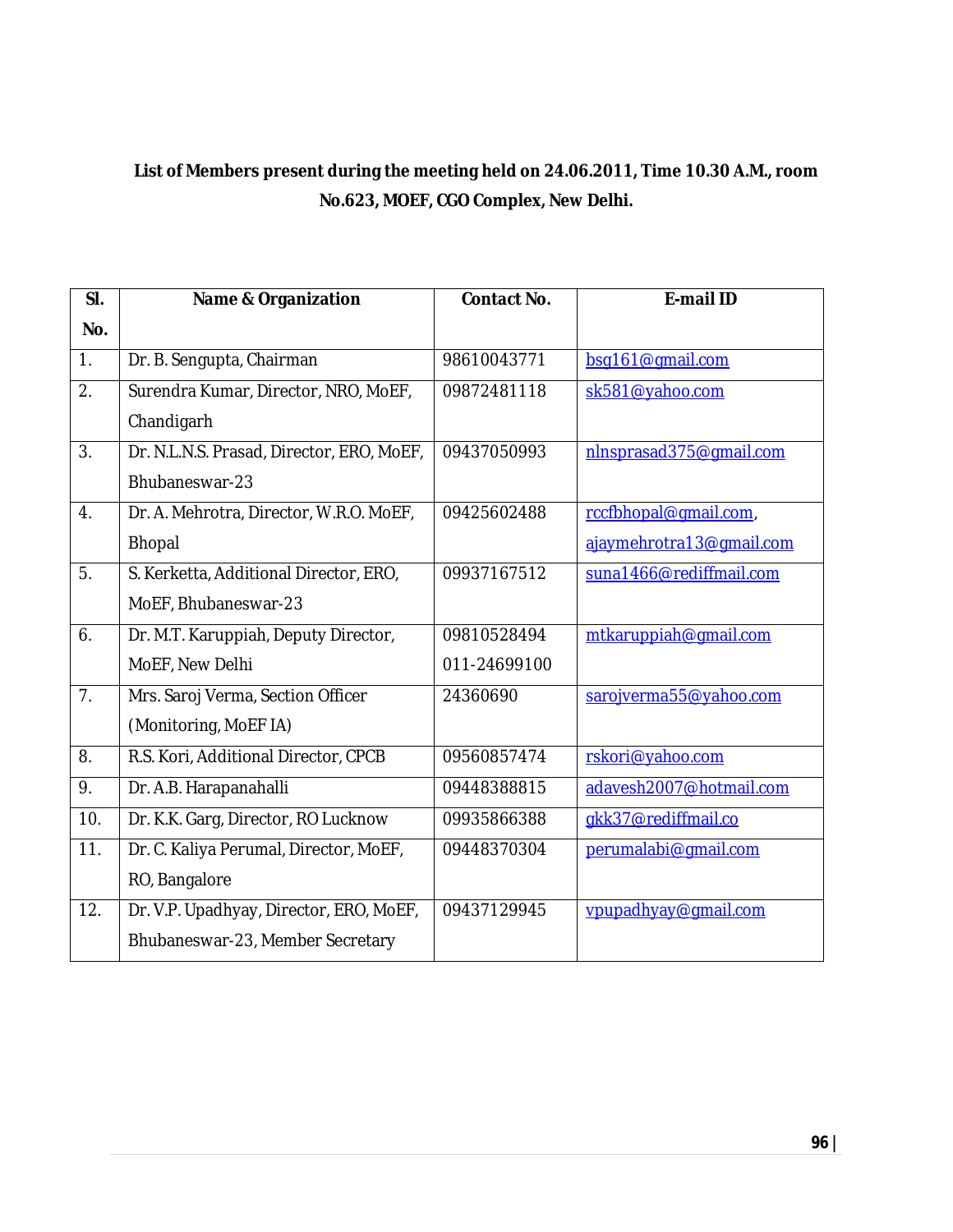### **Appendix-III**

## **Minutes of the meeting held on 20-07-2011 on "Development of criteria and formulation of guidelines for categorization of non compliances into the category of serious and not so serious-constitution of committee".**

The venue: CGO Complex, Paryavaran Bhawan, Conference Room No.402

The Ministry of Environment and Forests constituted a committee vide order No.J-11013/30/2009-IA.II(I) dated 19th May, 2011 to develop a criteria and formulate guidelines for categorization of non-compliances into the category of serious and not so serious with Dr. B. Sengupta as Chairman of the Committee. The 2nd meeting of the committee was held on 20-07- 2011 and list of members along with invited experts is attached. The members discussed on the conditions and safeguards being stipulated for mining, building and construction projects, airports and highway projects. The information provided by the Regional Offices in the prescribed format was discussed and categorization of non-compliances into "serious" and "not so serious" was done. The categorization details of non compliances of these projects will be tabulated and discussed again for finalization during the next meeting. The Members and the Regional Offices may be sending their inputs for remaining categories of projects in the same format. It was decided that the following categories of projects will be taken up for discussion during the next meeting.

| <sub>SI</sub>    | Project category | <b>Regional Office</b>     |
|------------------|------------------|----------------------------|
| No.              |                  |                            |
| 1.               | Industries       | <b>CPCB Delhi</b>          |
| $\overline{2}$ . | Thermal          | RO, Bangalore, Bhubaneswar |
| 3.               | <b>TSDF</b>      | <b>CPCB Delhi</b>          |
| 4.               | Nuclear projects | RO Bangalore               |

All the members were requested to send their inputs at earliest. The members may also suggest additional conditions to be placed under general conditions on the basis of review of more environmental clearance letters. In addition, suggestions in respect of ambiguities in certain conditions stipulated in the clearance letters as was discussed during the 1st meeting may also be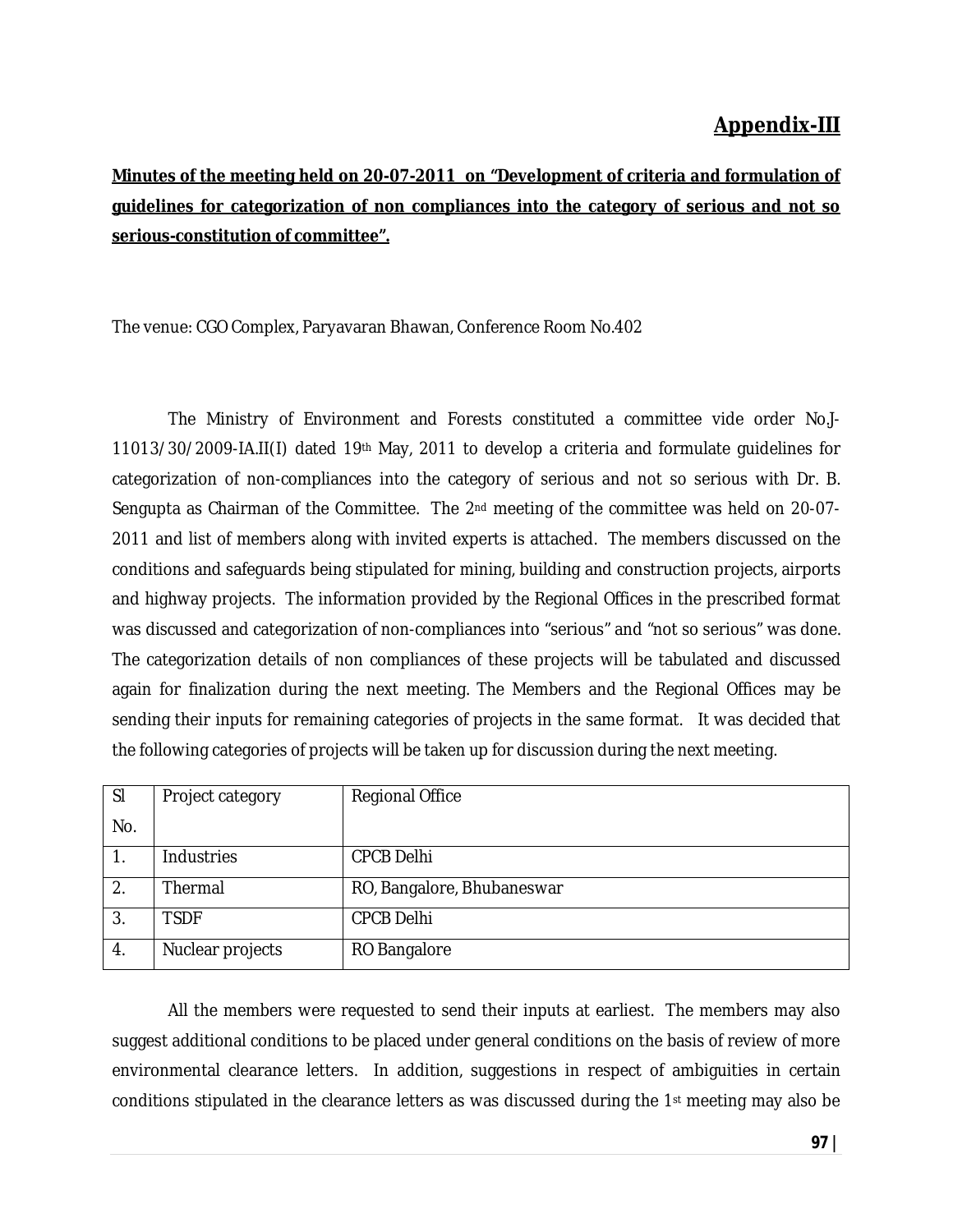given for modifying/changing the conditions so that the conditions are easily classified as "Serious" and "Not so serious" and are practical for implementation.

It was decided that the next meeting of the committee will be held in the Paryavaran Bhawan, Room No. 402 on 8<sup>th</sup> and 9<sup>th</sup> August, 2011.

### **List of Members present during the meeting held on 20.07.2011, Time 10.30 A.M., room No.402, MOEF, CGO Complex, New Delhi.**

| SI. | <b>Name &amp; Organization</b>         | <b>Contact No.</b> | <b>E-mail ID</b>         |
|-----|----------------------------------------|--------------------|--------------------------|
| No. |                                        |                    |                          |
|     |                                        |                    |                          |
| 1.  | Dr. B. Sengupta, Chairman              | 98610043771        | bsg161@gmail.com         |
| 2.  | Dr. A. Mehrotra, Director, W.R.O.      | 09425602488        | rccfbhopal@gmail.com,    |
|     | MoEF, Bhopal                           |                    |                          |
|     |                                        |                    | ajaymehrotra13@gmail.com |
| 3.  | S. Kerketta, Additional Director, ERO, | 09937167512        | suna1466@rediffmail.com  |
|     | MoEF, Bhubaneswar-23                   |                    |                          |
|     |                                        |                    |                          |
| 4.  | Dr. M.T. Karuppiah, Deputy Director,   | 09810528494        | mtkaruppiah@gmail.com    |
|     | MoEF, New Delhi                        |                    |                          |
|     |                                        | 011-24699100       |                          |
| 5.  | Dr. A.B. Harapanahalli, Director, RO   | 09448388815        | adavesh2007@hotmail.com  |
|     | Bangalore                              |                    |                          |
|     |                                        |                    |                          |
| 6.  | Dr. K.K. Garg, Director, RO Lucknow    | 09935866388        | gkk37@rediffmail.co      |
|     |                                        |                    |                          |
| 7.  | Dr. V.P. Upadhyay, Director, ERO,      | 09437129945        | vpupadhyay@qmail.com     |
|     | MoEF, Bhubaneswar-23, Member           |                    |                          |
|     | Secretary                              |                    |                          |
|     |                                        |                    |                          |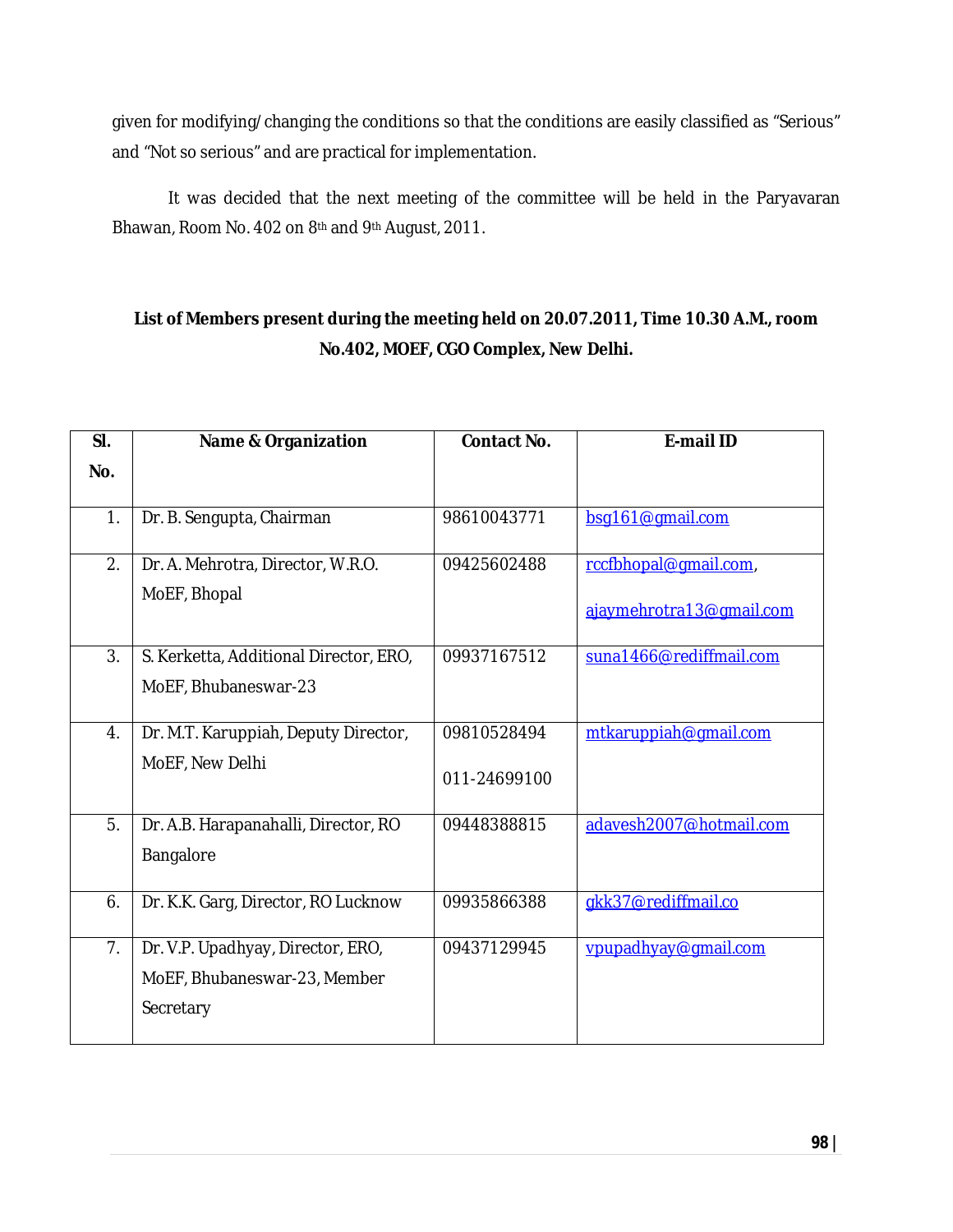### **Appendix-IV**

#### **Minutes of the meeting held on 08-08-2011 on "Development of criteria and formulation of guidelines for categorization of non compliances into the category of serious and not so serious-constitution of committee".**

The venue: CGO Complex, Paryavaran Bhawan, Conference Room No.402

The Ministry of Environment and Forests constituted a committee vide order No.J-11013/30/2009-IA.II(I) dated 19th May, 2011 to develop a criteria and formulate guidelines for categorization of non-compliances into the category of serious and not so serious with Dr. B. Sengupta as Chairman of the Committee. The 3rd meeting of the committee was held on 08-08- 2011 and list of members along with invited experts is attached. The members discussed on the conditions and safeguards being stipulated for River valley, Highway, Nuclear power projects and TSDF projects. In addition the categorisation made by Dr. B. Sengupta for Aluminum plants, Cement Plants, Bulk drug and Pharmaceutical industry and coal based Thermal Power plants were also taken up for categorisation. It was also discussed that conditions of all categories of projects stipulated in a few more recent clearance letters should also be seen and additional conditions if any may be added in the list of each project. The information provided by the CPCB in the prescribed format was also discussed and categorization of non-compliances into "serious" and "not so serious" was done. Thus, substantial work on the categorization of non compliances of mining, ports and Harbours, Building/Infrastructure, Airport, River Valley, Coal Based Thermal Power, Highway, Nuclear Power and TSDF projects has been completed which will be discussed again for finalization during the next meeting in case additional conditions on the basis of screening of new clearance letters have been added. The Members were requested to send their inputs regarding addition of new conditions in discussed categories and for remaining categories of projects in the same format which will be taken up for discussion during the next meeting.

| <b>SI</b> | Project category                         | <b>Regional Office</b> |
|-----------|------------------------------------------|------------------------|
| No.       |                                          |                        |
| 1.        | Industries (Pulp and Paper, Sugar Mills, | RO, Bangalore          |
|           | Distilleries,)                           |                        |
| 2.        | Oil Refinery, Iron and Steel and Sponge  | RO, Bhubaneswar        |
|           | Iron Industry                            |                        |
| 3.        | <b>Tanneries</b>                         | <b>RO Lucknow</b>      |
| 4.        | On shore oil exploration, drilling,      | RO Shillong            |
|           | development and operational projects     |                        |
| 5.        | Dyes, Pesticides and Bulk Drugs          | RO Bhopal              |

All the members were requested to send their inputs at earliest. The members may also suggest additional conditions to be placed under general conditions on the basis of review of more environmental clearance letters. Any further suggestion in respect of ambiguities in certain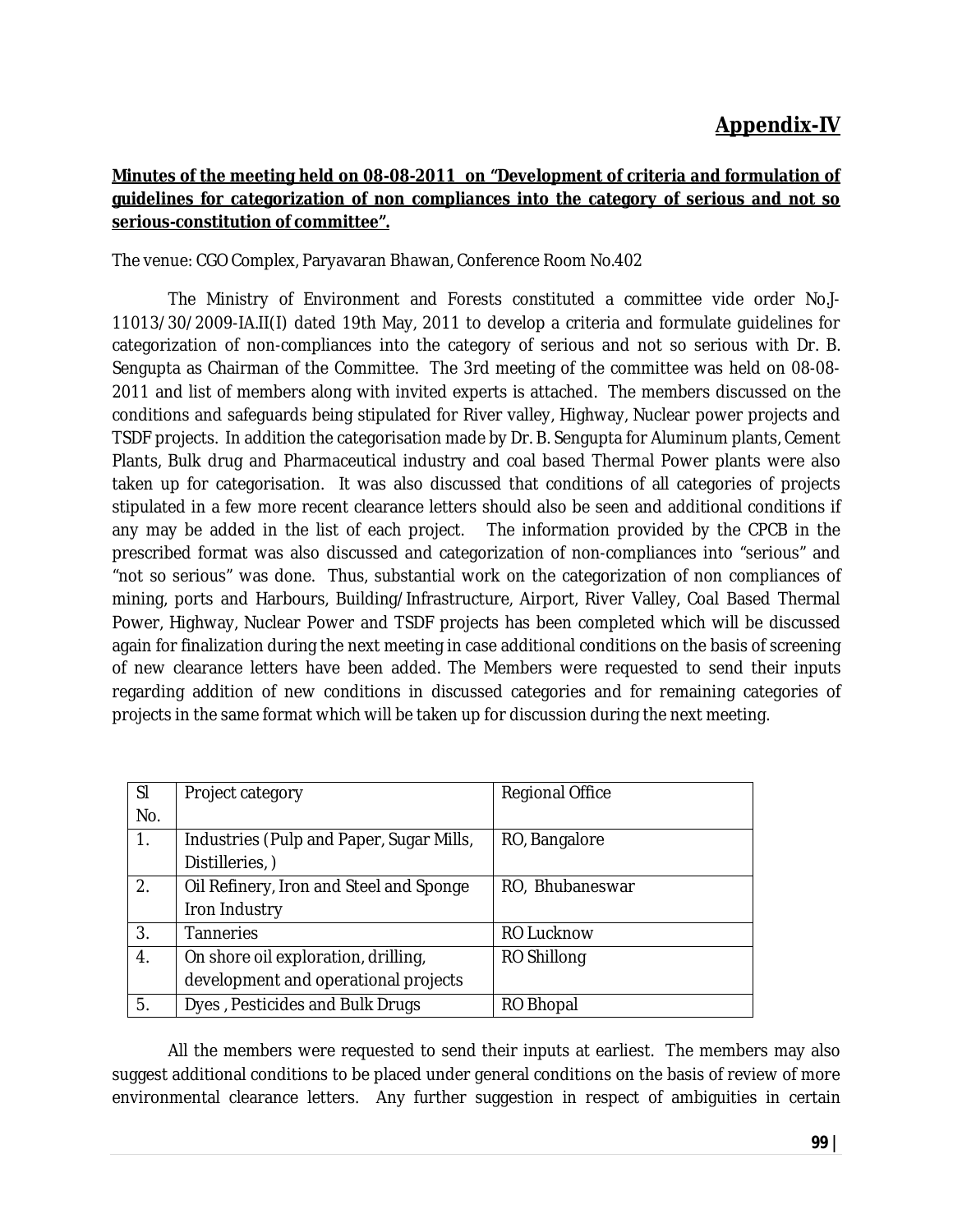conditions stipulated in the environmental clearance letters may also be given for finalizing the recommendations for modification of the conditions in future environmental clearance letters so that the conditions are easily classified as "Serious" and "Not so serious" and are practical for implementation.

It was decided that the next meeting of the committee for finalizing the report will be held on 8th September, 2011.

**\*\*\*\*\*\*\*\*\*\*\***

#### **List of Members present during the meeting held on 08.08.2011, Time 10.30 A.M., room No.402, MOEF, CGO Complex, New Delhi.**

| SI. No.          | Name & Organization                                                            | Contact No.                 | E-mail ID                                         |
|------------------|--------------------------------------------------------------------------------|-----------------------------|---------------------------------------------------|
| 1.               | Dr. B. Sengupta, Chairman                                                      | 98610043771                 | bsg161@gmail.com                                  |
| 2.               | Dr. A.B. Harapanahalli, Director, RO<br>Bangalore                              | 09448388815                 | adavesh2007@hotmail.com                           |
| 3.               | Dr. M.T. Karuppiah, Deputy Director,<br>MoEF, New Delhi                        | 09810528494<br>011-24699100 | mtkaruppiah@gmail.com                             |
| $\overline{4}$ . | Dr. A. Mehrotra, Director, W.R.O.<br>MoEF, Bhopal                              | 09425602488                 | rccfbhopal@gmail.com,<br>ajaymehrotra13@gmail.com |
| 5.               | Dr. K.K. Garg, Director, RO Lucknow                                            | 09935866388                 | gkk37@rediffmail.co                               |
| 6.               | Dr. Surendra Kumar, Director, RO<br>Chandigarh                                 | 09872481118                 | sk581@yahoo.com                                   |
| 7.               | Dr. S. C. Katiyar, JD, RO Shillong                                             | 09436100802                 | sckatiyar@gmail.com                               |
| 8.               | Dr. V.P. Upadhyay, Director, ERO,<br>MoEF, Bhubaneswar-23, Member<br>Secretary | 09437129945                 | vpupadhyay@gmail.com                              |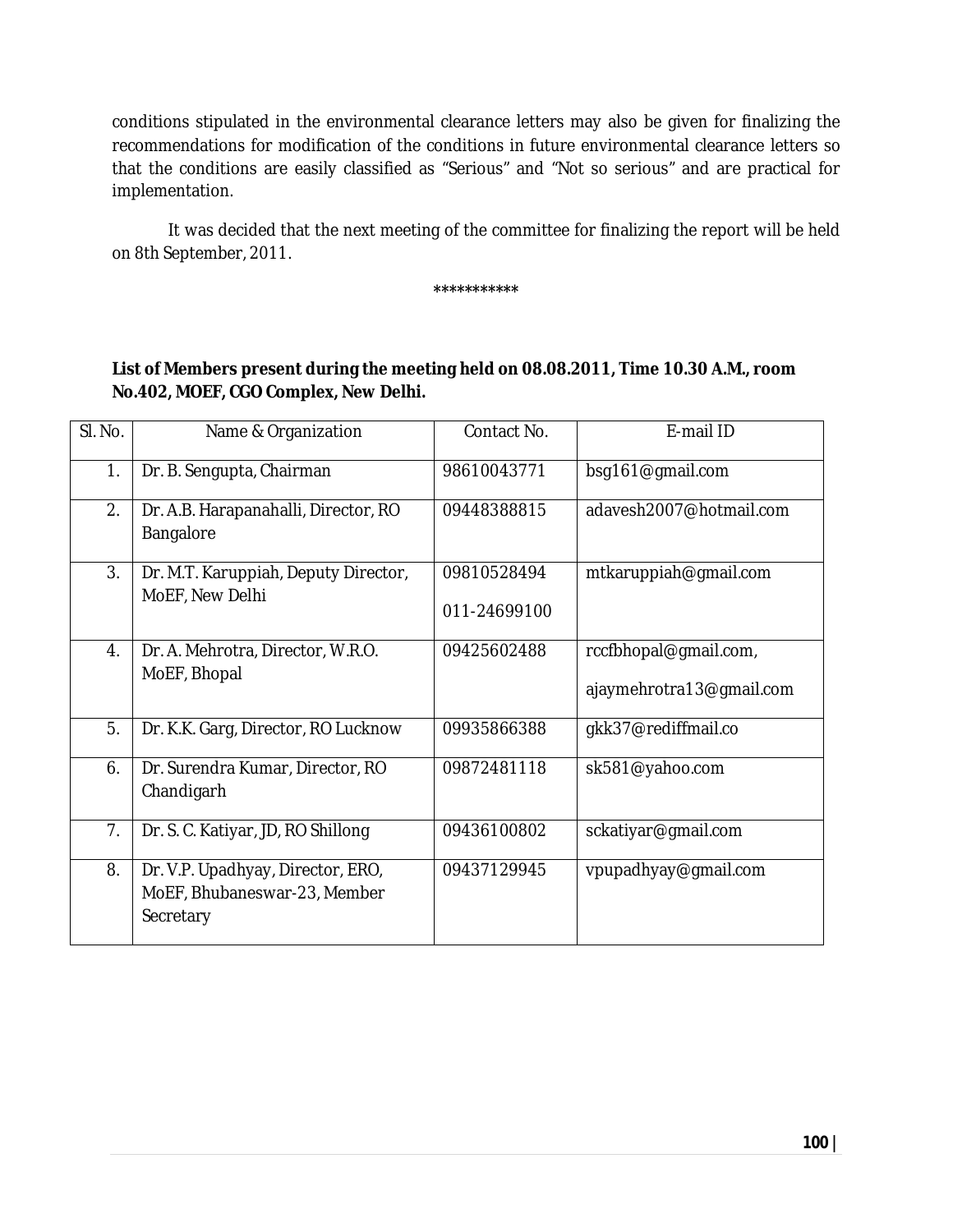### **Appendix-V**

#### **Minutes of the meeting held on 08-09-2011 on "Development of criteria and formulation of guidelines for categorization of non compliances into the category of serious and not so serious-constitution of committee".**

The venue: CGO Complex, Paryavaran Bhawan, Conference Room No.402

The Ministry of Environment and Forests constituted a committee vide order No.J-11013/30/2009-IA.II(I) dated 19th May, 2011 to develop a criteria and formulate guidelines for categorization of non-compliances into the category of serious and not so serious with Dr. B. Sengupta as Chairman of the Committee. The 4th meeting of the committee was held on 08-09-2011 and list of members along with invited experts is attached. The members discussed on the conditions and safeguards being stipulated for Carbon Black, Dyes, Petrochemicals and Oil Refinery, Non-recovery Coke Ovens, Pesticides and Offshore and onshore oil Exploration and Development Projects. In addition, a few more conditions of Mining, Ports and Harbour, Cement, Sugar mills and River valley projects were also discussed. The General Conditions applicable to all projects were discussed again for finalization. It was suggested that in case additional conditions on the basis of screening of new clearance letters are suggested by Regional Offices, the same will be considered for categorisation along with conditions of other new categories of projects. The Members were requested to send their inputs regarding addition of new conditions in discussed categories and for remaining categories of projects in the same format which will be taken up for discussion during the next meeting.

| <b>SI</b> | Project category                         | <b>Regional Office</b> |
|-----------|------------------------------------------|------------------------|
| No.       |                                          |                        |
| 1.        | Industries (Paint and Sponge Iron and    | RO, Bangalore          |
|           | Steel) and industrial estates and SEZ    |                        |
| 2.        | Iron and Steel and Sponge Iron Industry, | RO, Bhubaneswar        |
|           | MSW disposal sites                       |                        |
| 3.        | Non ferrous industries                   | <b>RO Lucknow</b>      |
| 4.        | Textile                                  | RO Bhopal              |

All the members were requested to send their inputs at earliest. The members may still suggest additional conditions to be placed under general conditions on the basis of review of more environmental clearance letters. While discussing the conditions it was suggested that recommendations in respect of ambiguities in certain conditions stipulated in the environmental clearance letters may also be given by Members for finalizing the recommendations for modification of the conditions in future environmental clearance letters so that the conditions are easily classified as "Serious" and "Not so serious" and are practical for implementation. The details of categorisation received from members will be complied and their feedback will be obtained by circulation by email without convening a meeting. The members were requested to provide their feedback on all of the above items by 16th September, 2011 to the Chairman of the Committee.